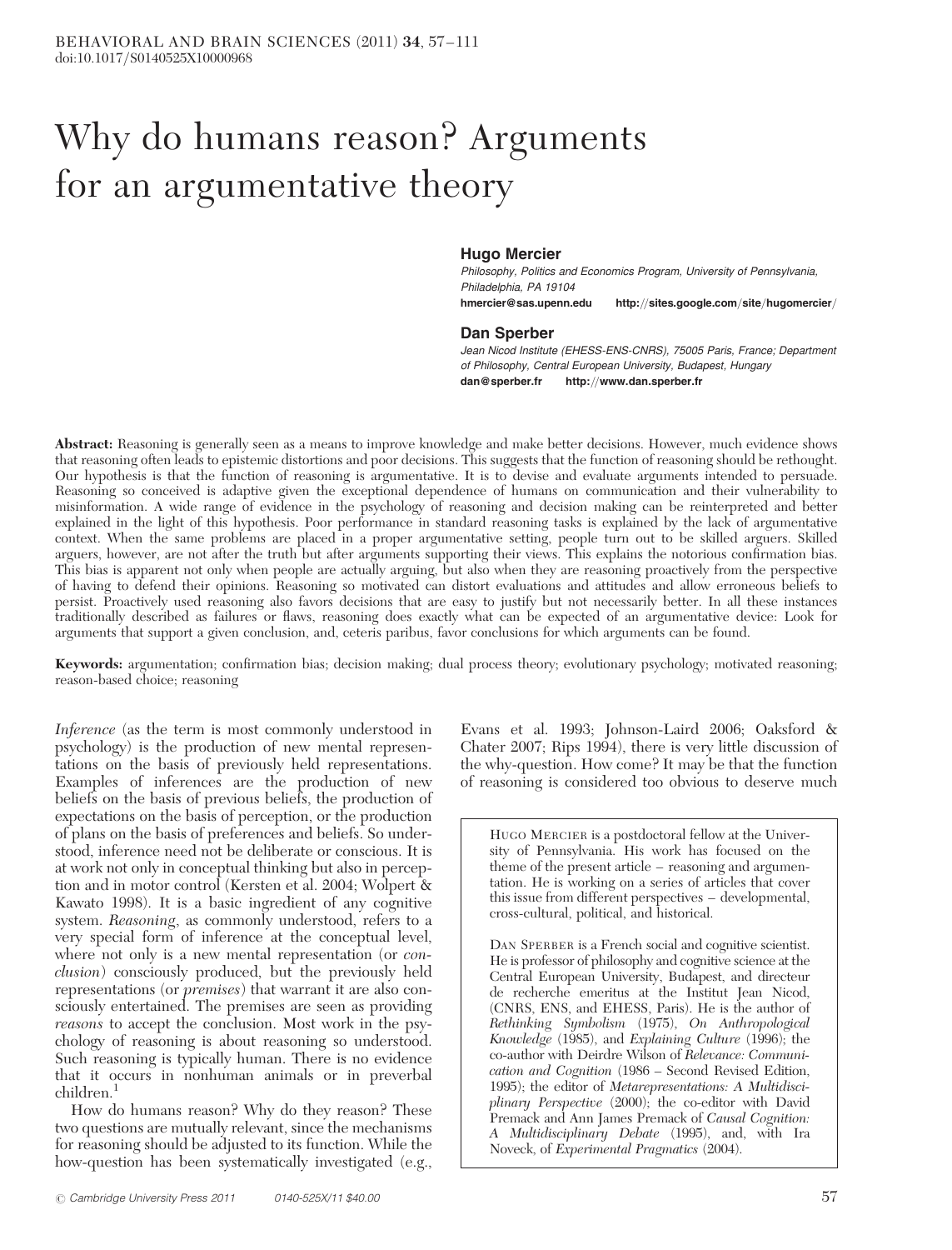## Mercier & Sperber: Why do humans reason?

attention. According to a long philosophical tradition, reasoning is what enables the human mind to go beyond mere perception, habit, and instinct. In the first, theoretical section of this article we sketch a tentative answer to the how-question and then focus on the why-question: We outline an approach to reasoning based on the idea that the primary function for which it evolved is the production and evaluation of arguments in communication. In sections  $2-5$ , we consider some of the main themes and findings in the experimental literature on reasoning and show how our approach helps make better sense of much of the experimental evidence and hence gains empirical support from it.

## 1. Reasoning: Mechanism and function

## 1.1. Intuitive inference and argument

Since the 1960s, much work in the psychology of reasoning has suggested that, in fact, humans reason rather poorly, failing at simple logical tasks (Evans 2002), committing egregious mistakes in probabilistic reasoning (Kahneman & Tversky 1972; Tversky & Kahneman 1983), and being subject to sundry irrational biases in decision making (Kahneman et al. 1982). This work has led to a rethinking of the mechanisms for reasoning, but not – or at least, not to the same degree – of its assumed function of enhancing human cognition and decision making. The most important development has been the emergence of dualprocess models that distinguish between intuitions and reasoning (or system 1 and system 2 reasoning) (Evans 2007; Johnson-Laird 2006; Kahneman 2003; Kahneman & Frederick 2002; 2005; Sloman 1996; Stanovich 2004). Here we outline our own dual-process approach: We contend in particular that the arguments used in reasoning are the output of a mechanism of intuitive inference (Mercier & Sperber 2009; Sperber 1997; 2001).

A process of inference is a process, the representational output of which necessarily or probabilistically follows from its representational input. The function of an inferential process is to augment and correct the information available to cognitive system. An evolutionary approach suggests that inferential processes, rather than being based on a single inferential mechanism or constituting a single integrated system, are much more likely to be performed by a variety of domain-specific mechanisms, each attuned to the specific demands and affordances of its domain (e.g., see Barkow et al. 1992). The inferential processes carried out by these mechanisms are unconscious: They are not mental acts that individuals decide to perform, but processes that take place inside their brain, at a "sub-personal" level (in the sense of Dennett 1969). People may be aware of having reached a certain conclusion – be aware, that is, of the output of an inferential process – but we claim that they are never aware of the process itself. All inferences carried out by inferential mechanisms are in this sense *intuitive*. They generate intuitive beliefs; that is, beliefs held without awareness of reasons to hold them.

The claim that all inferential processes carried out by specialized inferential mechanisms are unconscious and result in intuitive inferences may seem to contradict the common experience of forming a belief because one has reflected on reasons to accept it – and not, or not only, because of its intuitive force. Such beliefs, held with awareness of one's reasons to hold them, are better described not as intuitive but as reflective beliefs (Sperber 1997). Our consciously held reason for accepting a reflective belief may be trust in its source (the professor, the doctor, the priest). Our reasons may also have to do with the content of the belief: We realize, for example, that it would be inconsistent on our part to hold to our previous beliefs and not accept some given new claim. Far from denying that we may arrive at a belief through reflecting on our reasons to accept it, we see this as reasoning proper, the main topic of this article. What characterizes reasoning proper is indeed the awareness not just of a conclusion but of an argument that justifies accepting that conclusion. We suggest, however, that arguments exploited in reasoning are the output of an intuitive inferential mechanism. Like all other inferential mechanisms, its processes are unconscious (as also argued by Johnson-Laird 2006, p. 53; and Jackendoff 1996) and its conclusions are intuitive. However, these intuitive conclusions are about arguments; that is, about representations of relationships between premises and conclusions.

The intuitive inferences made by humans are not only about ordinary objects and events in the world. They can also be about representations of such objects or events (or even about higher-order representations of representations). The capacity to represent representations, and to draw inferences about them, is a metarepresentational capacity with formal properties relevant to the mental computations involved (Recanati 2000; Sperber 2000b). Several mental mechanisms use this metarepresentational capacity. In particular, humans have a mechanism for representing mental representations and for drawing intuitive inferences about them. This Theory of Mind mechanism is essential to our understanding of others and of ourselves (Leslie 1987; Premack & Woodruff 1978). Humans also have a mechanism for representing verbal representations and for drawing intuitive inferences about them. This *pragmatic* mechanism is essential to our understanding of communicated meaning in context (Grice 1975; Sperber & Wilson 2002).

We want to argue that there is yet another intuitive metarepresentational mechanism, a mechanism for representing possible reasons to accept a conclusion – that is, for representing arguments – and for evaluating their strength. Arguments should be sharply distinguished from inferences. An inference is a process the output of which is a representation. An argument is a complex representation. Both an inference and an argument have what can be called a conclusion, but in the case of an inference, the conclusion is the output of the inference; in the case of an argument, the conclusion is a part – typically the last part – of the representation. The output of an inference can be called a "conclusion" because what characterizes an inferential process is that its output is justified by its input; the way however in which the input justifies the output is not represented in the output of an intuitive inference. What makes the conclusion of an argument a "conclusion" (rather than simply a proposition) is that the reasons for drawing this conclusion on the basis of the premises are (at least partially) spelled out. As Gilbert Harman (1986) has justly argued, it is a common but costly mistake to confuse the causally and temporally related steps of an inference with the logically related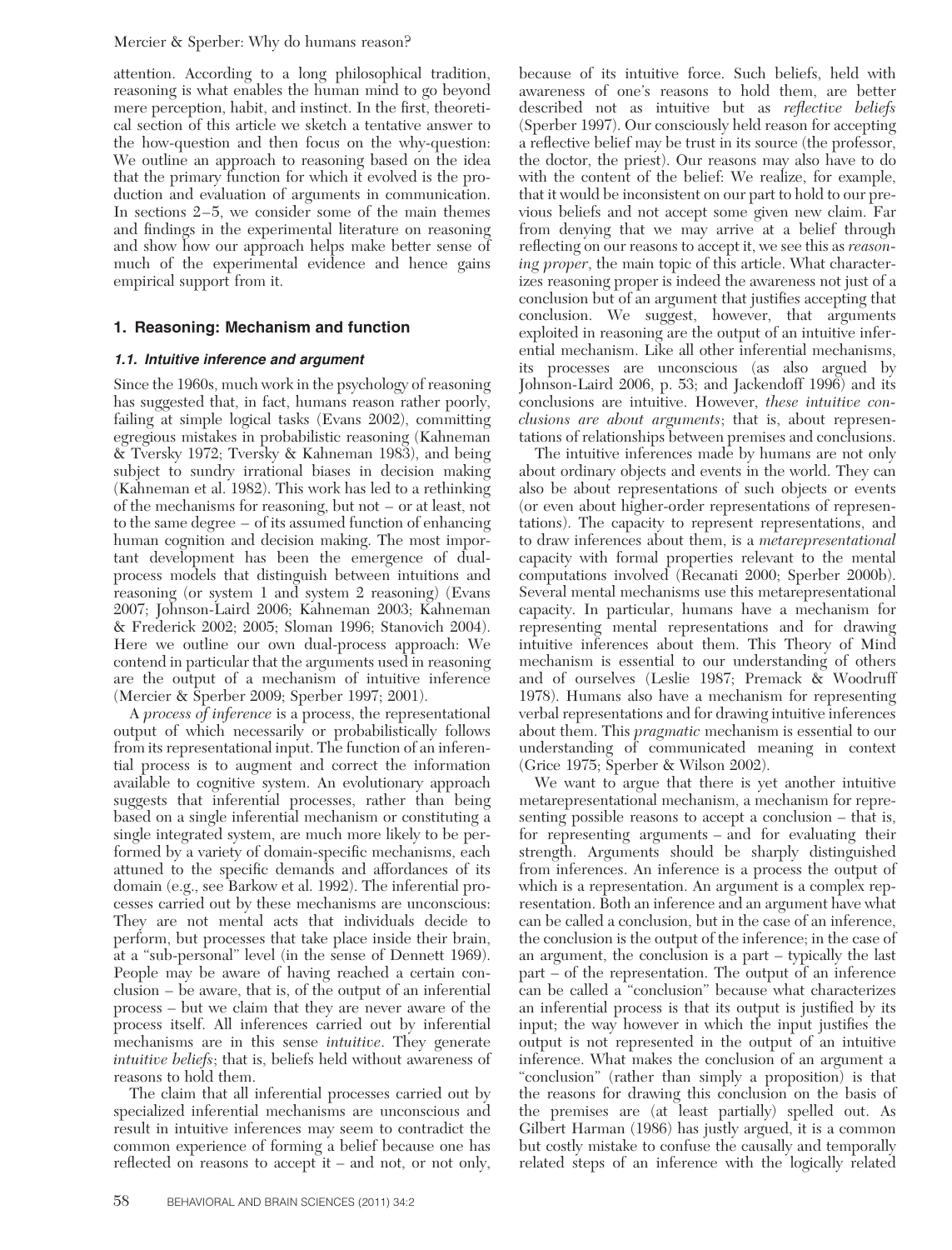steps of an argument. The causal steps of an inference need not recapitulate the logical step of any argument for it to be an inference, and the logical step of an argument need not be followed in any inference for it to be an argument.

Descartes's famous Cogito argument, "I think therefore I am," illustrates the manner in which an argument can be the output of an intuitive inference. Most people believe intuitively that they exist and are not looking for reason to justify this belief. But should you look for such reasons – that is, should you take a reflective stance towards the proposition that you exist – Descartes's argument would probably convince you: It is intuitively evident that the fact that you are thinking is a good enough reason to accept that you exist, or, in other terms, that it would be inconsistent to assert "I think" and to deny "I am." What is not at all obvious in this particular case are the reasons for accepting that this intuitively good argument is truly a good argument, and philosophers have been hotly debating the issue (e.g., Katz 1986).

As simple as the Cogito or more complex, all arguments must ultimately be grounded in *intuitive* judgments that given conclusions follow from given premises. In other words, we are suggesting that arguments are not the output of a system 2 mechanism for explicit reasoning, that would be standing apart from, and in symmetrical contrast to, a system 1 mechanism for intuitive inference. Rather, arguments are the output of one mechanism of intuitive inference among many that delivers intuitions about premise-conclusion relationships. Intuitions about arguments have an evaluative component: Some arguments are seen as strong, others as weak. Moreover, there may be competing arguments for opposite conclusions and we may intuitively prefer one to another. These evaluation and preferences are ultimately grounded in intuition.

If we accept a conclusion because of an argument in its favor that is intuitively strong enough, this acceptance is an epistemic decision that we take at a personal level. If we construct a complex argument by linking argumentative steps, each of which we see as having sufficient intuitive strength, this is a personal-level mental action. If we verbally produce the argument so that others will see its intuitive force and will accept its conclusion, it is a public action that we consciously undertake. The mental action of working out a convincing argument, the public action of verbally producing this argument so that others will be convinced by it, and the mental action of evaluating and accepting the conclusion of an argument produced by others correspond to what is commonly and traditionally meant by reasoning (a term that can refer to either a mental or a verbal activity).

Why should the reflective exploitation of one mechanism for intuitive inference among many stand out as so important that it has been seen as what distinguishes humans from beasts? Why, in dual-process theories of reasoning, should it be contrasted on its own with all the mechanisms for intuitive inference taken together? We see three complementary explanations for the saliency of reasoning. First, when we reason, we know that we are reasoning, whereas the very existence of intuitive inference was seen as controversial in philosophy before its discovery in cognitive science. Second, while an inferential mechanism that delivers intuitions about arguments is,

strictly speaking, highly domain specific, the arguments that it delivers intuitions about can be representations of anything at all. Thus, when we reason on the basis of these intuitions, we may come to conclusions in all theoretical and practical domains. In other words, even though inferences about arguments are domain specific (as evolutionary psychologists would expect), they have domain general consequences and provide a kind of virtual domain generality (without which traditional and dualprocess approaches to reasoning would make little sense). Third, as we will now argue, the very function of reasoning puts it on display in human communication.

## 1.2. The function of reasoning

We use *function* here in its biological sense (see Allen et al. 1998). Put simply, a function of a trait is an effect of that trait that causally explains its having evolved and persisted in a population: Thanks to this effect, the trait has been contributing to the fitness of organisms endowed with it. In principle, several effects of a trait may contribute to fitness, and hence a trait may have more than a single function. Even then, it may be possible to rank the importance of different functions, and in particular to identify a function for which the trait is best adapted as its main function. For instance, human feet have the functions of allowing us both to run and to walk, but their plantigrade posture is better adapted for walking than for running, and this is strong evidence that walking is their main function (Cunningham et al. 2010). In the same vein, we are not arguing against the view that our reasoning ability may have various advantageous effects, each of which may have contributed to its selection as an important capacity of the human mind. We do argue, however, that reasoning is best adapted for its role in argumentation, which should therefore be seen as its main function.

There have been a few tentative attempts in dualprocess approaches to explain the function and evolution of reasoning. The majority view seems to be that the main function of reasoning is to enhance individual cognition. This is expressed, for instance, by Kahneman (2003, p. 699), Gilbert (2002), Evans and Over (1996, p. 154), Stanovich (2004, p. 64), and Sloman (1996, p. 18). This classical view of reasoning – it goes back to Descartes and to ancient Greek philosophers – faces several problems that become apparent when its functional claims are laid out in slightly greater detail. It is sometimes claimed (e.g., by Kahneman 2003) that the meliorative function of system 2 reasoning is achieved by correcting mistakes in system 1 intuitions. However, reasoning itself is a potential source of new mistakes. Moreover, there is considerable evidence that when reasoning is applied to the conclusions of intuitive inference, it tends to rationalize them rather than to correct them (e.g., Evans & Wason 1976).

According to another hypothesis, conscious reasoning "gives us the possibility to deal with novelty and to anticipate the future" (Evans & Over 1996, p. 154). But giving an organism the possibility to deal with novelty and to anticipate the future is less a characterization of reasoning than it is of learning (or even, it could be argued, of cognition in general). After all, learning can be defined as "the process by which we become able to use past and current events to predict what the future holds" (Niv &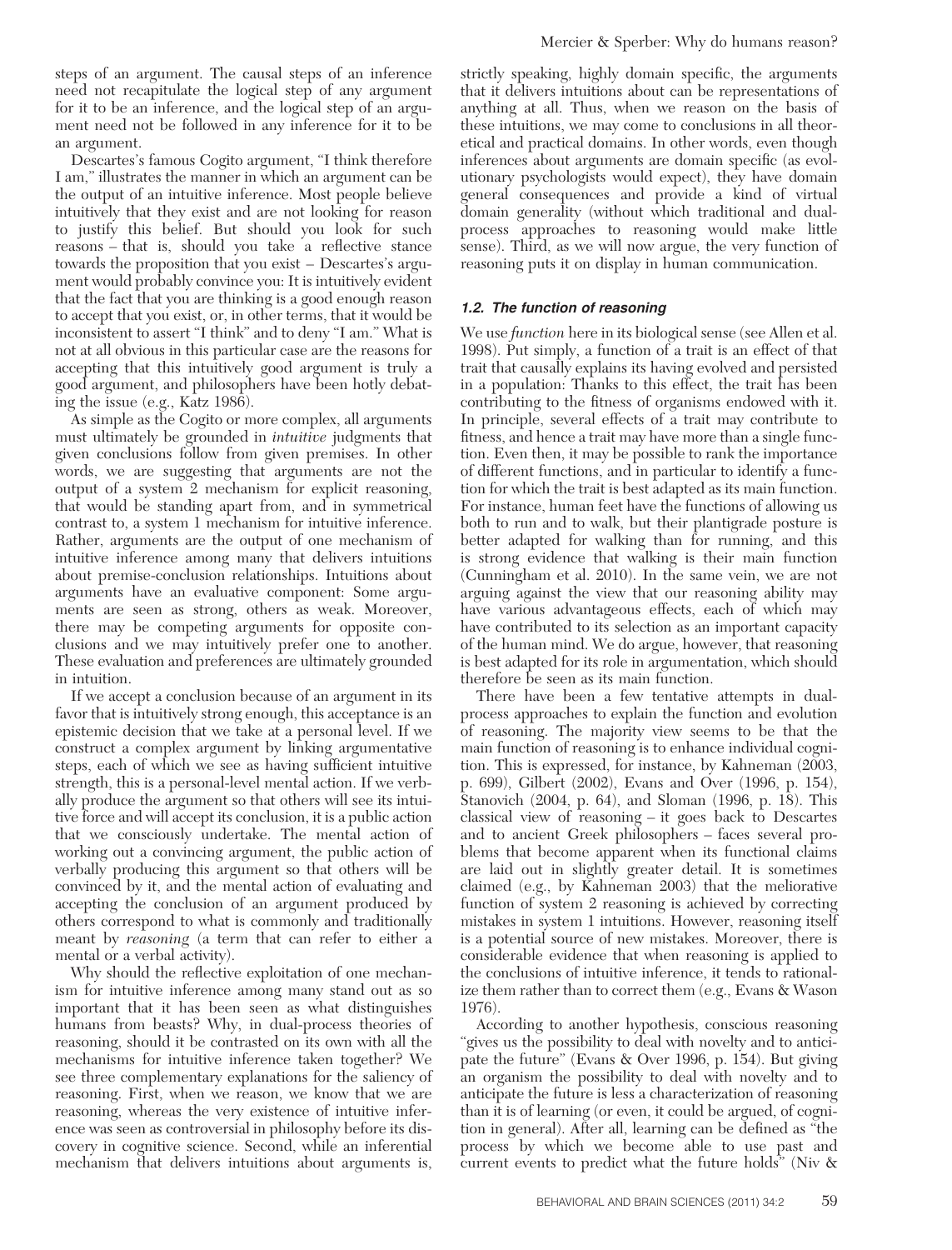## Mercier & Sperber: Why do humans reason?

Schoenbaum 2008, p. 265). The issue is not whether, on occasion, reasoning can help correct intuitive mistakes or better adapt us to novel circumstances. No doubt, it can. The issue is how far these occasional benefits explain the costs incurred, and hence the very existence of reasoning among humans, and also explain its characteristic features. In any case, evolutionary hypotheses are of little help unless precise enough to yield testable predictions and explanations. To establish that reasoning has a given function, we should be able at least to identify signature effects of that function in the very way reasoning works.

Here we want to explore the idea that the emergence of reasoning is best understood within the framework of the evolution of human communication. Reasoning enables people to exchange arguments that, on the whole, make communication more reliable and hence more advantageous. The main function of reasoning, we claim, is argumentative (Sperber 2000a; 2001; see also Billig 1996; Dessalles 2007; Kuhn 1992; Perelman & Olbrechts-Tyteca 1969; for a very similar take on the special case of moral reasoning, see Gibbard 1990 and Haidt 2001).

For communication to be stable, it has to benefit both senders and receivers; otherwise they would stop sending or stop receiving, putting an end to communication itself (Dawkins & Krebs 1978; Krebs & Dawkins 1984). But stability is often threatened by dishonest senders who may gain by manipulating receivers and inflicting too high of a cost on them. Is there a way to ensure that communication is honest? Some signals are reliable indicators of their own honesty. Costly signals such as a deer antlers or a peacock tail both signal and show evidence that the individual is strong enough to pay that cost (Zahavi & Zahavi 1997). Saying "I am not mute" is proof that the speaker is indeed not mute. However, for most of the rich and varied informational contents that humans communicate among themselves, there are no available signals that would be proof of their own honesty. To avoid being victims of misinformation, receivers must therefore exercise some degree of what may be called *epistemic vigilance* (Sperber et al. 2010). The task of epistemic vigilance is to evaluate communicator and the content of their messages in order to filter communicated information.

Several psychological mechanisms may contribute to epistemic vigilance. The two most important of these mechanisms are trust calibration and coherence checking. People routinely calibrate the trust they grant different speakers on the basis of their competence and benevolence (Petty & Wegener 1998). Rudiments of trust calibration based on competence have been demonstrated in 3-year-old children (for reviews, see Clément 2010; Harris 2007). The ability to distrust malevolent informants has been shown to develop in stages between the ages of 3 and 6 (Mascaro & Sperber 2009).

The interpretation of communicated information involves activating a context of previously held beliefs and trying to integrate the new with old information. This process may bring to the fore incoherencies between old and newly communicated information. Some initial coherence checking thus occurs in the process of comprehension. When it uncovers some incoherence, an epistemically vigilant addressee must choose between two alternatives. The simplest is to reject communicated information, thus avoiding any risk of being

misled. This may, however, deprive the addressee of valuable information and of the opportunity to correct or update earlier beliefs. The second, more elaborate, alternative consists in associating coherence checking and trust calibration and allowing for a finer-grained process of belief revision. In particular, if a highly trusted individual tells us something that is incoherent with our previous beliefs, some revision is unavoidable: We must revise either our confidence of the source or our previous beliefs. We are likely to choose the revision that reestablishes coherence at the lesser cost, and this will often consist in accepting the information communicated and revising our beliefs.

What are the options of a communicator wanting to communicate a piece of information that the addressee is unlikely to accept on trust? One option may be for the communicator to provide evidence of her reliability in the matter at hand (for instance, if the information is about health issues, she might inform the addressee that she is a doctor). But what if the communicator is not in a position to boost her own authority? Another option is to try to convince her addressee by offering premises the addressee already believes or is willing to accept on trust, and showing that, once these premises are accepted, it would be less coherent to reject the conclusion than to accept it. This option consists in producing arguments for one's claims and in encouraging the addressee to examine, evaluate, and accept these arguments. Producing and evaluating arguments is, of course, a use of reasoning.

Reasoning contributes to the effectiveness and reliability of communication by allowing communicators to argue for their claim and by allowing addressees to assess these arguments. It thus increases both in quantity and in epistemic quality the information humans are able to share. Claiming as we do that this role of reasoning in social interaction is its main function fits well with much current work stressing the role of sociality in the unique cognitive capacities of humans (Byrne & Whiten 1988; Dunbar 1996; Dunbar & Shultz 2003; Hrdy 2009; Humphrey 1976; Tomasello et al. 2005; Whiten & Byrne 1997). In particular, the evolutionary role of small group cooperation has recently been emphasized (Dubreuil 2010; Sterelny, in press). Communication plays an obvious role in human cooperation both in the setting of common goals and in the allocation of duties and rights. Argumentation is uniquely effective in overcoming disagreements that are likely to occur, in particular in relatively equalitarian groups. While there can hardly be any archaeological evidence for the claim that argumentation already played an important role in early human groups, we note that anthropologists have repeatedly observed people arguing in small-scale traditional societies (Boehm et al. 1996; Brown 1991; Mercier, in press a).

The main function of reasoning is argumentative: Reasoning has evolved and persisted mainly because it makes human communication more effective and advantageous. As most evolutionary hypotheses, this claim runs the risk of being perceived as another "just so story." It is therefore crucial to show that it entails falsifiable predictions. If the main function of reasoning is indeed argumentative, then it should exhibit as signature effects strengths and weaknesses related to the relative importance of this function compared to other potential functions of reasoning. This should be testable through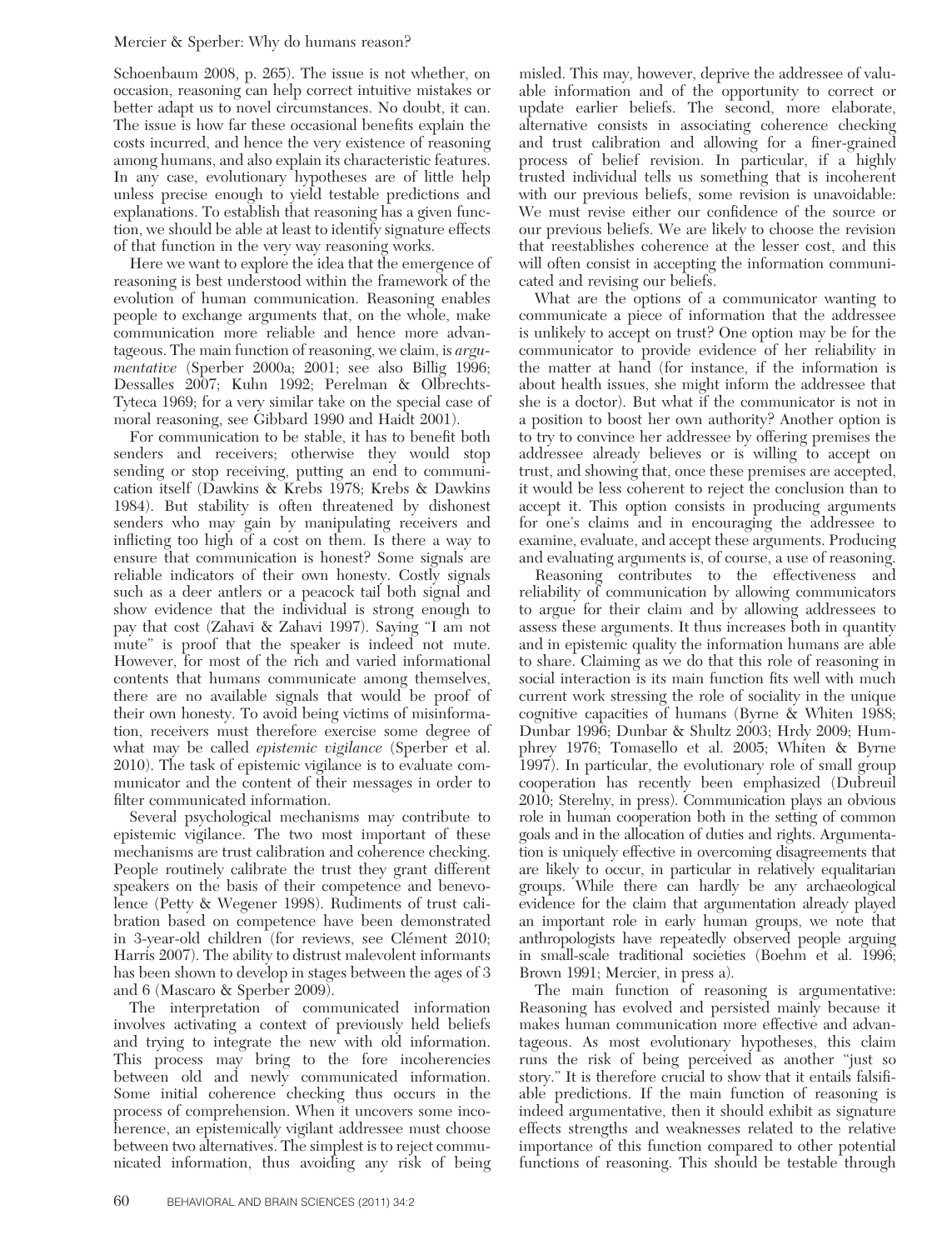experimental work done here and now. Our goal now is to spell out and explain what signature effects we predict, to evaluate these predictions in light of the available evidence, and to see whether they help make better sense of a number of well-known puzzles in the psychology of reasoning and decision making. Should one fail, on the other hand, to find such signature of the hypothesized argumentative function of reasoning, and even more should one find that the main features of reasoning match some other function, then our hypothesis should be considered falsified.<sup>2</sup>

Several predictions can be derived from the argumentative theory of reasoning. The first and most straightforward is that reasoning should do well what it evolved to do; that is, produce and evaluate arguments (sects. 2.1 and 2.2). In general, adaptations work best when they are used to perform the task they evolved to perform. Accordingly, reasoning should produce its best results when used in argumentative contexts, most notably in group discussions (sect. 2.3). When we want to convince an interlocutor with a different viewpoint, we should be looking for arguments in favor of our viewpoint rather than in favor of hers. Therefore, the next prediction is that reasoning used to produce argument should exhibit a strong confirmation bias (sect. 3). A further related prediction is that, when people reason on their own about one of their opinions, they are likely to do so proactively, that is, anticipating a dialogic context, and mostly to find arguments that support their opinion. Evidence of the existence of such motivated reasoning is reviewed in section 4. Finally, we want to explore the possibility that, even in decision making, the main function of reasoning is to produce arguments to convince others rather than to find the best decision. Thus, we predict that reasoning will drive people towards decisions for which they can argue – decisions that they can justify – even if these decisions are not optimal (sect. 5).

## 2. Argumentative skills

#### 2.1. Understanding and evaluating arguments

In this section, we review evidence showing that people are skilled arguers, using reasoning both to evaluate and to produce arguments in argumentative contexts. This, in itself, is compatible with other accounts of the main function of reasoning. However, this evidence is relevant because the idea that people are not very skilled arguers is relatively common; if it were true, then the argumentative theory would be a nonstarter. It is therefore crucial to demonstrate that this is not the case and that people have good argumentative skills, starting with the ability to understand and evaluate arguments.

The understanding of arguments has been studied in two main fields of psychology: persuasion and attitude change, on the one hand, and reasoning, on the other. The aims, methods, and results are different in the two fields. Within social psychology, the study of persuasion and attitude change has looked at the effects of arguments on attitudes. In a typical experiment, participants hear or read an argument (a "persuasive message"), and the evolution of their attitude on the relevant topic is measured. For instance, in a classic study by Petty and Cacioppo (1979), participants were presented with arguments

supporting the introduction of a comprehensive senior exam. Some participants heard strong arguments (such as data showing that "graduate and professional schools show a preference for undergraduates who have passed a comprehensive exam"), while others heard much weaker arguments (such as a quote from a graduate student saying that "since they have to take comprehensives, undergraduates should take them also"). In this experiment, it was shown that participants who would be directly affected by the setting up of a comprehensive exam were much more influenced by strong arguments than by weak ones. This experiment illustrates the more general finding stemming from this literature that, when they are motivated, participants are able to use reasoning to evaluate arguments accurately (for a review, see Petty & Wegener 1998).

The demonstration that people are skilled at assessing arguments seems to stand in sharp contrast with findings from the psychology of reasoning. In a typical reasoning experiment, participants are presented with premises and asked either to produce or to evaluate a conclusion that should follow logically. Thus, they may have to determine what, if anything, follows from premises such as "If there is a vowel on the card, then there is an even number on the card. There is not an even number on the card." In such tasks, Evans (2002) recognizes that "logical performance . . . is generally quite poor" (p. 981). To give just one example, it was found in a review that an average of 40% of participants fail to draw the simple *modus* tollens conclusion that was used as an example (if p then q, not q, therefore not p) (Evans et al. 1993). However, reasoning, according to the present view, should mostly provide a felicitous evaluation in dialogic contexts – when someone is genuinely trying to convince us of something. This is not the case in these decontextualized tasks that involve no interaction or in abstract problems. In fact, as soon as these logical problems can be made sense of in an argumentative context, performance improves. For instance, participants can easily understand a *modus tollens* argument when it is of use not simply to pass some test but to evaluate communicated information (see Thompson et al. 2005b); the production of valid modus tollens arguments in argumentative contexts is also "surprisingly common" (Pennington & Hastie 1993, p. 155).

While students of reasoning focus on logical fallacies, other scholars have turned to the study of the fallacies of argumentation. Unlike logical fallacies, fallacies of argumentation come in degrees: Depending on their content and context, they can be more or less fallacious. For instance, a slippery-slope fallacy (where a claim is criticized for being a step on a slope that ends up with a blatant mistake) is in fact valid to the extent that, having made the first step on the slope, it is probable that one will continue all the way down (Corner et al. 2006).

Various experiments have shown that participants are generally able to spot other argumentative fallacies (Hahn & Oaksford 2007, experiment 3; Neuman 2003; Neuman et al. 2006; Weinstock et al. 2004; see also Corner & Hahn 2009). Not only do they spot them, but they tend to react appropriately: rejecting them when they are indeed fallacious, or being convinced to the degree that they are well grounded (Corner et al. 2006; Hahn & Oaksford 2007; Hahn et al. 2005; Oaksford &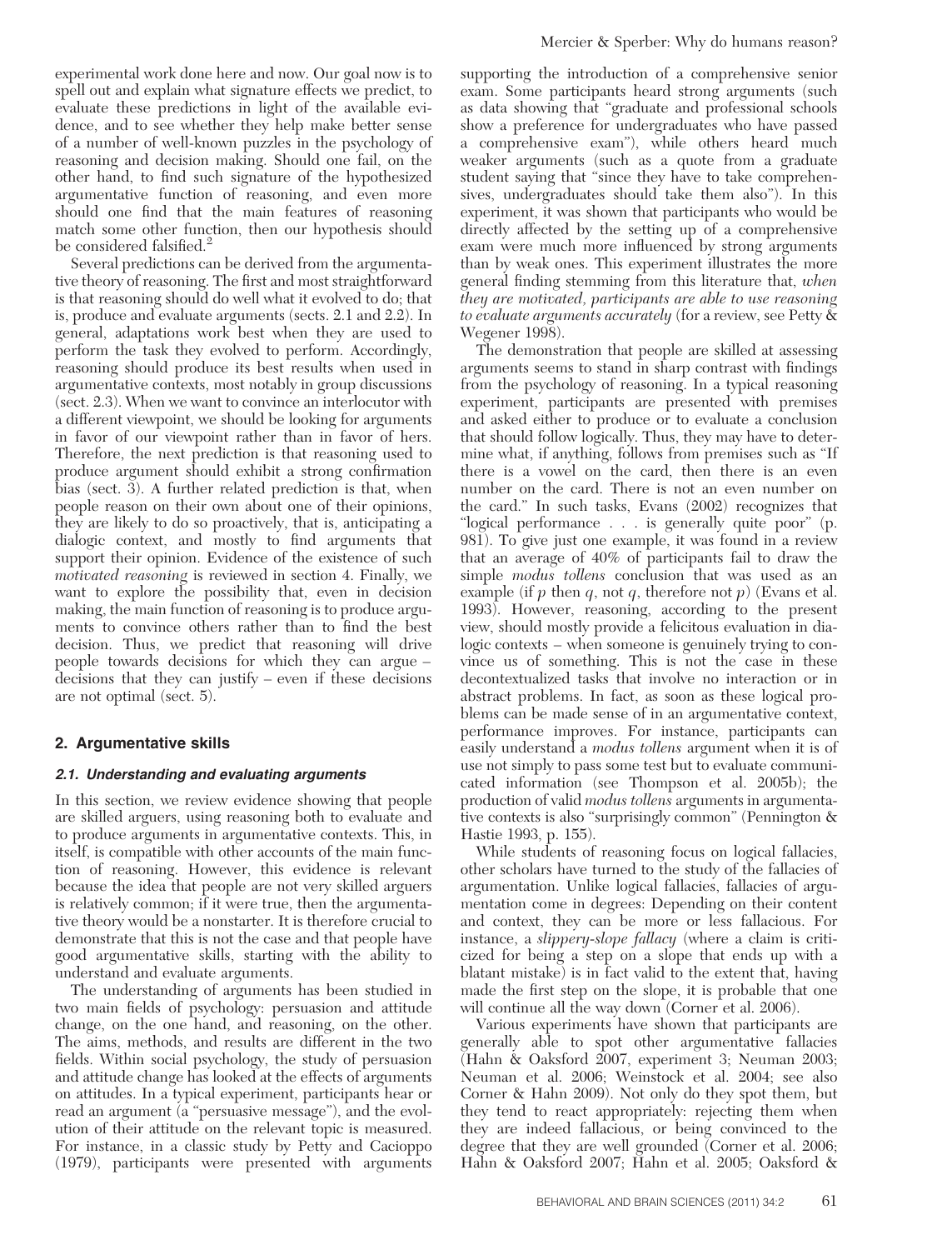Hahn 2004; Rips 2002). When researchers have studied other skills specific to argumentation, performance has proved to be satisfactory. Thus, participants are able to recognize the macrostructure of arguments (Ricco 2003), to follow the commitments of different speakers (Rips 1998), and to attribute the burden of proof appropriately (Bailenson & Rips 1996; see also Rips 1998, experiment 3). On the whole, the results reviewed in this section demonstrate that people are good at evaluating arguments both at the level of individual inferences and at the level of whole discussions.

## 2.2. Producing arguments

The first studies that systematically investigated argument production used the following methodology.<sup>3</sup> Participants were asked to think about a given topic, such as "Would restoring the military draft significantly increase America's ability to influence world events?" (Perkins 1985) or "What are the causes of school failure?" (Kuhn 1991). After being left to think for a few minutes, they had to state and defend their view to the experimenter. The conclusions of these studies were quite bleak and highlighted three main flaws. The first is that people resort to mere explanations ("make sense" causal theories) instead of relying on genuine evidence (data) to support their views. However, later research has shown that this is mostly an artifact of the lack of evidence available to the participants: When evidence is made available, participants will favor it (in both production and evaluation) (Brem & Rips 2000; see also Hagler & Brem 2008; Sá et al. 2005). A second flaw noted by Perkins and Kuhn is the relative superficiality of the arguments used by participants. This can be explained by a feature of the tasks: Unlike in a real debate, the experimenter didn't challenge the arguments of the participants, however weak they were. In a normal argumentative setting, a good argument is an argument that is not refuted. As long as they are not challenged, it makes sense to be satisfied with seemingly superficial arguments. On the other hand, people should be able to generate better arguments when engaged in a real debate. This is exactly what Kuhn and her colleagues observed: Participants who had to debate on a given topic showed a significant improvement in the quality of the arguments they used afterwards (Kuhn et al. 1997; for similar results with analogical reasoning, see Blanchette & Dunbar 2001).

The third flaw, according to Perkins and Kuhn, is the most relevant one here. Participants had generally failed to anticipate counterarguments and generate rebuttals. For these two authors, and indeed the critical thinking tradition, this is a very serious failing. Seen from an argumentative perspective, however, this may not be a simple flaw but rather a feature of argumentation that contributes to its effectiveness in fulfilling its function. If one's goal is to convince others, one should be looking first and foremost for supportive arguments. Looking for counterarguments against one's own claims may be part of a more sophisticated and effortful argumentative strategy geared to anticipating the interlocutor's response, but, in the experimental setting, there was no back-and-forth to encourage such an extra effort (and participants knew not to expect such a back-and-forth). If this is a correct explanation of what need not be a flaw after all, then the

difficulty that people seem to have in coming up with counterarguments should be easily overcome by having them challenge someone else's claims rather than defending their own. Indeed, when mock jurors were asked to reach a verdict and were then presented with an alternative verdict, nearly all of them were able to find counterarguments against it (Kuhn et al. 1994). In another experiment, *all* participants were able to find counterarguments against a claim (which was not theirs) and to do so very quickly (Shaw 1996).

When people have looked at reasoning performance in felicitous argumentative settings, they have observed good results. Resnick and her colleagues (1993) created groups of three participants who disagreed on a given issue. Analyzing the debates, the researchers were "impressed by the coherence of the reasoning displayed. Participants . . . appear to build complex arguments and attack structure. People appear to be capable of recognizing these structures and of effectively attacking their individual components as well as the argument as a whole" (pp. 362 – 63; see also Blum-Kulka et al. 2002; Hagler & Brem 2008; Stein et al. 1996; 1997). It is worth noting that a strikingly similar pattern emerges from developmental studies (see Mercier, in press b).

To sum up, people can be skilled arguers, producing and evaluating arguments felicitously. This good performance stands in sharp contrast with the abysmal results found in other, nonargumentative, settings, a contrast made particularly clear by the comparison between individual and group performance.

## 2.3. Group reasoning

If people are skilled at both producing and evaluating arguments, and if these skills are displayed most easily in argumentative settings, then debates should be especially conducive to good reasoning performance. Many types of tasks have been studied in group settings, with very mixed results (for recent reviews,  $4 \text{ sec}$  Kerr & Tindale 2004; Kerr et al. 1996). The most relevant findings here are those pertaining to logical or, more generally, intellective tasks "for which there exists a demonstrably correct answer within a verbal or mathematical conceptual system" (Laughlin & Ellis 1986, p. 177). In experiments involving this kind of task, participants in the experimental condition typically begin by solving problems individually (pretest), then solve the same problems in groups of four or five members (test), and then solve them individually again (posttest), to ensure that any improvement does not come simply from following other group members. Their performance is compared with those of a control group of participants who take the same tests but always individually. Intellective tasks allow for a direct comparison with results from the individual reasoning literature, and the results are unambiguous. The dominant scheme (Davis 1973) is truth wins, meaning that, as soon as one participant has understood the problem, she will be able to convince the whole group that her solution is correct (Bonner et al. 2002; Laughlin & Ellis 1986; Stasson et al. 1991).<sup>5</sup> This can lead to big improvements in performance. Some experiments using the Wason selection task dramatically illustrate this phenomenon (Moshman & Geil 1998; see also Augustinova 2008; Maciejovsky & Budescu 2007). The Wason selection task is the most widely used task in reasoning,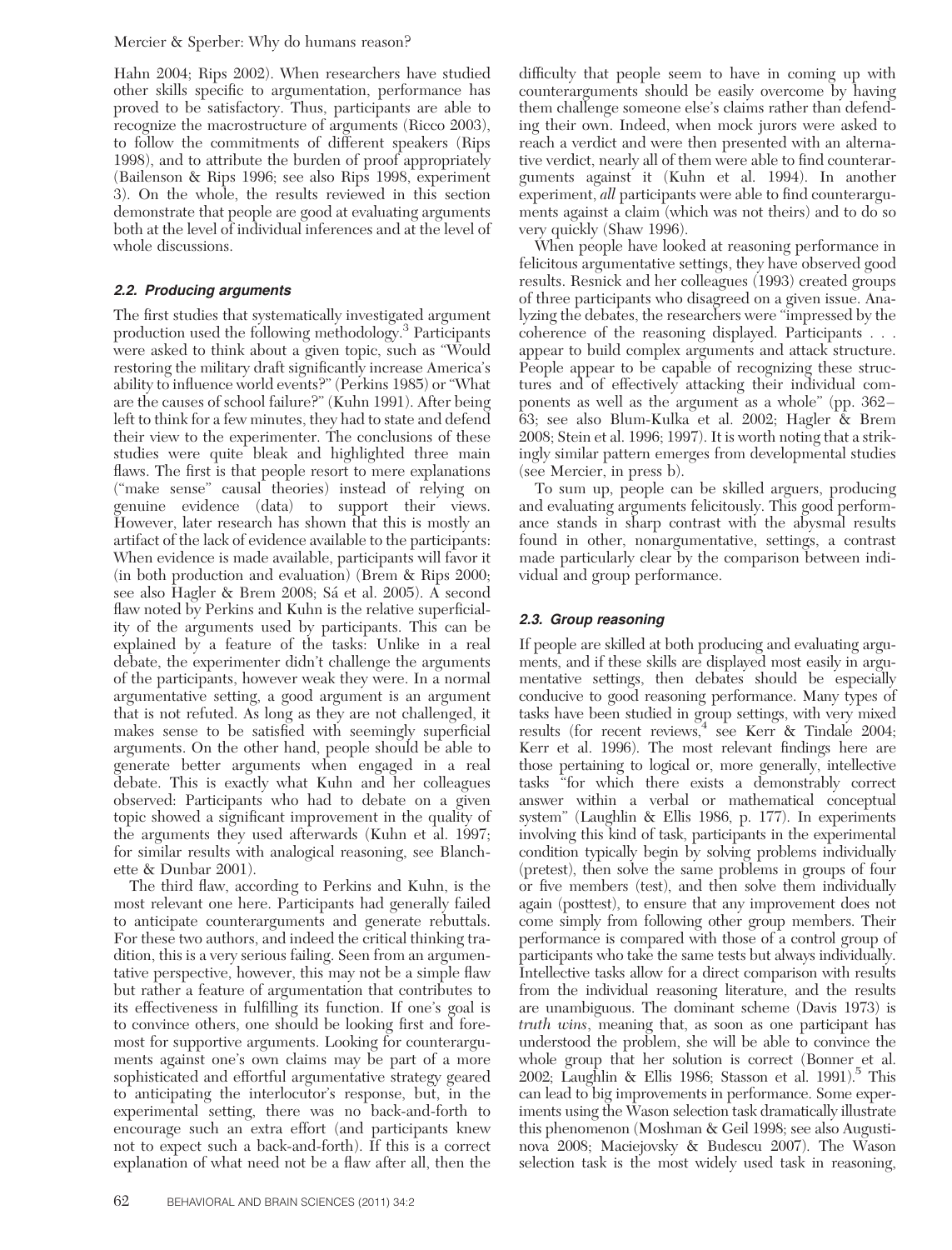and the performance of participants is generally very poor, hovering around 10% of correct answers (Evans 1989; Evans et al. 1993; Johnson-Laird & Wason 1970). However, when participants had to solve the task in groups, they reached the level of 80% of correct answers.

Several challenges can be leveled against this interpretation of the data. It could be suggested that the person who has the correct solution simply points it out to the others, who immediately accept it without argument, perhaps because they have recognized this person as the "smartest" (Oaksford et al. 1999). The transcripts of the experiments show that this is not the case: Most participants are willing to change their mind only once they have been thoroughly convinced that their initial answer was wrong (e.g., see Moshman & Geil 1998; Trognon 1993). More generally, many experiments have shown that debates are essential to any improvement of performance in group settings (for a review and some new data, see Schulz-Hardt et al. 2006; for similar evidence in the development and education literature, see Mercier, in press b). Moreover, in these contexts, participants decide that someone is smart based on the strength and relevance of her arguments and not the other way around (Littlepage & Mueller 1997). Indeed, it would be very hard to tell who is "smart" in such groups – even if general intelligence were easily perceptible, it correlates only .33 with success in the Wason selection task (Stanovich & West 1998). Finally, in many cases, no single participant had the correct answer to begin with. Several participants may be partly wrong and partly right, but the group will collectively be able to retain only the correct parts and thus converge on the right answer. This leads to the assembly bonus effect, in which the performance of the group is better than that of its best member (Blinder & Morgan 2000; Laughlin et al. 2002; 2003; 2006; Lombardelli et al. 2005; Michaelsen et al. 1989; Sniezek & Henry 1989; Stasson et al. 1991; Tindale & Sheffey 2002). Once again there is a striking convergence here, with the developmental literature showing how groups – even when no member had the correct answer initially – can facilitate learning and comprehension of a wide variety of problems (Mercier, in press b).

According to another counterargument, people are simply more motivated, generally, when they are in groups (Oaksford et al. 1999). This is not so. $6$  On the contrary, "the ubiquitous finding across many decades of research (e.g., see Hill 1982; Steiner 1972) is that groups usually fall short of reasonable potential productivity baselines" (Kerr & Tindale 2004, p. 625). Moreover, other types of motivation have no such beneficial effect on reasoning. By and large, monetary incentives, even substantial ones, fail to improve performance in reasoning and decision-making tasks (Ariely et al., 2009; Bonner & Sprinkle 2002; Bonner et al. 2000; Camerer & Hogarth 1999; and, in the specific case of the Wason selection task, see Johnson-Laird & Byrne 2002; Jones & Sugden, 2001). Thus, not any incentive will do: Group settings have a motivational power to which reasoning responds specifically.<sup>7</sup>

The argumentative theory also helps predict what will happen in nonoptimal group settings. If all group members share an opinion, a debate should not arise spontaneously. However, in many experimental and institutional settings (juries, committees), people are forced to discuss, even if they already agree. When all group members agree on a certain view, each of them can find

arguments in its favor. These arguments will not be critically examined, let alone refuted, thus providing other group members with additional reasons to hold that view. The result should be a strengthening of the opinions held by the group (for a review, see Sunstein 2002; for a recent illustration, see Hinsz et al. 2008). Contra Sunstein's law of group polarization, it is important to bear in mind that this result is specific to artificial contexts in which people debate even though they tend to agree in the first place. When group members disagree, discussions often lead to depolarization (Kogan & Wallach 1966; Vinokur & Burnstein 1978). In both cases, the behavior of the group can be predicted on the basis of the direction and strength of the arguments accessible to group members, as demonstrated by research carried out in the framework of the Persuasive Argument Theory (Vinokur 1971), which ties up with the prediction of the present framework (Ebbesen & Bowers 1974; Isenberg 1986; Kaplan & Miller 1977; Madsen 1978).

The research reviewed in this section shows that people are skilled arguers: They can use reasoning both to evaluate and to produce arguments. This good performance offers a striking contrast with the poor results obtained in abstract reasoning tasks. Finally, the improvement in performance observed in argumentative settings confirms that reasoning is at its best in these contexts. We will now explore in more depth a phenomenon already mentioned in this section: the confirmation bias.

## 3. The confirmation bias: A flaw of reasoning or a feature of argument production?

The confirmation bias consists in the "seeking or interpreting of evidence in ways that are partial to existing beliefs, expectations, or a hypothesis in hand" (Nickerson 1998, p. 175). It is one of the most studied biases in psychology (for review, see Nickerson 1998). While there is some individual variation, it seems that everybody is affected to some degree, irrespective of factors like general intelligence or open mindedness (Stanovich & West 2007; 2008a; 2008b). For standard theories of reasoning, the confirmation bias is no more than a flaw of reasoning. For the argumentative theory, however, it is a consequence of the function of reasoning and hence a feature of reasoning when used for the production of arguments.

In fact, we suggest, the label confirmation bias has been applied to two distinct types of case, both characterized by a failure to look for counterevidence or counterarguments to an existing belief, both consistent with the argumentative approach but brought about in different ways. In cases that deserve the label of confirmation bias, people are trying to convince others. They are typically looking for arguments and evidence to confirm their own claim, and ignoring negative arguments and evidence unless they anticipate having to rebut them. While this may be seen as a bias from a normative epistemological perspective, it clearly serves the goal of convincing others. In another type of case, we are dealing not with biased reasoning but with an absence of reasoning proper. Such an absence of reasoning is to be expected when people already hold some belief on the basis of perception, memory, or intuitive inference, and do not have to argue for it. Say, I believe that my keys are in my trousers because that is where I remember putting them. Time has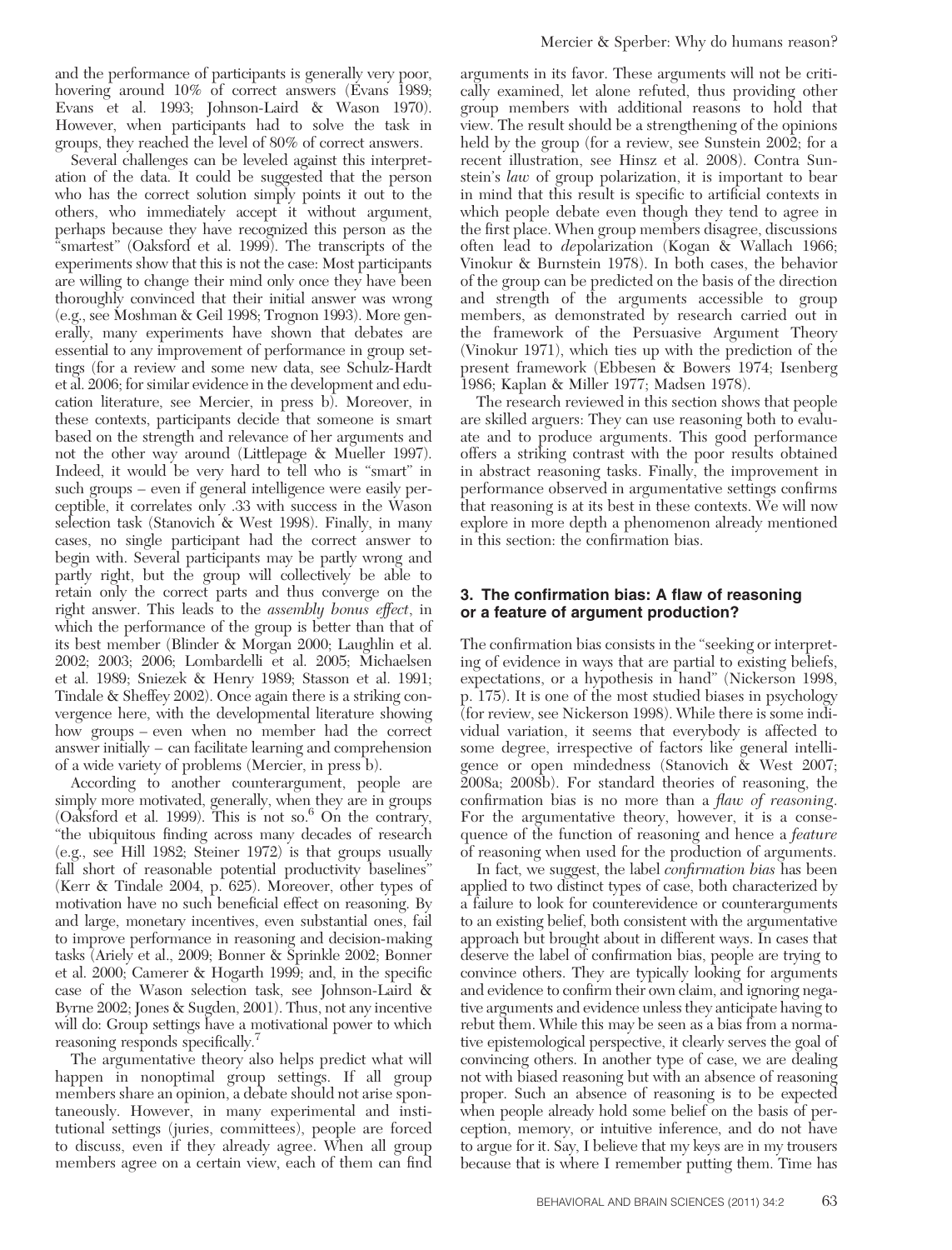passed, and they could now be in my jacket, for example. However, unless I have some positive reason to think otherwise, I just assume that they are still in my trousers, and I don't even make the inference (which, if I am right, would be valid) that they are not in my jacket or any of the other places where, in principle, they might be. In such cases, people typically draw positive rather than negative inferences from their previous beliefs. These positive inferences are generally more relevant to testing these beliefs. For instance, I am more likely to get conclusive evidence that I was right or wrong by looking for my keys in my trousers rather than in my jacket (even if they turn out not to be in my jacket, I might still be wrong in thinking that they are in my trousers). We spontaneously derive positive consequences from our intuitive beliefs. This is just a trusting use of our beliefs, not a confirmation bias (see Klayman & Ha 1987).

The theory we are proposing makes three broad predictions. The first is that the genuine confirmation bias (as opposed to straightforward trust in one's intuitive beliefs and their positive consequences) should occur only in argumentative situations. The second is that it should occur only in the production of arguments. The rationale for a confirmation bias in the production of arguments to support a given claim does not extend to the *evaluation* of arguments by an audience that is just aiming to be well informed. The third prediction is that the confirmation bias in the production of arguments is not a bias in favor of confirmation in general and against disconfirmation in general: It is a bias in favor of confirming one's own claims, which should be naturally complemented by a bias in favor of disconfirming opposing claims and counterarguments.

## 3.1. Hypothesis testing: No reasoning, no reasoning bias

One of the areas in which the confirmation bias has been most thoroughly studied is that of hypothesis testing, often using Wason's rule discovery task (Wason 1960). In this task, participants are told that the experimenter has in mind a rule for generating number triples and that they have to discover it. The experimenter starts by giving participants a triple that conforms to the rule (2, 4, 6). Participants can then think of a hypothesis about the rule and test it by proposing a triple of their own choice. The experimenter says whether or not this triple conforms to the rule. Participants can repeat the procedure until they feel ready to put forward their hypothesis about the rule. The experimenter tells them whether or not their hypothesis is true. If it is not, they can try again or give up.

Participants overwhelmingly propose triples that fit with the hypothesis they have in mind. For instance, if a participant has formed the hypothesis "three even numbers in ascending order," she might try 8, 10, 12. As argued by Klayman and Ha (1987), such an answer corresponds to a "positive test strategy" of a type that would be quite effective in most cases. This strategy is not adopted in a reflective manner, but is rather, we suggest, the intuitive way to exploit one's intuitive hypotheses, as when we check that our keys are where we believe we left them as opposed to checking that they are not where it follows from our belief that they should not be. What we see here, then, is a sound heuristic rather than a bias.

This heuristic misleads participants in this case only because of some very peculiar (and expressly designed) features of the task. What is really striking is the failure of attempts to get participants to reason in order to correct their ineffective approach. It has been shown that, even when instructed to try to falsify the hypotheses they generate, fewer than one participant in ten is able to do so (Poletiek 1996; Tweney et al. 1980). Since the hypotheses are generated by the participants themselves, this is what we should expect in the current framework: The situation is not an argumentative one and does not activate reasoning. However, if a hypothesis is presented as coming from someone else, it seems that more participants will try to falsify it and will give it up much more readily in favor of another hypothesis (Cowley & Byrne 2005). The same applies if the hypothesis is generated by a minority member in a group setting (Butera et al. 1992). Thus, falsification is accessible provided that the situation encourages participants to argue against a hypothesis that is not their own.

## 3.2. The Wason selection task

A similar interpretation can be used to account for results obtained with the Wason selection task (Wason 1966). In this task, participants are given a rule describing four cards. In the original version, the cards have a number on one side and a letter on the other, although only one side is visible – they might see, for instance, 4, E, 7, and K. The rule might read, "If there is a vowel on one side, then there is an even number on the other side." The task is to say what cards need to be turned over to determine whether the rule is true. In this task, too, it is useful to distinguish the effects of intuitive mechanisms from those of reasoning proper (as has long been suggested by Wason & Evans 1975). Intuitive mechanisms involved in understanding utterances will draw the participants' attention to the cards that are made most relevant by the rule and the context (Girotto et al. 2001; Sperber et al. 1995). In the standard case, these will simply be the cards mentioned in the rule (the vowel E and the even number 4), as opposed to those that would yield the correct answer (the E and the 7). Given that the 4 can only confirm the rule but not falsify it, the behavior of participants who select this card could be interpreted as showing a confirmation bias. However, as first discovered by Evans (Evans & Lynch 1973), the simple addition of a negation in the rule ("if there is a vowel on one side, then there is *not* an even number on the other side") leaves the answers unchanged (the E and 4 are still made relevant), but in this case these cards correspond to the correct, falsifying, response. So these intuitive mechanisms are not intrinsically linked to either confirmation or falsification: They just happen to point to cards that in some cases might confirm the rule and, in other cases, might falsify it.

Confirmation bias does occur in the selection task but at another level. Once the participants' attention has been drawn to some of the cards, and they have arrived at an intuitive answer to the question, reasoning is used not to evaluate and correct their initial intuition but to find justifications for it (Evans 1996; Lucas & Ball 2005; Roberts & Newton 2001). This is a genuine confirmation bias. As with hypothesis testing, this does not mean that participants are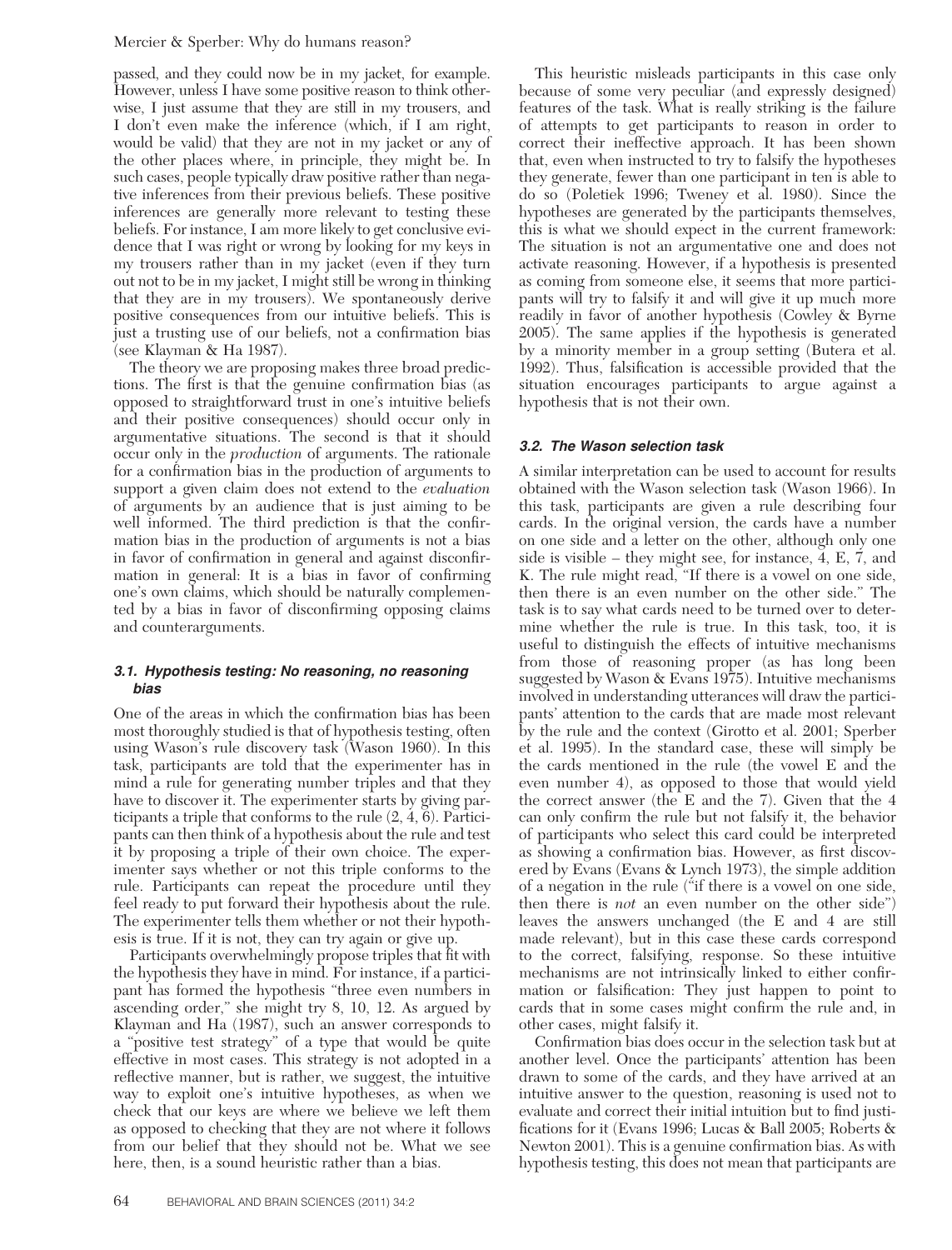simply unable to understand the task or to try to falsify the rule – only that an appropriate argumentative motivation is lacking. That participants can understand the task is shown by the good performance in group settings, as mentioned earlier. Participants should also be able to try to falsify the rule when their first intuition is that the rule is false and they want to *prove it wrong*. Researchers have used rules such as "all members of group A are Y," where Y is a negative or positive stereotype (Dawson et al. 2002). Participants who were most motivated to prove the rule wrong – those belonging to group A when  $\bar{Y}$  was negative – were able to produce more than 50% of correct answers, whereas participants from all the other conditions (groups other than A and/or positive stereotype) remained under 20%.

### 3.3. Categorical syllogisms

Categorical syllogisms are one of the most studied types of reasoning. Here is a typical example: "No C are B; All B are A; therefore some A are not C." Although they are solvable by very simple programs (e.g., see Geurts 2003), syllogisms can be very hard to figure out – the one just offered by way of illustration, for instance, is solved by less than 10% of participants (Chater & Oaksford 1999). In terms of the mental model theory, what the participants are doing is constructing a model of the premises and deriving a possible conclusion from it (Evans et al. 1999). This constitutes the participants' initial intuition. To correctly solve the problem, participants should then try to construct counterexamples to this initial conclusion. But this would mean trying to falsify their own conclusion. The present theory predicts that they will not do so spontaneously. And indeed, "any search for counterexample models is weak... participants are basing their conclusions on the first model that occurs to them" (Evans et al. 1999, p. 1505; see also Klauer et al. 2000; Newstead et al. 1999).

Again, we suggest, this should not be interpreted as revealing a lack of ability but only a lack of motivation. When participants want to prove a conclusion wrong, they will find ways to falsify it.

This happens with normal conclusions presented by someone else (Sacco & Bucciarelli 2008) or when participants are faced with so-called unbelievable conclusions such as "All fish are trout." In this case, they will try to prove that the premises lead to the logical opposite of the conclusion ("Not all fish are trout") (Klauer et al. 2000). Given that falsification leads to better answers on these tasks, this explains why participants actually perform much better when the conclusion is unbelievable (e.g., see Evans et al. 1983). It is not that they reason more in this case – they spend as much time trying to solve problems with believable conclusions as with unbelievable ones (Thompson et al. 2003). It is just that the direction reasoning takes is mostly determined by the participants' initial intuitions. If they have arrived at the conclusion themselves, or if they agree with it, they try to confirm it. If they disagree with it, they try to prove it wrong. In all cases, what they do is try to confirm their initial intuition.

#### 3.4. Rehabilitating the confirmation bias

In all three cases just reviewed – hypothesis testing, the Wason selection task, and syllogistic reasoning  $-$  a similar pattern can be observed. Participants have intuitions that lead them towards certain answers. If reasoning is used at all, it is mostly used to confirm these initial intuitions. This is exactly what one should expect of an argumentative skill, and so these results bolster our claim that the main function of reasoning is argumentative. By contrast, if people were easily able to abstract from this bias, or if they were subject to it only in argumentative settings, then this would constitute evidence against the present theory.

According to a more standard explanation of the confirmation bias, it is an effect of limitations in cognitive resources and in particular in working memory (e.g., Johnson-Laird 2006). But it is hard to reconcile this explanation with the fact that people are very good at falsifying propositions when they are inclined to disagree with them. In those cases, people are not held back by limited resources even though the tasks are not cognitively easier.

However, the idea that the confirmation bias is a normal feature of reasoning that plays a role in the production of arguments may seem surprising in light of the poor outcomes it has been claimed to cause. Conservatism in science is one example (see Nickerson 1998 and references therein). Another is the related phenomenon of groupthink, which has been held responsible for many disasters, from the Bay of Pigs fiasco (Janis 1982) to the tragedy of the Challenger shuttle (Esser & Lindoerfer 1989; Moorhead et al. 1991) (for review, see Esser 1998). In such cases, reasoning tends not to be used in its normal context: that is, the resolution of a disagreement through discussion. When one is alone or with people who hold similar views, one's arguments will not be critically evaluated. This is when the confirmation bias is most likely to lead to poor outcomes. However, when reasoning is used in a more felicitous context – that is, in arguments among people who disagree but have a common interest in the truth – the confirmation bias contributes to an efficient form of division of cognitive labor.

When a group has to solve a problem, it is much more efficient if each individual looks mostly for arguments supporting a given solution. They can then present these arguments to the group, to be tested by the other members. This method will work as long as people can be swayed by good arguments, and the results reviewed in section 2 show that this is generally the case. This joint dialogic approach is much more efficient than one where each individual on his or her own has to examine all possible solutions carefully.<sup>8</sup> The advantages of the confirmation bias are even more obvious given that each participant in a discussion is often in a better position to look for arguments in favor of his or her favored solution (situations of asymmetrical information). So group discussions provide a much more efficient way of holding the confirmation bias in check. By contrast, the teaching of critical thinking skills, which is supposed to help us overcome the bias on a purely individual basis, does not seem to yield very good results (Ritchart & Perkins 2005; Willingham 2008).

For the confirmation bias to play an optimal role in discussions and group performance, it should be active only in the production of arguments and not in their evaluation. Of course, in the back-and-forth of a discussion, the production of one's own arguments and the evaluation of those of the interlocutor may interfere with each other, making it hard to properly assess the two processes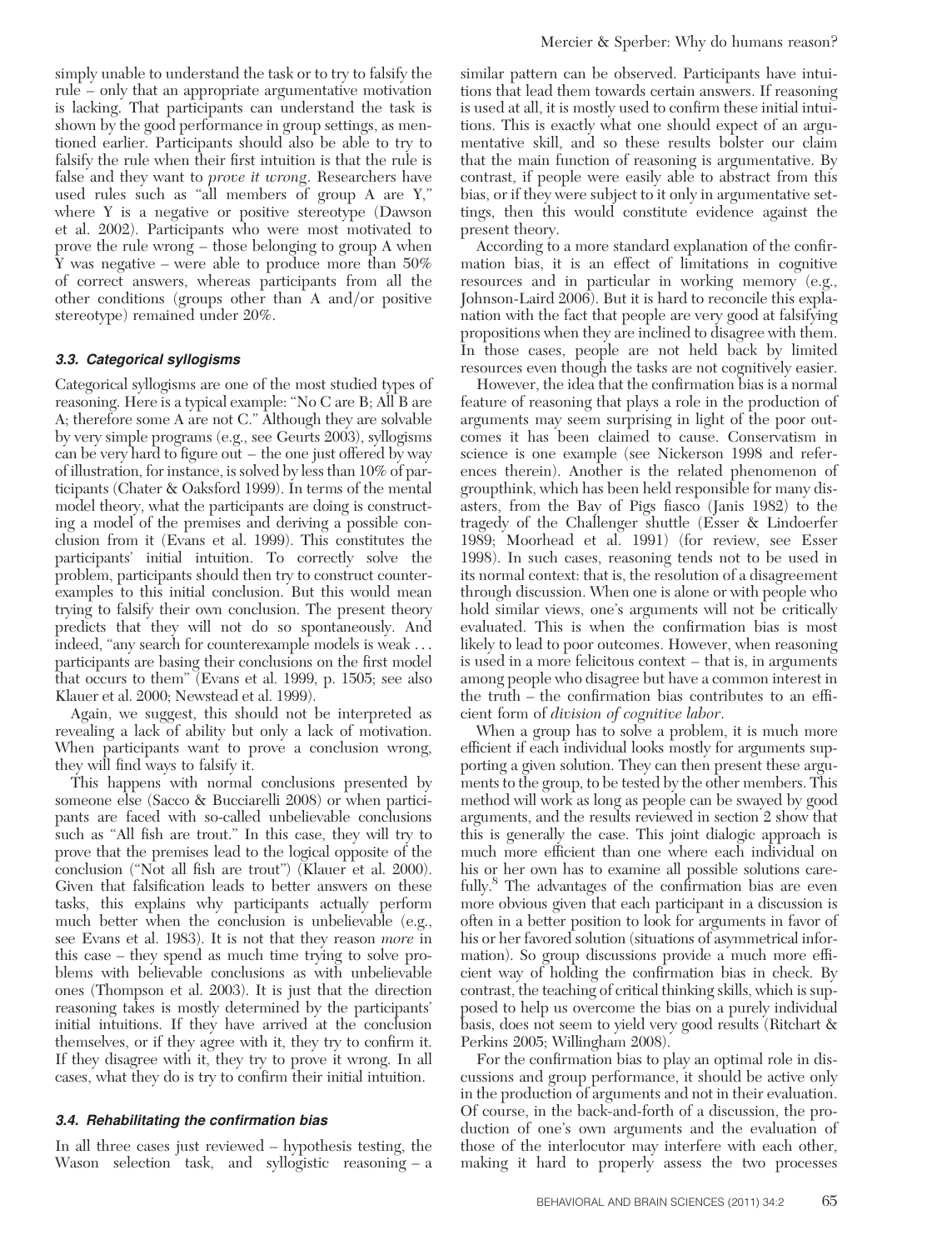### Mercier & Sperber: Why do humans reason?

independently. Still, the evidence reviewed in section 2.1 on the understanding of arguments strongly suggests that people tend to be more objective in evaluation than in production. If this were not the case, the success of group reasoning reviewed in section 2.3 would be very hard to explain.

## 4. Proactive reasoning in belief formation

According to the argumentative theory, reasoning is most naturally used in the context of an exchange of arguments during a discussion. But people can also be proactive and anticipate situations in which they might have to argue to convince others that their claims are true or that their actions are justified. We would say that much reasoning anticipates the need to argue. In this section, we will show that work on motivated reasoning can be usefully reinterpreted in this perspective, and, in the next section, we will show that the same applies to work on reason-based choice.

Many of our beliefs are likely to remain unchallenged because they are relevant only to ourselves and we don't share them or because they are uncontroversial among the people we interact with or because we have sufficient authority to be trusted when we assert them. While we think of most of our beliefs – to the extent that we think about them at all – not as beliefs but just as pieces of knowledge, we are also aware that some of them are unlikely to be universally shared, or to be accepted on trust just because we express them. When we pay attention to the contentious nature of these beliefs, we typically think of them as opinions. Opinions are likely to be challenged and may have to be defended. It makes sense to look for arguments for our opinions before we find ourselves called upon to state them. If the search for arguments is successful, we will be ready. If not, then perhaps it might be better to adopt a weaker position, one that is easier to defend. Such uses of reasoning have been intensively studied under the name of *motivated reasoning*<sup>9</sup> (Kunda 1990; see also Kruglanski & Freund 1983; Pyszczynski & Greenberg 1987; for a recent review, see Molden & Higgins 2005).

## 4.1. Motivated reasoning

A series of experiments by Ditto and his colleagues, involving reasoning in the context of a fake medical result, illustrate the notion of motivated reasoning (Ditto & Lopez 1992; Ditto et al. 1998; 2003). Participants had to put some saliva on a strip of paper and were told that, if the strip changed color or did not change color, depending on the condition, this would be an indication of an unhealthy enzyme deficiency. Participants, being motivated to believe they were healthy, tried to garner arguments for this belief. In one version of the experiment, participants were told the rate of false positives, which varied across conditions. The use they made of this information reflects motivated reasoning. When the rate of false positives was high, participants who were motivated to reject the conclusion used it to undermine the validity of the test. This same high rate of false positives was discounted by participants who were motivated to accept the conclusion. In another version of the experiment,

participants were asked to mention events in their medical history that could have affected the results of the test, which gave them an opportunity to discount these results. Participants motivated to reject the conclusion listed more such events, and the number of events listed was negatively correlated with the evaluation of the test. In these experiments, the very fact that the participant's health is being tested indicates that it cannot be taken for granted. The reliability of the test itself is being discussed. This experiment, and many others to be reviewed in this article, demonstrate also that motivated reasoning is not mere wishful thinking (a form of thinking that, if it were common, would in any case be quite deleterious to fitness and would not be coherent with the present theory). If desires did directly affect beliefs in this way, then participants would simply ignore or dismiss the test. Instead, what they do is look for evidence and arguments to show that they are healthy or at least for reasons to question the value of the test.

Other studies have demonstrated the use of motivated reasoning to support various beliefs that others might challenge. Participants dig in and occasionally alter their memories to preserve a positive view of themselves (Dunning et al. 1989; Ross et al. 1981; Sanitioso et al. 1990). They modify their causal theories to defend some favored belief (Kunda 1987). When they are told the outcome of a game on which they had made a bet, they use events in the game to explain why they should have won when they lost (Gilovich 1983). Political experts use similar strategies to explain away their failed predictions and bolster their theories (Tetlock 1998). Reviewers fall prey to motivated reasoning and look for flaws in a paper in order to justify its rejection when they don't agree with its conclusions (Koehler 1993; Mahoney 1977). In economic settings, people use information flexibly so as to be able to justify their preferred conclusions or arrive at the decision they favor (Boiney et al. 1997; Hsee 1995; 1996a; Schweitzer & Hsee 2002).

All these experiments demonstrate that people sometimes look for reasons to justify an opinion they are eager to uphold. From an argumentative perspective, they do this not to convince themselves of the truth of their opinion but to be ready to meet the challenges of others. If they find themselves unprepared to meet such challenges, they may become reluctant to express an opinion they are unable to defend and less favorable to the opinion itself, but this is an indirect individual effect of an effort that is aimed at others. In a classical framework, where reasoning is seen as geared to achieving epistemic benefits, the fact that it may be used to justify an opinion already held is hard to explain, especially since, as we will now show, motivated reasoning can have dire epistemic consequences.

## 4.2. Consequences of motivated reasoning

4.2.1. Biased evaluation and attitude polarization. In a landmark experiment, Lord and colleagues (1979) asked participants who had been previously selected as being either defenders or opponents of the death penalty to evaluate studies relating to its efficiency as a deterrent. The studies given to the participants had different conclusions: While one seemed to show that the death penalty had a significant deterrent effect, the other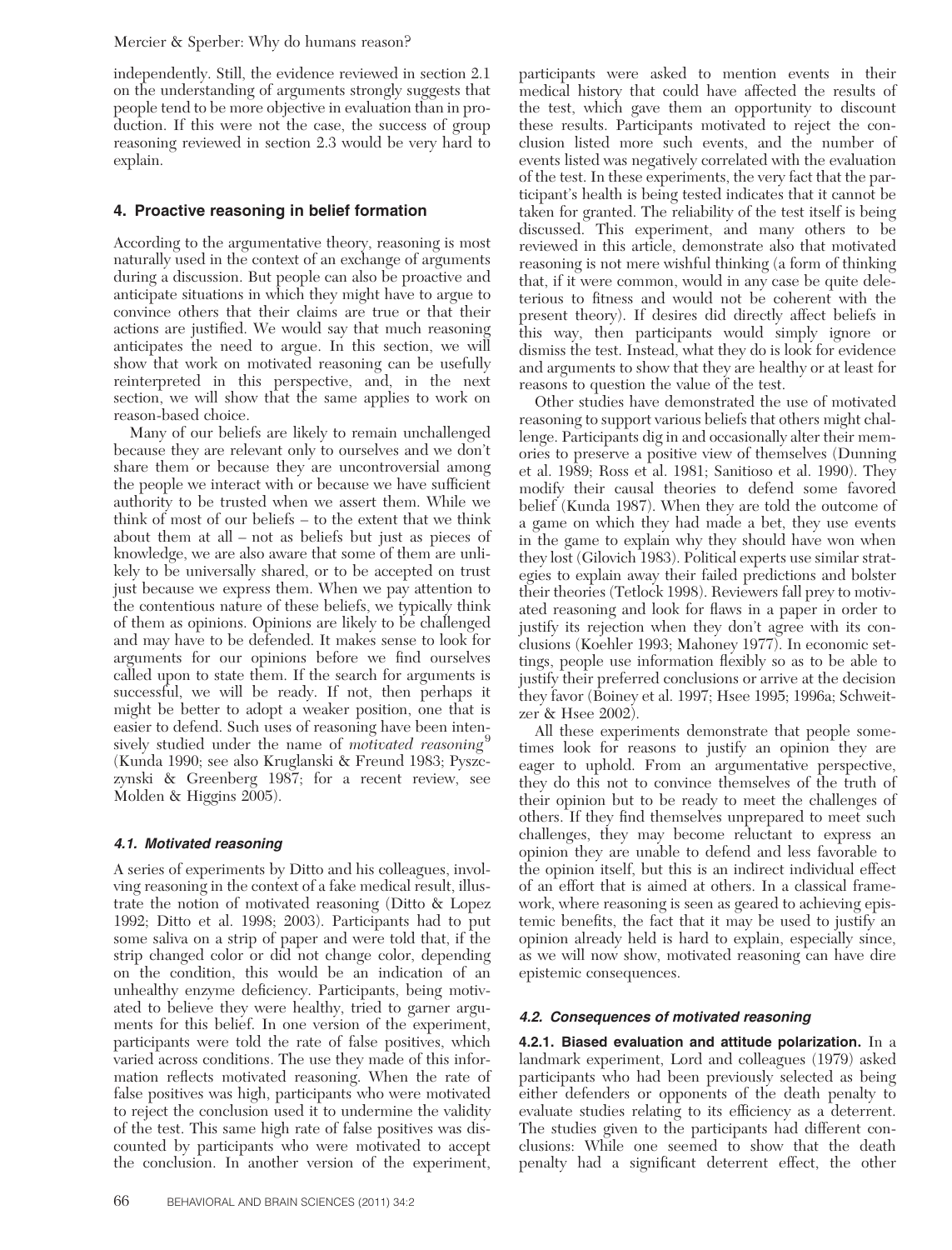yielded the opposite result. Even though the methodologies of the two studies were almost identical, the studies that yielded a conclusion not in line with the participants' opinions were consistently rated as having been much more poorly conducted. In this case, participants used reasoning not so much to assess the studies objectively as to confirm their initial views by finding either flaws or strengths in similar studies, depending on their conclusion. This phenomenon is known as biased assimilation or biased evaluation. This second description is somewhat misleading. In this experiment – and the many related experiments that have followed it – participants are indeed asked to evaluate an argument. However, what they do is mostly produce arguments to support or rebut the argument they are evaluating, depending on whether they agree with its conclusion or not. Participants are not trying to form an opinion: They already have one. Their goal is argumentative rather than epistemic, and it ends up being pursued at the expense of epistemic soundness. That participants engage in this biased search for arguments even when their task is to evaluate an argument has been demonstrated by the experiments we now describe.

Several other experiments have studied the way people evaluate arguments depending on whether they agree or disagree with the conclusions. When people disagree with the conclusion of an argument, they often spend more time evaluating it (Edwards & Smith 1996). This asymmetry arises from the trivial fact that rejecting what we are told generally requires some justification, whereas accepting it does not. Moreover, the time spent on these arguments is mostly devoted to finding counterarguments (Edwards & Smith 1996; see also Brock 1967; Cacioppo & Petty 1979; Eagly et al. 2000). Participants tend to comb through arguments for flaws and end up finding some, whether they are problems with the design of a scientific study (Klaczynski & Gordon 1996b; Klaczynski & Narasimham 1998; Klaczynski & Robinson 2000), issues with a piece of statistical reasoning (Klaczynski & Gordon 1996a; Klaczynski & Lavallee 2005; Klaczynski et al. 1997), or argumentative fallacies (Klaczynski 1997). In all these cases, motivated reasoning leads to a biased assessment: Arguments with unfavored conclusions are rated as less sound and less persuasive than arguments with favored conclusions.

Sometimes the evaluation of an argument is biased to the point where it has an opposite effect to the one intended by the arguer: On reading an argument with a counterattitudinal conclusion (one that goes against their own beliefs or preferences), interlocutors may find so many flaws and counterarguments that their initial unfavorable attitude is in fact strengthened. This is the phenomenon of attitude polarization, which has been studied extensively since it was first demonstrated by (Lord et al. 1979; see also Greenwald 1969; Pomerantz et al. 1995).<sup>10</sup> Taber and Lodge (2006) have demonstrated that, in the domain of politics, attitude polarization is most easily observed in participants who are most knowledgeable (see also Braman 2009; Redlawsk 2002). Their knowledge makes it possible for these participants to find more counterarguments, leading to more biased evaluations.

4.2.2. Polarization, bolstering, and overconfidence. Attitude polarization can also occur in simpler circumstances. Merely thinking about an object may be enough to strengthen attitudes towards it (polarization). This phenomenon has been repeatedly demonstrated. Sadler and Tesser (1973) had participants listen to a recording of a very pleasant-sounding or unpleasant-sounding individual. They then had to give their opinion of this individual, either after having to think about him or her or after performing a distraction task. As expected, the opinions were more extreme (in both directions) when participants had to think about the individual. Tesser and Conlee (1975) showed that polarization increases with the time spent thinking about an item, and Jellison and Mills (1969) showed that it increases with the motivation to think. As in the case of polarization following biased evaluation, such polarization occurs only when participants are knowledgeable (Tesser & Leone 1977; see also Millar & Tesser 1986). And the effect can be mitigated by providing a reality check: The simple presence of the target object will dramatically decrease polarization (Tesser 1976).

Some later experiments used a slightly different methodology (Chaiken & Yates 1985; Liberman & Chaiken 1991). Instead of simply thinking about the target object, participants had to write a small essay about it. Not only was polarization observed in this case, but it was correlated with the direction and number of the arguments put forward in the essay. These results demonstrate that reasoning contributes to attitude polarization and strongly suggest that it may be its main factor. When people are asked to think about a given item toward which they intuitively have a positive or negative attitude, what happens, we suggest, is that they reflect less on the item itself than on how to defend their initial attitude. Many other experiments have shown that, once people have formed an attitude to a target, they will look for information that supports this attitude (a phenomenon known as *selective* exposure; see Hart et al. 2009; Smith et al. 2008) and try to put any information they are given to the same use (Bond et al. 2007; Brownstein 2003), which leads them to choose inferior alternatives (Russo et al. 2006).

According to the argumentative theory, reasoning should be even more biased once the reasoner has already stated her opinion, thereby increasing the pressure on her to justify it rather than moving away from it. This phenomenon is called bolstering (McGuire 1964). Thus, when participants are committed to an opinion, thinking about it will lead to a much stronger polarization (Lambert et al. 1996; Millar & Tesser 1986). Accountability (the need to justify one's decisions) will also increase bolstering (Tetlock et al. 1989; for review, see Lerner & Tetlock 1999).

Finally, motivated reasoning should also affect confidence. When participants think of an answer to a given question, they will be spontaneously tempted to generate reasons supporting that answer. This may then cause them to be overconfident in the answer. Koriat and his colleagues (1980) have tested this hypothesis by using general knowledge questions such as "the Sabines were part of (a) ancient India or (b) ancient Rome." After answering the question, participants had to produce reasons relevant to their answers. Some participants were asked to generate reasons supporting their answer, while others were asked for reasons against it. The results for people who were explicitly asked to generate reasons supporting their answer were no different from those in a control condition where no reasons were asked for. This suggests that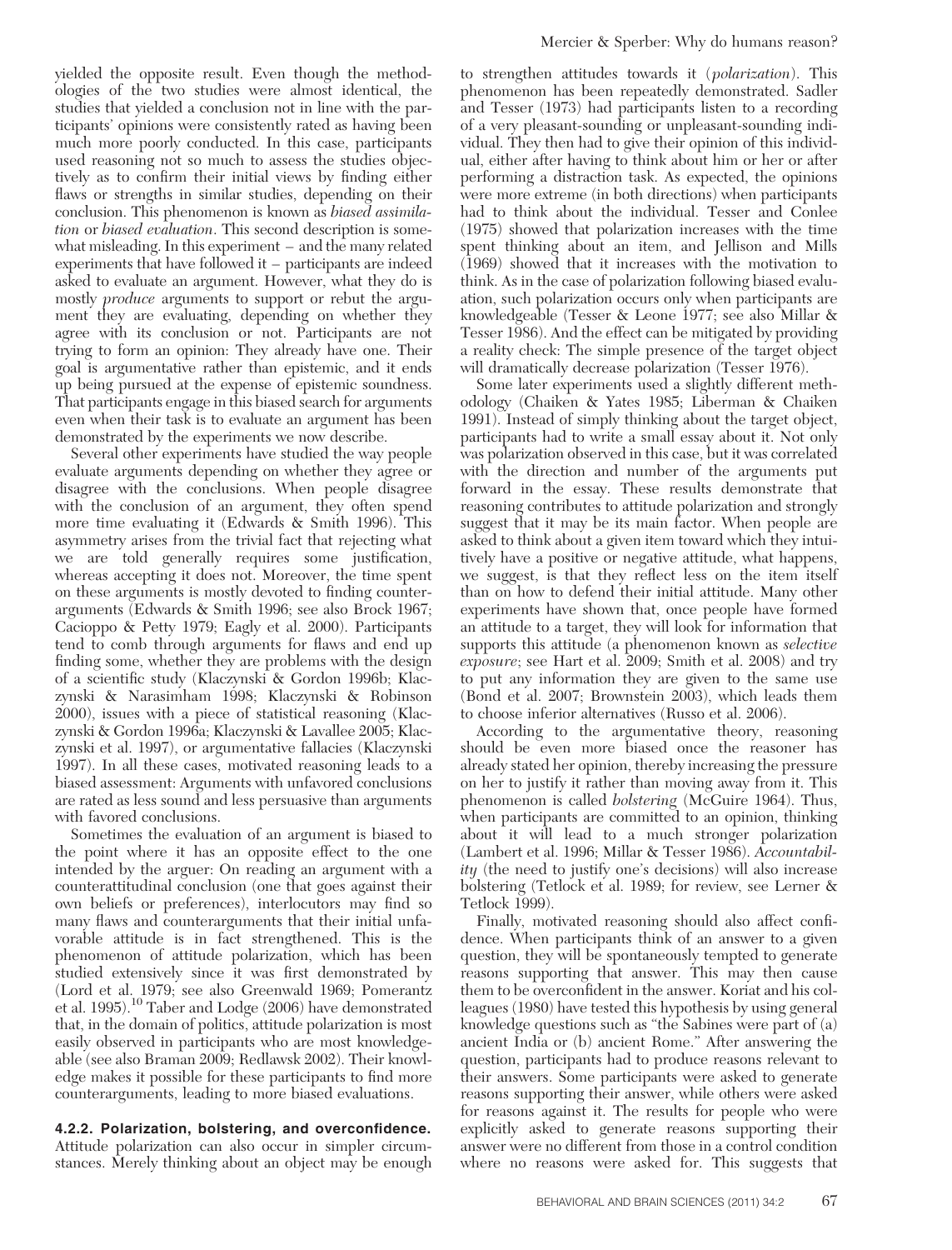thinking of reasons to support their answer is what people do spontaneously anyhow when they regard their answer not as an obvious piece of knowledge but as an opinion that might be challenged. By contrast, participants in the other group were much less overconfident. Having to think of arguments against their answer enabled them to see its limitations – something they would not do on their own (for replications and extensions to the phenomenon of hindsight bias and the fundamental attribution error, see Arkes et al. 1988; Davies 1992; Griffin & Dunning 1990; Hirt & Markman 1995; Hoch 1985; Yates et al. 1992). It is then easy to see that overconfidence would also be reduced by having participants discuss their answers with people who favor different conclusions.

**4.2.3. Belief perseverance.** Motivated reasoning can also be used to hang on to beliefs even when they have been proved to be ill-founded. This phenomenon, known as belief perseverance, is "one of social psychology's most reliable phenomena" (Guenther & Alicke 2008, p. 706; for an early demonstration, see Ross et al. 1975). The involvement of motivated reasoning in this effect can be demonstrated by providing participants with evidence both for and against a favored belief. If belief perseverance were a simple result of some degree of psychological inertia, then the first evidence presented should be the most influential, whether it supports or disconfirms the favored belief. On the other hand, if evidence can be used selectively, then only evidence supporting the favored belief should be retained, regardless of the order of presentation. Guenther and Alicke 2008 tested this hypothesis in the following way. Participants first had to perform a simple perceptual task. This task, however, was described as testing for "mental acuity," a made-up construct that was supposed to be related to general intelligence, making the results of the test highly relevant to participant's self-esteem. Participants were then given positive or negative feedback, but a few minutes later they were told that the feedback was actually bogus and the real aim of the experiment was explained. At three different points, the participants also had to evaluate their performance: right after the task, after the feedback, and after the debriefing. In line with previous results, the participants who had received positive feedback showed a classic belief-perseverance effect and discounted the debriefing, which allowed them to preserve a positive view of their performance. By contrast, those who had received negative feedback did the opposite: They took the debriefing fully into account, which allowed them to reject the negative feedback and restore a positive view of themselves. This strongly suggests that belief perseverance of the type just described is an instance of motivated reasoning (for applications to the domain of political beliefs, see Prasad et al.  $2009$ .<sup>11</sup>

4.2.4. Violation of moral norms. The results reviewed so far have shown that motivated reasoning can lead to poor epistemic outcomes. We will now see that our ability to "find or make a reason for everything one has a mind to do" (Franklin 1799) can also allow us to violate our moral intuitions and behave unfairly. In a recent experiment, Valdesolo and DeSteno (2008) have demonstrated the role reasoning can play in maintaining moral hypocrisy (when we judge someone else's action by

using tougher moral criteria than we use to judge our own actions). Here is the basic setup. On arriving at the laboratory, participants were told that they would be performing one of two tasks: a short and fun task or a long and hard task. Moreover, they were given the possibility of choosing which task they would be performing, knowing that the other task would be assigned to another participant. They also had the option of letting a computer choose at random how the tasks would be distributed. Once they were done assigning the tasks, participants had to rate how fair they had been. Other participants, instead of having to make the assignment themselves, were at the receiving end of the allocation and had no choice whatsoever; they had to rate the fairness of the participant who had done the allocation, knowing the exact conditions under which this had been done. It is then possible to compare the fairness ratings of participants who have assigned themselves the easy task with the ratings of those who have been assigned the hard task. The difference between these two ratings is a mark of moral hypocrisy. The authors then hypothesized that reasoning, since it allows participants to find excuses for their behavior, was responsible for this hypocrisy. They tested this hypothesis by replicating the above conditions with a twist: The fairness judgments were made under cognitive load, which made reasoning close to impossible. This had the predicted result: Without the opportunity to reason, the ratings were identical and showed no hint of hypocrisy.

This experiment is just one illustration of a more general phenomenon. Reasoning is often used to find justifications for performing actions that are otherwise felt to be unfair or immoral (Bandura 1990; Bandura et al. 1996; Bersoff 1999; Crandall & Eshleman 2003; Dana et al. 2007; Diekmann et al. 1997; Haidt 2001; Mazar et al. 2008; Moore et al. 2008; Snyder et al. 1979; for children, see Gummerum et al. 2008). Such uses of reasoning can have dire consequences. Perpetrators of crimes will be tempted to "blame the victim" or find other excuses to mitigate the effects of violating their moral intuitions (Ryan 1971; for a review, see Hafer & Begue 2005), which can in turn make it easier to commit new crimes (Baumeister 1997). This view of reasoning dovetails with recent theories of moral reasoning that see it mostly as a tool for communication and persuasion (Gibbard 1990; Haidt 2001; Haidt & Bjorklund 2007).

These results raise a problem for the classical view of reasoning. In all these cases, reasoning does not lead to more accurate beliefs about an object, to better estimates of the correctness of one's answer, or to superior moral judgments. Instead, by looking only for supporting arguments, reasoning strengthens people's opinions, distorts their estimates, and allows them to get away with violations of their own moral intuitions. In these cases, epistemic or moral goals are not well served by reasoning. By contrast, argumentative goals are: People are better able to support their positions or to justify their moral judgments.

## 5. Proactive reasoning in decision making

In the previous section, we argued that much reasoning is done in anticipation of situations where an opinion might have to be defended, and we suggested that work on motivated reasoning can be fruitfully reinterpreted in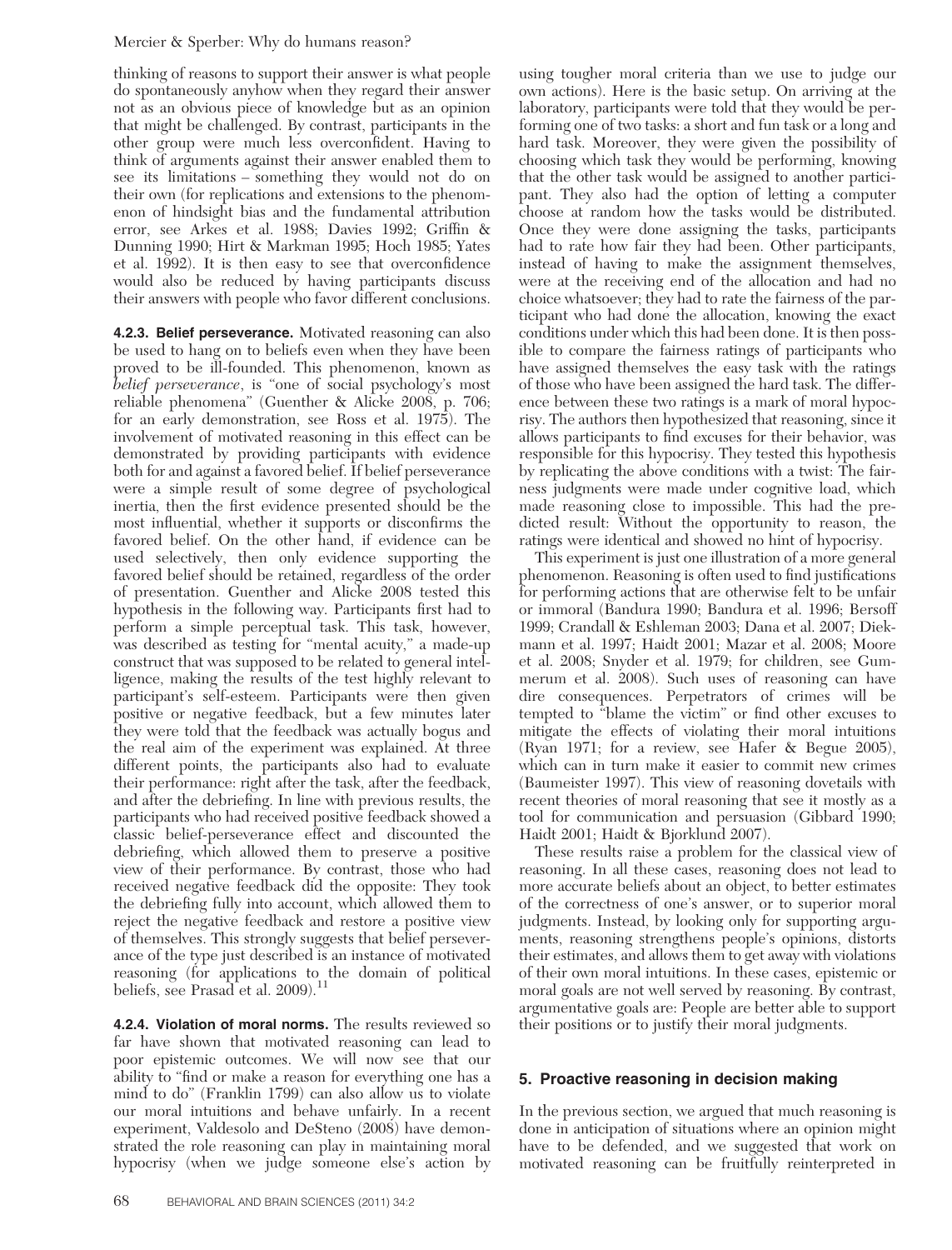this light. It is not just opinions that may have to be defended: People may also have to put forward arguments to defend their decisions and actions, and they may reason proactively to that end. We want to argue that this is the main role of reasoning in decision making. This claim stands in sharp contrast to the classical view that reasoning about possible options and weighing up their pros and cons is the most reliable way – if not the only reliable way – to arrive at sound decisions (Janis & Mann 1977; Kahneman 2003; Simon 1955). This classical view has in any case been vigorously challenged in much recent research. Some argue that the best decisions are based on intuition and made in split seconds (e.g., see Klein 1998), a view rendered popular by Gladwell (2005). Others maintain that the solution lies with the unconscious and advise us to "sleep on it" (Claxton 1997; Dijksterhuis 2004; Dijksterhuis & van Olden 2006; Dijksterhuis et al. 2006b). We briefly review these challenges to the classical view before considering the substantial literature on reason-based choice and interpreting it in the light of the argumentative theory of reasoning.

## 5.1. To what extent does reasoning help in deciding?

In an initial series of studies, Wilson and his colleagues looked at the effect of reasoning on the consistency between attitudes and behavior (for review, see Wilson et al. 1989a; see also Koole et al. 2001; Millar & Tesser 1989; Sengupta & Fitzsimons 2000; 2004; Wilson & LaFleur 1995; Wilson et al. 1984; 1989b). The basic paradigm is as follows: Participants are asked to state their attitude to a given object. In one condition, they have to provide reasons for these attitudes. It has been consistently observed that attitudes based on reasons were much less predictive of future behaviors (and often not predictive at all) than were attitudes stated without recourse to reasons. This lack of correlation between attitude and behavior resulting from too much reasoning can even lead participants to form intransitive preferences (Lee et al. 2008).

Using similar paradigms in which some participants are asked for reasons, it was found that providing reasons led participants to choose items that they were later less satisfied with (Wilson et al. 1993) or that were less in line with the ratings of experts (McMackin & Slovic 2000; Wilson & Schooler 1991). Participants got worse at predicting the results of basketball games (Halberstadt & Levine 1999). People who think too much are also less likely to understand other people's behavior (Albrechtsen et al. 2009; Ambady & Gray 2002; Ambady et al. 2000). This stream of experiments was later followed up by Dijksterhuis and his colleagues, who introduced a modified paradigm. Here, participants are given lists of features describing different items (such as flats and cars) designed in such a way that some items have more positive features. In the baseline condition, participants had to say which item they preferred immediately after they had been exposed to these features. In the conscious thought condition, they were left to think about the items for a few minutes. Finally, in the unconscious thought condition, participants spent the same amount of time doing a distraction task. Across several experiments, it was found that the best performance was obtained in this last condition: Unconscious thought was superior to conscious thought (and to immediate decision) (Dijksterhuis

2004; Dijksterhuis & van Olden 2006; Dijksterhuis et al. 2006b; 2009).

However, some of Dijksterhuis's results have proven hard to replicate (Acker 2008; Newell et al. 2009; Thorsteinson & Withrow 2009), and alternative interpretations have been proposed in some cases (Lassiter et al. 2009). In a meta-analysis of this literature, Acker (2008) observed that in only a few experiments was unconscious thought significantly superior to conscious thought, amounting to a null result when all the experiments were taken into account. Even so, there was no significant advantage of conscious thought over immediate choice. This is typically the kind of situation where, according to classical theories, reasoning should help: A new choice has to be made, with the options well delimited and the pros and cons exposed. It is therefore quite striking that reasoning (at least for a few minutes) does not bring any advantage and is sometimes inferior to intuitive, unconscious processes. Finally, studies of decision making in natural environments converge on similar conclusions: Not only are most decisions made intuitively, but when conscious decision-making strategies are used, they often result in poor outcomes (Klein 1998). In the next subsection, we explore a framework designed to explain such findings by showing that reasoning pushes people not towards the best decisions but towards decisions that are easier to justify.

#### 5.2. Reason-based choice

Starting in the late 1980s, a group of leading researchers in decision making developed the framework of reason-based choice (for an early review, see Shafir et al. 1993). According to this theory, people often make decisions because they can find reasons to support them. These reasons will not favor the best decisions or decisions that satisfy some criterion of rationality, but decisions that can be easily justified and are less at risk of being criticized. According to the argumentative theory, this is what should happen when people are faced with decisions where they only have weak intuitions. In this case, reasoning can be used to tip the scales in favor of the choice for which reasons are most easily available. One will then at least be able to defend the decision if its outcome proves unsatisfactory.

Reason-based choice is well illustrated in a landmark article by Simonson (1989) in which he studied, in particular, the attraction effect (Huber et al. 1982; for a cross-cultural variation, see Briley et al. 2000). The attraction effect occurs when, given a set of two equally valuable alternatives, a third alternative is added that is just as good as another one of the first alternatives on one trait but inferior on the second trait. This addition tends to increase the rate of choice of the dominating option in a manner not warranted by rational models. Here is one example used in Simonson's experiments. Participants had to choose between packs of beer that varied along the two dimensions of price and quality. Beer A was of lower quality than beer B but was also cheaper, and the two attributes balanced in such a way that both beers were regularly chosen in a direct comparison. However, some participants had to choose between these two beers plus beer C, which was more expensive than beer B but not better. When this beer was introduced, participants tended to pick beer B more often. It is easy to account for this finding within the framework of reason-based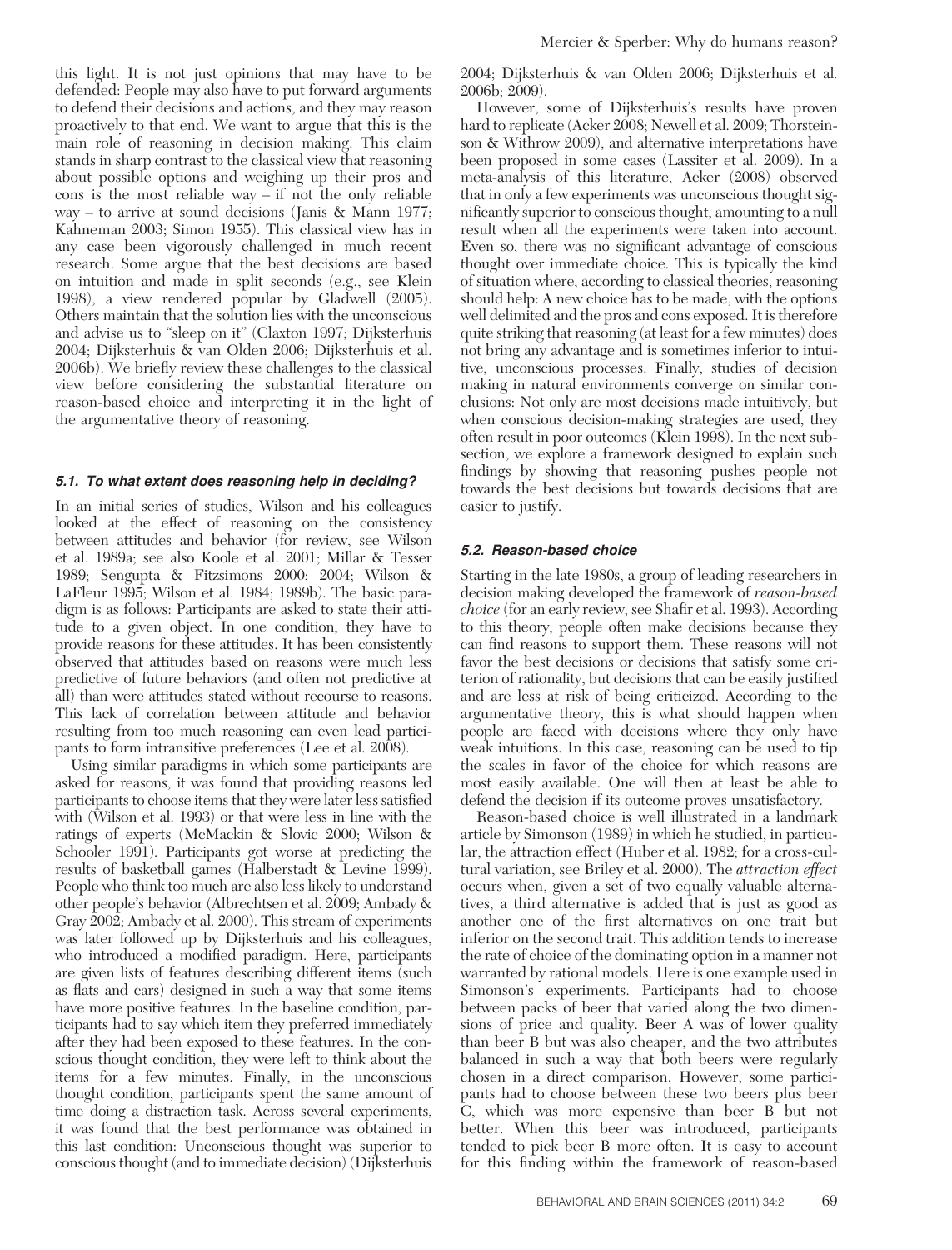choice: The poorer alternative makes the choice of the dominating one easy to justify. ("Beer B is of the same quality as but cheaper than this other beer!") To confirm this intuition, Simonson made and tested the three following predictions: (1) a choice based on reasons should be reinforced when participants have to justify themselves, (2) a choice based on reasons will be perceived as easier to justify and less likely to be criticized, and (3) a choice based on reasons should give rise to more elaborate explanations. The results of three experiments supported these predictions. Moreover, these results also showed that participants who made choices based on reasons tended to make choices that fitted less well with their own preferences as stated before the choice was made. Finally, another set of experiments demonstrated that, when participants were able to use their intuitions more, because they were familiar with the alternatives or because the descriptions of these alternatives were more detailed, they were less prone to the attraction effect (Ratneshwar et al. 1987). Several well-known challenges to the view of humans as making rational decisions thanks to their reasoning abilities have been, or can be, reinterpreted as cases of reason-based choice.

## 5.3. What reason-based choice can explain

**5.3.1. Disjunction effect.** The sure-thing principle (Savage 1954) states that, when someone favors A over B if event E happens and keeps the same preference ordering if E does not happen, then her choices should not be influenced by any uncertainty about the occurrence of E. Shafir and Tversky (1992; Tversky & Shafir 1992) have recorded several violations of this principle. For instance, we can compare the reaction of participants to the following problems (Tversky & Shafir 1992):

Win/lose versions

Imagine that you have just played a game of chance that gave you a 50% chance to win \$200 and a 50% chance to lose \$100. The coin was tossed and you have either won \$200 or lost \$100. You are now offered a second identical gamble: 50% chance to win \$200 and 50% chance to lose \$100. Would you?: (a) accept the second gamble. (b) reject the second gamble. (Tversky & Shafir 1992, p. 306)

Whether they have won or lost in the first gamble, a majority of participants accept the second gamble. However, they are likely to do so for different reasons: In the win scenario, they reason that they can easily risk losing half of the \$200 they have just won. In the lose scenario, however, they might take the second gamble as an opportunity to make up for their previous loss. In these two cases, while the choice is the same, the reasons for making it are incompatible. Thus, when participants do not know what is going to be the outcome of the first bet, they have more trouble justifying the decision to accept the second gamble: The reasons seem to contradict each other. As a result, a majority of participants who do not know the result of the first gamble reject the second gamble even though they would have accepted it whatever the result of the first gamble. The authors tested this explanation further by devising a comparison that had the same properties as the one just described, except that the reasons for making the "accept" decision were the same irrespective of the outcome of the first gamble. In this case, participants made exactly the same choices

whether or not they knew the result of the first gamble (for a similar experiment with a variant of the prisoner's dilemma, see Croson 1999).

5.3.2. Sunk-cost fallacy. The sunk-cost fallacy is the "greater tendency to continue an endeavor once an investment in money, effort, or time has been made" (Arkes & Blumer 1985, p. 124). A well-known real-life example is that of the Concorde: The British and French governments decided to keep paying for a plane that they knew would never turn a profit. Arkes and Ayton (1999) have argued that such mistakes result from an unsatisfactory use of explicit reasons such as "do not waste." We will briefly review the evidence they presented, and add more.

First of all, Arkes and Ayton (1999) contrast the robust sunk-cost effects observed in humans (Arkes & Blumer 1985; Garland 1990; Staw 1981) with the absence of such mistakes among animals.<sup>12</sup> They also point out that children do not seem prone to this error (for more recent, convergent evidence, see Klaczynski & Cottrell 2004; Morsanyi & Handley 2008). If reasoning were not the cause of this phenomenon but the cure for it, the opposite would be expected. Finally, some experiments have varied the availability of justifications – a factor that should not be relevant for standard models of decision making. Thus, when participants can justify the waste, they are less likely to be trapped by sunk costs (Soman & Cheema 2001). By contrast, when participants find it harder to justify changing their course of actions, they are more likely to commit the fallacy (Bragger et al. 1998; 2003).

**5.3.3. Framing.** Framing effects occur when people give different answers to structurally similar problems depending on their wording – their "frame" (Tversky & Kahneman 1981). Our intuitions are generally blamed for these effects (Kahneman 2003). Another explanation that can be seen as either complementary or alternative to this one is that different frames make some reasons more or less available, thus modifying the way reasoning affects our decisions. Several results support this interpretation (see McKenzie 2004; McKenzie & Nelson 2003). First, as mentioned earlier, participants who reason more about the tasks are more influenced by framing effects (Igou & Bless 2007). Second, when groups make decisions on framed problems, the groups tend to converge on the answer that is supported by the strongest reasons (McGuire et al. 1987; Milch et al. 2009; Paese et al. 1993). If the participants' answers were truly based on their intuitions, the answer proposed by the group would tend to be the mean of these different intuitions (Allport 1924; Farnsworth & Behner 1931). Instead, these findings have to be explained within the framework of the Persuasive Argument Theory (Vinokur 1971; Vinokur & Burnstein 1978), showing that the decisions are based on reasons.

**5.3.4. Preference inversion.** The ability to evaluate preferences correctly is necessary for economic models of decision making, but preferences can vary dramatically depending on the way they are measured. Someone may rate A higher than B and still choose B over A (Bazerman et al. 1992; Irwin et al. 1993; Kahneman & Ritov 1994; Slovic 1975; Tversky et al. 1988). For example, the relative rating of two objects can vary or even be reversed,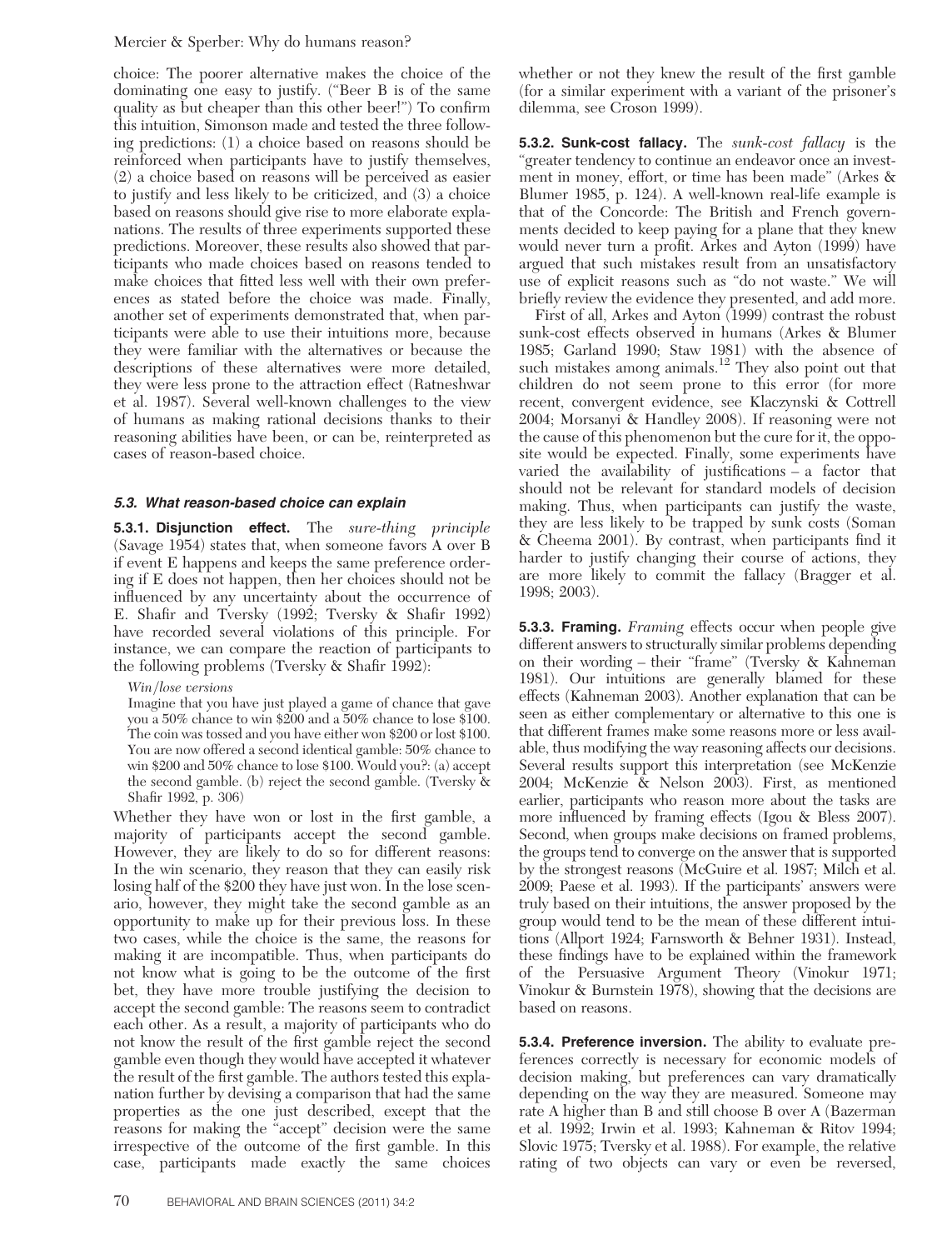depending on whether they are rated separately or jointly (Hsee 1996b; 1998; Hsee et al. 1999). Thus, when the following two objects are presented in isolation – a music dictionary with 10,000 entries that is "like new," and one with 20,000 entries and a torn cover – people rate the one with 10,000 entries more highly. However, when people have to choose between the two, they favor the one that has more entries, despite the torn cover (Hsee 1996b). Such effects fit perfectly in the current framework: People choose an alternative because they can provide "a compelling argument for choice that can be used to justify the decision to oneself as well as to others" (Tversky et al. 1988, p. 372). In the foregoing example, people lack reliable intuitions – they cannot tell how many entries a good music dictionary should have. Lacking such intuitions, they fall back on reasoning and let their judgments be guided by ease of justification – in this case, the condition of the dictionary that easily justifies a high or low price. On the other hand, dimensions with numerical values will often provide compelling justifications when options are presented jointly. This bias can lead to suboptimal decisions (Hsee & Zhang 2004).

More generally, "decision-makers have a tendency to resist affective influence, and to rely on rationalistic attributes to make their decisions" (Hsee et al. 2003, p. 16; see also Okada 2005). Indeed, rationalistic attributes make for easy justifications. For instance, in one experiment, participants had either to choose between the following two options or to rate them: A roach-shaped chocolate weighing 2 ounces and worth 2 dollars, and a heart-shaped chocolate weighing half an ounce and worth 50 cents (Hsee 1999). A majority (68%) of participants chose the roach-shaped chocolate, even though more than half (54%) thought they would enjoy the other more. The participants who chose the bigger, roach-shaped chocolate did so because the feeling of disgust, being "irrational," was hard to justify, especially compared with the difference in price and size. However, in the light of the results from the psychology of disgust (e.g., Rozin et al. 1986), we can tell that their choice was certainly the wrong one.

5.3.5. Other inappropriate uses of reasons. Many other inappropriate uses of reasons have been empirically demonstrated. Investors' decisions are guided by reasons that seem good but are unrelated to real performance (Barber et al. 2003). People will use a rule such as "more variety is better" or "don't pick the same things as others" to guide their decisions, even when less variety or more conformity would actually be more in line with their preferences (Ariely & Levav 2000; Berger & Heath 2007; Simonson 1990). Use of a rule such as "don't pay for delays" will lead to behaviors that go against one's own interest (Amir & Ariely 2003). When forecasting their affective states, people rely on explicit lay theories (Igou 2004), which will often lead them astray (Hsee & Hastie 2006). Because "it's better to keep options open," people will be reluctant to make an unalterable decision even when they would be better off making it (Gilbert & Ebert 2002). When indulging in a hedonic act, people feel they need a reason for such indulgence, even though this does not actually change the quality of the experience (Xu & Schwarz 2009). Reasonbased choice has also been used to explain effects related to loss aversion (Simonson & Nowlis 2000), the effect of

attribute balance (Chernev 2005), the tendency to be overwhelmed by too much choice (Scheibehenne et al. 2009; Sela et al. 2009), the feature creep effect (Thompson et al. 2005a), the endowment effect (Johnson et al. 2007), aspects of time discounting (Weber et al. 2007), and several other departures from the norms of rationality (Shafir et al. 1993).

Another sign that reason-based choice can lead to nonnormative outcomes is that sometimes reasons that are not relevant to the decision will nonetheless play a role. For instance, the same irrelevant attribute will sometimes be used as a reason for choosing an item (Carpenter et al. 1994) and sometimes as a reason for rejecting it (Simonson et al. 1993; 1994), depending on what decision it makes easier to justify (Brown & Carpenter 2000). People will also be influenced by irrelevant pieces of information because they find it hard to justify ignoring them (Tetlock & Boettger 1989; Tetlock et al. 1996).

All of these experiments demonstrate cognitively unsound uses of reasoning. There are two ways to explain these findings. One could argue that these are instances of a mechanism designed for individual cognition, and in particular for decision making, that sometimes gets misused. According to the argumentative theory, however, the function of reasoning is primarily social: In particular, it allows people to anticipate the need to justify their decisions to others. This predicts that the use of reasoning in decision making should increase the more likely one is to have to justify oneself. This prediction has been borne out by experiments showing that people will rely more on reasons when they know that their decisions will later be made public (Thompson & Norton 2008) or when they are giving advice (in which case one has to be able to justify oneself [see Kray & Gonzalez 1999]). By contrast, when they are choosing for others rather than for themselves, they are less prone to these effects because there is then less need for a utilitarian, justifiable decision (Hamilton & Thompson 2007). Finally, it should be stressed that the picture of reasoning painted in these studies may be overly bleak: Demonstrations that reasoning leads to errors are much more publishable than reports of its successes (Christensen-Szalanski & Beach 1984). Indeed, in most cases, reasoning is likely to drive us toward good decisions. This, we would suggest, is mostly because better decisions tend to be easier to justify. The reasons we use to justify our decisions have often been transmitted culturally and are likely to point in the right direction – as when people justify their avoidance of sunk-cost mistakes by using the rule they have learned in class (Simonson & Nye 1992). In such cases, the predictions of the argumentative theory coincide with those of more classical theories. However, what the results just reviewed show is that, when a more easily justifiable decision is *not* a good one, reasoning still drives us in the direction of ease of justification. Even if they are rare, such cases are crucial to comparing the present theory (reasoning drives us to justifiable decisions) with more classical ones (reasoning drives us to good decisions).

## 6. Conclusion: Reasoning and rationality

Reasoning contributes to the effectiveness and reliability of communication by enabling communicators to argue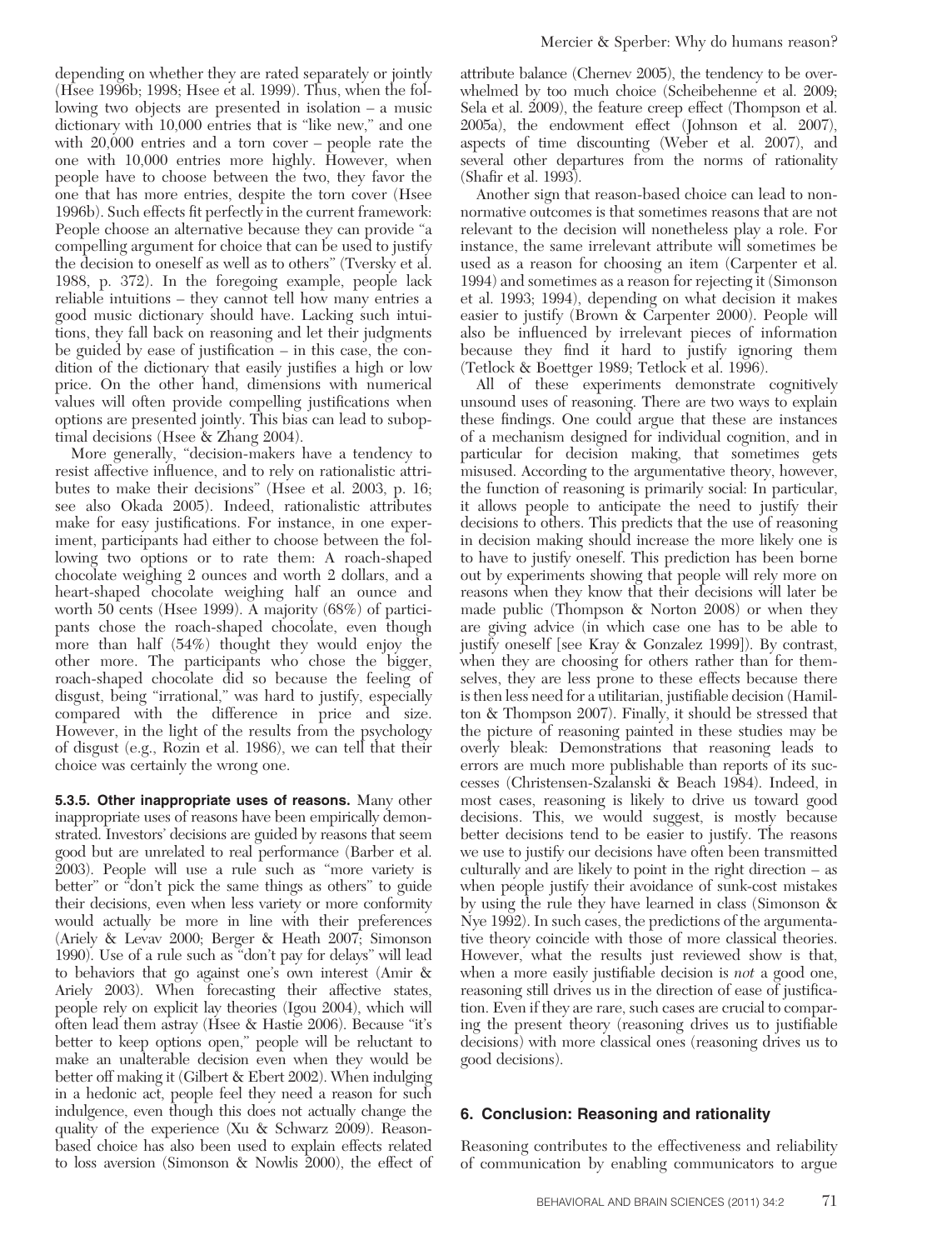for their claim and by enabling addressees to assess these arguments. It thus increases both in quantity and in epistemic quality the information humans are able to share.

We view the evolution of reasoning as linked to that of human communication. Reasoning, we have argued, enables communicators to produce arguments to convince addressees who would not accept what they say on trust; it enables addressees to evaluate the soundness of these arguments and to accept valuable information that they would be suspicious of otherwise. Thus, thanks to reasoning, human communication is made more reliable and more potent. From the hypothesis that the main function of reasoning is argumentative, we derived a number of predictions that, we tried to show, are confirmed by existing evidence. True, most of these predictions can be derived from other theories. We would argue, however, that the argumentative hypothesis provides a more principled explanation of the empirical evidence (in the case of the confirmation bias, for instance). In our discussion of motivated reasoning and of reason-based choice, not only did we converge in our prediction with existing theories, but we also extensively borrowed from them. Even in these cases, however, we would argue that our approach has the distinctive advantage of providing clear answers to the why-questions: Why do humans have a confirmation bias? Why do they engage in motivated reasoning? Why do they base their decisions on the availability of justificatory reasons? Moreover, the argumentative theory of reasoning offers a unique integrative perspective: It explains wide swaths of the psychological literature within a single overarching framework.

Some of the evidence reviewed here shows not only that reasoning falls short of delivering rational beliefs and rational decisions reliably, but also that, in a variety of cases, it may even be detrimental to rationality. Reasoning can lead to poor outcomes not because humans are bad at it but because they systematically look for arguments to justify their beliefs or their actions. The argumentative theory, however, puts such well-known demonstrations of "irrationality" in a novel perspective. Human reasoning is not a profoundly flawed general mechanism; it is a remarkably efficient specialized device adapted to a certain type of social and cognitive interaction at which it excels.

Even from a strictly epistemic perspective, the argumentative theory of reasoning does not paint a wholly disheartening picture. It maintains that there is an asymmetry between the *production* of arguments, which involves an intrinsic bias in favor of the opinions or decisions of the arguer whether they are sound or not, and the *evaluation* of arguments, which aims at distinguishing good arguments from bad ones and hence genuine information from misinformation. This asymmetry is often obscured in a debate situation (or in a situation where a debate is anticipated). People who have an opinion to defend don't really evaluate the arguments of their interlocutors in a search for genuine information but rather consider them from the start as counterarguments to be rebutted. Still, as shown by the evidence reviewed in section 2, people are good at assessing arguments and are quite able to do so in an unbiased way, provided they have no particular axe to grind. In group reasoning experiments where participants share an interest in discovering the

right answer, it has been shown that *truth wins* (Laughlin & Ellis 1986; Moshman & Geil 1998). While participants in collective experimental tasks typically produce arguments in favor of a variety of hypotheses, most or even all of which are false, they concur in recognizing sound arguments. Since these tasks have a demonstrably valid solution, truth does indeed win. If we generalize to problems that do not have a provable solution, we should at least expect good arguments to win, even if this is not always sufficient for truth to win (and, in sect. 2, we have reviewed evidence that this is indeed the case). This may sound trivial, but it is not. It demonstrates that, contrary to common bleak assessments of human reasoning abilities, people are quite capable of reasoning in an unbiased manner, at least when they are evaluating arguments rather than producing them, and when they are after the truth rather than trying to win a debate.

Couldn't the same type of situation that favors sound evaluation favor comparable soundness in the production of arguments? Note, first, that situations where a shared interest in truth leads participants in a group task to evaluate arguments correctly are not enough to make them produce correct arguments. In these group tasks, individual participants come up with and propose to the group the same inappropriate answers that they come up with in individual testing. The group success is due to, first and foremost, the filtering of a variety of solutions, achieved through evaluation. When different answers are initially proposed and all of them are incorrect, then all of them are likely to be rejected, and wholly or partly new hypotheses are likely to be proposed and filtered in turn, thus explaining how groups may do better than any of their individual members.

Individuals thinking on their own without benefiting from the input of others can assess only their own hypotheses, but in doing so, they are both judge and party, or rather judge and advocate, and this is not an optimal stance for pursuing the truth. Wouldn't it be possible, in principle, for an individual to decide to generate a variety of hypotheses in answer to some question and then evaluate them one by one, on the model of Sherlock Holmes? What makes Holmes such a fascinating character is precisely his preternatural turn of mind operating in a world rigged by Conan Doyle, where what should be inductive problems in fact have deductive solutions. More realistically, individuals may develop some limited ability to distance themselves from their own opinion, to consider alternatives and thereby become more objective. Presumably this is what the 10% or so of people who pass the standard Wason selection task do. But this is an acquired skill and involves exercising some imperfect control over a natural disposition that spontaneously pulls in a different direction.

Here, one might be tempted to point out that, after all, reasoning is responsible for some of the greatest achievements of human thought in the epistemic and moral domains. This is undeniably true, but the achievements involved are all collective and result from interactions over many generations (on the importance of social interactions for creativity, including scientific creativity, see Csikszentmihalyi & Sawyer 1995; Dunbar 1997; John-Steiner 2000; Okada & Simon 1997). The whole scientific enterprise has always been structured around groups, from the Lincean Academy down to the Large Hadron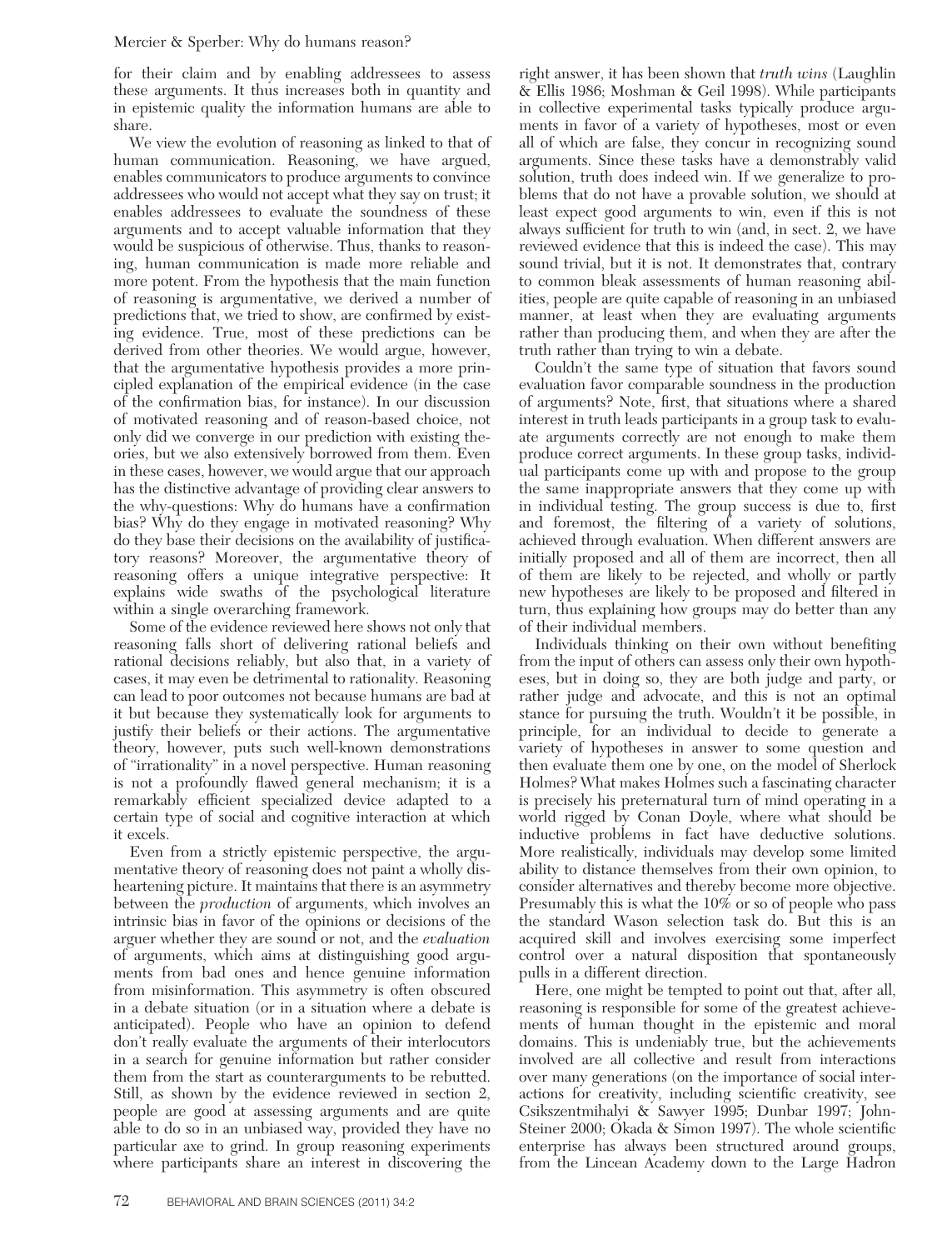Collider. In the moral domain, moral achievements such as the abolition of slavery are the outcome of intense public arguments. We have pointed out that, in group settings, reasoning biases can become a positive force and contribute to a kind of division of cognitive labor. Still, to excel in such groups, it may be necessary to anticipate how one's own arguments might be evaluated by others and to adjust these arguments accordingly. Showing one's ability to anticipate objections may be a valuable culturally acquired skill, as in medieval disputationes (see Novaes 2005). By anticipating objections, one may even be able to recognize flaws in one's own hypotheses and go on to revise them. We have suggested that this depends on a painstakingly acquired ability to exert some limited control over one's own biases. Even among scientists, this ability may be uncommon, but those who have it may have a great influence on the development of scientific ideas. It would be a mistake, however, to treat their highly visible, almost freakish, contributions as paradigmatic examples of human reasoning. In most discussions, rather than looking for flaws in our own arguments, it is easier to let the other person find them and only then adjust our arguments, if necessary.

In general, one should be cautious about using the striking accomplishments of reasoning as proof of its overall efficiency, since its failures are often much less visible (see Ormerod 2005; Taleb 2007). Epistemic success may depend to a significant extent on what philosophers have dubbed epistemic luck (Pritchard 2005); that is, chance factors that happen to put one on the right track. When one happens to be on the right track and "more right" than one could initially have guessed, some of the distorting effects of motivated reasoning and polarization may turn into blessings. For instance, motivated reasoning may have pushed Darwin to focus obsessively on the idea of natural selection and explore all possible supporting arguments and consequences. But, for one Darwin, how many Paleys?

To conclude, we note that the argumentative theory of reasoning should be congenial to those of us who enjoy spending endless hours debating ideas – but this, of course, is not an argument for (or against) the theory.

#### ACKNOWLEDGMENTS

We are grateful to Paul Bloom, Ruth Byrne, Peter Carruthers, Nick Chater, Jon Haidt, Ira Noveck, Guy Politzer, Jean-Baptiste Van der Henst, Deirdre Wilson, and four anonymous reviewers for useful suggestions and criticisms on earlier versions of this article. Our work has been supported by a Ph.D grant of the DGA (Paris) to Hugo Mercier and by the CSMN (Oslo).

#### NOTES

1. Recently, reasoning has been used simply as a synonym of inference and is then unproblematically attributed to infants (Spelke & Kinzler 2007) or to nonhuman animals (Blaisdell et al. 2006). In this article, however, we use "reasoning" in its more common and narrower sense. The content of the article should make it clear why we see this as a principled terminological choice.

2. Our functional hypothesis will be tested without reference to specific mechanisms (as is common in evolutionary biology). Even if one can ask to what extent attributing an argumentative function to reasoning suggests or favors a specific algorithmic account, this will not be the focus of this article. There is, in any case, no obvious clash between our functional account and various algorithmic accounts that have been offered, for instance, by Evans (2007), Johnson-Laird (2006), or Rips (1994).

3. In the psychology of reasoning, some tasks can be described as production tasks because participants have to produce a logically valid conclusion from a set of premises. However, these tasks are very different from the production of arguments in a debate. In a dialogic context, one starts from the conclusion and tries to find premises that will convince one's interlocutor. It is this meaning of production that is relevant here.

4. It should be noted that this spotty record may be partly explained by very artificial conditions: In the vast majority of group experiments, participants are asked to interact with people they don't know and will never meet again, and to perform tasks that have no bearing on their lives outside the laboratory. When any of these factors is made more natural, performance improves. Debates about political matters between laypeople often lead to epistemic improvement (Landemore, in press; Mercier & Landemore, in press). Groups that are used to working together are much more efficient (Michaelsen et al. 1989). And collaborative learning is hugely successful in schools (Slavin 1995).

5. Other, slightly weaker results are obtained for inductive tasks (Laughlin et al. 1991; 2002; 2003; 2006). Debates are also a well-known way of improving comprehension in many domains (e.g., see Anderson et al. 1996; 2001; Foot et al. 1994; Howe 1990; Johnson & Johnson 2007; 2009; Lao & Kuhn 2002; Nussbaum 2008; Nussbaum & Sinatra 2003; Slavin 1995; Smith et al. 2009; Tolmie et al. 1993; van Boxtel et al. 2000; Webb & Palinscar 1996).

6. Incidentally, another advantage of the theory suggested here is that it makes testable predictions about the contexts that should motivate the use of reasoning; namely, contexts in which real or anticipated argumentation takes place. This contrasts with standard dual-process theories, which do not have a principled and testable way of predicting when system 2 reasoning should be triggered.

7. It may be worth mentioning that what general motivation fails to bring about is efficient or unbiased reasoning rather than reasoning per se. If you pay people to get the right answer in, say, the Wason selection task, they may reason more but will still be as biased, and their answer will still be wrong.

8. The Delphi technique is a method of forecasting that can be seen as trying to make the best of the confirmation bias by having different experts critique one another's predictions and justify their own predictions. Its effectiveness shows that, in an appropriate context, the confirmation bias can be conducive to very good performance (Green et al. 2007; Keeney et al. 2001; Powell 2003; Rowe & Wright 1999; Tichy 2004).

**9.** Note that *motivated*, or *motivation*, as used here do not refer to conscious motivation based on reasons, as in "I'm going to think of arguments supporting this opinion of mine in case someone questions me later." Instead, it refers to processes that influence either the direction or the triggering of reasoning in a mostly unconscious manner. Even though a lawyer, for instance, can consciously trigger reasoning and influence its direction, this is the exception and not the rule. Generally, people (including lawyers) have limited control over the triggering of reasoning or the direction it takes.

10. Attitude polarization is most likely to occur in individuals who hold a very strong attitude with a high degree of confidence. The problem is, then, that these individuals will tend to fall at one end of the attitude scale before reading the arguments, which makes it close to impossible to detect any movement towards a more extreme attitude. This can explain, at least in part, the failed replications of Kuhn and Lao (1996) and Miller et al. (1993).

11. Incidentally, this does not explain all forms of belief perseverance: Other mechanisms may be involved in some instances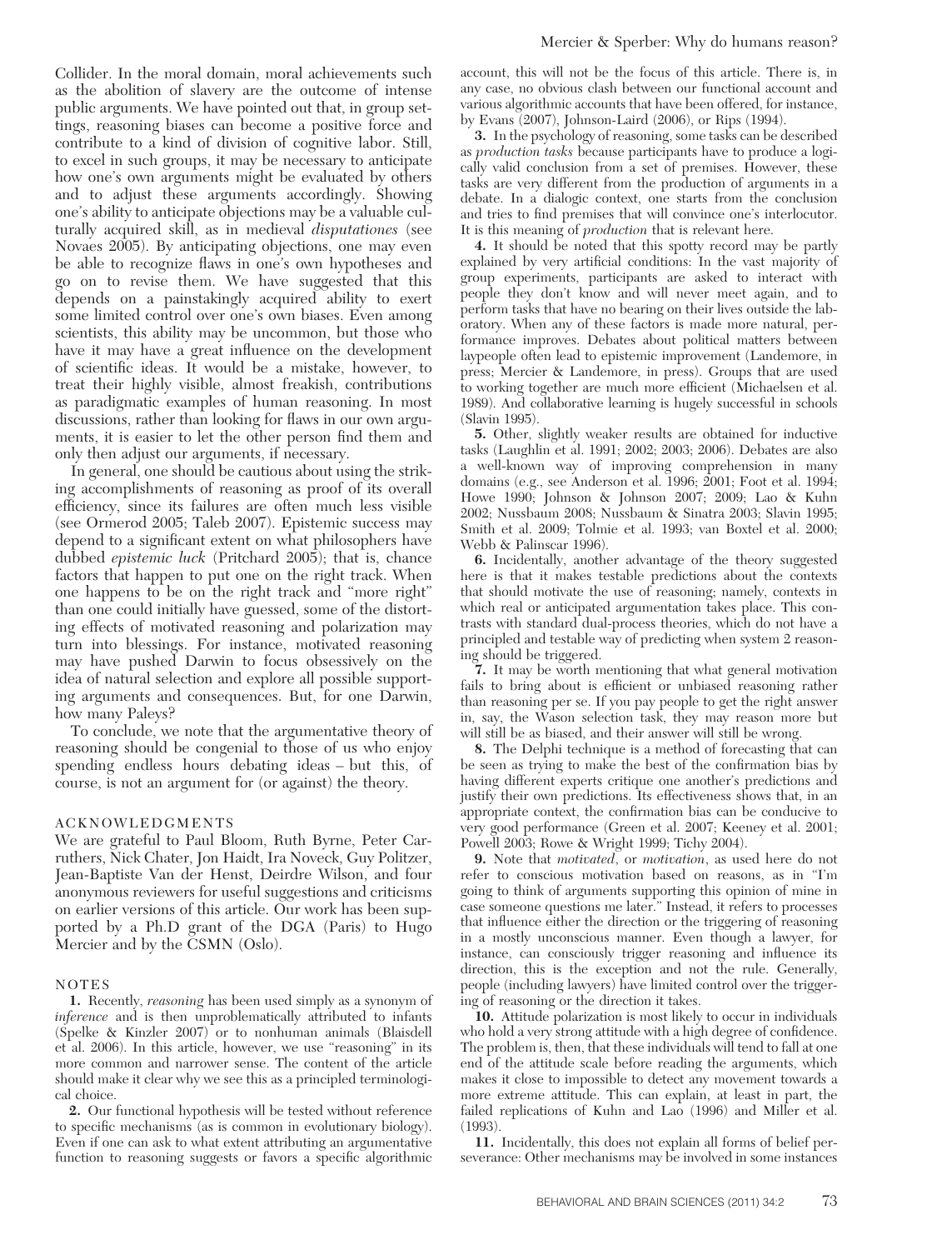Commentary/Mercier & Sperber: Why do humans reason?

(e.g., see Anderson et al. 1980), but the availability of arguments supporting the discredited belief may still be crucial (see Anderson et al. 1985).

12. It has been shown that pigeons fall prey to the fallacy but *only* when no indication was given that they were in such a situation (Navarro & Fantino 2005). The instructions received by human participants always make this point clear, so these experiments confirm the point made by Arkes and Ayton (1999).

## Open Peer Commentary

## Arguing, reasoning, and the interpersonal (cultural) functions of human consciousness

doi:10.1017/S0140525X10002785

Roy F. Baumeister, $^a$  E. J. Masicampo, $^b$  and C. Nathan DeWall<sup>c</sup>

aDepartment of Psychology, Florida State University, Tallahassee, FL 32306-4301; <sup>b</sup>Department of Psychology, Tufts University, Medford, MA 02155; °Department of Psychology, University of Kentucky, Lexington, KY 40506-0044.

baumeister@psy.fsu.edu. ej.masicampo@tufts.edu cnathandewall@gmail.com http://www.psy.fsu.edu/ $\sim$ baumeistertice/index.html http://ase.tufts.edu/psychology/ambady/ej.html http://www.uky.edu/-njdewa2/home.html

Abstract: Our recent work suggests that (1) the purpose of human conscious thought is participation in social and cultural groups, and (2) logical reasoning depends on conscious thought. These mesh well with the argument theory of reasoning. In broader context, the distinctively human traits are adaptations for culture and inner processes serve interpersonal functions.

A long tradition has regarded human thinking as a solitary, if not solipsistic, exercise aimed at facilitating behavior. This has privileged the assumption that reasoning is mainly for enabling individuals to seek the truth. Mercier and Sperber  $(M&S)$  have instead invoked an interpersonal dimension: Reasoning is for arguing.

The idea M&S advance dovetails nicely with our own work, which has endorsed the view that uniquely human forms of cognition serve interpersonal functions. One such function is the use and accumulation of accurate knowledge in culture. To be sure, to say that reasoning is for arguing does not mean reasoning is irrelevant to seeking the truth, but people seek the truth collectively, not individually. Humans are cultural animals, which means they use cultural systems as their strategy for improving survival and reproduction (e.g., Baumeister 2005). Hence the distinctively human traits, such as the capacity for reason, are mainly for creating culture, sustaining it, and participating in it. Culture accumulates knowledge across time, and huge swathes of knowledge – from cooking and farming to mathematics, science, and technology – can be mastered only by having many individuals build on one another's advances across generations. Arguing is a vital means by which a cultural group builds its stock of knowledge. Even scientists, in principle the most inveterate truth seekers, have been known to argue, and indeed much of the process of science is conducted as arguing with and about evidence. Individuals who are bred to argue can thus combine to form groups that collectively accumulate increasingly accurate knowledge. Meanwhile, hominids born

with less capacity to argue would fail to participate fully in culture, which may have reduced their ability to survive and reproduce.

The notion that reasoning is for arguing fits nicely with another argument we have endorsed, which is that human thought is for sharing one's thoughts and experiences with others. For more than a century, psychology has regarded William James's famous conclusion that thinking is for doing as an unassailable truism. Yet our own research has led us to entertain a rival hypothesis, that much of thinking is for talking (see Baumeister & Masicampo 2010). This applies particularly to conscious thought, defined as the advanced human form of cognition that differs from what most animals have.

Many investigators operationally define conscious thought as those thoughts the person can report to others. Few, however, seem to have heeded the implication that the purpose of conscious thought is precisely for enabling people to tell their thoughts to one another.

The interpersonal bases of thinking are an exciting advance and represent potentially a fundamental change in how the field understands the goals and purposes of human thought, especially conscious thought. There have been two overlapping debates about consciousness in recent decades. One is whether conscious thoughts have any causal influence on behavior. A recent survey suggests a positive answer (Baumeister et al. 2011). The other, more difficult question is what value is served by having thoughts be conscious. That is, could not those same thoughts influence behavior just as effectively without being conscious? It is difficult to make an evolutionary or functional case for advantages of having thoughts inside the individual mind be conscious. But it is easy to make the case for the advantages of being able to communicate thoughts with an organized group, which is what conscious thought enables.

Merely sharing thoughts is already helpful in terms of collective use of information, but M&S's focus on arguing is a huge boost and extension to this line of thinking. We wish we had thought of it! Conscious thought enables people to talk to others and thereby enables small groups to resolve differences. By talking, people can resolve conflicts, influence one another, converge on the truth (aided vitally by reasoning when there are differences), and thereby function together more harmoniously and effectively than nonhuman groups. Nonhuman animals, in contrast, have a have a relatively simple and unsophisticated language apparatus compared with humans. They resolve conflicts through aggression instead of reconciliation, dominate others instead of attempting to persuade one another, and rely on what appears true in the present environment instead of using logical reasoning to understand that things are not always as they initially seem. Thus, M&S's theory sheds light on what has made human beings such a successful species in using culture as an advanced form of social life to improve survival and reproduction.

Consistent with that emphasis and with M&S's article, we have found that logical reasoning depends on conscious thought (DeWall et al. 2008). These experiments showed that reasoning improved as conscious processing was engaged, and reasoning quickly deteriorated when conscious attention was preoccupied elsewhere. In contrast, logical reasoning performance was unaffected by either preoccupying or engaging (priming) the unconscious processing system.

In short, we view M&S's article as an important complement to other work emphasizing human consciousness as serving interpersonal and cultural functions. Conscious thought enables both reasoning and advanced forms of communication, including arguing. Human evolution was partly based on developing mental powers to enable group members to communicate information for group action, which is the foundation of culture. Conscious logical reasoning and interpersonal arguing are vital parts of that process and thus help to define human nature.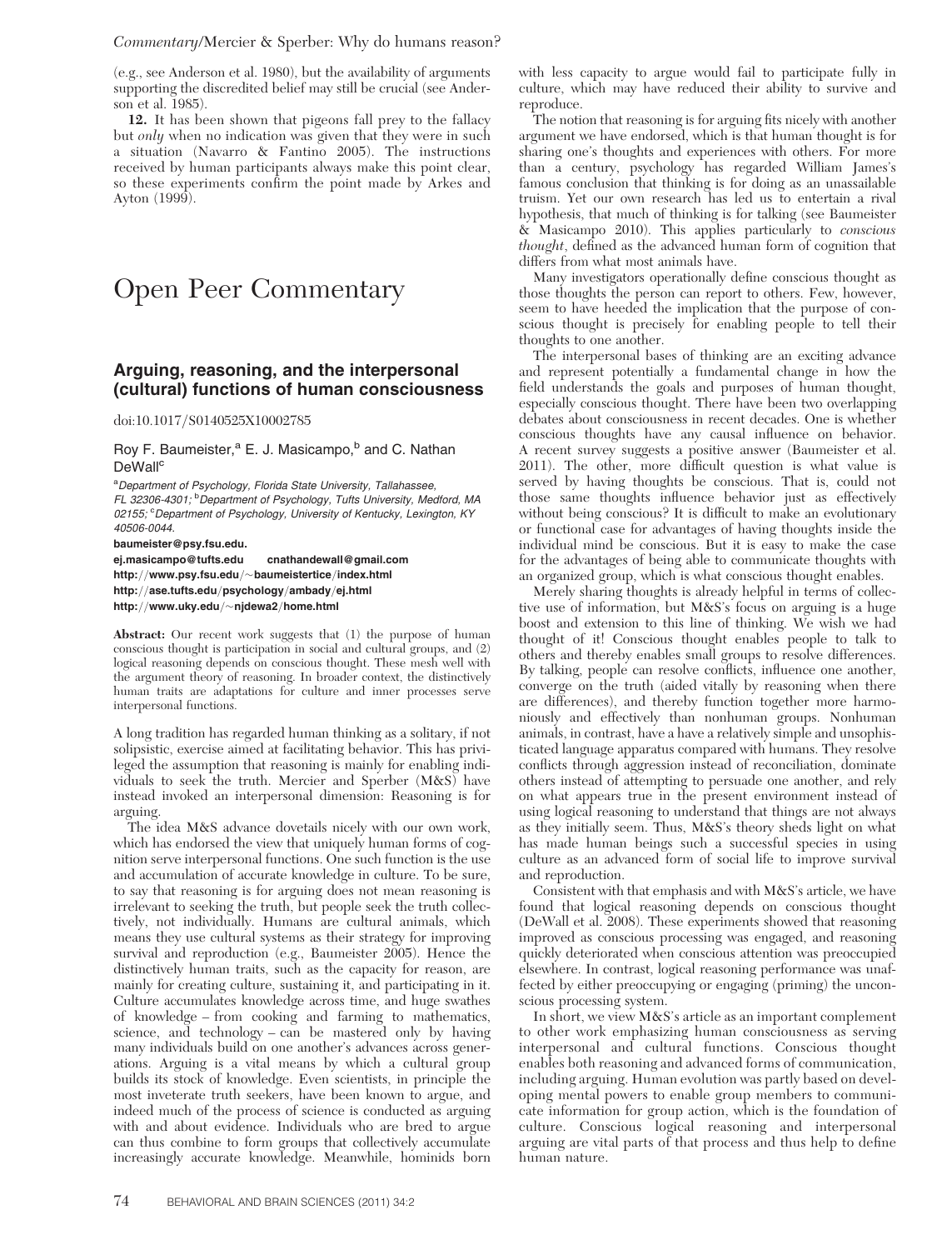## Regret and justification as a link from argumentation to consequentialism

doi:10.1017/S0140525X10002852

#### Terry Connolly<sup>a</sup> and Jochen Reb<sup>b</sup>

<sup>a</sup> Eller College, University of Arizona, Tucson, AZ 85721; <sup>b</sup>Singapore Management University, Singapore 178899.

Connolly@u.arizona.edu jochenreb@smu.edu.sg http://management.eller.arizona.edu/faculty/tconnolly.asp http://www.business.smu.edu.sg/faculty/organisational\_behavior/ jreb.asp

Abstract: Mercier and Sperber (M&S) argue that reasoning has evolved primarily as an adjunct to persuasive communication rather than as a basis for consequential choice. Recent research on decision-related regret suggests that regret aversion and concomitant needs for justification may underpin a complementary mechanism that can, if appropriately deployed, convert M&S's facile arguer into an effective decision maker, with obvious evolutionary advantages.

Mercier and Sperber (M&S) make the provocative case that, in evolutionary terms, reasoning is better seen as an adjunct to communication than as a guide to decision making. However, since there are also evolutionary advantages to effective consequential choice, broadly interpreted, what might this ability be based on? We argue that emotional responses, specifically those associated with regret aversion and justification, may serve such a role, linking argument making of the sort described by M&S to consequential decision making.

In a continuing program of research, we have shown that regret aversion can help in overcoming decision errors. Much of this research draws on decision justification theory (Connolly & Zeelenberg 2002; Connolly et al. 1997), which distinguishes regret associated with a (comparatively) poor outcome (outcome regret) from that associated with the judgment that the focal decision was wrong or poorly made – that is, was "unjustified" (self-blame or process regret). Efforts to avoid regret of this latter sort facilitates improved decision processes (Reb & Connolly 2010), information search (Reb 2008) and task learning (Reb & Connolly 2009).

It also appears to reduce or eliminate reason-based decision errors, such as those discussed in M&S sections 5.2 and 5.3. For example, Connolly et al. (2010) compared the effects of external accountability and regret priming on the attraction (or decoy) effect, in which an option is seen as more desirable when it dominates an irrelevant decoy option. Replicating earlier studies (Simonson & Nye 1992; Slaughter et al. 2006), we showed that accountability (a demand to justify one's choice to others) exacerbated the attraction effect, consistent with M&S's argument. Regret priming, in contrast, with its demand to justify one's decision to oneself, eliminated the effect. It seems that making regret salient may have led to a more balanced use of reasoning whose goal was less to convince others and more to arrive at a choice that satisfies one's own values and standards.

Reb (2005) showed that regret priming also reduced or eliminated other "reason-based" effects such as the compromise effect (Simonson 1989), in which an option is more desirable when presented as a compromise, and the accept/reject effect (Shafir & Tversky 1992), in which the same option tends to be both rejected and selected. In all these reason-based choice effects, the justifying arguments do not withstand close scrutiny. They are simply "shallow but nice-sounding rationales" (Simonson 1989, p. 170) that might serve to convince an uncritical external audience but not one's thoughtful self. In contrast, regret priming did not reduce the most important attribute effect (Slovic 1975) where the justifying argument can reasonably be construed to both self and others as a legitimate tiebreaker between equally valued options (Reb 2005).

Regret priming appears to involve both motivational and attention-directing effects, which are sometimes quite subtle. For example, Reb and Connolly (2009) used unobtrusive priming of

## Commentary/Mercier & Sperber: Why do humans reason?

either outcome or self-blame regret in a repeated decision task where feedback on outcomes of unchosen options was offered. Subjects primed for outcome regret rejected such feedback more often, learned more slowly, and ultimately performed less well than those primed for self-blame regret (thus falling victim to the myopic regret aversion trap: avoiding short-term regret led them to experience greater long-term regret). Both groups were motivated to avoid regret, but one did so by avoiding painful comparisons, the other by following a justifiable decision process.

In summary we find persuasive M&S's case that reasoning is primarily for persuasive argumentation rather than for effective consequential choice. Given the evolutionary advantages of the latter, however, it is plausible that other systems may have developed to support such choice processes. A growing body of evidence suggests that mechanisms of regret, regret avoidance, and justification can serve such a decision-improving role. Specifically, aversion of process regret may complement the fluent argument maker and tweak it to pay more balanced attention to and weighing of the pros and cons associated with a decision problem. Because of the anticipatory nature of regret, attention may further be directed to future consequences that are predicted to impact experienced regret. Mechanisms of regret and justification thus suggest important linkages between the argument-rich communicator sketched by M&S and the purposive consequentialist demanded by rational choice models of human decisions. We see such evidence as dovetailing neatly with, and modestly extending, the findings compiled in the target article. Perhaps ironically, as the central role of reasoning in assuring good choices has come increasingly into doubt in recent decision research, emotions, earlier seen as an obstacle to effective decision making, are increasingly being found to perform crucial functions in facilitating such decisions.

## The freak in all of us: Logical truth seeking without argumentation

doi:10.1017/S0140525X10002827

#### Wim De Neys

Centre National de la Recherche Scientifique (CNRS)-Université de Toulouse, Maison de la Recherche, 31058 Toulouse Cedex 9, France. Wim.deneys@univ-tlse2.fr http://www.univ-tlse2.fr/ltc/deneys

Abstract: Mercier and Sperber (M&S) sketch a bleak picture of logical reasoning in classic, nonargumentative tasks. I argue that recent processing data indicate that despite people's poor performance they at least seek to adhere to traditional logical norms in these tasks. This implies that classic reasoning tasks are less artificial – and logical reasoning less exceptional – than M&S's framework suggests.

Mercier and Sperber (M&S) argue that the notoriously bad logical reasoning performance in classic reasoning and decision-making tasks can be attributed to the lack of argumentative context or interaction in these tasks. They point out that when the same problems are put in an argumentative context, people have little trouble solving them. From this they conclude that, except for a few "almost freakish" (sect. 6, para. 7) individuals, people will engage in a genuine logical reasoning process only when arguing. Clearly, this seems to question the validity of classic reasoning tasks: In these nonargumentative tasks, people will typically not do what they do in the real (argumentative) world. This impression is further strengthened by M&S's claim that it would be a mistake to treat as paradigmatic examples of human reasoning those few individuals who do exert control over their biases and manage to solve the classic reasoning tasks.

I want to point out that although M&S nicely demonstrate that providing an argumentative context can boost people's logical reasoning performance, this does not imply that people do not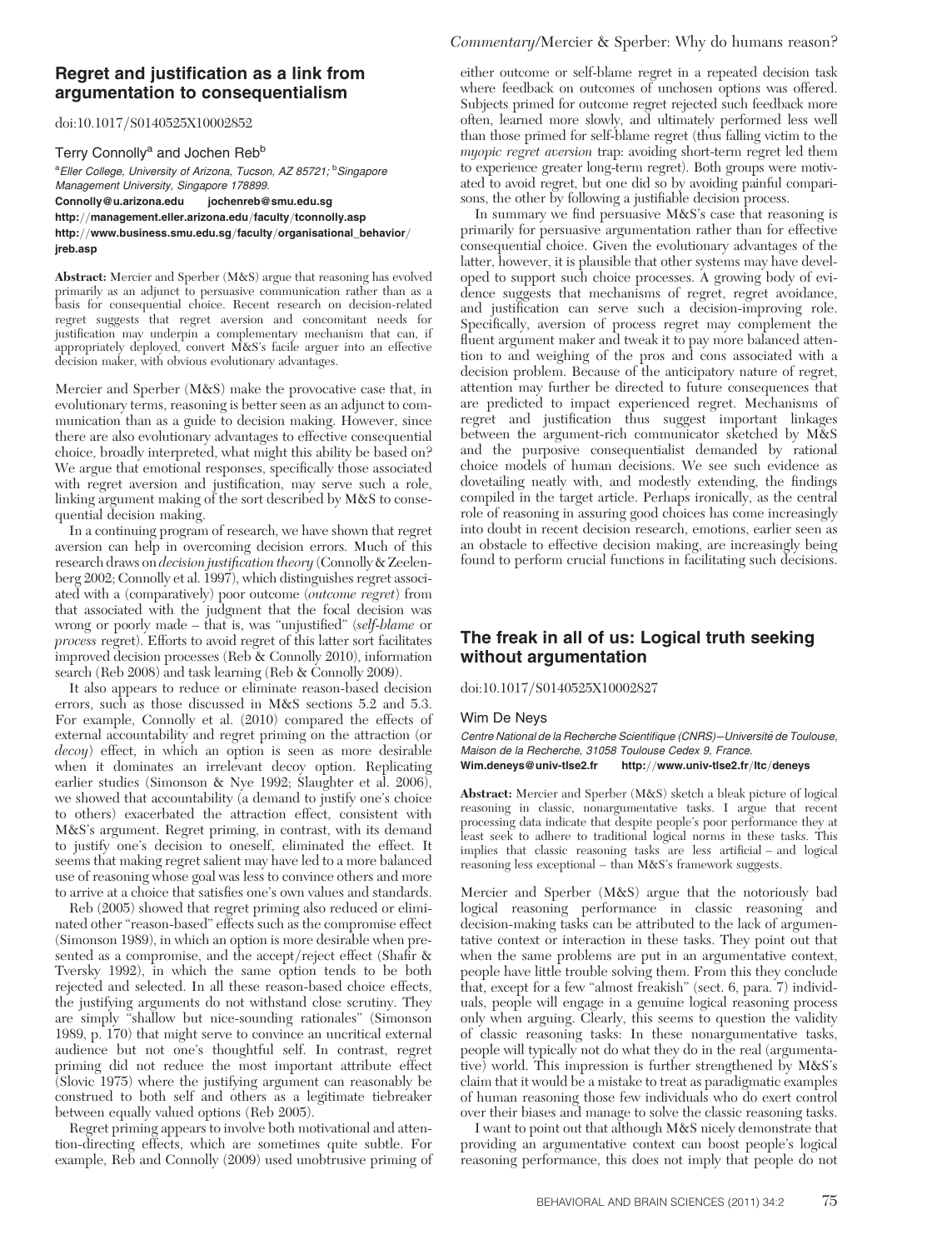already seek to reason logically in the absence of this context. It should be stressed that M&S's claims with respect to the poor performance in classic reasoning tasks are typically based on traditional studies that focused merely on accuracy data (i.e., the output of the reasoning process).

Recent studies that examined a wider range of processing measures such as latency or brain-activation data (e.g., Bonner & Newell 2010; De Neys et al. 2008) sketch a more optimistic picture of people's reasoning performance in the classic, nonargumentative tasks. These data suggest that although people very often fail to select the correct logical response, they at least seek to adhere to the logical norm. For example, although people typically fail to solve classic reasoning problems in which intuitive beliefs conflict with normative considerations, latency studies indicate that people do take longer to respond to these problems compared to problems in which the norms are not being violated (e.g., Bonner & Newell 2010; De Neys & Glumicic 2008). Problems in which cued intuitive beliefs conflict with logical considerations are also longer inspected and better recalled (e.g., Ball et al. 2006; De Neys & Glumicic 2008).

Neuroscientific research further suggests that brain areas involved in the detection of conflict between competing responses are activated when people err and violate a logical norm (e.g., De Neys et al. 2008; 2010). Clearly, if people were not at least engaged in some elementary logical processing and tried to adhere to the logical norm, it is hard to see why violating it would affect their inference process. In addition, De Neys and Franssens (2009) observed that after solving problems in which the intuitive believability and logical validity of a conclusion conflicted, reasoners showed an impaired access to words that were associated with the intuitive beliefs. Such an impaired memory access is considered a key marker of inhibitory processing. Even people who were always biased by their beliefs showed a minimal impairment, indicating that they had attempted to inhibit the intuitive beliefs but failed to complete the process. Once again, if people were not trying to adhere to the logical norm, there would be no reason for them to block the conflicting belief-based response.

The crucial point is that these studies suggest that even without an argumentative context people are already engaging in a logical reasoning process. What the "freakish" individuals who give the correct response seem to be better at is completing the inhibition of conflicting intuitive heuristic responses (De Neys & Franssens  $2009$ ; Houde et al.  $2000$ ). However, the important finding in the studies cited is that all reasoners are at least engaging in this inhibition process and try to adhere to the logical norm. In that sense we're all freaks who seek logical truth when solving classic reasoning tasks. The bottom line is that this indicates that the standard tasks are less artificial – and logical reasoning in these tasks less exceptional – than M&S's framework might suggest.

In sum, M&S convincingly demonstrate that human reasoning can benefit from an argumentative context. By pointing to recent processing data, I tried to clarify that this does not necessarily imply that people simply fail to engage in a logical reasoning process in the absence of such a context. This should give pause for thought before drawing strong negative conclusions with respect to the validity of classic reasoning tasks or the illogical nature of people's reasoning in these tasks.

## Reasoning as a lie detection device

doi:10.1017/S0140525X10002815

Jean-Louis Dessalles Telecom ParisTech, F-75013 Paris, France. jl@dessalles.fr http://www.dessalles.fr

Abstract: The biological function of human reasoning abilities cannot be to improve shared knowledge. This is at best a side effect. A more

reasoning is far from remaining a private activity: Argumentation takes up the major part of the 16,000 words spoken daily, on average (Mehl et al. 2007). Moreover, various observations by M&S make more sense within AD rather than SKO, especially the fact that people are better at finding inconsistencies in others' line of reasoning and at finding support for their own. Another argument in favor of AD is the futility of many conversational topics, which makes no sense from an SKO perspective. Yet another good example of the divergence between AD and SKO is offered by the BBS commentary system: Commentators are of course concerned by the overall quality of scientific knowledge, but most of them are even more motivated by the urge to show their ability to point to some inconsistency in the target article. SKO would perhaps hold if contributors accepted that their names be omitted.

M&S strangely do not mention a fundamental common property between deliberative reasoning and argumentation. Both processes seem to consist in a sequential alternation between logical incompatibilities and attempts to resolve them. This

76 BEHAVIORAL AND BRAIN SCIENCES (2011) 34:2

plausible function of argumentation, and thus of reasoning, is to advertise one's ability to detect lies and errors. Such selfish behavior is closer to what we should expect from a naturally selected competence.

I fully support the central claim by Mercier & Sperber's (M&S) that deliberative reasoning is a by-product of argumentative competence. But if the function of reasoning is argumentation, what is the (biological) function of argumentation? According to (M&S), argumentative reasoning improves "both in quantity and in epistemic quality the information humans are able to share" (sect. 1.2, para. 9) and, thanks to it, "human communication is made more reliable and more potent" (sect. 6, para. 2).

If the biological function of reasoning is to achieve shared knowledge optimization (SKO), as suggested in the target article, then why do people show obvious limitations such as confirmation bias? M&S answer that information quality is optimized, not at the individual level, but at the group level. It would even be a good thing that individuals specialize on their (probably erroneous) line of reasoning, as long as argument exchange restores global information quality. The problem is that natural selection does not operate at the collective level. Shared knowledge belongs to the phenotype of no one.

How does the speaker benefit from uttering an argument? If the purpose is to correct or update her own earlier beliefs, why go public with it? And if it is to correct or update others' beliefs, what's her advantage? M&S's explanation for the existence of deliberative reasoning does not escape the general evolutionary paradox of communication: If it benefits listeners only, there should be no speakers; and if it benefits speakers only (for example, by allowing manipulation), there should be no listeners. Invoking collective benefits does not offer an escape route if we wish to remain on firm Darwinian ground.

To solve the paradox, we must depart from SKO. My proposal (Dessalles 1998) is that humanlike reasoning started with logical consistency checking (CC), and that humans used it as a lie detection (LD) device. As a response to the risk of appearing self-contradicting, the ability to restore consistency (RC) through argumentation emerged. In this game, information quality is not what is at stake. The point for individuals is to advertise (AD) their ability to perform or resist LD. This advertisement behavior makes sense within a costly signaling model of human communication (Dessalles 2007; 2008).

The main difference with M&S's position comes from AD. M&S are close to the CC/RC distinction when they speak of evaluation vs. production (of arguments). They fail, however, to see that these two faculties did not evolve for the sake of any form of public knowledge, but as *signals*. Individuals who can publicly signal lies or errors by naming inconsistencies (CC) derive immediate social benefit (Dessalles 2007). Those who publicly restore consistency (RC) gain social benefit, as well, or regain their momentarily lost status.

Contrary to SKO, the competitive nature of AD explains why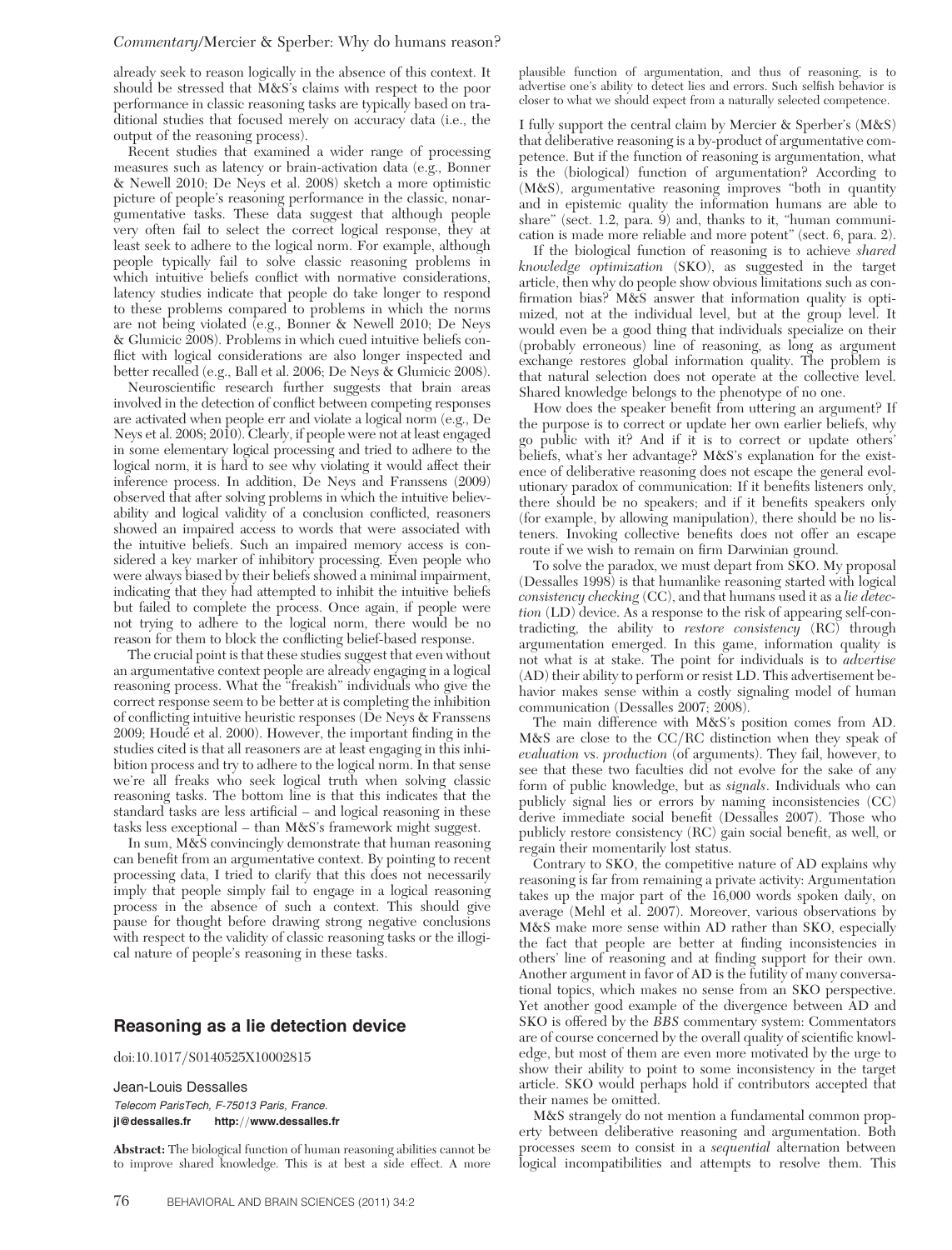property is concisely captured by the conflict-abduction-negation procedure that describes argumentative processes (Dessalles 2008). The sequential nature of argumentative reasoning supports the central claim of the target article, but it is at odds with any idea of knowledge optimization. Virtually all artificial reasoning devices (from chess players to planning programs) involve parallelism whenever possible (especially in mutioption comparison). So-called truth-maintenance systems and argumentation systems make use of graph representations that are not limited to sequential processing (e.g., Dung 1995). In comparison, human argumentative reasoning is skewed. It is bound to start from a logical incompatibility, and then sequentially creeps forward through recursive attempts to solve the current incompatibility and then detect new ones. Such manifestly suboptimal procedure does not make sense if the aim is knowledge optimization. It makes perfect sense, however, in the LD/AD context.

The biological importance of informational capabilities is a consequence of the particular political context of our species (Dessalles 2007). In that context, information is not important as such; it is rather an excuse to show off informational capabilities, such as being the first to point to unexpected events. In the absence of a lie detection system, such communication is bound to checkable, almost immediate, events. The advent of CC capabilities offered a new occasion for individuals to compete, by allowing them to advertise their lie and error detection capabilities. This new competition has side effects, such as opening the possibility of communicating about past events that cannot be checked directly. Knowledge improvement also turns out to be a side effect of reasoning and argumentation. When reasoning and producing arguments, speakers follow a more selfish agenda, which is to show off their competence for dealing with anomalies in information.

## Reasoning is for thinking, not just for arguing

doi:10.1017/S0140525X10002773

#### Jonathan St. B. T. Evans

Centre for Thinking and Language, School of Psychology, University of Plymouth, Plymouth PL4 8AA, United Kingdom. j.evans@plymouth.ac.uk

Abstract: There is indeed extensive evidence that people perform fairly poorly in reasoning tasks and that they often construct arguments for intuitively cued responses. Mercier & Sperber (M&S) may also be right to claim that reasoning evolved primarily as argumentation. However, if it did, the facility became exapted to the function of supporting uniquely human abilities for reflective thinking and consequential decision making.

A number of claims are made in the target article that are difficult to dispute. People do appear to be skilled at everyday argumentation while struggling to solve reasoning problems presented in the psychological laboratory. There is a great deal of evidence in the psychology of reasoning and decision making – as the authors demonstrate with admirable scholarship – that people frequently use reasoning to justify intuitively cued responses. And of course it is much easier to argue that people evolved skills of argumentation than the ability to solve reasoning problems. However, as is commonly observed by evolutionary theorists, a facility which evolves for one function may become "exapted" for another. Hence, my only concern is that the authors may have used their own formidable skills of argumentation to overstate the case against explicit reasoning as a tool for rational thinking and decision making.

As Mercier and Sperber (M&S) note, their analysis has implications for the now ubiquitous dual-process theories of higher cognition (Evans 2008). It is interesting to note that the very

## Commentary/Mercier & Sperber: Why do humans reason?

first such theory in the psychology of reasoning was consistent with the authors' proposals. Wason and Evans (1975; Evans & Wason 1976) distinguished between type 1 (intuitive) processes, which unconsciously cued the relevance of certain cards on the Wason selection task, and type 2 (explicit reasoning) processes, which served to confabulate justifications for these choices. Although it seems clear now that people do reason on the selection task, there is strong evidence that this is focused on finding justifications for unconscious cued cards. However, where such a justification cannot be found, recent evidence indicates that participants may withhold an intuitively prompted response (Evans & Ball 2010). Hence, even in this case, reasoning is performing some beneficial role in decision making.

M&S are also correct to say that in more recent years dualprocess theorists have emphasised the efficacy of type 2 processing in problem solving and decision making, especially for novel problems (e.g., Evans 2010; Evans & Over 1996; Kahneman & Frederick 2002; Stanovich 1999; 2010). In particular, theorists have emphasized the ability of some individuals, especially those of higher cognitive ability, to engage in hypothetical thinking and mental simulation, decoupling their actual beliefs in order to support suppositional reasoning (Evans 2007; Stanovich 2010). Such theorists attribute the unique cognitive and cultural achievements of the human species to the development of a second system of cognition or a new mind, largely unavailable to other animals. Moreover, it is proposed that while both new and old minds have instrumental rationality, they pursue different goals by different cognitive mechanisms (Evans 2010; Stanovich 2004). In particular, the old mind (broadly shared with higher animals) is driven by the past, replicating by evolution or individual learning past successes, whereas the new mind (distinctively human) can conduct mental simulations and reason consequentially, anticipating the future.

M&S deal with this issue rather dismissively, stating that "the possibility to deal with novelty and to anticipate the future is less a characterization of reasoning than it is of learning" (sect. 1.2, para. 3), going on to argue that the occasional successes of reasoning in helping us to solve problems would be insufficient to explain its evolution. It is possible to agree with the latter claim while strongly disputing the former. First, the learning mechanisms of the old mind do only enable us to repeat what has worked in the past. For novel problems which require simulation of future events, such a mechanism is largely useless. And while we are admittedly fairly poor at consequential decision making (Baron 1994) we can do it. Since 1945, politicians have so far resisted their traditional practice of applying their most powerful weapons to their enemies when such weapons are nuclear, presumably because of the anticipated catastrophic consequences. And while it is debatable whether the human race will in fact avoid the disastrous effects of climate change, it could hardly be denied that the world is currently engaged in detailed hypothetical thinking (aided by computer models) about the future of the planet, and that much current policy is being driven by this. No other animal can even remotely think and act in this way.

M&S, as other evolutionary psychologists before them, assert the domain-specific nature of human reasoning and apparently overlook the importance of heritable general intelligence (for detailed critique of such arguments, see Stanovich 2004; Stanovich & West 2003). Research on dual-process theory has provided a mass of evidence that the ability to solve novel reasoning and decision problems is related to individual differences in general intelligence, working-memory capacity, and other (highly correlated) measures of cognitive ability. Solving novel problems is also related to rational thinking dispositions, which help to determine (Stanovich 2009; 2010) the tendency to engage reflective reasoning rather than rely on intuition (see also Frederick 2005). Such findings fly in the face of fashionable claims (e.g., Dijksterhuis et al. 2006b; Gigerenzer 2007; Gladwell 2005) that we are better off relying on intuition than engaging our powers of reasoning.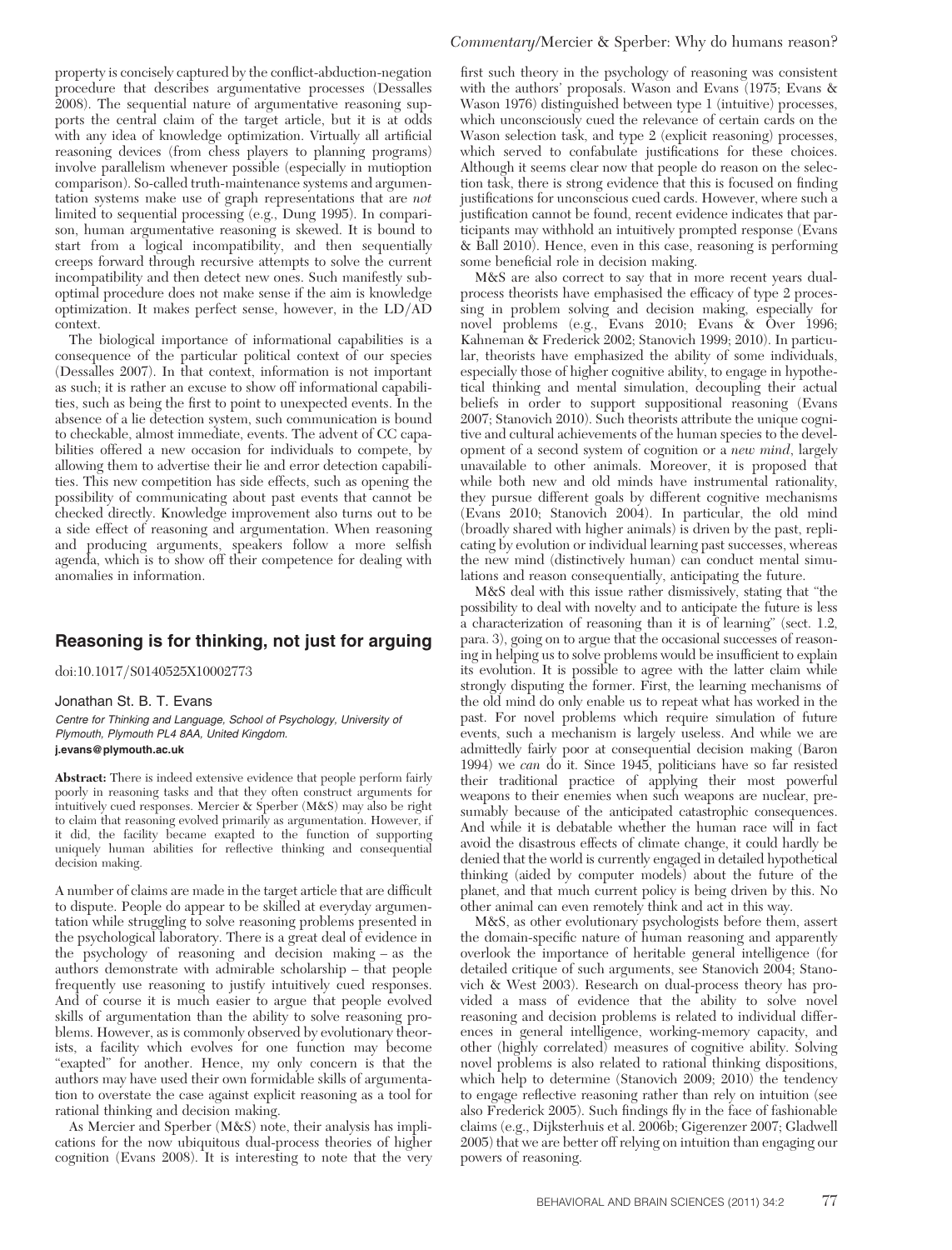The difficulty which such advocates of intuition have faced is to explain why humans evolved a capacity for reasoning which is best not trusted. M&S attempt to fill that gap in the target article, thus supporting what I believe to be a dangerously flawed line of reasoning about human intelligence. It is not necessary to follow them down this path in order to respect the integrity of their arguments about the evolution of reasoning via argumentation. Unique human abilities for reflective thought have required the evolution of a number of facilities, including language, metarepresentation, and large forebrains, none of which could plausibly have been driven by some Darwinian need for a new mind. If there were such a driver, surely other animals would have evolved human-like intelligence. It is more plausible to argue that the new mind was an evolutionary accident, in which case an exapted ability for reasoning derived from argumentation may well be part of that story.

## Artificial cognitive systems: Where does argumentation fit in?

doi:10.1017/S0140525X10002839

John Fox

Department of Engineering Science, University of Oxford, Oxford OX1, United Kingdom.

John.fox@eng.ox.ac.uk www.cossac.org

Abstract: Mercier and Sperber (M&S) suggest that human reasoning is reflective and has evolved to support social interaction. Cognitive agents benefit from being able to reflect on their beliefs whether they are acting alone or socially. A formal framework for argumentation that has emerged from research on artificial cognitive systems that parallels M&S's proposals may shed light on mental processes that underpin social interactions.

Mercier and Sperber (M&S) offer a provocative view of argumentation as *reasoning for social purposes*. Human reasoning, they suggest, is not the same as classical *inference* in the sense that in reasoning, the rationale for conclusions is available for reflection and hence for communication and discussion. This is an important distinction, but there are also grounds for believing that reflective reasoning has general benefits for any cognitive agent, not just for social interaction.

A domain in which these benefits are evident is reasoning and decision making in medicine. I have a long-standing interest in the cognitive mechanisms that support decision making and other high-level cognitive processes that underpin human expertise, and argumentation has acquired a central role in our work. Early approaches based on logical and probabilistic simulations of cognitive processes yielded promising results (Fox 1980), but extending either model to capture the flexible and adaptive character of human thinking proved difficult. Among the reasons for this were that there was no representation of the rationale on which to reflect – to question prior conclusions or the relevance of evidence, for example.

Subsequent work has sought to address this. This research programme has focused on artificial intelligence (AI) rather than psychology, so my comments should be taken as complementary to the M&S hypothesis rather than directly addressing it. However, I will suggest that a cognitive agent, whether human or artificial, derives major benefits from being able to reflect on its mental states; its goals, intentions, justifications for its beliefs and so on (Das et al. 1997; Fox & Das 2000; Fox et al. 1990). Metacognitive capabilities confer flexibility and robustness whether an agent is acting alone or in concert with others.

Mercier and Sperber's (M&S's) distinction between inference, which they call "intuitive," and *reasoning*, which affords "reflection," may perhaps be clarified by a formal perspective. A standard way of formalizing inference systems is to provide a

"signature" that specifies how one set of sentences (e.g., propositions) is entailed by another set of sentences (e.g., a database of propositions and rules). This is a typical inference signature:

$$
\frac{\text{Database}}{\text{Conclusion}}L \quad Inference
$$

That is to say: Conclusion can be validly inferred from Database under the axioms of inference system L.

Complex cognitive tasks like decision making and planning require a more complex signature. To emulate human clinical decision making, we sought a reasoning model in which general medical knowledge is applied to specific patient data by arguing the pros and cons of alternative ways of achieving clinical goals. This is summarized by the following signature.

$$
\frac{\text{Knowledge} \cup \text{Data}}{\text{(Claim, Grounds, Qualifier)}} LA \quad Argumentation
$$

In contrast to the atomic conclusion of the inference signature, this formulation makes the *structure* of arguments explicit. In LA, a Logic of Argument (Fox et al. 1993), the structure distinguishes three things: the Claim (a tentative conclusion), Grounds (justification), and Qualifier (the confidence in the Claim warranted by the argument. As in classical decision theory, but not classical logic, collections of arguments can be aggregated within the LA framework to yield an overall measure of confidence in competing claims. For example, an agent may have multiple lines of argument for and against competing diagnoses or treatments, each of which increases or decreases overall confidence.

LA was developed for cognitive tasks like situation assessment, decision making, and planning, which often involve uncertainty. Uncertainty is modelled explicitly by means of the Qualifier and therefore permits reflection. A qualifier may indicate that an argument "supports" or "opposes" a claim, for example. In The Uses of Argument the philosopher Stephen Toulmin has also pointed out that people routinely use linguistic qualifiers such as "presumably...," "possibly...," "probably...," and their lexical and affixal negative forms; linguistic qualifiers can be formalised as conditions for accepting claims based on collections of arguments (Elvang-Goransson et al. 1993). Quantitative schemes for expressing argument *strength*, such as Bayesian representations (e.g., Oaksford & Chater [2009] discussion in BBS vol. 32) can also be accommodated within the framework (Fox 2003; Fox et al. 1993).

It is a truism that the more supporting (opposing) arguments there are for a claim, the more (less) confidence we should have in it, which we have called the evidential mode (Fox, in press). Another mode, dialectical argumentation, exploits the observation that discussion and debate also commonly involves "attacks" which rebut or undercut the arguments of other agents. Researchers in AI and computational logic are giving substantial attention to argumentation for modelling interactions and dialogues between cognitive agents (Besnard & Hunter 2008). Argumentation theory may therefore offer insights into the kinds of social interactions that M&S are investigating.

Formal argumentation theory has practical applications. LA is the foundation of PROforma, a language for modelling cognitive agents (Fox & Das 2000; Fox et al. 2003); which has been used to develop many practical decision tools, notably in medicine (OpenClinical 2001– 2006). Argumentation theory may also help to clarify the philosophical and theoretical nature of somewhat vague notions like *evidence*, as this term is commonly used in legal, medical, scientific, and other kinds of reasoning and in everyday decision-making and evidence-based discussions (OpenClinical 2001– 2006).

These practical uses of argumentation theory do not directly address M&S's proposition that human cognition has evolved to support argument-based reasoning, but the practical power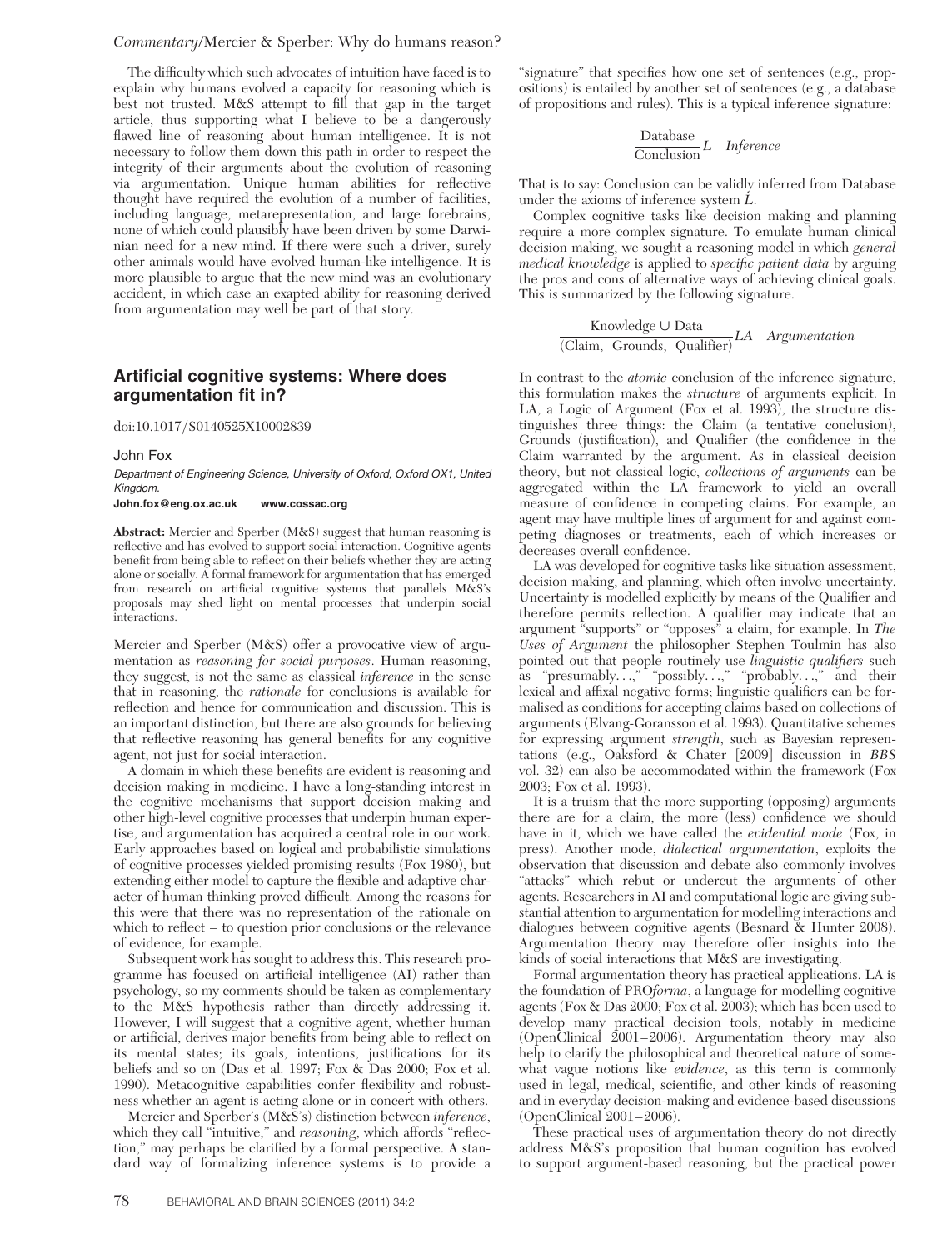of argumentation techniques seems to corroborate their belief that there are good evolutionary reasons why humans argue. I do not intend to make psychological claims or predictions based on the specifics of LA, however. The logic was not developed as a descriptive model, and more recent argumentation systems do not all comply with its signature. However the general approach may offer a framework for articulating and comparing psychological theories of inference and reasoning and the cognitive processes that depend on them.

It appears that there are significant convergences between M&S's psychological proposals and developments in AI and computer science which have been driven by interests in artificial cognitive systems. Argumentation is a new and versatile reasoning paradigm that is being studied in many different fields; it may have wide implications for general theories of cognition.

## Reasoning, argumentation, and cognition

doi:10.1017/S0140525X10002979

#### Keith Frankish

Department of Philosophy, The Open University, Milton Keynes MK7 6AA, United Kingdom.

k.frankish@open.ac.uk

#### http://www.open.ac.uk/Arts/philos/frankish.htm

Abstract: This commentary does three things. First, it offers further support for the view that explicit reasoning evolved for public argumentation. Second, it suggests that promoting effective communication may not be the only, or even the main, function of public argumentation. Third, it argues that the data Mercier and Sperber (M&S) cite are compatible with the view that reasoning has subsequently been co-opted to play a role in individual cognition.

I agree with Mercier and Sperber (M&S) on the need for a dualprocess perspective that distinguishes intuitive inference and explicit reasoning, and I find M&S's case for the argumentative theory of reasoning attractive. The theory is also a salutary corrective to the tendency of dual-process theorists to see explicit ("type 2") reasoning as unbiased and normatively correct. (Henceforth, I shall follow M&S in using "reasoning" for explicit thought processes, as opposed to non-conscious intuitive inferences.)

Here I shall add some brief, broadly sympathetic comments. First, I want to outline a further reason for thinking that reasoning evolved for social, argumentative purposes. M&S claim that reasoning is a personal-level activity, involving the construction of complex arguments in response to intuitive beliefs about the strength of the component steps. This view, which I have myself defended in various places (e.g., Frankish 1998; 2004; 2009), requires that reasoners have intuitive-level knowledge of rules of inference, such as modus ponens, which guides their explicit reasoning. (Rules here includes rules of thumb; the arguments we construct need not be demonstrative; see Frankish 2004.) Now, there are two main forms these rules could take: They could be abstract, defined over concepts and logical structures, or they could be linguistic, defined over the words and structures of a natural language. (Rules of the latter kind can be applied in constructing arguments, provided the arguments are expressed linguistically, either overtly or in inner speech.) They are far more likely to take the latter form, however, especially in early human societies. Knowledge of linguistic rules can be obtained relatively easily in the course of exposure to, and engagement in, argument with one's peers. (It might even be purely procedural, embedded in routines for manipulating linguistic structures.) Knowledge of abstract rules, by contrast, would require explicit teaching, or at least abstraction from previously acquired linguistic rules. (These considerations are set out at more length in Frankish 1998 and 2004.) Note

that I am assuming here that the knowledge that guides explicit argument construction is largely learned. The case for this is strong; reasoning strategies are known to be responsive to verbal instruction and to vary dramatically between individuals (e.g., Stanovich 1999). Note, too, that this view is compatible with M&S's claim that there is a specialized intuitive mechanism for representing arguments. It merely implies that the mechanism operates primarily on linguistic representations and that its rule database is acquired.

If this is right, then it supports the view that the original function of reasoning was social and argumentative. For it suggests that individual reasoning is an internalized version of overt argumentation, conducted in inner speech and guided by knowledge acquired in the course of public argumentation. (There are other reasons, too, for thinking that conscious reasoning is languageinvolving; see, e.g., Carruthers 1996 and 1998.) And this in turn suggests that public argumentation predated individual reasoning and that whatever adaptations we have for reasoning originally evolved to serve the former. (We can tell a bootstrapping story about the origins of the knowledge that guides public argumentation, involving a process of cultural evolution.)

Second, I want to say something about the function of public argumentation. M&S argue that this is to make communication more efficient and reliable. I agree that argumentation does this, but it may not be its only, or even main, function. As the data M&S cite make clear, group reasoning is often a strikingly effective process of inquiry, which zeroes in on the correct solution. Reasoning may thus have evolved primarily for collective cognition, if not for the individual variety. (It would not be surprising if evolution preferred collective cognitive mechanisms. Early human societies would have depended heavily on collective action and problem solving, whereas individual projects might have disrupted group cohesion.) Argumentation may have other important social functions, too. For example, displays of argumentative prowess may serve to attract mates, providing evidence of health and mental acuity.

Third, while I agree that reasoning evolved to serve public argumentation (and still does serve it), I suspect M&S underestimate the extent to which it has subsequently been co-opted to play a role in individual cognition. For the demands of argumentation and individual cognition may not be as different as M&S suppose. There are two points here. First, sound arguments tend to be convincing and optimal decisions defensible, so an argumentative mechanism will often deliver the same results a cognitive mechanism would. Secondly, the biases natural to argumentation may also affect much individual reasoning. For this too may often have a quasi-argumentative structure, with individuals seeking to defend their attitudes and decisions against criticism from their future selves.

I shall expand on the latter point. The idea is that, even as private reasoners, we have other motives besides epistemic ones. We often accept propositions for pragmatic reasons, because we find them comforting, or because they are popular with our peers. Moreover, we value psychological stability for its own sake; we like to have a settled set of opinions (to know our own minds) (Frankish 2004). We may therefore be inclined to bolster our opinions with arguments, so that our future selves will be able to resist counter-evidence and avoid distressing changes of mind. Thus, even in private we may tend to display confirmation bias and motivated, proactive reasoning. Something similar goes for decision making. Intentions serve to coordinate future planning (e.g., Bratman 1987), and in many cases it is better to form and stick with an intention, even if it is not optimal, than to remain undecided or keep changing one's plans. Given this, people may tend to settle on decisions they find easy to justify to themselves, and to buttress them with arguments, so that they will not be tempted to revise them later. Hence, they may still tend to exhibit reason-based choice, even when they do not have an eye on the reactions of their peers.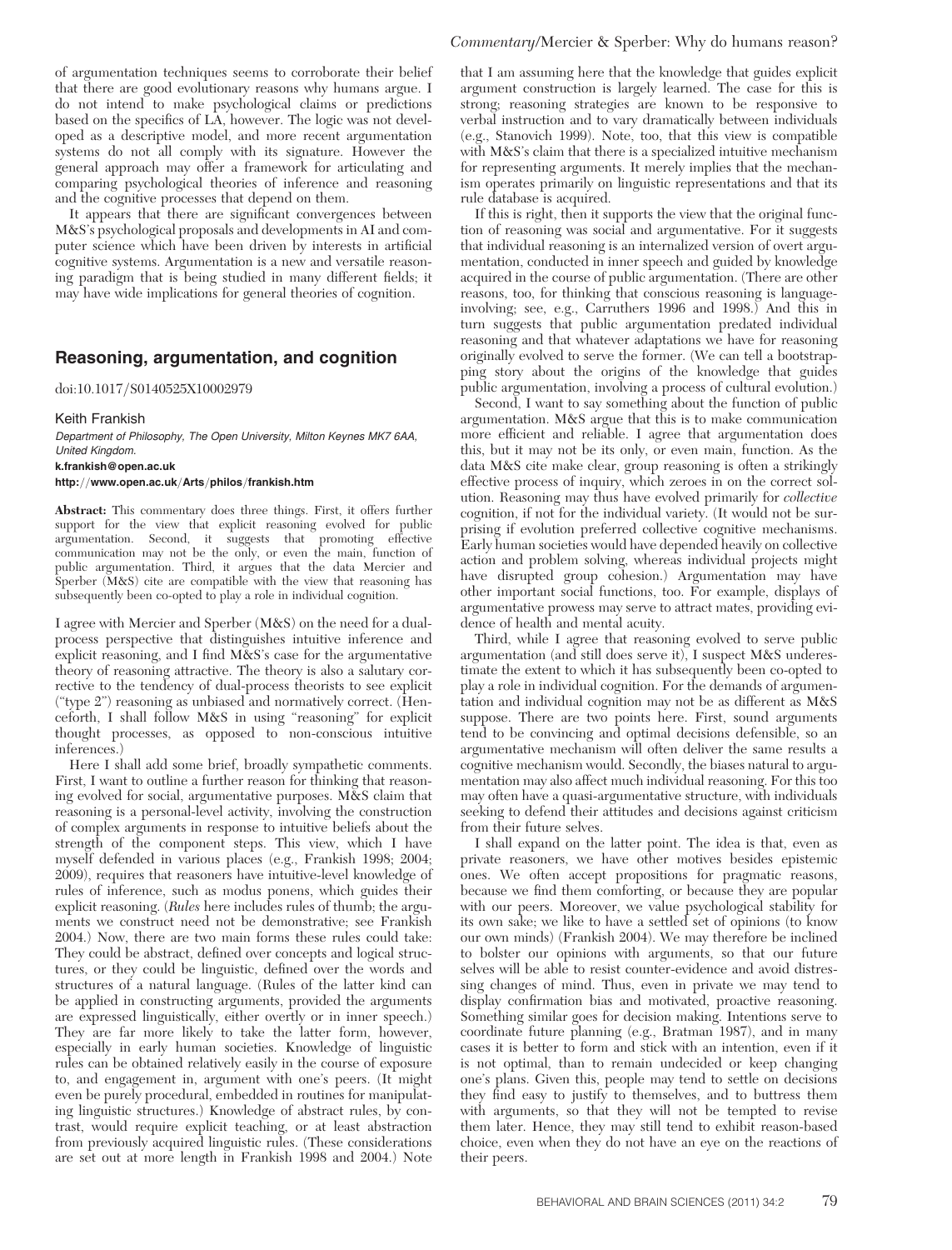#### Commentary/Mercier & Sperber: Why do humans reason?

Thus, while the results cited by M&S may show that reasoning is not well adapted for individual intellectual inquiry (which, as M&S rightly stress, we find very hard), they do not show that it is not adapted to other roles in individual cognition, broadly construed. Of course, as M&S note, motivated reasoning and reason-based choice often have unwelcome consequences (especially, perhaps, in modern technological societies), but, if anything, this tends to support the present suggestion, since the more functions these biases have, the more gains there are to offset the costs.

## Reasoning as deliberative in function but dialogic in structure and origin

#### doi:10.1017/S0140525X10002906

Peter Godfrey-Smith<sup>a</sup> and Kritika Yegnashankaran<sup>b</sup>

<sup>a</sup> Department of Philosophy, Harvard University, Cambridge, MA 02138; <sup>b</sup>Department of Philosophy, Bard College, Annandale-on-Hudson, NY 12504. pgs@fas.harvard.edu kyegnash@bard.edu http://www.people.fas.harvard.edu/ $\sim$ pgs/

Abstract: Mercier and Sperber (M&S) claim that the main function of reasoning is to generate support for conclusions derived unconsciously. An alternative account holds that reasoning has a deliberative function even though it is an internalized analogue of public discourse. We sketch this alternative and compare it with M&S's in the light of the empirical phenomena they discuss.

Mercier and Sperber (M&S) argue that the function of reasoning is *argumentative*: "It is to devise and evaluate arguments intended to persuade" (see their abstract). This contrasts with a more familiar deliberative view of reasoning, which holds that the function of reasoning is to draw new conclusions and form new beliefs. Reasoning within that more familiar view is then seen as a special kind of *inference*, perhaps one with a distinctive relationship to consciousness and the rational faculties of the whole agent. Such views also tend to be individualistic; they hold that the psychology of reasoning has no special relation to social life.

M&S do allow that sometimes reasoning leads to new conclusions on practical and theoretical matters being drawn by the reasoner, conclusions that can be put to use in guiding action. But this is an incidental by-product of reasoning's main function, where "function" is understood in evolutionary terms.

There is also a third option, however, one drawing on the views of the Russian psychologist Lev Vygotsky (1986). On this view, reasoning is deliberative in function but dialogic in structure (Yegnashankaran 2010). Reasoning is an internalized analogue of interpersonal discourse. Interpersonal discourse itself might be typically a complicated mix of attempts to persuade, attempts to think things through and form new conclusions, and other activities, but what results in our psychology is a tool whose function is primarily deliberative. We do not think that this view is clearly superior to M&S's, but we do think it is an important option to have on the table when considering the evolution of reasoning and the opposition between deliberative and argumentative views.

Once we have the contrast between M&S's view and the Vygotskian version of the deliberative view in mind, the message of the empirical evidence is less clear. M&S say that, on their view, "reasoning should produce its best results when used in argumentative contexts, most notably in group discussions" (sect. 1.2, para. 11). This, they say, is what we actually find. But if the aim of reasoning is to help in persuasion, one would think that a context of dialogue would promote more and more agile deployment of justifications for whatever each agent antecedently believes, not a willingness to respond to others' arguments by changing one's mind. M&S see people as poor individual reasoners but "skilled arguers," where skilled arguers "are not after the truth but after arguments supporting

their views" (see their abstract). But that picture is at tension with the fact that people interacting in groups are, as M&S accept, quite good at finding the truth by exchanging ideas, and not merely at buttressing their own positions. And on the M&S view as we understand it, any similarity between changes of mind induced by the social exchange of ideas and changes of mind induced by private reflection is incidental.

On the other side, some forms of confirmation bias do fit better with M&S's view. On a Vygotskian deliberative view, an agent has no good reason to prefer a search for confirmation of a hypothesis they are inclined to believe, to a search for disconfirmation of the hypothesis. On M&S's view, this tendency does make sense.

Finally, we suggest that M&S may underestimate the adaptive value of the directions agents may be in led by conscious reasoning. For example, they discuss an experiment where individuals are asked to choose between a small heart-shaped chocolate and a larger chocolate shaped like a roach. Most individuals chose the roach-shaped one, because making the other choice would be harder to rationally justify. M&S say that "in the light of the results from the psychology of disgust ..., we can tell that their choice was certainly the wrong one" (sect. 5.3.4, para. 2). But if an analogue of this chocolate choice was faced in an evolutionary setting, a reasoner would win out.

## Understanding, evaluating, and producing arguments: Training is necessary for reasoning skills

doi:10.1017/S0140525X1000292X

#### Maralee Harrell

Department of Philosophy, Carnegie Mellon University, Pittsburgh, PA 15213. mharrell@cmu.edu

http://www.hss.cmu.edu/philosophy/faculty-harrell.php

Abstract: This commentary suggests that the general population has much less reasoning skill than is claimed by Mercier & Sperber (M&S). In particular, many studies suggest that the skills of understanding, evaluating, and producing arguments are generally poor in the population of people who have not had specific training.

The target article by Mercier & Sperber (M&S) offers several arguments for their Reasoning is Argumentation hypothesis – that the primary function of reasoning in human beings is to evaluate and produce arguments intended to persuade. While I believe that the Reasoning is Argumentation hypothesis is interesting and should be explored, my comments focus on one specific claim M&S make.

To show that the predictions of their hypothesis are borne out, M&S point to multiple psychological studies that purport to demonstrate that people are generally able to reason well. In this context, reasoning well consists in being able to understand, evaluate, and produce arguments. In particular, M&S claim that studies show that (1) people are good at evaluating both subarguments and overall arguments, and (2) people can generally produce good arguments in a debatelike setting.

In fact, the experimental evidence from a variety of studies, including surprisingly many that are cited favorably by M&S, suggests that people do not have these particular skills. One general challenge in extracting broader lessons from experimental data is that the skills of understanding, evaluating, and producing arguments are vaguely defined in the literature in general, and the target article is no exception. There is a crucial distinction between argument content and argument structure that is ignored, and some studies focus solely on argument content, while others focus on argument structure. The extent to which either kind of study supports claims about participants' ability to reason well depends on this distinction in an important way.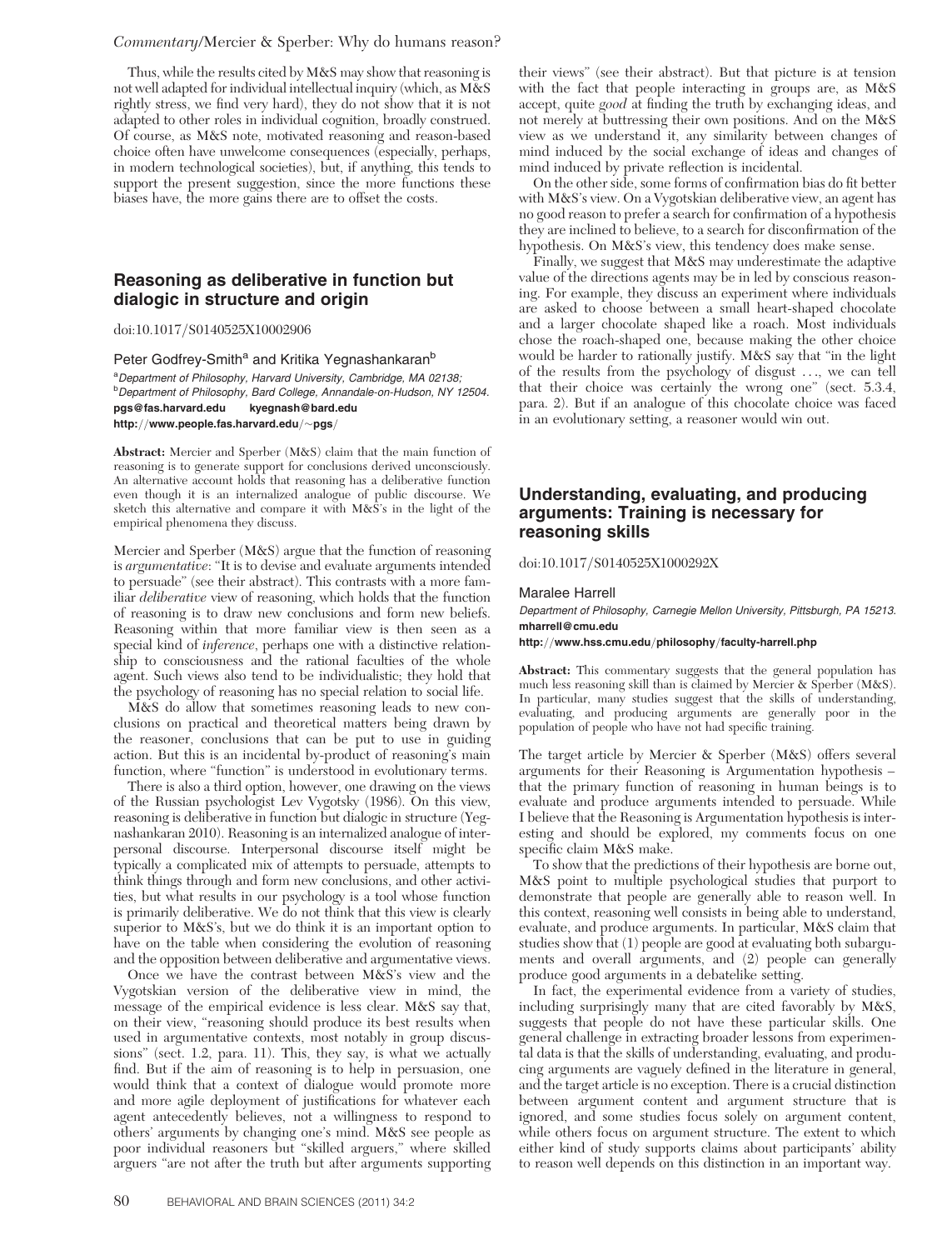The definition of an argument given by M&S is standard: A set of statements, one of which is the conclusion, which is supposed to be epistemically supported by the other statements, called the premises. The content of an argument refers to the propositions that are expressed by the premises and conclusion, whereas the structure of the argument refers to the way the premises work together to support the conclusion. Successfully understanding an argument consists in being able to identify both the content and the structure of the argument: the conclusion, the premises, and the particular way the premises support the conclusion (e.g., whether the premises are linked or convergent). Successfully evaluating an argument consists in being able to assess the content (i.e., determine whether the premises are true) and the structure (i.e., determine whether, assuming that they are true, the premises actually do support the conclusion). Finally, successfully constructing an argument consists in being able to supply true premises and specify how those premises work together to support the conclusion. Although structure and content are both relevant for all three activities, they are relevant in different ways, and so great care is required (but not always taken) in designing experimental tasks that appropriately test them.

Problematic empirical evidence arises for all three: argument understanding, argument evaluation, and argument production. For the first process, there actually seems to be scant research in the area of argument understanding. The little research that does exist in this area is mixed. Some studies (e.g., Ricco 2003, cited by M&S) suggest that for simple arguments, adults can, when prompted, differentiate between linked and convergent arguments. Other studies, however, suggest that, even for simple arguments, untrained college students can identify the conclusion but without prompting are poor at both identifying the premises and how the premises support the conclusion (Harrell 2006; 2008; 2011).

Second, argument evaluation is usually loosely, and only implicitly, defined as being able either to identify reasoning fallacies or to differentiate reasonable arguments from unreasonable ones. The research on argument evaluation seems mixed, at best. In particular, a number of systematic biases have been found. When witnessing an argument from the outside, participants' judgment of the burden of proof depends on who speaks first (Bailenson & Rips 1996, cited by M&S), and participants routinely mistake innocuous repetition for circularity (Rips 2002, cited by M&S). When participating in an argument themselves, participants tend to reason less well than when witnessing an argument (Neuman et al. 2006; Thompson et al. 2005b; both cited by M&S).

Finally, in many of these studies, the perception by the researchers that participants were able to "build complex arguments" (sect. 2.2, para. 3) is vague or ambiguous. Producing an argument is importantly different from, for example, mere fact gathering, but the research focuses almost exclusively on nothing more complex than the listing of reasons to believe. Even for this simple kind of argument production, studies suggest that both low- and high-cognitive-ability participants have difficulty producing evidence for a claim (Sá et al. 2005, cited by M&S).

Contrary to the claims by M&S, a wide literature supports the contention that the particular skills of understanding, evaluating, and producing arguments are generally poor in the population of people who have not had specific training and that specific training is what improves these skills. Some studies, for example, show that students perform significantly better on reasoning tasks only when they have learned to identify premises and conclusions (Shaw 1996, cited by M&S) or have learned some standard argumentation norms (Weinstock et al. 2004, cited by M&S). M&S may be correct that some of these negative results arise because the stakes are too low, but many studies that show improvements from specific training occur in high-stakes environments like a college course (Harrell 2011; Twardy 2004; van Gelder 2005; van Gelder et al. 2004). This suggests that difficulty with understanding, evaluating, and producing arguments may be a deeper feature of our cognition.

## The argumentative theory of reasoning applies to scientists and philosophers, too

doi:10.1017/S0140525X10002931

#### John A. Johnson

Department of Psychology, Pennsylvania State University, DuBois, PA 15801. j5j@psu.edu

http://www.personal.psu.edu/ $\sim$ j5j/

Abstract: Logical consistency demands that Mercier and Sperber's (M&S's) argumentative theory of reasoning apply to their own reasoning in the target article. Although they hint that their argument applies to professional reasoners such as scientists and philosophers, they do not develop this idea. In this commentary, I discuss the applicability of argumentative theory to science and philosophy, emphasizing the perils of moral reasoning.

Mercier and Sperber (M&S) argue that the primary evolved function of reasoning is persuasive argumentation. If the primary function of any evolved trait – including reasoning ability – is the same for all members of a species, then it follows that professional reasoners (including scientists and philosophers) are primarily in the business of persuasive argumentation. Furthermore, if M&S's dual-process model of reasoning is accurate, professional reasoners initially arrive at their conclusions by intuitive leaps and only later construct logical arguments to convince others of these conclusions. The notion that scientists and philosophers are more concerned with persuading others that something is true than with discovering truth contradicts the image of scientists and philosophers as dispassionate truth-seekers. This response to M&S's target article aims to develop this subversive implication of their argument.

That M&S's argumentative theory applies to their own reasoning is necessary if their theory is to be consistent. To suggest otherwise is to commit what Little (1972) called the nonreflexive fallacy. Yet M&S spend virtually the entire article discussing studies of nonscientists and nonphilosophers, with just the briefest mention of how their theory might apply to professional reasoners. One exception is a reference to reviewers of scientific manuscripts who look for flaws in papers to justify rejection when they do not agree with a paper's conclusion. They also remark near the end of their article that even among scientists the ability to control one's own biases is "uncommon" and "almost freakish" (sect. 6, para. 7).

Perhaps the dearth of examples of professional-reasoning-quaargumentation is due to space limitations. Or, perhaps there is little empirical research on this topic. Or, perhaps other professional reasoners will not find the theory as congenial as M&S suggest in their concluding sentence. After all, it could be somewhat demeaning to see one's professional activity (reasoning) as equivalent to ordinary squabbling over whether my favorite sports team is better than your favorite sports team. Whereas Little (1972) aims to elevate ordinary people to the status of scientists, M&S appear to be challenging the status of scientists and philosophers as elite thinkers. To suggest that "[s]killed arguers, however, are not after the truth but after arguments supporting their views" (see the M&S abstract) is to challenge the idea that scientists and philosophers are motivated in an unbiased way by pure curiosity about what is true.

I believe that we professional reasoners should accept M&S's humbling view of our activities because it is an accurate description of reality. Yes, we are interested in truth, but we relish the thought of convincing others that we have discovered important truths. I must confess that the M&S thesis was immediately congenial to me because it affirms my own long-held beliefs about how professional reasoners such as scientists and moral philosophers go about their work (Johnson et al. 1988). Observations of the actual behavior of scientific researchers indicate that textbook descriptions of science are highly inaccurate. Scientists do not begin with a thorough set of dispassionate observations about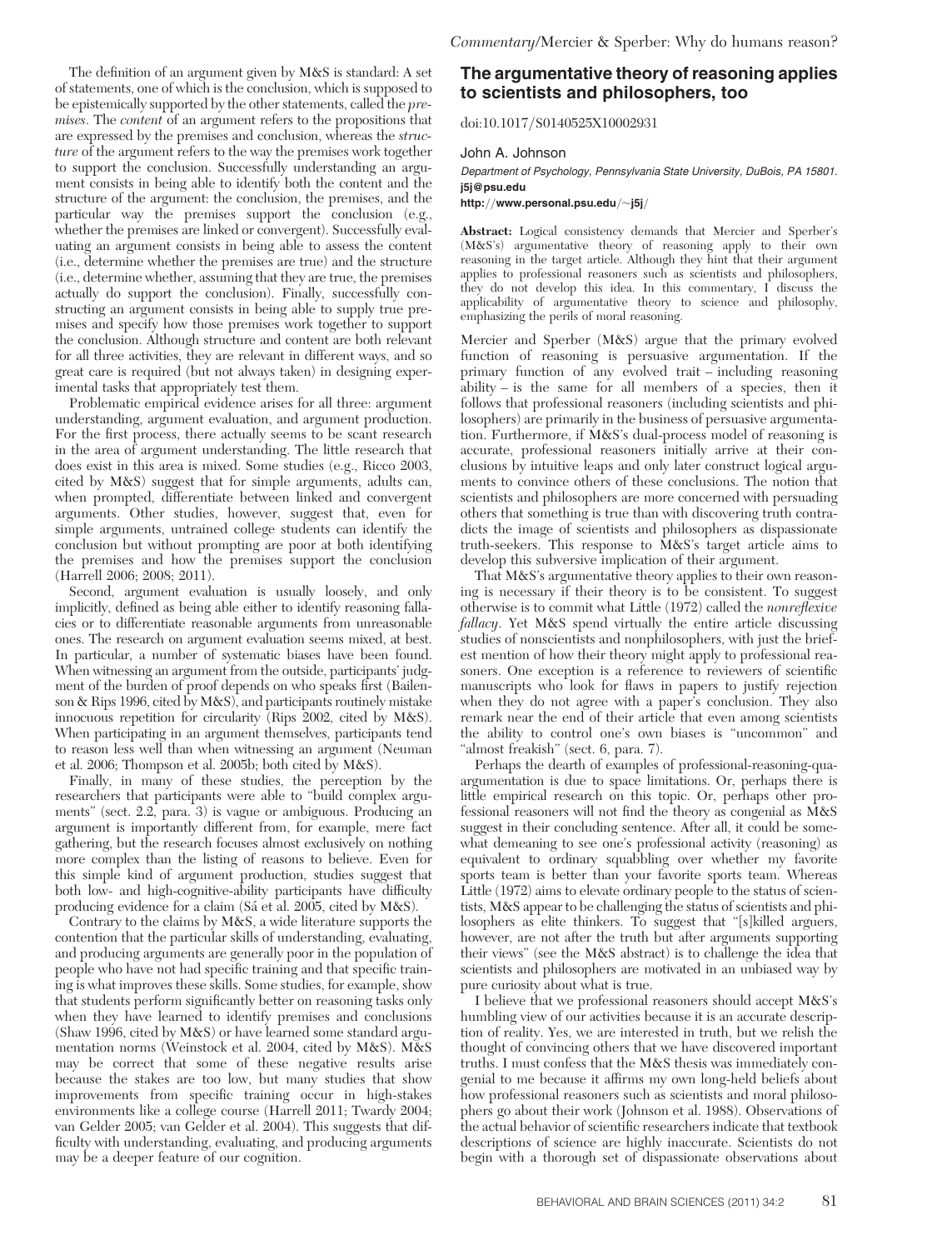some aspect of the world, followed by formulation of hypotheses that are tested and immediately abandoned if disconfirmed by data. I propose that the following account is more accurate.

Research for professional reasoners begins with an emotional attraction to certain ideas, an attraction Tomkins (1965) called "ideo-affective resonance." This emotional resonance can cause scientists to cling tenaciously to ideas, even in the face of counterevidence. In some ways, science resembles legal proceedings in which the very best case for guilt or innocence is presented by uncompromising prosecuting and defense attorneys, respectively. Scientists who resonate to different views clash in conferences and in journals. Each seeks to convince others that he or she is correct. M&S review research indicating that when members of groups holding disparate views debate, each arguing for a different view, "truth wins" (sect. 2.3, para. 1). Perhaps truth does win often enough in jury trials and scientific debates, but as we all know, sometimes it does not. M&S might be expressing unwarranted optimism here.

I want to close my commentary with some observations about moral reasoning. Research by Haidt (2001), mentioned by M&S, and by Joshua Greene (2003) strongly supports a dual-process model wherein people instantaneously decide if an act is "good" and therefore something we "ought" to do by taking note of the immediate, reflexive feelings that emerge when thinking about the act. In the second stage of the dual process, they may attempt to defend their feelings in terms of rational argument. Professional philosophers are much better at the reasoning part of the process, but are still guided initially by emotional reflexes. The immediacy and inevitability of certain emotions (e.g., revulsion on contemplating the torture of a child) can lead philosophers and nonphilosophers alike into making pronouncements such as "That we ought to refrain from torturing children is a moral truth."

But only propositions about *what is the case* can be true or false. Moral pronouncements express reflexive feelings about how we ought to behave and are therefore not truth-apt. "Moral truth" is a category mistake. I have a yet-untested two-part hypothesis about why so many people (including moral philosophers) make this apparent category mistake (Johnson 2007). First, human beings are prone to mistakenly assuming that when they feel a strong and immediate emotion, this is a reliable sign of a selfevident truth. Second, although moral systems evolved because they conferred benefits on all participants (compare M&S's observation that persuasive communication must be sufficiently beneficial to both parties, else the capacity for being persuaded would be selected against and go out of existence), the propensity of a person to be responsive to moral "oughts" can be exploited by someone who benefits at that person's expense. Compare, for example, the persuasiveness of "Give me ten percent of your money because I want it" with "That we have a duty to tithe to the church is a venerable moral truth." Scrutiny of any rhetorical effort is wise, particularly those in the moral domain.

## True to the power of one? Cognition, argument, and reasoning

doi:10.1017/S0140525X10002992

#### Drew Michael Khlentzos and Bruce Stevenson

Language and Cognition Research Centre, Psychology, School of Behavioural, Cognitive and Social Sciences, University of New England, Armidale 2351, Australia.

dkhlentz@une.edu.au bstevens@une.edu.au http://www.une.edu.au/staff/dkhlentz.php http://www.une.edu.au/staff/bstevens.php

Abstract: While impressed by much of what Mercier & Sperber (M&S) offer through their argumentative hypothesis, we question whether

the specific competencies entailed in each system are adequate. In particular, whether system 2 might not require independent reasoning capabilities. We explore the adequacy of the explanations offered for confirmation bias and the Wason selection task.

For Mercier and Sperber (M&S), what appears as poor reasoning is actually appropriate argument – social dialogue facilitates reasoning by prompting agents to formulate arguments and defend them from objections. M&S propose a dual-process model with system  $1(S_1)$  a consortium of inference mechanisms and system  $2(S_2)$ , an  $S_1$  apologist. We identify some features we think require clarification and provide alternative interpretations of phenomena used by M&S to support their model.

If  $S_1$  generates conclusions without revealing their derivation (modular-like), then where does  $S_2$  acquire the competence to support these arguments? What type of reasoning is required for it to construct these arguments, or does it run data back through  $S_1$  for a reasoned result? Related to this is the issue of argumentative contexts which trigger  $S_2$ . These appear to be richer in information, creating a potential confound for the argumentative hypothesis: Is it the argumentative feature or the increased information that is critical?

The social psychology findings M&S adduce to support their view present a puzzle for it: How can truth win out amongst sophistical  $S_{2}$ s committed not to discovering the facts but to defending  $S_1$ 's representation of them? Convergence-on-truth suggests there's more to  $S_2$  than defence of  $S_1$ . One alternative views  $S_2$  as a dynamic, defeasible reasoner that sifts through  $S_1$ outputs, independently generating conclusions to be updated in the light of new information.

Presumably  $S_1$  must support probabilistic as well as deductive inferences. In which case, some regulatory role for  $S_2$  is inescapable. Suppose  $S_1$  has both deductive and probabilistic mechanisms and these produce compatible results with input X both deductively entailing and probabilistically supporting Y. Imagine new evidence E emerging that undermines Y so that  $X + E$ makes Y not probable. Nonetheless, E cannot affect the derivation of Y from X. So  $X + E$  still entails Y. Whence  $S_2$  has to decide whether to defend Y since it is derivable from  $X + E$  or surrender  $Y$  as  $X + E$  makes Y improbable. How would it make this decision?

Consider now M&S's views on confirmation bias. M&S deny confirmation bias is a flaw in reasoning. Yet if the aim of each agent's  $S_2$  is to persuade others, confirmation bias would just polarize views with no agent prepared to listen to another's arguments. Alternatively, if each  $S_2$  defends an agent's beliefs against objections, amassing evidence for those beliefs is important but anticipating likely objections and preparing a defence is no less so. Relative to aims of persuasion or defence, then, confirmation bias registers as a fault in reasoning.

Compare an M&S-styled  $S_2$ -reasoner Aaron with a defeasible S2-reasoner Belle. Aaron is convinced the river mussels are good to eat since he's eaten them the past five days. Belle felt ill after eating them the day before. She advises Aaron to refrain. Aaron's S2 considers positive evidence and discounts negative evidence. So Aaron eats the mussels and falls ill. In contrast, Belle's  $S_2$  constructs fast generalizations on the fly. Having eaten them for four days, Belle inferred (G) the mussels are good to eat. But now her  $S_2$  enables Belle to adopt a position appropriate to the evolving evidence. The crucial difference between Aaron and Belle is this: Were they to swap roles, Belle would feel no internal pressure from  $her S_2$  to eat the mussels (unlike Aaron from his): Evidence someone else fell ill can prompt a defeasible reasoner to update (G) as disconfirming and confirming evidence are weighted equally. Whilst  $M&S's$  model allows  $S<sub>1</sub>$  to update information, reasoning to a new conclusion (belief revision) appears anomalous.

Does the argumentative hypothesis yield the best explanation of reasoning performance? Take the Wason selection task. M&S claim that when agents are asked to assess the truth of (W) If there's a vowel on one side of a card, there's an even number on its other side for an E, K, 4, 7 array, their  $S_1$  matches cards to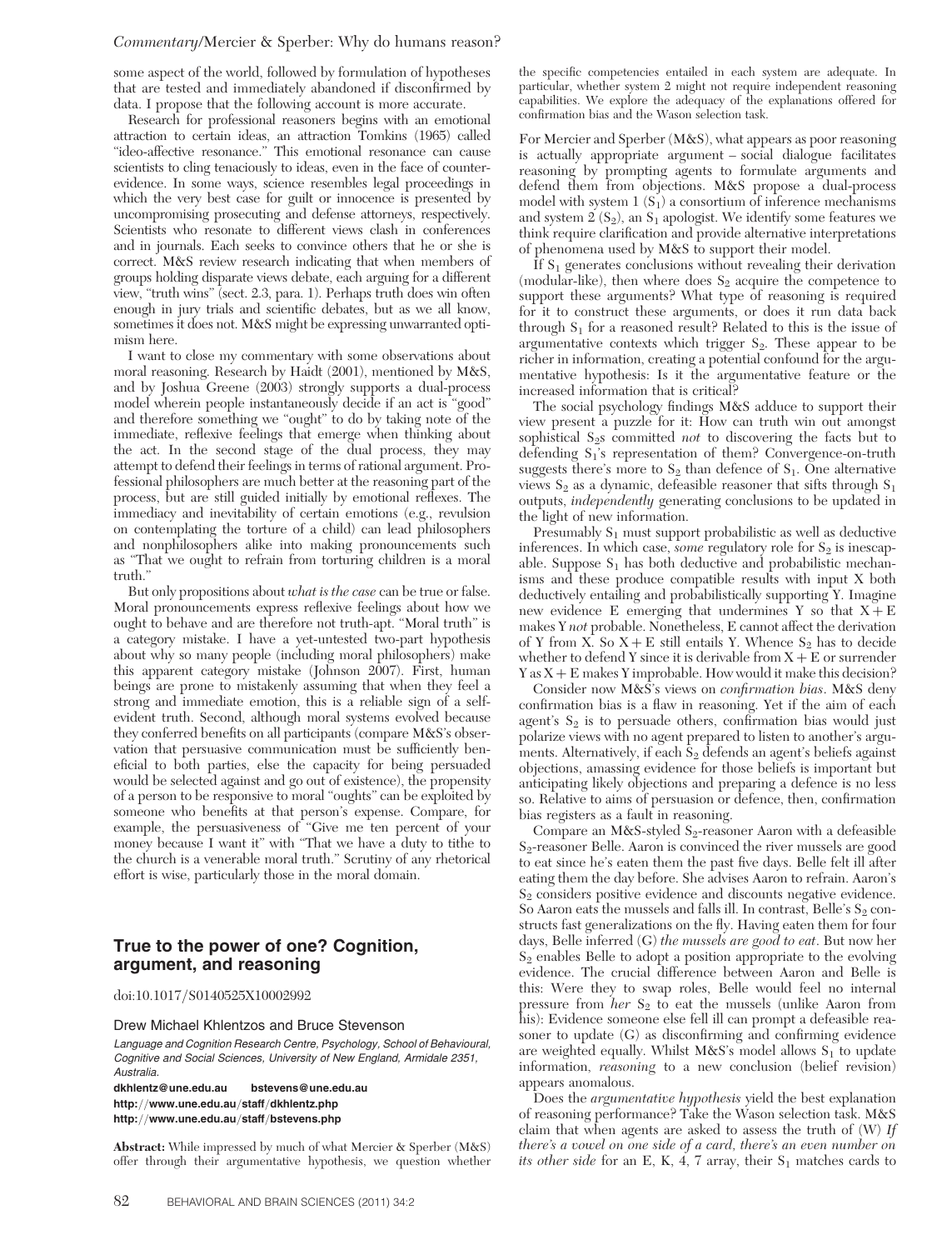verbal cues, prompting them to choose the E card and 4 card. Their S<sub>2</sub> then defends this choice against objections.

This matching hypothesis belies the semantic complexity of (W), which contains an indefinite "a card" nested within the scope of a conditional. Such constructions can vary in meaning. "If Ralph has a credit card, he buys tickets with it" is true if Ralph has four different credit cards but uses only one to buy tickets. However "if Sue has a pet, she feeds it" is false if Sue feeds her goldfish, starving her three kittens: "A pet" means every pet where "a credit card" means some credit card. Indefinites such as "a card" in (W) could be assigned a default existential reading (some) by an  $S_1$  semantic module. If contextual clues or background information don't subsequently override it, this (mistaken) interpretation could become fixed, leading subjects to look for some card with an even number on one side and a vowel on the other, as the majority do. Alternatively, if the semantic module defaults to a *generic* reading of  $(W)$ , since generics (like the mussels are good) tolerate exceptions, the 7 card's role becomes opaque, rendering it non-salient once more.

For defeasible reasoners used to generic generalisations, figuring out the minimum number of occluded elements that need to be revealed to determine whether (W) is true is no trivial task. They fail not because they aren't called on to defend their view, as M&S contend, but because they have little or no experience testing exceptionless generalisations.

Why then do they succeed in group settings? A rival problemsolving model of reasoning says this is due to two factors:

1. Group settings are informationally rich with alternative hypotheses articulated, reasons for them explained and discussed, and

2. Subjects' semantic modules are specifically designed to compute the logical implications of others' statements to determine what those statements mean (Crain & Khlentzos 2010).

Further, since this model assumes subjects share a common goal of finding the correct solution, it is no mystery why subjects should converge on that solution.

## What people may do versus can do

doi:10.1017/S0140525X10002864

#### Deanna Kuhn

Department of Human Development, Teachers College, Columbia University, New York, NY 10027.

#### dk100@columbia.edu www.educationforthinking.org

Abstract: It warrants examining how well people can come to argue under supportive conditions, not only what they do under ordinary conditions. Sustained engagement of young people in dialogic argumentation yields more than the temporary "contextual effect" that Mercier & Sperber (M&S) identify in the target article. If such engagement were to become the norm, who can say what the argumentive potential of future generations is?

In the target article, Mercier & Sperber (M&S) make the strong claim that epistemic goals are not well served by argumentive reasoning because it does not enhance the accuracy or validity of one's claims. Evidence is too ample to deny that people commonly invoke argumentive reasoning to support their assertions in ways that are habitual, often mindless, and self-serving. Where I would fault M&S, rather, is in their focus on how argumentive reasoning most often does function, to the exclusion of how it can (and for some does) come to function, as a consequence of education, engagement, and a recognition of its epistemic value. Although people may use argument in self-serving ways that they are in limited command of, it doesn't follow that they cannot achieve greater conscious command and come to draw on it in a way that will enhance their cognitive power.

Moreover, as my own most recent research clearly shows (Goldstein et al. 2009; Kuhn & Crowell, in press; Kuhn et al. 2008), sustained engagement of young people in dialogic argumentation yields more than the temporary "contextual effect" of a social setting that M&S identify. In their review of our research, they focus on earlier work in which on a single occasion participants are asked to generate an argument to support their view regarding the cause of a particular social problem (Kuhn 1991). The participants generally do poorly, with little sign of improvement from adolescence through old age, tending to describe a plausible scenario of how the problem could arise and failing to differentiate that scenario from actual or potential evidence that this is how it does in fact arise.

In more recent work, we have engaged young people in sustained dialogic argumentation about significant issues. We focus on middle school as an optimal period to undertake this effort, and we follow Billig (1987), Graff (2003), and, before him, the sociocultural tradition of Vygotsky (1978) and others, in taking the everyday social practice of argumentation as a starting point and pathway for development of individual argumentive skill. The dialogic context provides the "missing interlocutor" (Graff 2003) that gives expository argument its point. The medium of discourse is electronic, yielding the significant advantage of providing a transcript of the exchange that remains available throughout and following the discourse. Contributions to face-to-face discourse, in contrast, disappear as soon as they are spoken. In addition to serving as a reference point and framework during the dialogs, these transcripts become the object of various reflective activities participants engage in.

With sustained engagement over multiple months, dialogic argumentation progresses from what starts out as the norm among young adolescents – exposition of one's own views with scant attention to those of the opponent – to recognition of the need to attend to the opponent's claims and identify weaknesses, and from there to sustained sequences of counterargument and rebuttal. Perhaps most important, not immediately but with time, these newly developed skills transfer to the individual context that M&S focus on. Relative to a carefully matched comparison group at the same school, our participants wrote superior individual essays on a new topic, ones more often addressing strengths and weaknesses of both sides of an issue. Equally important is young people's progress in the epistemological domain of recognizing the centrality of counterargument and of evidence to sound argumentation. Again relative to the comparison group, participants showed greater recognition of the role of both, for example in seeking information to bring to bear on their arguments.

In a word, we need to examine how argument may come to be used under these favorable, supportive conditions, not only under more ordinary conditions. If broader engagement of this sort were to become the norm, who can say what the argumentive potential of future generations is? With education systems worldwide claiming commitment to the broad goal of students learning to use their minds well, so as to be able to apply them to new, unknown problems, we should at least seriously explore the question.

## The world looks small when you only look through a telescope: The need for a broad and developmental study of reasoning

doi:10.1017/S0140525X10002918

#### Darcia Narvaez

Department of Psychology, University of Notre Dame, Notre Dame, IN 46556. dnarvaez@nd.edu http://www.nd.edu/ $\sim$ dnarvaez

Abstract: If the target article represents the summary findings of the field, reasoning research is deeply flawed. The vision is too narrow and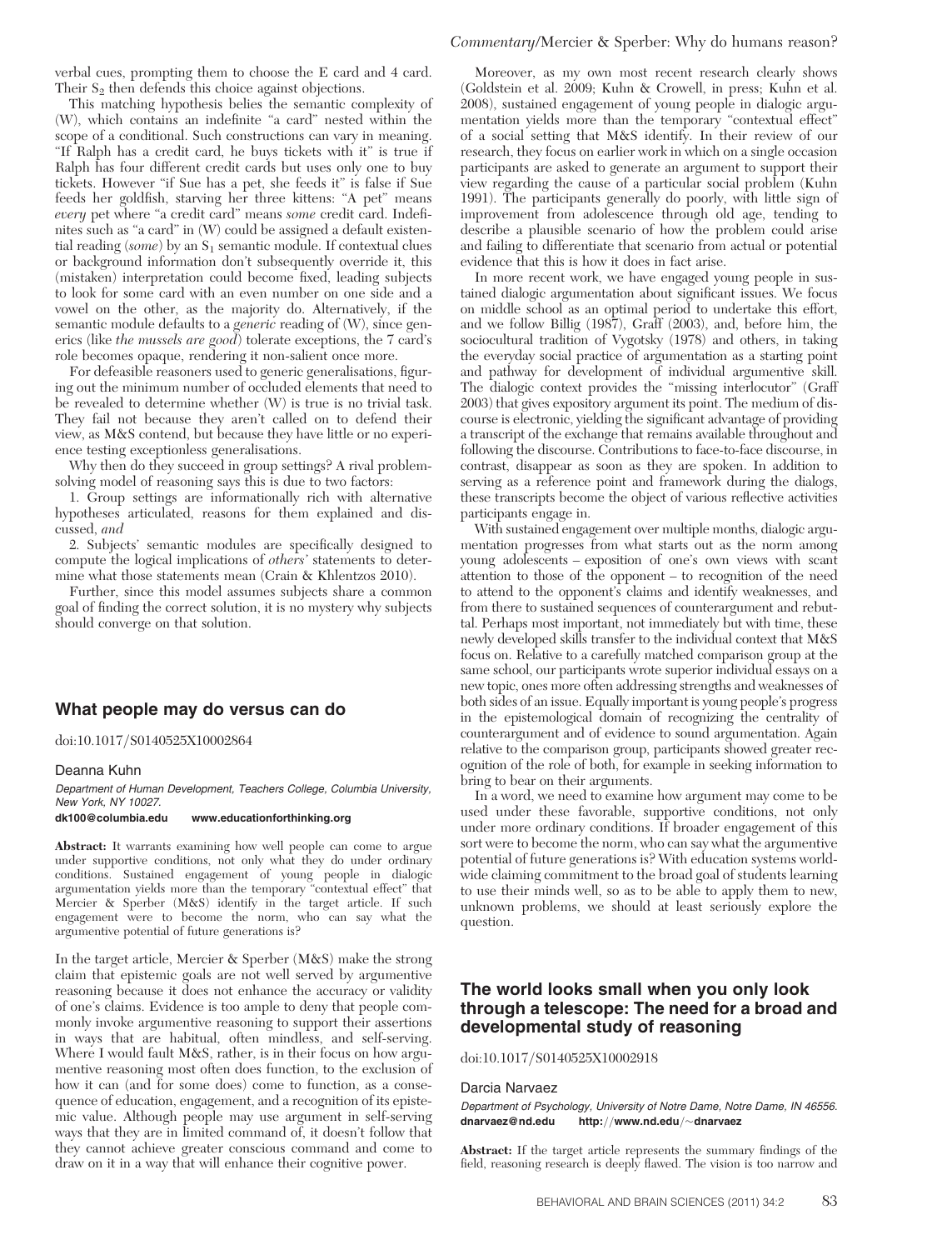## Commentary/Mercier & Sperber: Why do humans reason?

seems to fall into biological determinism. Humans use reasoning in effective ways apparently not studied by researchers, such as reasoning for action. Moreover, as the brain develops through adulthood and from experience so do reasoning capabilities.

My two critiques address the limited scope of the research and the neglect of human development. These undermine the generalizability of Mercier and Sperber's conclusions.

First, the way reasoning is defined and studied leads to narrow, incomplete findings. Mercier and Sperber cite research that ignores a great deal of reasoning behavior. For example, at the sociopolitical level humans use reason to design and change laws, constitutions, institutions, and visions such as the Declaration of Human Rights. Reasoning at the everyday level includes figuring out what course of action to take: for our ancestors, when to migrate to the next foraging ground; for us, how to balance the daily demands of work and family. Nor is there any reference to how people reason after a poor outcome: For our ancestors, why was the hunt unsuccessful today and what can we do differently tomorrow? For us, how did I lose my cool with my child and how can I avoid that in the future? The authors make no distinctions among types of goal-motivated reasoning, excluding pre-hoc (planning – what should my plans be today?), post-hoc (reflecting—how did things go?), and online executive reasoning (e.g., this plan is not working, what should I do?). Even children employ reasoning for action when they consider how to climb a tree, how it is going, and reflect on their failure or success.

The authors describe reasoning as a process more akin to rhetoric, completely leaving out practical reasoning. They claim that human reasoning evolved to competitively persuade others of one's viewpoint rather than for making the best decision. This astonished me – how adaptive would it be to follow a rhetorically gifted con man or inexperienced group member in the Pleistocene? The experience-based wisdom of the elders was much more advantageous.

The research tasks used and interpretations employed seem to presume that humans are primarily self-interested, a notoriously implausible view outside the West (Sahlins 2008). Of course there can be situations that press individuals to be competitive rather than cooperative in decision making, but from anthropological accounts our ancestors were cooperators within their groups, not the ego-driven competitors described by the authors (Fry 2006). It seems important to distinguish between self-interested cognition and cognition motivated by other concerns. For example, how do the authors explain the efforts of Warren Buffet and Bill Gates (givingpledge.org) to persuade wealthy individuals to contribute half of their wealth towards charity and the common good? Certainly they used rhetorical skills in their mission but whence the motivation? How would the authors explain the reasoning skills and motivations of the likes of Nelson Mandela and Abraham Lincoln in solving their society's challenges?

Second, the authors seem to assume that people don't develop in reasoning capacities and that the college student represents human capability. There seems to be an implicit biological determinism in the target article, a view that is empirically untenable (Lewontin et al. 1987).

The research findings are circumscribed by the population usually studied – college students – giving a false impression of human capabilities. Wisdom is found more typically in mature adults, not sophomores. Brain development after the teenage years is fundamental for mature reasoning capabilities. In the mid to late 20s humans acquire greater executive function capacities (Luna et al. 2001), which allow for the ability to move past the subcortical decision-making system, highly influenced by the situation, and use prefrontal capacities that facilitate perspective taking and empathy with greater awareness of consequences (Goldberg 2001). In middle age, adult brains undergo further myelinization, peaking in inductive reasoning (Schaie & Willis 2010).

One cannot draw any firm conclusions about reasoning without examining mature adults in ecologically valid tasks. Researchers should study reasoning in adults as they perform their roles as experts: experienced parents, judges, ministers and counselors, shopkeepers and community leaders, umpires and zookeepers. These experts learn to merge self and moral interests or they falter in their roles. Experts develop in reasoning capabilities, tapping into intuitions, explicit knowledge, and domain-specific paradigms that novices lack (Hogarth 2001). Instead, the focus in psychological studies seems to be on what underdeveloped minds and brains of a certain sort do well – make quick judgments and use words to manipulate others to get one's way. Elsewhere I criticize this shortsighted focus in moral judgment research (Narvaez 2010).

Further, it's not at all clear that the researchers are studying optimal brains even at the college level. The prefrontal cortex, the seat of executive functions, apparently can be damaged prior to its maturation from addictive use of drugs (Bechara 2005) and activities that keep the more primitive parts of the brain active, such as violent video games (Mathews et al. 2005), suggesting that reasoning capacities may be diminished in those who engage deeply in such activities. Sociocultural factors also affect reasoning, such as deteriorating child-rearing practices (Narvaez 2008), which may play a role in the lower rates of empathy (Konrath et al., in press) and moral reasoning (Thoma & Bebeau 2008), and in greater egocentrism if not the narcissism (Twenge & Campbell 2009) reported in college students today.

Finally, it is highly questionable whether it is appropriate at all to generalize to human nature from the study of westerners or Americans. Henrich et al. (2010) point out how the vast majority of psychological studies and conclusions are based on Western, Educated, Industrialized, Rich, and Democratic (WEIRD) participants who represent less than 12% of the world population (college students, a subset of that).

The review leaves this reader unsatisfied with the work in the field. Reasoning needs to be defined more systematically and holistically by those who study it. In light of the narrow definition, the limited task set, and the population usually studied, it is not surprising that the findings are so pessimistic. Humans use reason in many more adaptive ways than described here. People and brains develop; experience and culture matter. Rather than a review of human capabilities, we have a glimpse into a narrow slice of reasoning by immature reasoners from an abnormal culture.

## Putting reasoning and judgement in their proper argumentative place

doi:10.1017/S0140525X1000289X

#### Mike Oaksford

Department of Psychological Sciences, Birkbeck College, University of London, London WC1E 7HX, United Kingdom.

mike.oaksford@bbk.ac.uk

#### http://www.bbk.ac.uk/psyc/staff/academic/moaksford

Abstract: This commentary agrees with Mercier and Sperber's (M&S's) thesis on the argumentative function of reasoning but suggests that an account of argument strength is required. A Bayesian account of argument strength (Hahn & Oaksford 2007) shows how the deployment of deductive fallacies, weak inductive arguments, and judgment fallacies such as base-rate neglect, can all be rationally defended in the right argumentative context.

Mercier and Sperber's (M&S's) hypothesis – "the function of reasoning is argumentative. It is to devise and evaluate arguments intended to persuade" (see their abstract) – is a timely and important thesis that sits well with related arguments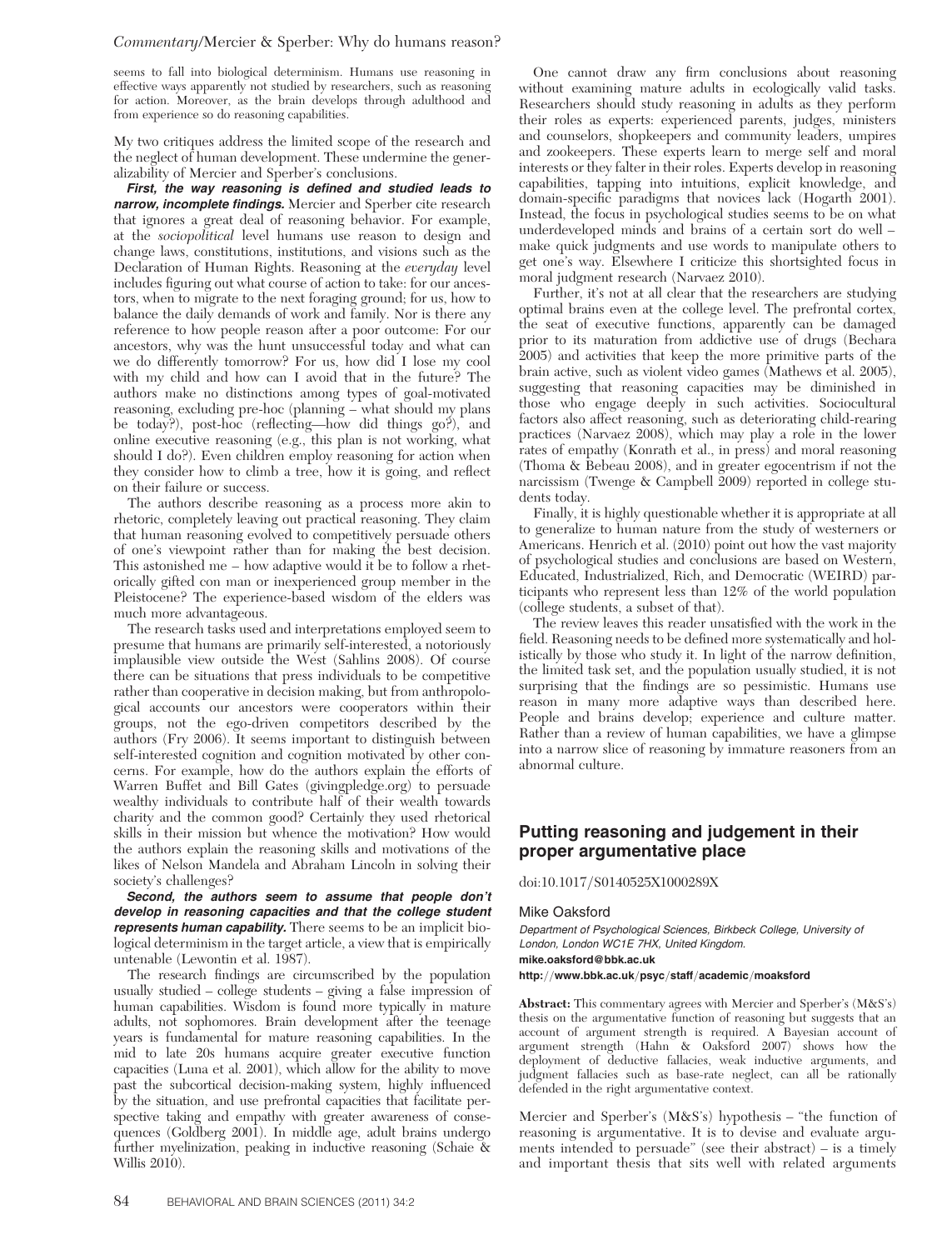in the literature. For example, Hahn & Oaksford (2007) argued:

Typically, reasoning takes place in the service of argumentation, that is, in the attempt to persuade yourself or others of a particular position. Argumentation is the overarching human activity that studies of deductive reasoning, inductive reasoning, judgment, and decision making are really required to explain. (p. 705)

M&S argue that demonstrations "that people are skilled at assessing arguments seems to stand in sharp contrast with findings from the psychology of reasoning" (sect. 2.1, para. 3). They discuss participants' failures to employ logical rules but not the frequent endorsement of logical fallacies, although they suggest that, "unlike logical fallacies, fallacies of argumentation come in degrees" (sect. 2.1, para. 4). Many argumentation theorists argue that all argumentation, not just the fallacies, is a matter of degree. For example, Perelman and Olbrechts-Tyteca (1969) argued, "The aim of argumentation is not to deduce consequences from given premises; it is rather to elicit or increase the adherence of the members of an audience to theses that are presented for their consent" (p. 9). Here we argue that logical fallacies and logical rules subserve argumentation but only to the extent that they to "come in degrees." A corollary to this argument is that judgmental fallacies such as base-rate neglect may also arise in the same context.

I focus on the deductive fallacy of *denying the antecedent*  $(DA)$ in conditional reasoning, for example:

> If a bird is a swan, then it is white That bird was not a swan Therefore That bird was not white

This instance of DA is clearly a logical fallacy as there are white birds that are not swans. However, suppose someone (Con) is deploying DA against someone (Pro) who has argued that a particular bird was white via the logical rule of modus ponens (MP), if a bird is a swan, then it is white, that bird was a swan, therefore, it was white. To refute Pro's argument the respondent must deny one of the premises. Con chooses to "deny the antecedent" – that is, to deny that the bird was a swan, from which it "follows" that the bird was not white (Godden & Walton 2004). From an argumentative perspective this seems like a perfectly sound strategy.

However, the falsity of the consequent – the bird was not white – could not follow logically from this use of DA. Rather it undermines another property of Pro's intended conclusion – that is, "that it should be believed" (Godden & Walton 2004, p. 232). A Bayesian probabilistic approach to argument strength for the conditional cashes out this intuition (Hahn & Oaksford 2007; Oaksford & Hahn 2007). Hahn and Oaksford (2007) proposed that people's degree of belief in the conclusion given the premises provides one measure of argument strength. They equate this measure with the conditional probability of the conclusion given the premises: for MP this is Pr(bird is white | bird is a swan) (see Oaksford & Chater 2007; Oaksford et al. 2000). Another measure, which they refer to as "argument force," is the change in degree of belief brought about by the argument. They equate this measure with the likelihood ratio, which maps the prior odds into the posterior odds: for MP this ratio is Pr(bird is whitejbird is a swan)/Pr(bird is whitejbird is not a swan).

It is quite easy to show that contexts can arise where both Pro's and Con's arguments seem warranted. Suppose that the swans are in a bird sanctuary containing equal numbers of white and black swans: Pr(bird is white|bird is a swan)  $= 0.5$ , and that most of the birds in the sanctuary are neither white nor swans: for example, Pr(bird is white) = Pr(bird is a swan) = 0.1. On this distribution, the likelihood ratio for the MP argument is 9; the bird is 9 times more likely to be white given it is a swan than if it were not a swan. In contrast, the likelihood ratio for DA, Pr(bird is not white|bird is not a swan)/Pr(bird is not white|bird is a swan), is much lower; the bird is only about 2 times more likely not to be white given it is not a swan than if it were a swan. So, in terms of the force of the respective arguments, MP seems stronger than DA, which seems to warrant Pro's opening argument.

Con's DA counter-argument can be characterised as noting that priors matter and that it is highly unlikely that the bird was a swan. That is, his counter-argument suggests that Pro has neglected the base rates, a common bias in judgement research (Bar-Hillel 1980; Kahneman & Tversky 1973). When priors are taken in to account, Pro's MP argument is weak; that is, the posterior probability is only 0.5. In contrast, the posterior probability of the DA argument, Pr(bird is not whitejbird is not a swan), is 0.94. So, in this context, in terms of the strength of the respective arguments DA seems stronger than MP, which seems to warrant  $C\overline{o}n$ 's counter-argument: The conclusion of the DA argument should be believed more than the conclusion of the MP argument. The next exchange between Pro and Con would probably focus on Pro's grounds for apparently neglecting the base rate and believing that for this particular bird,  $Pr(\text{bird is a swan}) > 0.1$ .

This analysis supports M&S's contention that reasoning is for argument but only when we give a probabilistic analysis of how logical rule and fallacies affect people's degrees of belief in their conclusions. In conclusion, we would argue that putting reasoning and judgment in their proper argumentative place compels us to a probabilistic understanding of deductive reasoning.

## On the design and function of rational arguments

doi:10.1017/S0140525X10002943

John E. Opfer and Vladimir Sloutsky Department of Psychology, Ohio State University, Columbus, OH 43210. opfer.7@osu.edu sloutsky@psy.ohio-state.edu http://faculty.psy.ohio-state.edu/opfer/opfer/opfer.html http://cogdev.cog.ohio-state.edu

Abstract: It is unclear how an argumentative environment would select for better reasoning given three general findings. First, argument rationality typically fails to persuade poor reasoners. Second, reasoned argumentation competes with more persuasive and less rational arguments for limited cognitive resources. Third, those poor at reasoning fail to distinguish between valid and invalid arguments. Reasoning, therefore, is poorly designed for argument.

Did reasoning evolve because it is best suited for communicating arguments? In the target article, Mercier & Sperber (M&S) claim this might be the case even though individuals poorly generate and recognize valid arguments. If, however, individuals are poor at generating and recognizing valid arguments, there are several – in our view, insurmountable – obstacles for this type of thinking evolving for any social function.

First, reasoned argumentation would fail to achieve the goal of persuasion – changes in beliefs and attitudes. One of the most common pitfalls of everyday reasoning is that nonrational factors (e.g., believability of an argument, confidence and status of the arguer, and self-interest of the receiver) trump logical validity in argument evaluation (for review of believability effects, see Evans et al. 1993). The emergence of a trait for recognizing valid arguments, therefore, would offer no particular benefit in a context of like-headed reasoners: Valid arguments would only convert the converted. Examples of this come from the phenomenon of belief polarization (Lord et al. 1979), where open exchanges of arguments serve only to pull disputants away from recognizing valid alternatives.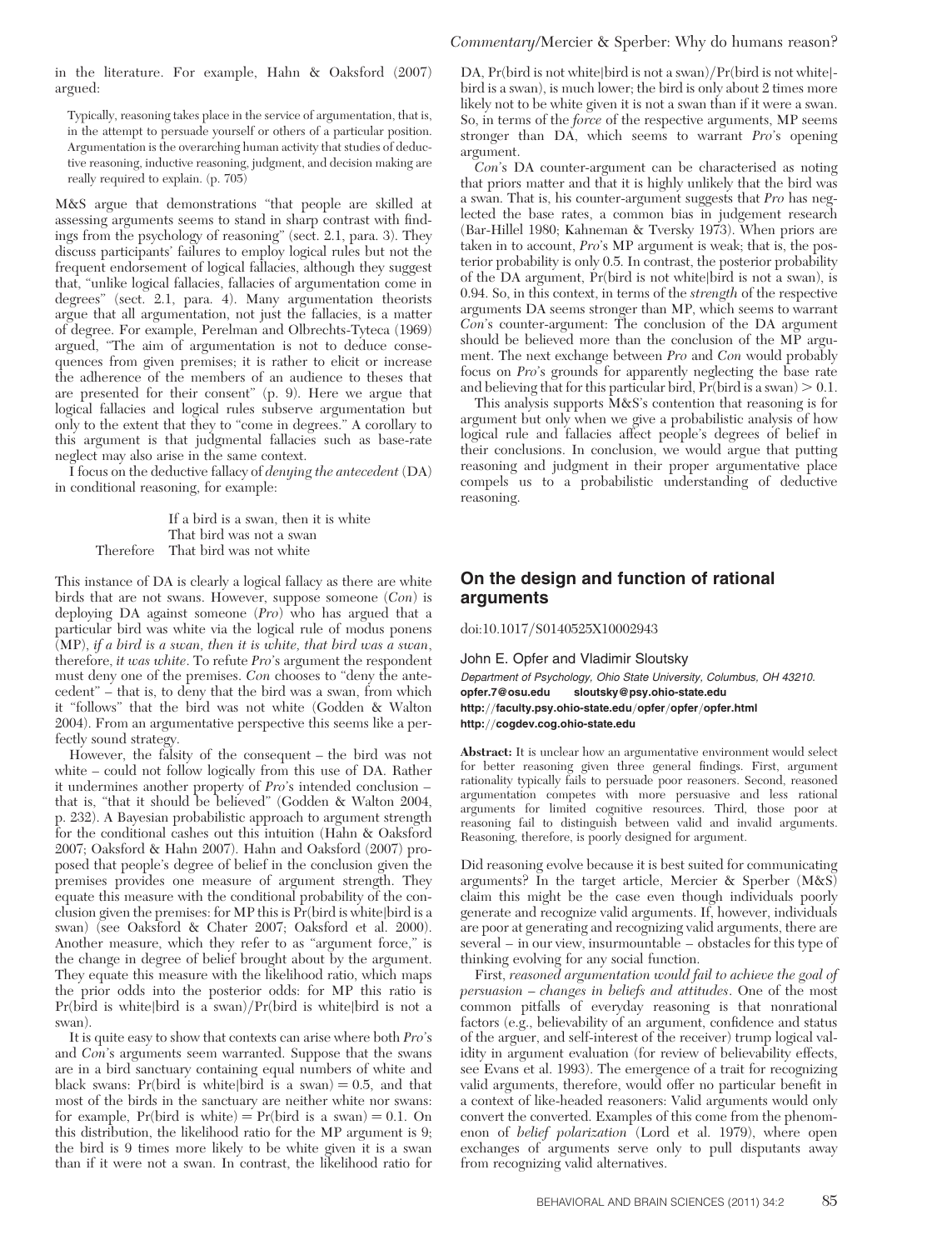## Commentary/Mercier & Sperber: Why do humans reason?

Another example of valid reasoning failing to persuade comes from studies of dyadic learning in children. A common finding in this literature (e.g., Ames & Murray 1982) is that when conservers and nonconservers share their reasons for conservation problems, the former persuade the latter. But is this a case of reason triumphant – or of less-confident students yielding to their more-confident peers? Suggesting this might be a victory for confidence over reason, Levin and Druyan (1993) found that confidence was much higher among conservers than nonconservers. Further, when problems were switched to science problems with high rates of misconceptions, the competence/confidence correlation was flipped – and children found the confident incompetents more persuasive than their better-reasoning peers. (From this perspective, it's easy to see why dogmatic creationists want scientists to "teach the controversy.")

Could it be (as argued by M&S) that reasoning evolved to help people detect untrustworthy sources by flagging inconsistency in their arguments? Developmental evidence suggests that this is unlikely because children detect trustworthiness long before they detect argument inconsistency. For example, when Morris and Hasson (2010) presented children with simulated arguments of the simplest logical form (e.g., Puppet 1 claims "There is a sticker in the box!" and Puppet 2 claims "There is no sticker in the box!"), nearly 100% of 4- and 5 year-olds failed to detect an inconsistency between the two claims (Morris & Hasson 2010). At the same time, ability to detect a source as trustworthy emerges by 3 or 4 years of age (e.g., Jaswal & Neely 2006; Koenig et al. 2004). Given this, it cannot be that detecting trustworthiness requires the ability to detect argument inconsistency.

Second, reasoned argumentation is expensive and may compete for limited cognitive resources with less expensive "hot" cognition. Recognizing and generating valid arguments (that are not already believable) requires substantial cognitive resources, including a heavy cost to working memory (Barrouillet et al. 2000). This cost increases dramatically with an increase in the number of premises and introduction of quantifiers. At the same time, if the goal is persuasion, "hot" cognition (e.g., appeals to emotionally laden examples) can offer a less expensive alternative (Petty & Cacioppo 1996). Given that the cost of generating and comprehending logical arguments outweighs those of "hot" cognition, without offering substantial benefits, a mutant with an elevated ability for logical argument would have no competitive advantage against her demagogic disputants. Thus, it is difficult to see how the argumentative context would provide the ideal environment for the evolution of logical argument.

Third, operator/receiver parity precludes benefits of social learning or knowledge transfer. Although it is often tempting to draw analogies between language and reasoning (e.g., Braine & O'Brien 1998), the difference between the two is profound. Unlike reasoning, language proficiency is (more or less) universal in human adults. Consequently, in linguistic communication, more proficient language users (operators) can pull less proficient language learners (receivers) along the path to greater proficiency. This is not the case with reasoned argumentation, however. Here, operator and receiver characteristics are more symmetrical: When a person who is receptive to invalid arguments is put in the role of the operator, invalid arguments follow, and when a person who produces invalid arguments is put in the role of the receiver, valid and invalid arguments are not discriminated. Consequently, communicating reasons across individuals cannot, by itself, add anything to argumentation. Indeed, one of the most striking findings in cognitive development concerns how greatly change in language proficiency outpaces that of logical thinking, as well as how little reasoned argumentation is affected by observing a more proficient reasoner (as observed by Levin & Druyan 1993).

The failures of everyday reasoning that we think would make the argumentative context an inhospitable environment for the

evolution of reasoning are seen in a strange light by M&S. According to them, these failures support their account because they arise mostly *outside* an argumentative context. Yet, even if we were to stipulate this as true, superior reasoning in an argumentative context does not support their claim about the evolution of reasoning: It would imply that arguments facilitate reasoning, not that reasoning facilitates arguments. Yet, if reasoning is designed for arguments, as M&S contend, quality of reasoning must facilitate or hinder quality of arguments, whereas the reverse is unnecessary. To take M&S's analogy, to show that the structure of the foot is designed for walking, one must show that a different structure would facilitate or impede walking – not that process of walking strengthens the foot of the walker.

In our view, the kind of argument that is optimally designed for social communication – that is, would have the largest effect on manipulating another's behavior – is not necessarily a reasoned argument but an argument that is believable, emotive, easy to generate on the fly, and clear to others. Put simply, reasoned argumentation is no more likely to have evolved for social communication than is the posture of the foot to have evolved for disco.

## What is argument for? An adaptationist approach to argument and debate

doi:10.1017/S0140525X1000302X

#### David Pietraszewski

Department of Psychology, Yale University, New Haven, CT 06520-8205. david.pietraszewski@yale.edu

Abstract: A consideration of selection pressures on the psychology of argument suggests that fixing the truth value of claims is not the primary criterion for argument generation or evaluation. Instead, argument psychology is designed to change representations in other minds as a way to negotiate conflicts of interest and as a way to signal social coordination.

Mercier and Sperber's (M&S's) analysis of reasoning as designed for argumentation represents another blow to certain long-held assumptions about cognitive processes: That reasoning is the abstract application of a propositional calculus used to determine what is true. Instead,  $M\&S$  suggest that reasoning is the output of argumentation psychology, a suite of cognitive systems designed to handle incommensurate representations between people. This is courageous and provocative because it suggests that enterprises such as science are handled by a psychology designed for argumentation. Insofar as *reasoning* can be defined as an interestingly coherent natural category, M&S are likely correct.

However, the argument can be taken further. If reasoning is for argument, what is argument for? While M&S allude to this, there is some value in explicitly addressing the function of argument because it directly speaks to how argumentation psychology should work.

Consider the case of the evaluation of factual or policy claims. It is tempting to think that argument's proper domain in such cases is to determine the truth or accuracy of incommensurate representations – a natural consequence of information being distributed nonuniformly across bodies – that some people have access to information that others do not, and that, given imperfect information, each person is expected to prefer one's own data and conclusions and be wary of others. On this view, even if reasoning is for argument, then the ultimate logic of argument is the same as the classical view of reasoning – as a way of determining truth – albeit in a way that diverges from a rational view, by virtue of the division of information access in the real world.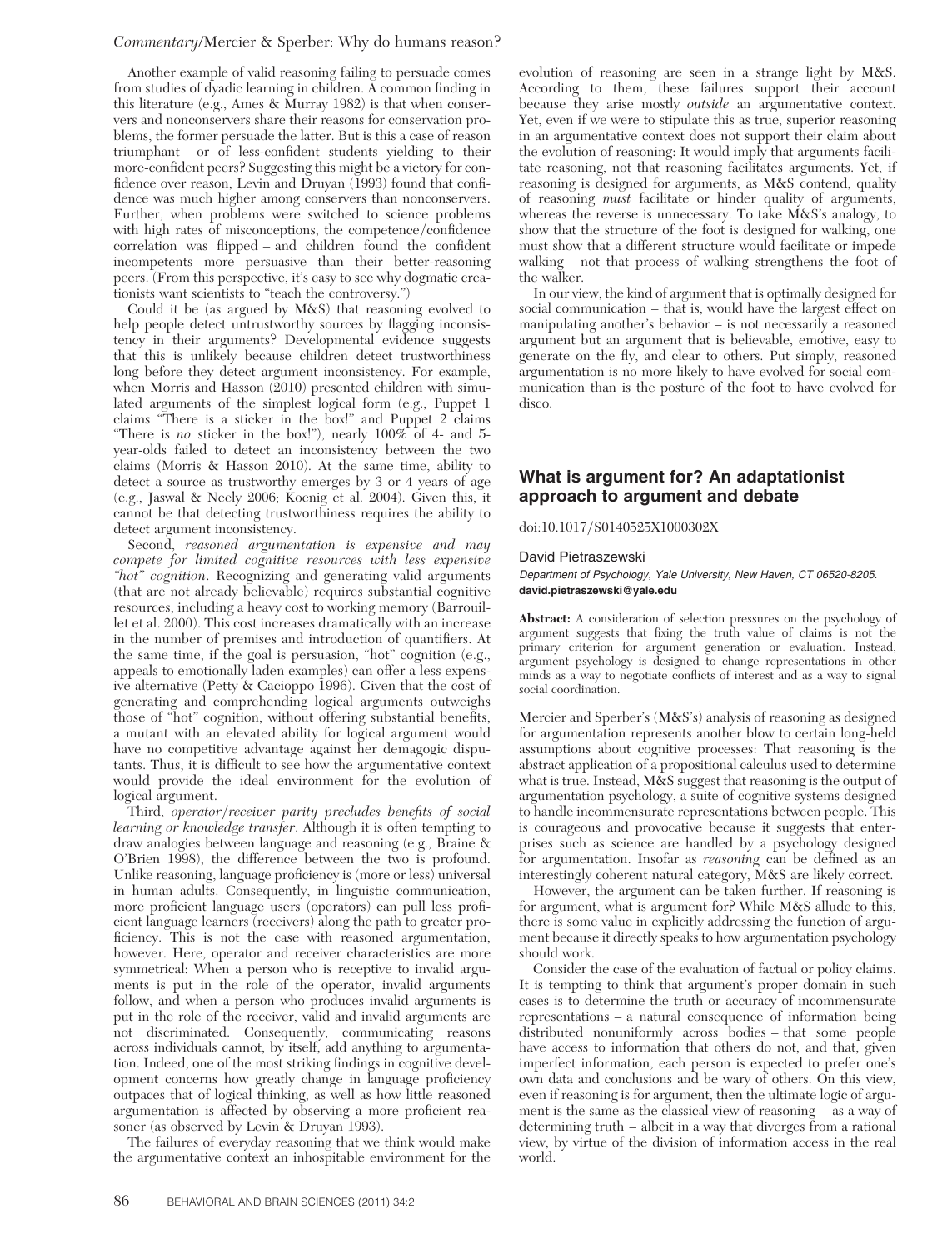However, a consideration of the selection pressures for argument suggests that this is not a complete picture of the function of argument and thus not a complete picture of the psychology of argumentation, even when dealing with claims ostensibly about truth. Here's why.

Communication exists because it affects behavior. This makes communicated information a particularly powerful way to leverage others' capacities. This creates opportunity for collaboration, as well as exploitation, and as such there will be selection on both senders and receivers of argument. M&S do not ignore that conflict of interest is inherent in communication – suggesting the existence of epistemic vigilance for ensuring that only "reliable," "effective," "quality" information is acted on. But what constitutes reliable, effective, or quality information? Certainly, as M&S imply, a criterion of accuracy applies to a class of claims. "The bear is on this side of the river" and "The bear is on the other side of the river" are factual claims warranting investigation of truth value. The bear is somewhere, after all, and argument will help determine where.

However, while there is reason to think that there is strong selection for discovering the accuracy for certain classes of claims, there is also good reason to think that there is little selection for searching for the accuracy of many others. Instead, if signaled information is capable of causing others to act, there is selection to broadcast representations that will cause others to modify their current or future actions with respect to the sender. Because utility and accuracy are ultimately separable, even for factual claims, there is not always selection for accuracy, but instead for a psychology that fixes representations – in oneself and in others – along actuarially beneficial dimensions.

This suggests at least two broad classes of selection pressures and, subsequently, two broad classes of argument psychology:

First, is a class of argumentation psychology designed to handle conflicts of interest over self-regarding and other-regarding behaviors, the goal of which is to change representations of the payoff structure of pursuing certain future plans. This view of argument has already uncovered a highly-specific "grammar" of argument structure in both senders and receivers (Petersen et al. 2010; Sell 2006; Tooby et al. 2008).

Second, is a class of argumentation psychology designed around social coordination. Because shared mental content is a consequence of coordinated activities, and because cooperation requires a meeting of the "minds," shared mental representations can be used as markers and facilitators of social coordination. In other words, the exposition of claims – and the signal of agreement or disagreement with them – can be used as a social instrument to mark affiliation. Agreement and disagreement therefore become commodities in themselves as a way of signaling the coordination strength and challenging others. This class of argumentation psychology should be designed to conflate evaluations of the argument with the source and social context of the argument; who is arguing should be just as important as what they are saying when considering the "goodness" of an argument. Additionally, the motivation to argue, and the choice of argument content itself, should be at least in part the result of strategic nonconscious assessments of the local social world. This view of argument has already led to the discovery of evidence that the mind treats certain classes of claims as markers of social affiliation (Pietraszewski et al., in preparation).

These are not aberrant uses of argument, but, rather, these functions lie at the core of how the human psychological competence of argument – and thus how "reasoning" – works. The valuation of social coordination, for example, is likely built right into the sinew and bone of argumentation – both in terms of the criteria for generating arguments and for the criteria of assessing argument. This suggests that reasoning is not simply based on argument, but on argument designed for negotiating conflicts of interest and signaling social coordination rather than exclusively fixing truth.

## You can't have your hypothesis and test it: The importance of utilities in theories of reasoning

doi:10.1017/S0140525X10002980

#### Fenna H. Poletiek

Department of Psychology, Leiden University, The Netherlands. poletiek@fsw.leidenuniv.nl

Abstract: Mercier and Sperber's (M&S's) theory of reasoning cannot predict reasoning in the absence of an argumentative context. Applying the theory to hypothesis testing behavior, I propose that hypothesis testing is often motivated by determining the true inference and that reasoning models should account for utilities (affected by various motives, including the wish to convince) of reasoning outcomes.

Mercier and Sperber's (M&S's) argumentative theory of reasoning (ATR) claims that reasoning is aimed not at improving knowledge, but at persuading. According to ATR, an argumentative context (actual or proactive) is a necessary condition for reasoning and reasoning is biased toward winning the argument. It will be argued that the very logic of ATR is problematic and that it cannot deal with a large majority of reasoning contexts in which agents (also) reason to determine a true or valid conclusion. I propose that a theory of reasoning should incorporate utilities of reasoning outcomes, to explain various motives for reasoning, including argumentative motives.

Although M&S discuss in detail the function of reasoning, it is not always clear how reasoning is defined. If we assume reasoning to be about opinions and preferences for which no normative standard is available, an argumentative view is quite straightforward. People indeed may argue about political opinions and preferences with no other goal than to convince. However, if reasoning is the treatment of information about some (yet unknown) true or valid inference, with the objective to reduce inference errors, then the argumentative theory is puzzling. Indeed, the ATR theory of reasoning disregards this inherent concern of approximating the valid conclusion, going against what reasoning is defined to be.

The uneasy coexistence of finding out the truth and seeking confirmation for one's belief in ATR is apparent in M&S's analysis of the confirmation bias in hypothesis testing studies (Wason 1960). On the one hand,M&S acknowledge, in line with classical critical analyses of the confirmation bias (Klayman & Ha 1987; Poletiek 1996; 2001; Wetherick 1962), that participants' behavior in these studies is not indicative of a biased search of supporting test outcomes, but that it reflects a sound heuristic. This heuristic is testing hypotheses with positive predictions. Using M&S's example, suppose I believe that my keys are in my jacket because that is where I remember putting them. I look for them in my jacket (positive testing) and not in my purse (negative testing). Hence, as opposed to the interpretation of positive testing as a tendency to confirm (confirmation bias) (Cowley & Byrne 2005; Wason 1960), positive testing may occur with no other goal than finding out the truth, as the real-life example suggests. According to ATR, positive testing is a default heuristic that involves no reasoning proper.

However, as M&S further argue, reasoning can be triggered in hypothesis testing situations if an argumentative context is provided. Moreover, in such a context, reasoning is directed at falsification, according to ATR: Falsification is accessible provided that the situation encourages participants to argue against a hypothesis that is not their own, as M&S propose This logic reveals the old misinterpretation that test choice (positive or negative) is tuned at the emergence of favorable test result. In fact, putting one's idea to a (either positive or negative) test assumes the objective to find out the truth and is therefore at odds with testing in order to save our idea from confirmations or disconfirmations. Poletiek (1996) showed that participants in a hypothesis testing experiment are aware of the incompatibility of finding out the truth and coming up with confirming test outcomes only. Participants felt that they were looking for information about the validity of a hypothesis, and that they could not control the test outcomes by choosing a test strategy. It was only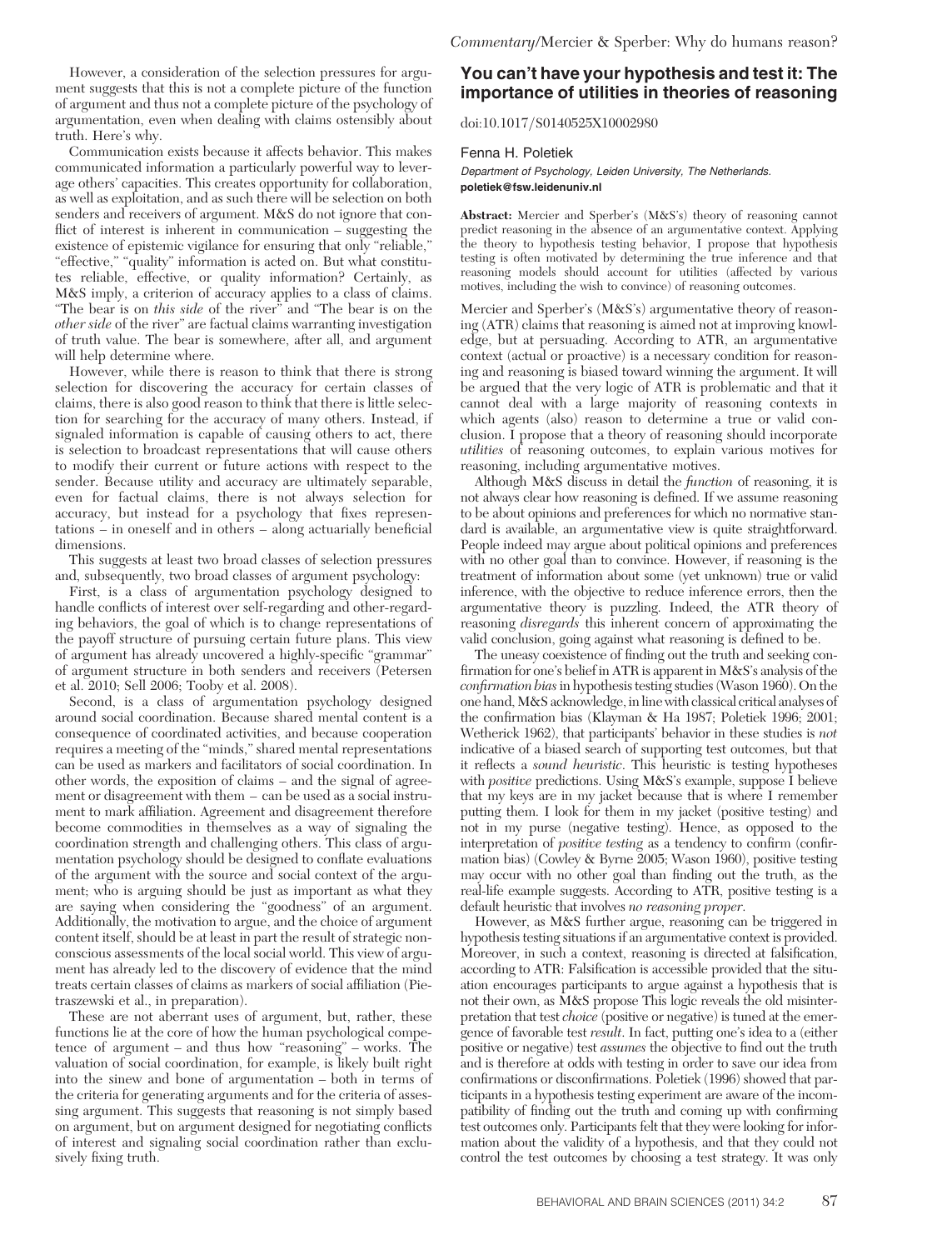#### Commentary/Mercier & Sperber: Why do humans reason?

Table 1 (Poletiek). Utilities of reasoning outcomes about H (the reasoner's subjective belief), assuming an epistemic motive (A), an argumentative motive  $(B)$ , and both types of motives  $(C)$ .

|             | $\mathbf{A}$ |               |
|-------------|--------------|---------------|
|             | H is true    | Not-H is true |
| Infer H     | 10           | $\theta$      |
| Infer not-H | $\theta$     | 10            |
|             | B            |               |
| Infer $H$   | 10           | 10            |
| Infer not-H | $\Omega$     | $\theta$      |
|             | $\mathbf C$  |               |
| Infer H     | 10           | 4             |
| Infer not-H | $\Omega$     | 6             |

their expectation of the outcome that changed when they tested a hypothesis they did not believe to be true (falsification was expected). When testing their best guess, they expected a confirming outcome.

Besides determining the truth, many considerations may affect how we reason and whether we reason. These considerations can be modeled as a cost-benefit analysis of making the right inference. In Wason's (1960) task, students participating in the experiment might not care much about making reasoning errors. The key seeker might perform a negative test (looking for the keys in some place other than the jacket) because the costs of a positive one are too high: The jacket was left behind in a friend's house and the effort too great to walk back to check the jacket. Alternatively, we might be in a hurry and have time to check just one location, enhancing the benefits of good reasoning.

To predict reasoning behavior, we need a model with utilities of reasoning outcomes. A suitable tool is signal-detection theory. Motives can be expressed in the utilities of inference errors and in reasoning behavior predicted on the basis of the risk we are prepared to take with regard to particular erroneous inferences (Poletiek & Berndsen 2000). For example, as shown in Table 1, a pure epistemic motive would be modeled with (A) low utilities of making any false inferences. A pure argumentative motive would be expressed in (B) a very high willingness to make the false inference that our favorite hypothesis is true; and (C) reasoning with both motives (searching for a valid inference within both practical or argumentative constraints) is reflected with some in-between utilities with regard to making a false or a correct inference about our favorite hypothesis.

In this manner, reasoning in a variety of contexts and with a variety of goals can be modeled, offering an elegant alternative to the paradox of the ATR that we start up a reasoning trajectory about a prior belief if and only if the end of the route leads us to inferring that belief again.

## When reasoning is persuasive but wrong

doi:10.1017/S0140525X10002761

#### Robert J. Sternberg

Provost and Senior Vice President, Oklahoma State University, Stillwater, OK 74078.

Robert.sternberg@okstate.edu

Abstract: Mercier and Sperber (M&S) are correct that reasoning and argumentation are closely related. But they are wrong in arguing that this relationship is one of evolutionary adaptation. In fact, persuasive reasoning that is not veridical can be fatal to the individual and to the propagation of his or her genes, as well as to the human species as a whole.

In the target article, Mercier & Sperber (M&S) brilliantly show a crucial relationship between argumentation and reasoning. But the relationship is not the one they claim to show.

Consider two individuals facing an adaptive challenge. A threat of some kind is about to confront them. One of the individuals, A, recognizes the threat; the other, B, fails, for whatever reason, to recognize it. The two individuals argue over the existence of the threat or, perhaps, its severity. Each argues compellingly for his or her point of view. After all, with inductive reasoning based on incomplete and often ambiguous information, arguments can have inductive strength but not deductive certainty; and their inductive strength does not necessarily correspond to their veridicality (as anyone will have observed who has seen a defense attorney gets off his guilty client scot free). A and B both act on the basis of their reasoning. A survives and B dies (as a result of a bear attack, a lightning strike, an automobile accident, a plane crash, or whatever the threat in question happened to be).

A and B both used their reasoning in the service of argumentation, but reasoning was adaptive by virtue of the veridicality of its conclusion, not by virtue of the persuasiveness of the arguments (which may or may not correspond to veridicality in real-world ambiguous situations with incomplete information). So reasoning could scarcely have evolved in the service of argumentation, because those wonderful arguers who did not perceive things veridically would have been less able to reproduce than those arguers who did perceive things veridically. The brilliant reasoners who argued wrongly regarding threats had many more opportunities to perish before reproducing than those reasoners, persuasive or not, who saw threats as they were.

The same phenomenon occurs at a group level. Consider global warming. Global warming threatens the existence of human and other life on the planet Earth, and yet deniers, including scientists, put the life of all human organisms on the planet – the replication of the species' genes and hence the survival of the species – at risk. Reasoning is being used in the service of argumentation, but not always for evolutionarily adaptive purposes, at least with respect to the genes of the individuals involved.

The opening view of M&S that "reasoning should produce its best results when used in argumentative contexts, most notably in group discussions" (sect. 1.2, para. 11) is clearly wrong, as are the arguments that follow from it. The problem is that in this quotation, as throughout the article, there is an ambiguity regarding the meaning of "best results." If reasoning is about persuasiveness, perhaps the authors are right. But if reasoning is about veridicality, they are wrong.

Janis (1972) recognized the fallacy of the reasoning in his work on groupthink. He observed that groups of academically brilliant government officials could make horrible mistakes that were actually compounded by their being in groups. More generally, the phenomenon is referred to as "group polarization" (Moscovici & Zavalloni 1969). People like Robert McNamara and, more recently, Donald Rumsfeld, come to mind – people who, despite their academic brilliance, reasoned poorly, yet were able to persuade many by their (false) arguments. Stanovich (1993; 2009) coined the irrational but often persuasive reasoning of IQ-smart people "dysrationalia" (for related ideas, see also Sternberg 2002).

In the short run, reasoning in the service of argument may well be adaptive. For example, a job candidate who is persuasive is perhaps more likely to get the job than one who is unpersuasive; a politician who is persuasive is more likely to be elected or, at least, to be believed. But as recent presidential and other elections have shown, persuasiveness (at least to the masses) can be attained even by candidates who cannot string together a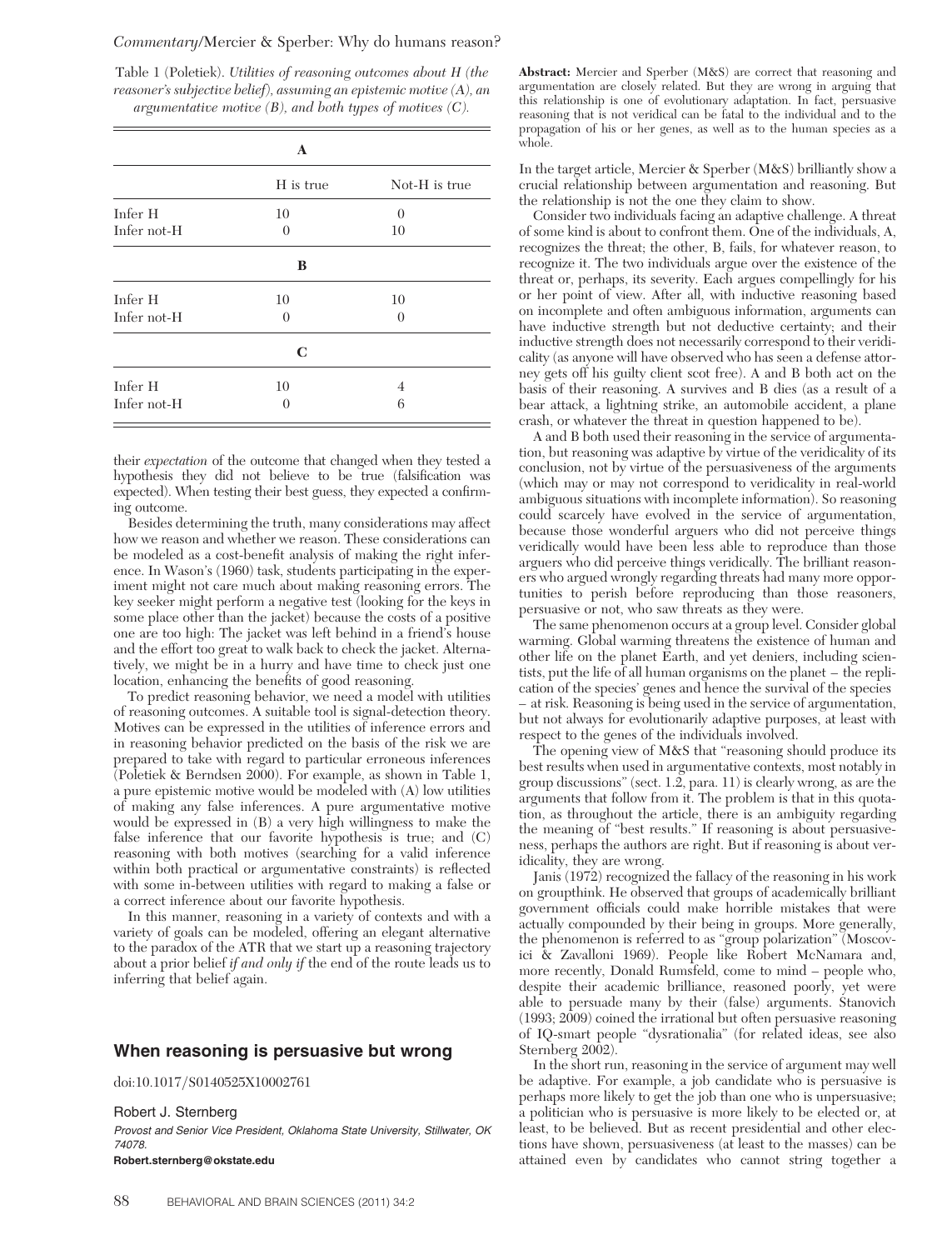coherent sentence. In the long run, the arguments of demagogic politicians are likely to lead to chaos. In the same way, the arguments of unscrupulous but persuasive clergymen are leading to terrorist attacks today.

If, as the authors argue, "the main function of reasoning is to produce arguments to convince others rather than to find the best decision" (sect. 1.2, para. 11), then human survival is in serious jeopardy. In today's world, reasoning very likely is being used primarily to convince others rather than to find the best decision, but this use of reasoning is not evolutionarily adaptive for survival in the long run.

Perhaps, as a society, we are placing too much emphasis on reasoning in the service of argumentation, whether it is on college applications, in job interviews, or in elections. Instead, our society should place more emphasis on wisdom, the direction of reasoning (and other skills) toward a common good, over the long as well as the short term, through the infusion of positive ethical values (Sternberg et al. 2007). In a microcosm, the target article represents what has gone wrong with society as a whole: Society has come to care more about reasoning in the service of persuasion than reasoning in the service of truth or even some kind of ethical good. This trend risks leading not to better adaptation of humans but, rather, to their ultimate destruction.

## The chronometrics of confirmation bias: Evidence for the inhibition of intuitive judgements

doi:10.1017/S0140525X10002876

#### Edward J. N. Stupple<sup>a</sup> and Linden J. Ball<sup>b</sup>

<sup>a</sup> Centre for Psychological Research, University of Derby, Derby DE22 1GB, United Kingdom; <sup>b</sup>Department of Psychology, Lancaster University, Lancaster LA1 4YF, United Kingdom.

e.j.n.stupple@derby.ac.uk l.ball@lancaster.ac.uk http://psychology.derby.ac.uk/staff/Ed\_Stupple.html http://www.psych.lancs.ac.uk/people/LindenBall.html

Abstract: Mercier & Sperber (M&S) claim that the phenomenon of belief bias – which they consider to be an archetypal manifestation of a general confirmation bias in human reasoning – provides fundamental support for their argumentative theory and its basis in intuitive judgement. We propose that chronometric evidence necessitates a more nuanced account of belief bias that is not readily captured by argumentative theory.

Mercier & Sperber's (M&S's) impressive argumentative theory reassesses the function of reasoning, not as involving the noble pursuit of truth, but instead as a Machiavellian communicative art with persuasion and self-interest at its core. A case in point is the infamous confirmation bias, whereby individuals seem motivated to seek confirmatory evidence for their existing beliefs and hypotheses and fail to look for counterevidence or counterarguments (Nickerson 1998). M&S claim that a quintessential demonstration of confirmation bias that supports their theory can be seen in the phenomenon of belief bias, where some contemporary theories suggest that people try to confirm believable conclusions but disconfirm unbelievable ones (see the selective processing model described by Evans 2007, and the multinomial model of Klauer et al. 2000). Thus, in both the case of believable and unbelievable conclusions, M&S claim that people show a motivation "to confirm their initial intuition" (sect. 3.3, para. 3) with unbelievable conclusions effectively promoting an intuition-guided debias (Evans 2000) leading to improved logical responding. M&S further propose that, when people deal with an unbelievable conclusion, "it is not that they reason more in this case. . . . It is just that the direction reasoning

takes is mostly determined by the participants' initial intuitions" (sect 3.3, para. 3).

Our contention, however, is that this latter claim flies in the face of current chronometric evidence in the belief-bias literature, which suggests that a more subtle interpretation of the phenomenon is needed that is not couched purely in terms of the operation of a general confirmation bias. In particular, processing-time data for syllogistic arguments consistently indicate that participants reason most when the conclusion is believable but invalid (Ball et al. 2006; Stupple & Ball 2008; Thompson et al. 2003). Such a finding is inconsistent with M&S's view that people simply seek support for prior beliefs. Confirmatory mental models of the premises of arguments with believableinvalid conclusions are readily available, so why should significantly longer processing times arise with these problems? We propose instead that many participants show a capacity to inhibit confirmation-oriented processing with such arguments, with the resulting attempt at logical analysis taking time to apply. Of course, the complexity of the required logical processing means that a belief-based response may still often win out, perhaps with people defaulting to such a response under cognitive load (cf. Quayle & Ball 2000). This would produce a response pattern that looks like confirmatory behaviour, but where the chronometric data support a very different account of the processing that is actually taking place.

To elaborate on our proposals, we outline three possible routes that participants could take through Evans' (2007) selective processing model when confronted with belief-oriented syllogistic arguments (cf. Ball 2010; Evans 2009). First, participants could employ a pure response bias and respond in accordance with belief without engaging any analytic processing whatsoever, either for a truth-seeking or argumentative purpose. Second, in accordance with argumentative theory, participants could seek confirmatory evidence so as to warrant the acceptance of believable conclusions (including believable-invalid ones) and the refutation of unbelievable conclusions (including unbelievable-valid ones). Finally, participants could attempt to suspend notions of belief and disbelief altogether. For example, rather than searching for a supporting model for an believable-invalid conclusion, they would inhibit a heuristic response as well as confirmatoryoriented analytic response, instead engaging in an exhaustive search for a model of the premises that provides a counterexample to the given conclusion.

The important question that follows from our analysis is this: What if examples of all three reasoning approaches were present in belief-bias data sets? We suggest that the resulting aggregation of these strategies would lead to the pattern of response times that has typically been observed (Ball et al. 2006; Stupple & Ball 2008; Thompson et al. 2003), with believable-invalid conclusions being associated with extended processing times relative to other problems because of the presence of a subset of reasoners who resist intuitive judgements. This group of reasoners would most likely be those described by Stanovich and West (2000) as adopting the "normative construal" of the task because they possess the cognitive capacity needed to reason through demanding deductive problems.

This latter interpretation of chronometric findings is supported by data that we have recently acquired (for a preliminary report, see Ball 2010) demonstrating that increased response times for believable-invalid problems are predictive of increased overall response accuracies across belief-oriented problems (i.e., these times reflect the behaviour of high-ability reasoners). These data also concur with the observation by Thompson et al. (2010) that the participants who spend more time reasoning are more likely to reach a logical conclusion. However, Thompson et al. propose an alternative interpretation of the inflated inspection times for believable-invalid problems that is more in keeping with argumentative theory than our account. In their Modified Verbal Reasoning theory they suggest that participants are motivated to find confirmatory support for believable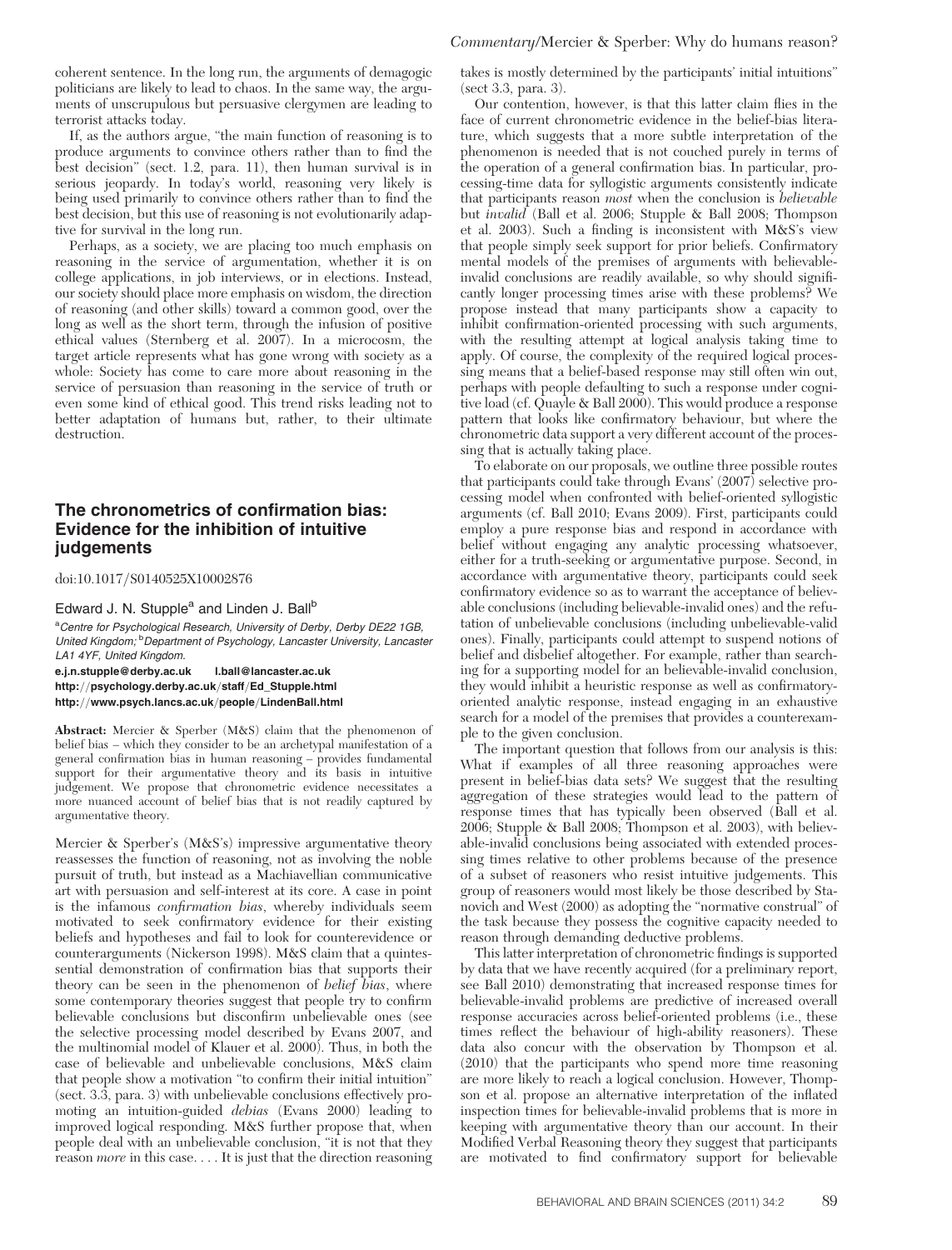## Commentary/Mercier & Sperber: Why do humans reason?

problems and so allow an extended response deadline for such problems (perhaps an attractive proposition for the argumentative theory). Thompson et al. claim that since the reasoning process is more difficult for invalid than valid problems, this combined with the increased motivation to support believable conclusions results in the corresponding increase in response times for believable-invalid problems. We would argue, however, that in adopting this perspective one would expect a far greater acceptance rate for believable-invalid problems than is observed (acceptances are typically in the 50% –70% range), since a confirming model is readily available to those participants who expend the effort trying to find one.

In sum, we disagree with M&S's assertion that a motivated attempt at confirmation necessarily drives belief-bias effects in syllogistic reasoning. Instead, we claim that many participants attempt to seek out the deductive truth of presented arguments and do so at the considerable cognitive expense of inhibiting their intuitive judgements, as is particularly evident in the case of syllogisms with believable-invalid conclusions. On this issue, at least, we would argue against M&S's argumentative theory, but perhaps we cannot rule out having done so in order to confirm a pre-existing hypothesis.

## Spontaneous inferences provide intuitive beliefs on which reasoning proper depends

doi:10.1017/S0140525X10002803

James S. Uleman, Laura M. Kressel, and SoYon Rim Department of Psychology, New York University, New York, NY 10003. jim.uleman@nyu.edu lmk323@nyu.edu soyon.rim@nyu.edu http://www.psych.nyu.edu/uleman

https://files.nyu.edu/lmk323/public/

Abstract: Spontaneous inferences are unconscious, automatic, and apparently ubiquitous. Research has documented their variety (particularly in the social domain) and impact on memory and judgment. They are good candidates for Mercier and Sperber's (M&S's) "intuitive beliefs." Forming spontaneous inferences is highly context sensitive, varying with the perceiver's conscious and unconscious goals, and implicit and explicit theories about the domain in question.

Persuasive as the target article is in arguing that "reasoning proper" is implicitly intended "to devise and evaluate arguments intended to persuade" (abstract of the target article), it says too little about the unconscious "process of inference" that generates the "intuitive beliefs" that are input to this reasoning. This is a serious omission, because one cannot document how reasoning might select and shape arguments without specifying what the inputs to reasoning are. Recent work on spontaneous social inferences (e.g., Uleman et al. 2008) illustrates some of the methods and findings that may fill in this gap.

Spontaneous inferences are unintended, unconscious, practically effortless, typically uncontrollable, and apparently ubiquitous. Most research has been on spontaneous trait inferences (STIs; for an early review, see Uleman et al. 1996). Consider "John returned the wallet with all the money in it." When asked to memorize or merely familiarize themselves with such sentences, most people infer that John is honest. This has been shown with cued recall, lexical decisions, probe reaction times, savings-in-relearning, and false-recognition paradigms. People are more likely to assert that "honest" was in the sentence paired with John's photo than the sentence paired with Harry's photo, even though it was not (false recognition; Todorov & Uleman 2002). When people are subsequently asked to learn word pairs such as "John – honest," they do so more readily than "Harry – honest," even though they no longer recognize

which trait-implying sentence described John (savings-inrelearning). And they rate John (in a photo) as more honest, even though they cannot remember what he did or that they made any inference at all (Carlston & Skowronski 2005). So, as Mercier & Sperber (M&S) claim, these unconscious inferences provide the raw material for conscious judgments and presumably for the "reasoning proper" that justifies these judgments.

Spontaneous social inferences are not restricted to traits. There is good evidence that goals and situational (not just trait) causes of behavior are spontaneously inferred. When people read about unjust situations, they spontaneously activate such concepts as "unfair" and "injustice," but only when they imagine themselves being treated unfairly (Ham & Van den Bos 2008). They spontaneously infer causes of largely nonsocial events (Hassin et al. 2002). In these studies, the texts (or pictures; see Fiedler et al. 2005) are pretested by asking people for their conscious inferences. Stimuli that reliably imply whatever is of interest are then tested for spontaneous inferences. The same methods have been used to demonstrate that there are cultural and personality differences in who makes which inferences (see Uleman et al. 2008).

Multiple spontaneous inferences can occur simultaneously to the same stimuli. For example, Ham and Vonk (2003) showed that both dispositional and situational inferences during comprehension of a single event ("She got an A on the chemistry exam."  $\rightarrow$  smart, and  $\rightarrow$  easy). This suggests that, just as Swinney (1979) found that homonyms ("bank") initially activate multiple meanings ("money," "river") during text comprehension, multiple inferences occur spontaneously during the observation of events, and later selection among them occurs on the basis of wider contexts.

Like many concepts, traits have multiple meanings and uses (Uleman 2005). Traits can function as causal explainations of behavior, or traits can function as simple descriptions of behavior. The same is likely true of other concepts that are activated spontaneously. In explicit dialogue, the pragmatic context in which traits appear allows us to determine their intended meaning and function. But when inferences are spontaneous (i.e., unconscious), no such context exists. Recent research has shown that isolated trait terms function cognitively as causes, not merely as descriptions (Kressel & Uleman 2010). And subsequent unpublished work (Kressel 2010) shows that people with stronger implicit (as well as explicit) causal theories of traits' meaning are more likely to make STIs.

Such trait inferences can become associated with the "wrong" actors, in spontaneous trait transference (STT). If person A says something that implies a trait about person B, and only person A is present (or pictured), that trait becomes associated with person A (Skowronski et al. 1998). This does not occur if person B is also pictured, however (Goren & Todorov 2009). This suggests that spontaneously inferred concepts are easily "bound" to incorrect sources. Thus, events can spontaneously activate a variety of unconscious concepts and associations, all of which provide grist for the "reasoning proper" mill.

Which concepts are activated, and which associations or bindings occur, are context sensitive in other ways. Rim et al. (2009) have shown that, consistent with construal level theory, STI is more likely if the actor is more psychologically distant, either temporally or spatially. People think of distant things more abstractly, and traits are an important kind of social abstraction. Furthermore, unpublished data (Rim et al. 2010) show that nonconsciously primed goals can shape which inferences occur spontaneously and are bound to actors. Thus, nonconscious goals affect spontaneous inferences in several ways, all outside of awareness.

Finally, research on the logical inferences made during text comprehension goes well beyond bridging and predictive inferences. Lea (1995) showed that deductions according to modus *ponens* (if  $p$ , then  $q$ ;  $p$ ; therefore  $q$ ) occur spontaneously, and Campion (2006) uncovered ways that certain and hypothetical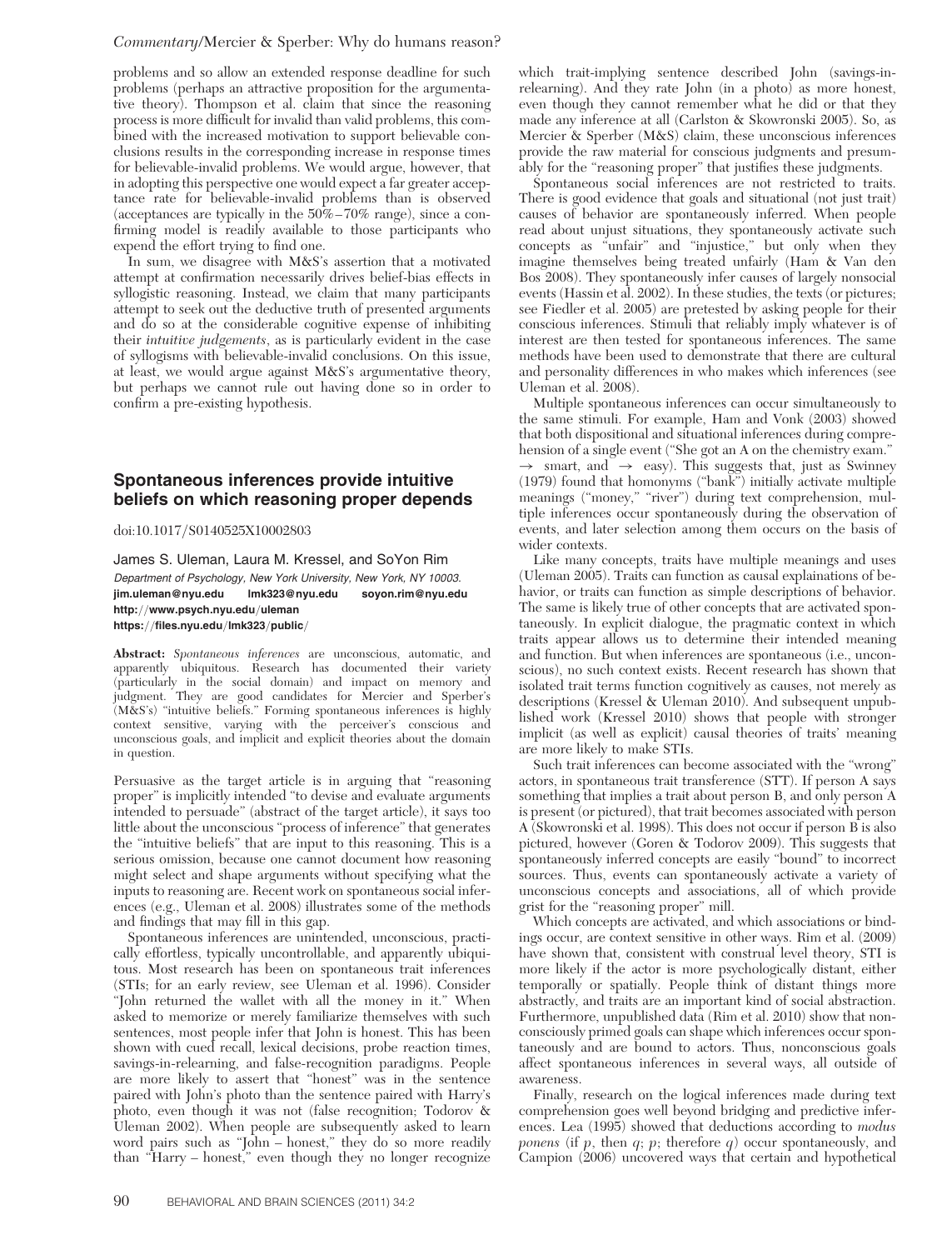inferences differ. Thus, spontaneous inferences are not limited to the social domain. When stimuli present enough clear information and constraints, both logical and illogical inferences occur (e.g., Rader & Sloutsky 2002).

The formation of "intuitive beliefs" is more complex than the target article describes. Research on spontaneous inferences (social and otherwise) can tell us much about how intuitive beliefs are formed and what they are, before reasoning proper shapes them into persuasive arguments.

Incidentally, the argument that people can distinguish good arguments from bad, based on Petty and Cacioppo's (1979) persuasion research, is completely circular. They have no principled basis for constructing good versus poor arguments; the arguments are simply pretested to have these properties.

## Query theory: Knowing what we want by arguing with ourselves

doi:10.1017/S0140525X10002797

Elke U. Weber and Eric J. Johnson

Center for Decision Sciences, Columbia University, New York, NY 10027. euw2@columbia.edu ejj3@columbia.edu

Abstract: Mercier and Sperber (M&S) argue that reasoning is social and argumentative, and that this explains many apparently irrational judgment phenomena. We look at the relationship between interpersonal and intrapersonal argumentation and discuss parallels and differences from the perspective of query theory, a memory-based model of constructive preferences. We suggest an important goal is to integrate models across inference and preference.

Mercier and Sperber's (M&S's) provocative perspective suggests that inference has adapted to a social world where argumentation is common, and that many phenomena identified as reasoning errors are not errors but adaptive when considered as inferences embedded in a social world.

We agree that inferences are often constructed when confronting a problem, and that this construction is influenced by context rather than generated by unvarying algorithms. We suggest, however, that inference construction is affected not just by social forces but also by properties of human memory retrieval and multiple goals of decision makers.

This commentary describes parallels and differences between M&S's argumentative hypothesis and a memory-based account of preference construction: query theory (QT). M&S cite two applications of QT as examples of reason-based choice with resulting choice inconsistencies; namely, the endowment effect (Johnson et al. 2007) and greater discounting of time during delay than during acceleration decisions (Weber et al. 2007).

However, QT is more than another example of reason-based choice. It provides evidence and process-level specification of the implicit memory-retrieval and argument-integration processes people use to evaluate choice options and demonstrates their causal role in arriving at a decision. Just as M&S unpack intuitive inference, QT treats intuitive preferences neither as a primitive (as in economics [Becker & Stigler 1977]) nor as a mysterious black box (as in social cognition [Dijksterhuis et al. 2006a]), but instead documents the cognitive mechanisms used in constructing preferences (Weber & Johnson 2006).

These are the key process specifications of QT: (1) People query past experience for evidence supporting different choice options, (2) these queries are executed sequentially, and (3) the first query produces richer representations because of output interference. This occurs because, as evidence for the first option is generated, evidence supporting other choice options is temporarily suppressed. Finally, (4) choice follows from the resulting balance of evidence. Since the order of options consideration influences the balance of evidence, it is important to know what determines which choice option gets queried first. Characteristics of the choice environment often determine what option is considered first, such as the existence of decision defaults. Like M&S, QT suggests that framing effects occur because different frames make reasons differentially available. QT finds that framing works by influencing the order in which two options are considered and thus the balance of evidence, which mediates choice (Johnson et al. 2007; Weber et al. 2007). For example, different countries have different defaults for organ donation, which changes the order in which queries pro versus con donating are considered, producing different levels of organ donation (Johnson & Goldstein 2003). Similarly the order of consideration can be affected by different attribute labels that trigger positive versus negative emotions for different choice options (Hardisty et al. 2010).

Just like the inferential processes described by M&S, QT processes operate automatically, without awareness, and are effective (though sometimes biased) products of motivated cognition. The motivation for which option to consider first makes sense most of the time. Default options currently in place were typically selected for good reasons and have not caused injury or harm. Options that trigger desire have desirable features, and options that don't trigger disgust or contempt are typically superior to those that do. Giving such options an advantage by querying arguments for their selection first is a way of making the right decision faster and with greater confidence. Both inference and preference trade off between accuracy and efficiency and confidence, though these different goals do not always work in opposite directions. Whereas argumentative goals raise confidence in one's inferences or decisions and also shorten time to reach them, the initially favored options or opinions typically have good reason behind them, and the seemingly biased inference or preference reflects mostly reasonable Bayesian priors, with perhaps some built-in conservatism.

These parallels between M&S's hypothesis and QT suggest that the purpose of argumentation is not purely interpersonal, but that implicit argument recruitment, in some outcomebiasing fashion, is also an intrapsychic process that is part of implicit preference construction. Note that Franklin's comment about the human ability to "find or make a reason for everything one has a mind to do" (cited by M&S in support of social argumentation [sect. 4.1.4, para. 1]) was prompted by his internal struggle between vegetarian beliefs and the tempting smell of freshly caught fish on a sea voyage (Franklin 1817/2006). (He justified eating the fish by recalling the observation, while watching the fish being cleaned, that it had eaten other, smaller fish.) While this is an example of conscious inference, justification, and argumentation, M&S and QT argue that such memory retrievals and inferences occur constantly and without conscious awareness to guide our actions. Few choices offer dominating alternatives, and internal conflict between competing objectives and hence choice alternatives is the norm. Like Franklin's example, many decisions also have the potential for postdecisional regret, making it important to bolster confidence that the chosen option is in fact the best one.

Are there differences between intrapsychic and interpersonal argumentation? One difference relates to one of the most crucial components of QT's sequential argumentation; namely, the process of output interference, where the first query for evidence supporting the implicitly favored, and thus first-considered, choice option temporarily inhibits arguments for other choice options, hence reducing generation of support for it during subsequent queries. This is clearly an intrapsychic process, not an interpersonal one. It is only when I generate arguments for a given action (and not when someone else does so) that the accessibility of arguments for other actions in my mind gets inhibited. To the extent that we find similar subtle biasing of choices in line with the goals of motivated cognition in group discussion and decision settings, it must be accomplished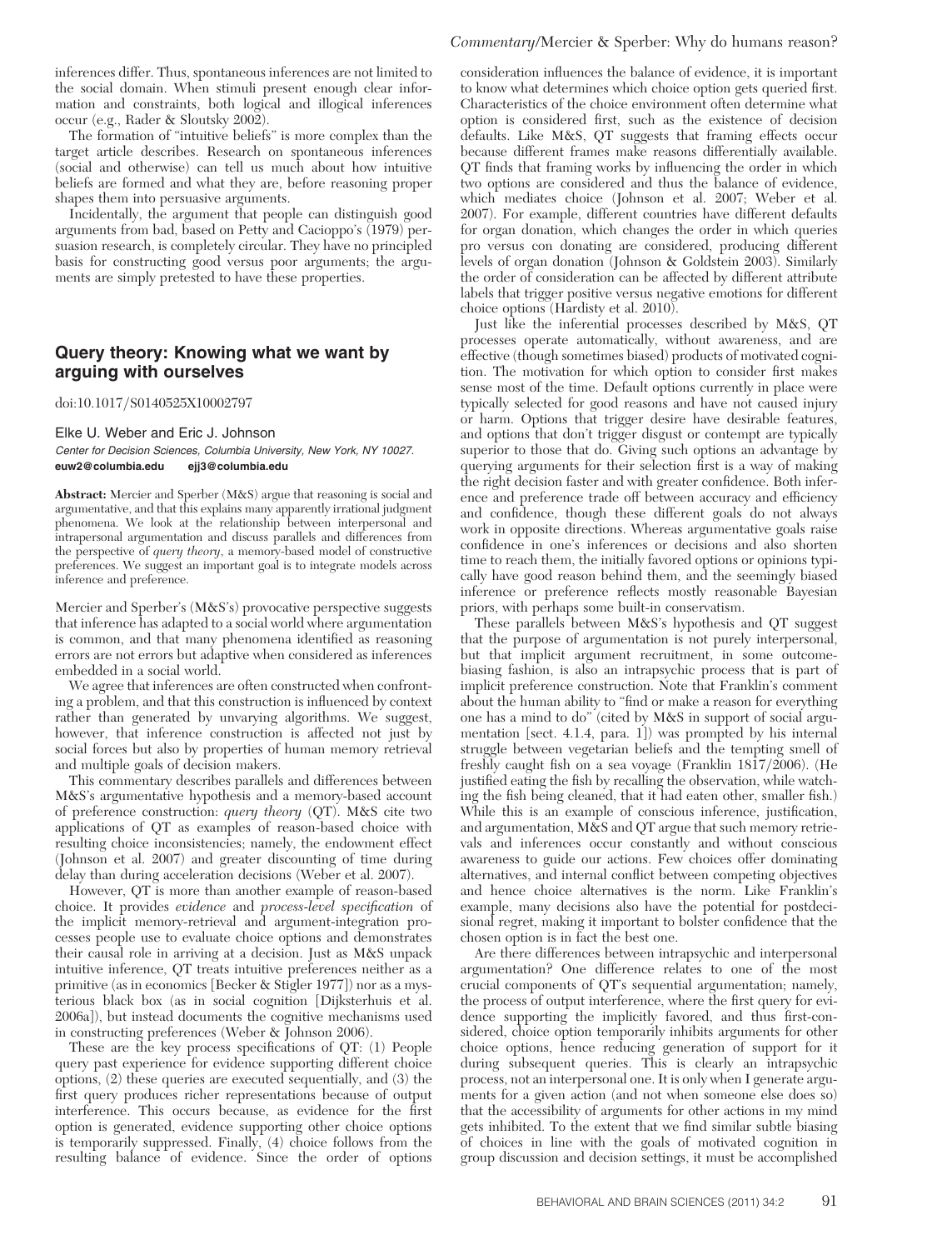#### Commentary/Mercier & Sperber: Why do humans reason?

by different processes. Smith et al. (2009) suggest that interpersonal argumentation in group decisions changes goal-specific weights and not the order by which evidence is considered and thus its recall success. M&S find similar differences in implicit inference processes when inferences are made by a single individual or by several individuals in a group setting.

In summary, preference and inference tasks seem connected, among other things, by a common argumentative nature, which may suggest shared cognitive mechanisms (Weber & Johnson 2009).

## Reasoning, robots, and navigation: Dual roles for deductive and abductive reasoning

#### doi:10.1017/S0140525X10002955

Janet Wiles

School of Information Technology & Electrical Engineering, University of Queensland, Brisbane 4072, Australia. wiles@itee.uq.edu.au http://www.itee.uq.edu.au/ $\sim$ janetw/

Abstract: Mercier & Sperber (M&S) argue for their argumentative theory in terms of communicative abilities. Insights can be gained by extending the discussion beyond human reasoning to rodent and robot navigation. The selection of arguments and conclusions that are mutually reinforcing can be cast as a form of abductive reasoning that I argue underlies the construction of cognitive maps in navigation tasks.

Mercier and Sperber's (M&S's) theory of the adaptive value of argumentative reasoning is intriguing from a computational perspective, since the search for arguments that support a given conclusion is computationally more difficult (viewed as a reasoning problem) than logical reasoning. The first logical solvers were developed in the 1950s (Newell & Simon 1956). Argumentative computers are yet to be developed.

Argumentative reasoning, defined broadly as the discovery of statements to support a given conclusion can be cast as a form of adbuctive reasoning, or inferring a precondition from a consequent (following Peirce 1931–35). Such reasoning is logically fallacious, but as M&S's target article details, it is typical of human behaviour to select arguments and conclusions that together are mutually reinforcing.

We accept M&S's arguments for the adaptive value of argumentative reasoning as a communicative skill. However, just as questions have been raised in other fields about the evolution of the sophisticated communicative abilities of humans, we can also ask how an argumentative ability could have evolved. Many evolutionary adaptations are thought to be exaptations; that is, new uses for existing structures. Verbal argumentative reasoning obviously draws on linguistic ability, but it need not postdate it. We consider the possibility that cognitive abilities underlying argumentative reasoning may predate the evolution of language by exapting abductive abilities from other domains.

Reasoning is not the only domain where adaptive behaviour may utilise abductive reasoning. A much more ancient evolutionary ability, which humans share with other mammals, birds, reptiles, and even insects, is the ability to navigate. Much is known about the navigational systems of mammals, including the neural representations of places (O'Keefe & Dostrovsky 1971) linked into cognitive maps (O'Keefe & Nadel 1978; Tolman 1948), grid cells (Moser et al. 2008), and head-direction cells (Taube et al. 1990). Complementing neural studies are computational models and embodied robots, and it is the fully functional robotic systems (Arleo & Gerstner 2000; Kuipers 2000; Milford & Wyeth 2003; Thrun 2003) that provide insight for this commentary.

Two approaches can be contrasted for robotic navigational systems: a logically correct approach based on Bayesian

reasoning (analogous to deductive reasoning), and one based on a bio-inspired approach that exploits a form of abductive reasoning to constructive a cognitive map. In mobile robots, a key problem is to maintain an estimate of one's current location while exploring and mapping a new environment (called *simul*taneous localisation and mapping [SLAM]).Given information about localisation (such as a Global Positioning System [GPS]), mapping is a relatively straightforward deductive reasoning problem, and conversely, given a map, localisation is straightforward. However, when both tasks must be solved simultaneously (in the absence of GPS), the errors in each compound. Many locations do not have unique landmarks; apparently unique features of one environment may turn out to be present only transiently or to be shared by other locations. Even recognising a previously visited location at a later time can be challenging. In vision-only SLAM, one of the best-performing systems is the RatSLAM system (Milford 2008), inspired by the hippocampal mapping system of the rodent. Initially developed using place cells and head-direction cells, it was discovered early on that the robots also needed something akin to grid cells (although when the model was first developed in 2003, grid cells themselves were yet to be discovered). RatSLAM learns the paths that a robot traverses through its environment and links them into maps. It uses a unique optimisation system that maintains information that is locally consistent, while also estimating a global map

If a location is considered a "conclusion" in a mapping task, and features of the environment are considered "arguments to support that conclusion," then systems that are effective at navigation are of necessity abductive reasoners. Maps are constructed by using locations for which there is evidence, and evidence is retained when it is useful for localisation. Maps and their evidence need to be mutually reinforcing to be useful. The hippocampus has been linked to many aspects of cognition as well as spatial memory. Argumentative reasoning may well be the latest of its exapted abilities.

## Some empirical qualifications to the arguments for an argumentative theory

doi:10.1017/S0140525X10002840

#### Christopher R. Wolfe

Department of Psychology, Miami University, Oxford, OH 45056. WolfeCR@muohio.edu http://think.psy.muohio.edu/home/

Abstract: The empirical research on the psychology of argumentation suggests that people are prone to fallacies and suboptimal performance in generating, comprehending, and evaluating arguments. Reasoning and argumentation are interrelated skills that use many of the same cognitive processes. The processes we use to convince others are also used to convince ourselves. Argumentation would be ineffective if we couldn't reason for ourselves.

Mercier and Sperber (M&S) are insightful in proposing a strong link between reasoning and argumentation. Understanding the argumentative context sheds light on the processes of reasoning. However, empirical research on the psychology of argumentation contradicts several of their key claims. Contrary to their position, reasoning biases are common even in the context of argumentation, the confirmation bias is not a feature of argumentation and actually weakens arguments, and people cling to claims less rigidly than is tacitly assumed by the authors.

M&S's review of the literature on the psychology of argumentation is surprisingly sparse. Unfortunately, the data suggest that people are subject to fallacies and suboptimal performance in generating, comprehending, and evaluating arguments. Kuhn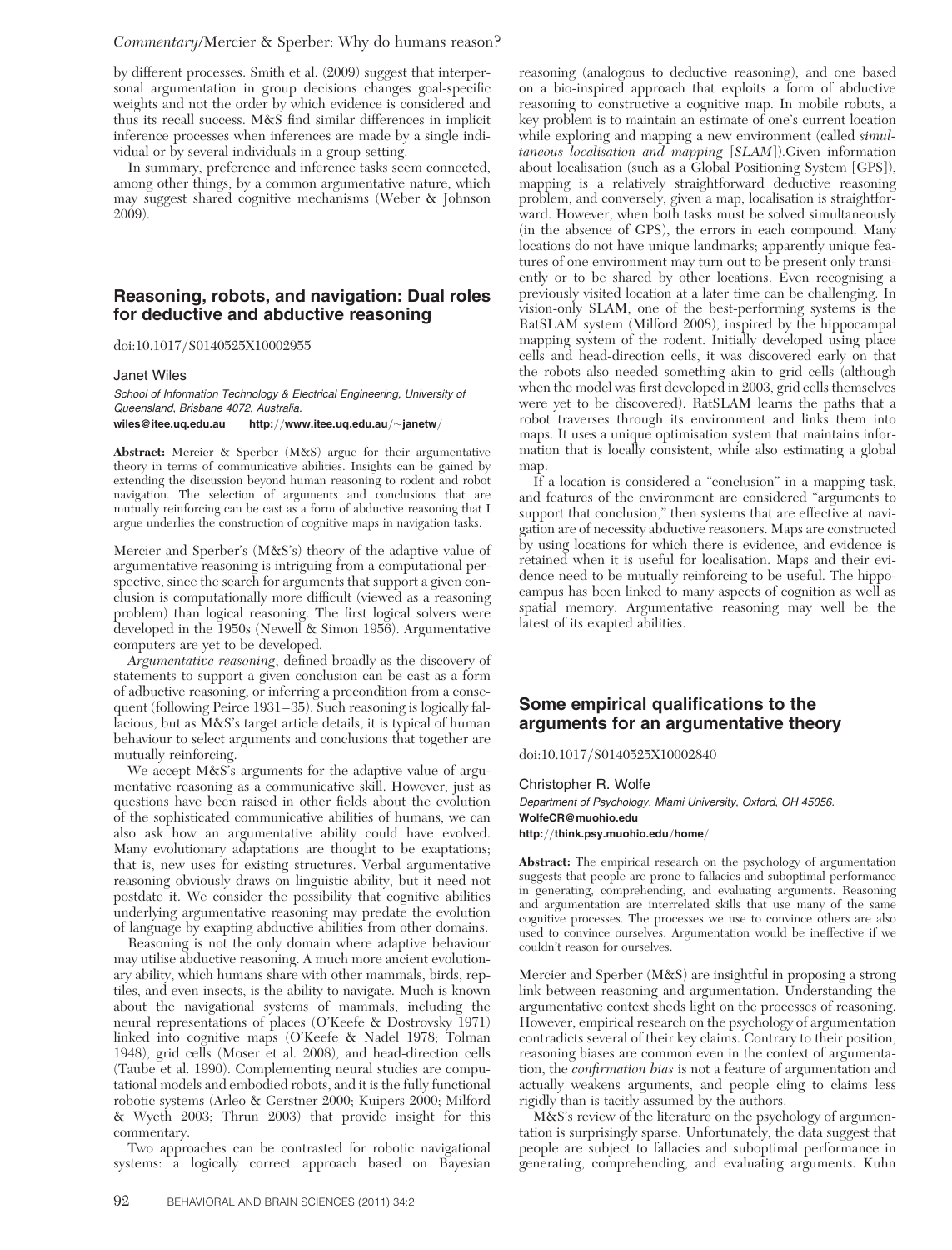(2001) found that 4-year-old children are able to distinguish between evidence and explanation. However, children are often poor at generating arguments (Means & Voss 1996). In adolescents, national educational assessments find that only about 15% of 12th graders are adequately skilled in developing written arguments (Beatty 1996; Greenwald et al. 1999). Anne Britt and colleagues conducted a series of experiments on the comprehension, evaluation, and generation of argumentative texts by college students. Among their findings, only about 35% of participants were able to identify the main claims and reasons in arguments, 37% failed to reject unsupported arguments, 32% failed to reject unwarranted arguments, 48% included other-side information in their arguments, and 65% wrote essays that did not include a single reason to support their claims (Britt & Kurby 2005; Britt & Larson 2003; Britt et al. 2005; Larson et al. 2004). Britt et al. (2008) found that university students have difficulty precisely recalling the main predicate of argument claims, but less difficulty recalling the predicates of comparable narrative statements. Wolfe et al. (2007) found that highly implausible reasons and warrants (for example, Paul should walk to the store "because walking is the absolute best exercise that will ever exist, and exercising can lead to immortality") yielded higher agreement than the same claims without support. Argumentation is a fundamental skill that permeates human thinking (Voss & Van Dyke 2001). However, M&S have painted an unduly optimistic portrait of our argumentation abilities.

Some of what M&S describe as "confirmation bias" is sometimes called the "myside bias" (Baron 1995; Perkins et al. 1991; Toplak & Stanovich 2003; Wolfe & Britt 2005; 2008; Wolfe et al. 2009a). Although some authors use the terms interchangeably, confirmation bias typically refers to a biased search for or weighing of evidence, whereas myside bias refers to biases in generating reasons or arguments (Wolfe & Britt 2008). M&S state that the confirmation bias "is a consequence of the function of reasoning and hence a feature of reasoning when used for the production of arguments" (sect. 3, para. 1, emphasis theirs). My colleagues and I have conducted a series of experiments on argumentation, and the evidence differs in key respects from their assertions (Wolfe & Britt 2005; 2008; Wolfe et al. 2009a).

Wolfe & Britt (2008) had participants write argumentative essays under different conditions. Some were assigned to write essays for and others against an unpopular proposition. Participants had access to a number of pro and con online texts, and we also examined their search behavior. We found that the myside bias was pervasive. However, it was not linked to participant's personal opinions. People exhibited the myside bias when arguing for the side with which they personally disagreed just as often as for the side with which they agreed. We have replicated this finding, yet also find significant correlations between opinion strength and myside bias on nonargumentative reasoning tasks (Wolfe & Boone, under review; Wolfe & Britt 2008). Moreover, participants exhibiting the myside bias in their arguments were not biased in their search. They sought out both pro-side and con-side texts.

The myside bias is indeed a bias – even in the context of argumentation. To illustrate, a content analysis of published authentic arguments found that most writers included other-side information in their arguments, commonly for the purpose of rebuttal (see Wolfe & Britt 2008). In laboratory experiments, presenting and rebutting other-side information consistently leads to better ratings of agreement, argument quality, and impressions of authors than does excluding other-side information (Wolfe & Boone, under review; Wolfe et al. 2009a). The myside bias weakens arguments measurably.

The factors predicting the myside bias in written essays are individual differences in beliefs about argumentation. Evidence stems from successful tutorials that significantly reduce the myside bias in generating and evaluating arguments (Wolfe et al. 2009a; 2009b), answers to the open-ended question "what makes a good argument?" (Wolfe & Britt 2008), and reliable individual difference measures (Wolfe & Boone, under review; Wolfe & Britt 2009). The context of argumentation changes the nature of the myside bias, but one-sided argumentation is problematic and not an inherent feature of argumentation.

A tacit assumption in M&S's account is that people have strong, stable preferences and unwavering commitments to claims. Argumentation is seen as a form of rationalization used to convince others of claims derived from intuitive processes about which people are only dimly aware. Yet, starting with early research on informal reasoning (Perkins et al. 1983), we have learned that positions are often fluid and tentative. As reasoning progresses, those positions undergo changes. We typically argue about matters that are "debatable," where reasonable people arrive at different conclusions and are open to persuasion. I believe that reasoning and argumentation are interrelated skills drawing on many of the same cognitive processes – two sides of the same coin. Dual-process theories suggest that people lack access to many of our own cognitive processes. Thus, when we have tentative intuitions that are not well understood, we use many of the same processes to convince ourselves that in other contexts we use to convince other people. However flawed these processes may be, argumentation would be ineffective if we were not also able to reason for ourselves.

## Deliberative democracy and epistemic humility

doi:10.1017/S0140525X10002888

#### Kevin Chien-Chang Wu National Taiwan University College of Medicine, Taipei, Taiwan. ccwu88@ntu.edu.tw

Abstract: Deliberative democracy is one of the best designs that could facilitate good public policy decision making and bring about epistemic good based on Mercier and Sperber's (M&S's) theory of reasoning. However, three conditions are necessary: (1) an ethic of individual epistemic humility, (2) a pragmatic deflationist definition of truth, and (3) a microscopic framing power analysis during group reasoning.

In recent decades, we have witnessed many public policy scandals and controversies in which, compared with laypersons, experts are not necessarily better in either epistemic or moral aspects (Godlee 2010; Jasanoff 2003; Wynne 1996). Following the loss of public trust in expert decision making, new discourses of deliberative democracy for public policy making have appeared (Lengwiler 2008). Examples in the new trend of emphasizing public participation are consensus conferences, citizens' juries, citizens' panels, and the like (Abelson et al. 2003). Usually, there are two meanings of deliberation: The first is "a particular sort of discussion" that "involves the careful and serious weighing of reasons for and against some proposition" (Fearon 1998, p. 63). The second is "an interior process" of reason weighing by an individual (Fearon 1998, p. 63). Deliberative democracy adopts the first meaning, so deliberative democracy fits in Mercier and Sperber's (M&S's) group-reasoning situation.

Many theoretical arguments support deliberative democracy, but here I focus on the epistemic aspect of deliberative democracy. According to John Dewey's experimentalist account of democracy, the epistemic power of democracy is inseparable from citizens' collective deliberation. In a democratic regime, citizens are engaged to deliberate collectively over the foreseen consequences of public policies and then choose, test, evaluate, and revise the policies implemented. Accordingly, the discussions among citizens with diverse backgrounds and local knowledge could facilitate the fair recognition of public interest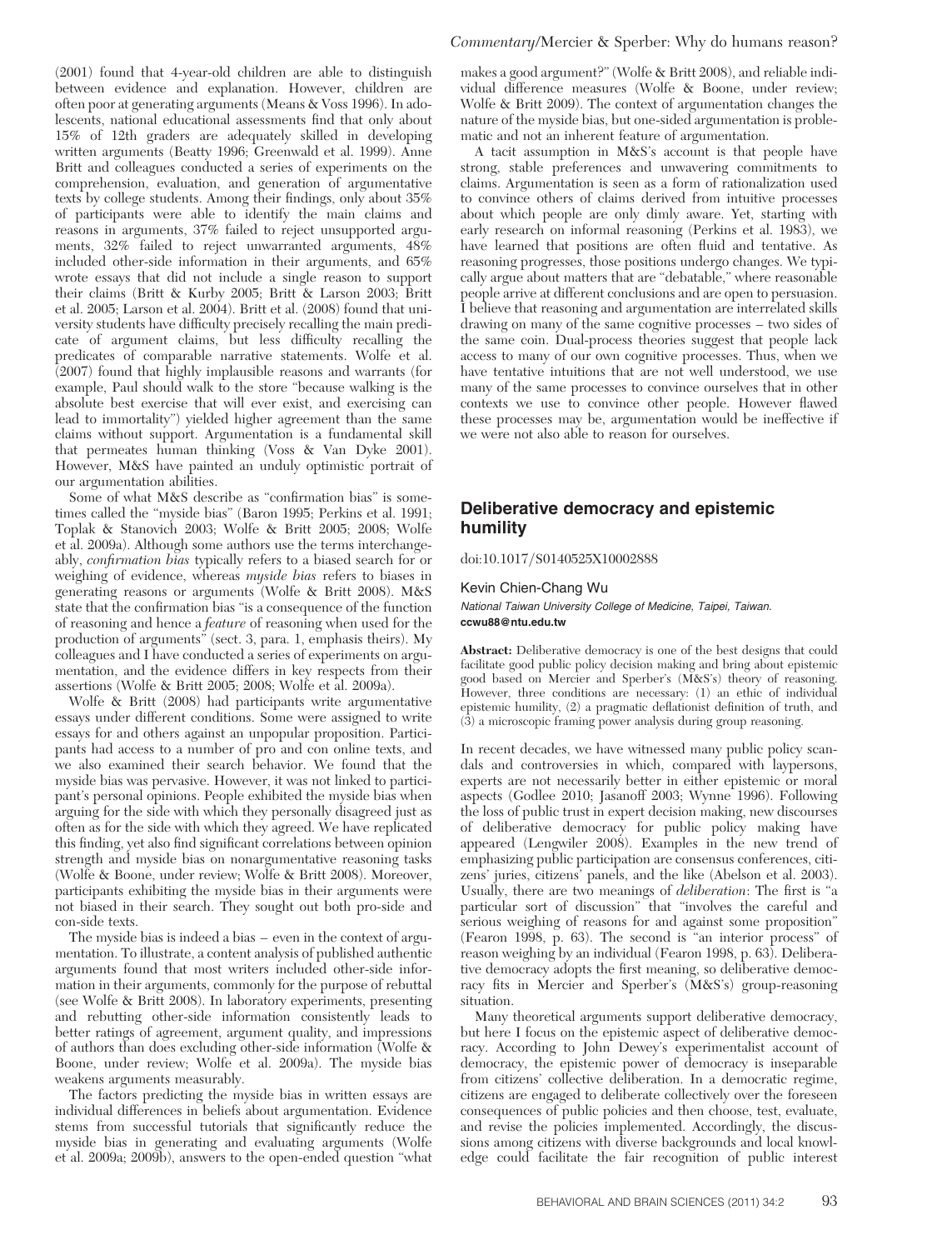#### Response/Mercier & Sperber: Why do humans reason?

problems and the adoption of public policy proposals that are comprehensive enough. Public policy choice and implementation is like an experiment in whether dynamic feedback from the policy implementation will render another session of democratic deliberation (Anderson 2006). Also, according to another pragmatist, C. S. Peirce, a proposition could be true if it can survive the test of best reasons, evidence, and arguments (Misak 2009). Since almost no one would deem the seeking of truth an unworthy goal, it holds that deliberation in a democratic regime would offer the best chance of achieving this goal (Talisse 2009).

As already mentioned, the typically adopted concept criteria of deliberative democracy include the state of disagreement among the participants and the task of reaching collective decisions (Thompson 2008). Therefore, a good design of deliberative democracy would be compatible with the propositions by M&S about reasoning for arguments. Accordingly, all individuals, no matter whether they are experts or laypersons, are subject to proactive reasoning. When these individuals deliberate alone, they usually reason to confirm, rather than scrutinize, their original arguments. It is better to conduct group reasoning such that each member can contribute to mutual non-proactive evaluations of arguments and conclusions not in their favor. For M&S, "[a]rgumentation is uniquely effective in overcoming disagreements that are likely to occur, in particular in relatively equalitarian groups" (sect. 1.2, para. 9).

Also, to legitimize the conclusions reached through deliberative democracy, it is usually proposed that in the process of mutual justification (presenting and responding to reasons intended to justify a political decision [Gutmann & Thompson 2004]), deliberative democracy should have such characteristics as public spiritedness (arguments for common good), equal respect for each participant, accommodation (retaining the possibility of collaboration on other issues), and equal participation (no domination phenomenon) (Thompson 2008). The epistemic good of deliberative democracy comes from engaging people with different motivations for group reasoning and subjecting each version of reasoning to mutual scrutiny. Thus, current theoretical proposals have shown that deliberative democracy is one of the best designs for facilitating good public policy, as implied in M&S's theory.

Empirical research into the effectiveness of deliberative democracy is still in its burgeoning stage, but the qualified promise of deliberative democracy demonstrates that deliberation is not an easy task (Ryfe 2005). A good design of deliberative democracy should establish rules to maintain the theoretical aims, allow people to tell stories to make cultural meanings in addition to making cognitive sense, encourage leadership that facilitates deliberation, endeavor to relate the outcome of deliberation to the participants, and finally create environments to facilitate learning how to deliberate (Ryfe 2005). All these complicated issues were not addressed by M&S and could supplement their propositions as applied outside of the experimental fields.

Three conditions are needed for deliberative democracy to achieve epistemic good. First, when it comes to equal participation in deliberative democracy, the explicit and implicit standards for the concepts used in the communication might lead to the exclusion of the concepts used by the marginalized groups to make cultural meanings. In this kind of "hermeneutic injustice" (Fricker 2007), the majority's conceptual framework might squeeze out or mask the minority's specific experiences. For example, in John Rawls' formulation of public reason, if the contents of claims contain concepts that are not easily available and assessable by the public, these claims would be excluded from the public domains because they contain no recognitionworthy reasons (Morgan-Olsen 2010). However, we should not forget that the frames and ways we observe and analyze things often constrain our decisions and results (Wu 2008). Therefore, we should uphold an ethic of epistemic humility by which we

take serious novel concepts and experiences presented in deliberation.

Second, we should recognize that if the epistemic goal of deliberative democracy were to seek truth, then the dynamism in the process would only point us to the deflationist version of truth. There is no way we could ascertain the realist version of truth through deliberation over the feedback from the implementation of public policies. Sticking to the realist version of truth would disrupt the function of deliberation, bringing it to a halt. Third, pursuing the previous two conditions, we have to analyze the explicit and implicit operations of microscopic framing powers empirically during group reasoning. Here, I do not insist on the abolition of all these operations of framing powers (Lengwiler 2008), but we should understand whether the minority concepts and frames are given their due course for sense making and meaning making. Based on the findings, we could further design the rules that would meet the requirements of epistemic humility.

## Authors' Response

## Argumentation: Its adaptiveness and efficacy

doi:10.1017/S0140525X10003031

Hugo Mercier<sup>a</sup> and Dan Sperber<sup>b</sup>

a Philosophy, Politics and Economics Program, University of Pennsylvania, Philadelphia, PA 19104; <sup>b</sup>Jean Nicod Institute (EHESS-ENS-CNRS), 75005 Paris, France; and Department of Philosophy, Central European University, Budapest, Hungary.

hmercier@sas.upenn.edu dan@sperber.fr http://sites.google.com/site/hugomercier/ http://www.dan.sperber.fr

Abstract: Having defended the usefulness of our definition of reasoning, we stress that reasoning is not only for convincing but also for evaluating arguments, and that as such it has an epistemic function. We defend the evidence supporting the theory against several challenges: People are good informal arguers, they reason better in groups, and they have a confirmation bias. Finally, we consider possible extensions, first in terms of process-level theories of reasoning, and second in the effects of reasoning outside the lab.

We are grateful to the commentators for their support, their insightful criticisms, and their useful suggestions. Even when we felt we were being misunderstood, we learned – or so we hope – how to make our case in a clearer and more compelling manner. In answering these commentaries, we focus in turn on the evolution and the function of reasoning, on its strengths and biases, and on its mode of operation. But first we have to defend our definition of reasoning against several challenges.

## R1. Different definitions of reasoning

In the target article, we defined reasoning as the mental act of constructing or evaluating an argument that is at least partly explicit In particular, it must contain both a conclusion and reasons to accept this conclusion, even if some of the steps leading from these reasons to the conclusions are left implicit. In this sense, reasoning is in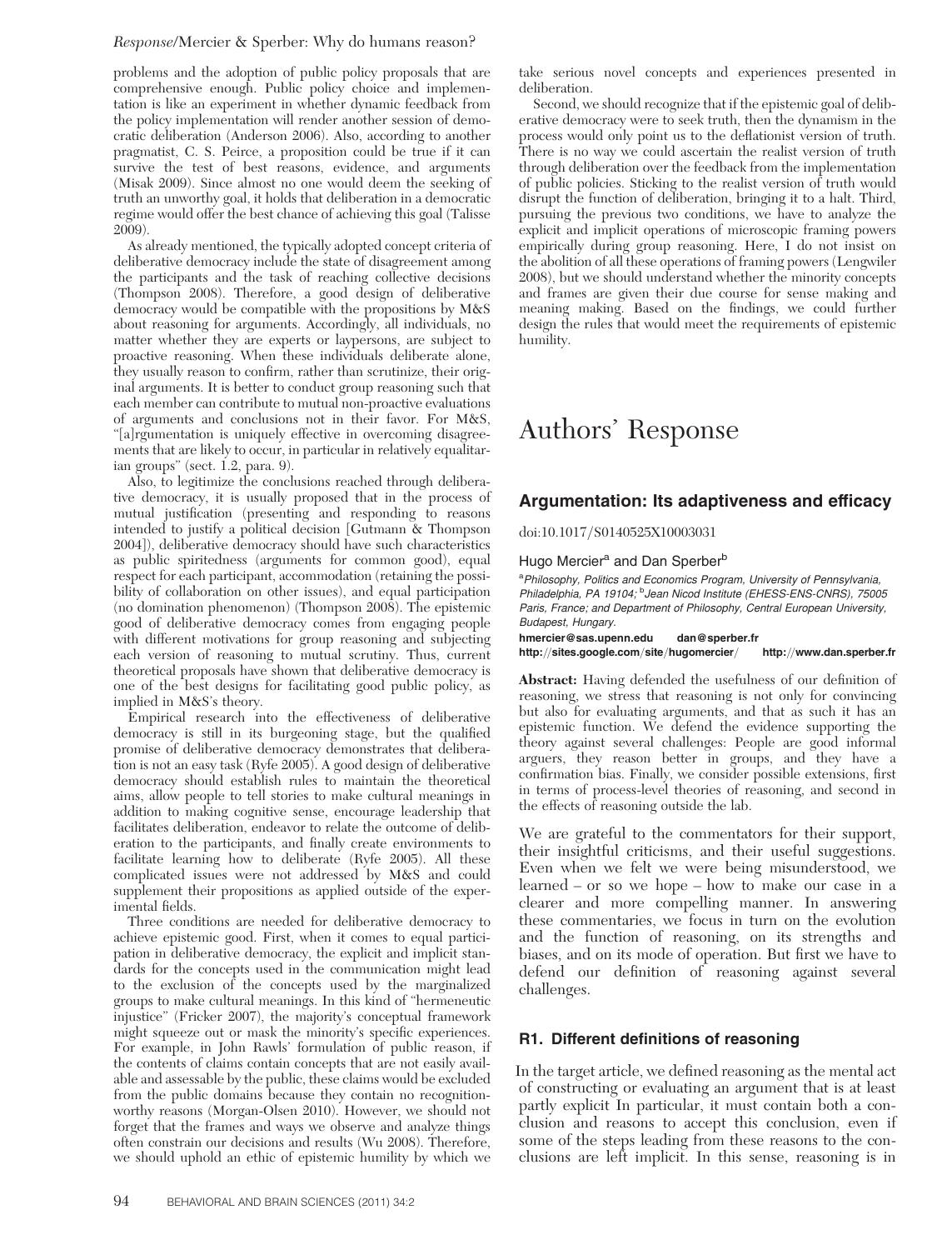contrast with ordinary intuitive inference, a process that yields a conclusion without articulating the reasons to accept it. So far, our definition is close enough to philosophical and commonsense use of the term reasoning and at odds with the now widespread use in psychology of "reasoning" as a mere synonym of inference. Needless to say, several definitions of reasoning may each target a phenomenon worth studying.

In line with much evolutionary psychology, we assumed that the mind is an articulation of many fairly specialized mechanisms; in particular, mechanisms of intuitive inference that are specialized for a specific cognitive domain or task such as recognizing faces, interpreting their expressions, processing frequencies, and decoding speech. Even though it contrasts with ordinary intuitive inference, reasoning as we describe it is itself a form of higher-order intuitive inference with a specialized domain and task: It delivers intuitions about reasons-conclusions relationships. This way of distinguishing reasoning proper from other inferential mechanisms is largely rooted in the same kind of observations and concerns that have led to the development of dual-process or dual-system approaches to reasoning (as we have discussed in greater detail in Mercier & Sperber 2009).

Several commentaries defend a different definition of reasoning that may be closer to that of inference in general or to a more standard dual-process approach to system 2 reasoning.

Khlentzos & Stevenson suggest that some type of system 2 reasoning must have evolved to arbitrate between contradictory system 1 outputs. Unless a very liberal definition of system 2 is adopted – one that encompasses much more than reasoning as it is defined here – it seems as though such problems are routinely solved by system 1 itself. Any cognitively complex organism will be faced with contradictory outputs – for instance, when perception contradicts memory because the environment has changed – and must have ways to arbitrate among them. Reasoning may help accomplish this task in some difficult cases, but it is specifically geared toward this end – and this would be true even with a much broader definition of the term reasoning.

Poletiek makes a comparable proposal regarding action selection, using the example of people looking for their keys and having to choose between different search strategies. According to her, it is mostly a consideration of costs and benefits that decide whether the search is "confirmatory" or "falsificatory." But, as we suggested, such choices are commonly made without reasoning proper (a point Poletiek seems to agree with). Evolved intuitive mechanisms of action selection are designed to take into account costs and benefits without producing the reasons for their choices. Reasoning, on the other hand, produces such reasons and hence a justification for a course of action without directly triggering it. Narvaez suggests in the same vein that reasoning "includes figuring out what course of action to take" (para. 2). While reasoning is sometimes used in decision making – as reviewed in section 5 of the target article – the vast majority of our actions are guided by intuitions and so fall outside of the scope of reasoning as defined and thus outside the scope of the article, as well.

More generally, thinking and action selection involve more than just domain-specific intuitive inferences and reflective reasoning. In many dual-process models, system 2 is in fact likely to encompass mechanisms other than reasoning. **Evans** suggests hypothetical thinking  $$ the ability to represent future situations. Narvaez refers to some forms of elaborated planning. Connolly & Reb talk of mechanisms designed to avoid decisions we would regret, making interesting suggestions regarding ways to eliminate some reasoning biases – in particular reason-based choice. These authors point out that these mechanisms can directly lead to good outcomes without involving argumentation, and see this as an objection to our evolutionary argument. But these mechanisms do not qualify as reasoning under our definition – they are not necessarily reflective, they do not deal with arguments, and so on. Still, these suggestion point towards an interesting direction of research. While system 1 is commonly seen as a set of difference mechanisms, system 2 is often considered to be more unitary. It is also possible however to view system 2 as comprising several different mechanisms, such as reasoning, planning, imagination, and strategic thinking, each with a specific function. What might justify seeing these different mechanisms as part of a single system is, for instance, their heavy use of working memory or of metarepresentational machinery. If different system 2 mechanisms shared such common resources, this might help explain the covariation of traits measured by various measures of cognitive ability stressed by Evans.

Our definition of reasoning may be debatable, but the argumentative approach to reasoning is about reasoning as we defined it. To object to this definition, it is not enough to offer another definition that may be reasonable and useful. What would have to be shown is that ours fails to identify a phenomenon with enough autonomy and integrity to be a proper object of study and insight.

## R2. Evolution and function of reasoning

A number of objections and suggestions were based, we feel, on a partial or, in some cases, mistaken understanding of our hypothesis on the evolution and the function of reasoning. The misunderstanding we are most eager to correct consists in attributing to us the view that reasoning has only rhetorical rather than both rhetorical and epistemic goals. We didn't argue that reasoning is designed only to find arguments in order to persuade others (Godfrey-Smith & Yegnashankaran; Poletiek). We don't hold that epistemic goals should be poorly served by reasoning (Khlentzos & Stevenson; Kuhn), or that mere rhetoric is all it takes to influence people (Narvaez; Sternberg). Nor does it follow from our account that people should hardly ever change their mind (Wolfe). On the contrary, reasoning evolved in part to make people change their mind by giving them good reasons to do so. These misunderstandings may be linked to the fact that, in the target article, we devoted more space to the production of arguments by communicators (whose goal is indeed to persuade) than to the evaluation of these arguments by the audience (whose goal is to be informed). This imbalance reflected the present state of the literature we surveyed rather than a theoretical bias. Actually, the argumentative theory would not make evolutionary sense if arguments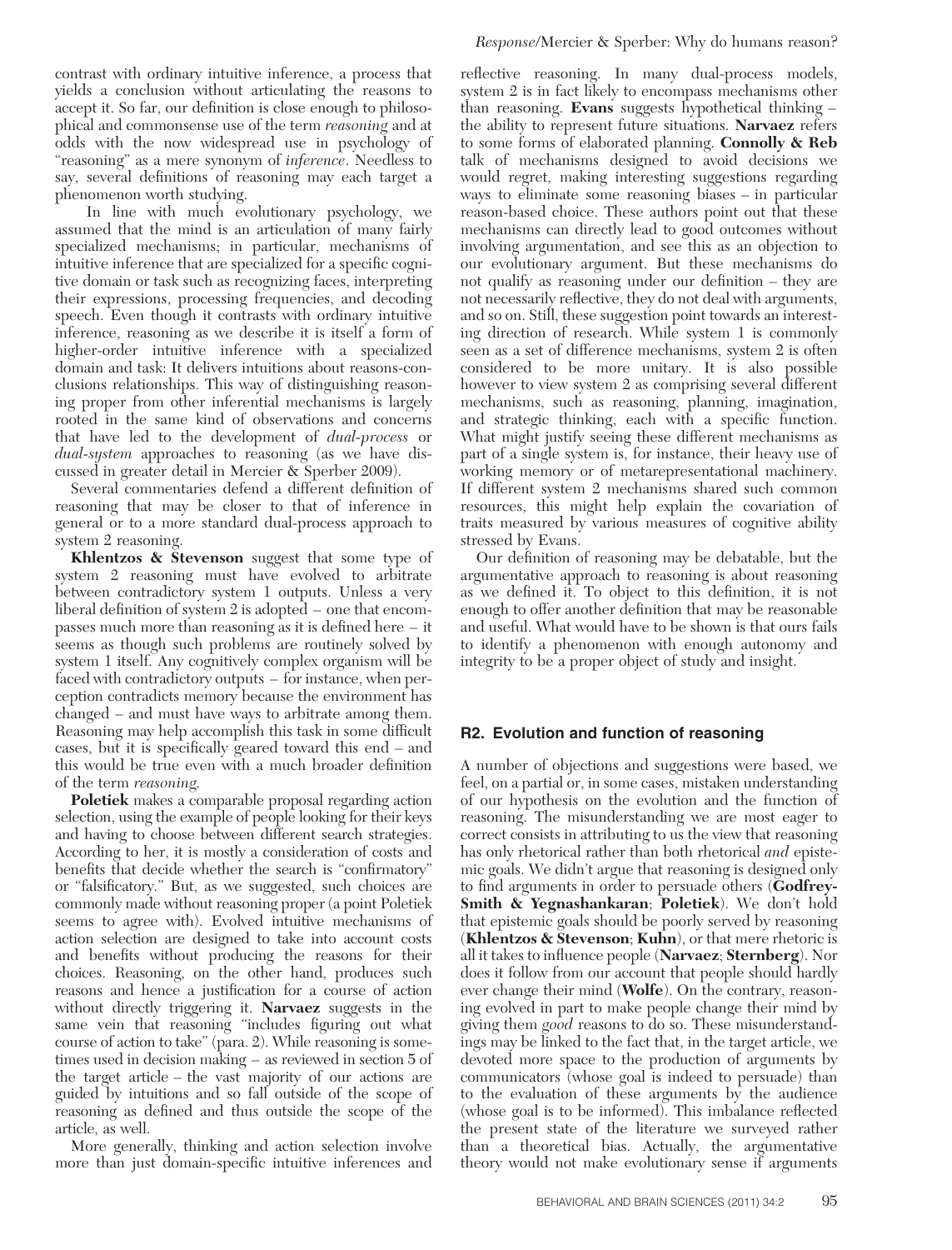## Response/Mercier & Sperber: Why do humans reason?

were addressed to people who were wholly unable to evaluate them from a sound epistemic perspective.

## R2.1. The double-sided argumentative function of reasoning

Why does reasoning exist at all, given that it is a relatively high-cost mental activity with a relatively high failure rate? To answer this question, we proposed to step back from the study of individual cognitive processes and to look at the evolution of human communication. Humans are immersed in a flow of socially transmitted information and are highly dependent on it. For communication to have evolved, it had to be advantageous to both communicators and receivers (who are, of course, the same individuals but acting in two different capacities). What makes communication advantageous to receivers is that it provides them with rich information that they could not, or not easily, have obtained on their own. For this, the information they receive has to be genuine information; that is, close enough to truth. What makes communication advantageous to communicators is that it allows them to achieve some desirable effect in the receivers. For this, the information they emit has to be conducive to this effect, whether it is true or false.

Dessalles, who has himself developed a perspective in some respects comparable to ours, understands us to claim that "the biological function of reasoning is to achieve shared knowledge optimization" (para. 2) and that this is done not at the individual but at the group level. We do argue that the main function of reasoning is indeed social but by serving the social interests of individuals rather than the collective interests of the group.

To reap the benefits of communication while limiting the risk of being misled, receivers must exercise what we have called *epistemic vigilance* (Sperber et al. 2010). There is no fail-safe algorithm to sort genuine from spurious information; hence, we argue, various cost-effective heuristics that may contribute to approximating such a sorting are likely to have evolved. The main heuristic of epistemic vigilance consists in assessing the trustworthiness of communicators. Thus, we agree with **Opfer &** Sloutsky that "children detect trustworthiness long before they detect argument inconsistency" (para. 4) (e.g., see Mascaro & Sperber 2009). But if detecting the trustworthiness of communicators were the only heuristic used, then receivers would end up rejecting a good amount of genuine and relevant information when they lack sufficient ground to accept it on trust. For instance, few if any readers of our article would accept its conclusions just out of trust in its authors! To be more effective, epistemic vigilance must be exercised not only towards the source of information but also towards its content. Independently of its source, a message may have a greater or a lesser believability. This believability is assessed by considering its coherence with background knowledge. Coherence checking, we argue, is the second major heuristic used in filtering communicated information, and is at the basis of reasoning proper.

Coherence checking starts as a method for receivers to filter information; it ends up being exploited also by communicators who engage in coherence displays in order to have their messages accepted. Just as receivers would filter out some genuine information if they relied only on

the trustworthiness of the source, communicators would fail to communicate some believable messages if they relied only on their own authority. Arguing consists in displaying coherence-based reasons for the acceptance of a given message. It is, in essence, an "honest display" strategy opened to evaluation and aimed at the audience's epistemic concerns. Of course, what is displayed may be an invalid argument made in the service of deception and in the hope that its invalidity won't be detected. Contrary to what Dessalles attributes to us, we do not believe that communicators argue in order "to correct or update others' beliefs" (para. 3) when it is not to their advantage. They argue for whatever it is advantageous to them to have their audience believe. Often enough, for instance, when communicating to coordinate action, communicator and audience have convergent interests in sharing true information, but this is far from being always the case.

In an evolutionary perspective, receivers' coherence checking creates selective pressure for communicators' coherence displays in the form of arguments, which in turn creates selective pressure for adequate evaluation of arguments on the part of receivers. At least in some cultural contexts, this results in a kind of arms race towards greater sophistication in the production and evaluation of arguments. Of course, argumentation can be misused and abused – for instance, by arguing above the head of one's audience (Sperber 2009) or by lacing arguments with appeals to emotion. Doing so, however, is more likely to serve the interests of the communicator than those of the audience. Contrary to what Opfer  $\&$ Sloutsky maintain, "hot" persuasion is advantageous to communicators only to the extent that receivers yield to it, but it is not advantageous to receivers who care to be well informed. For this they had better reason, as Petty and Cacioppo (whom Opfer & Sloutsky oddly cite in support of their claim) have shown in numerous experiments that demonstrate precisely this point: When people are motivated to reason, they do a better job at accepting only sound arguments, which is quite generally to their advantage (e.g., see Petty et al. 1981).

## R2.2. Other functions of reasoning?

Several commentators, while agreeing that argumentation may be an important function of reasoning, suggest that it may serve other functions, as well: either social functions other than the production and evaluation of arguments (Baumeister, Masicampo, & DeWall [Baumeister et al.]; Dessalles; Frankish; Pietraszewski) or functions contributing to individual cognition (Evans; Frankish; Godfrey-Smith & Yegnashankaran). We recognize the possibility. Our claim is that argumentation is the *main* function of reasoning, and we tried to demonstrate this claim by showing the signature of this function in the way reasoning actually functions, and in particular in what has been seen as flaws and that we argue are features of reasoning. Any evolved mechanism can be put to a variety of uses: The mouth can be used to play a wind instrument, the skin can be used to display tattoos, and the sense of smell can be used to develop wine expertise. Whether these additional uses become functions in the biological sense, or even main functions (in which case Gould and Vrba's term exaptation might be properly applied) depends on the relative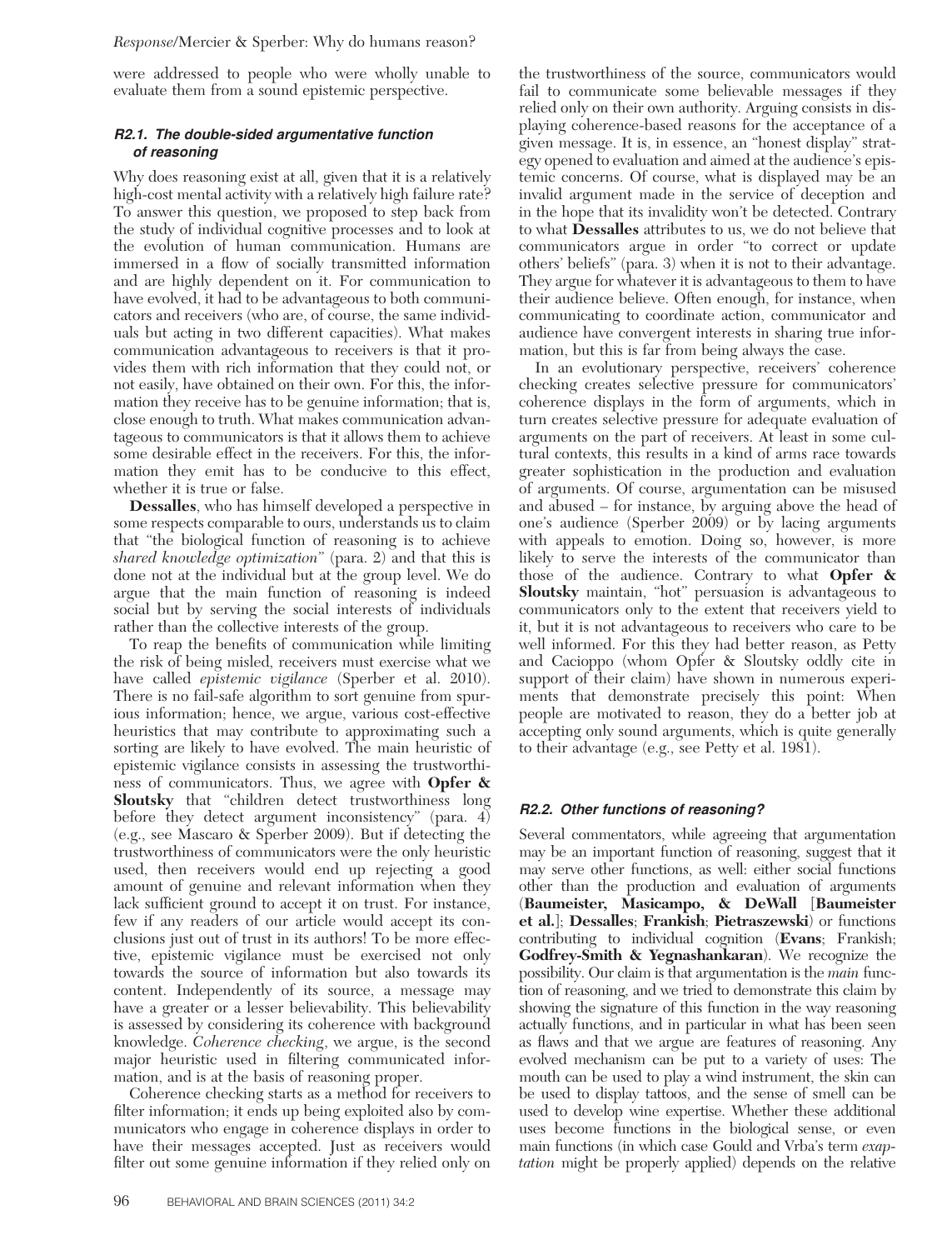contribution these uses make to the fitness of organisms endowed with the mechanism.

Dessalles and Frankish suggest that argumentation could have evolved as a means to display one's intellectual skills. Indeed, argumentation can be put to such a use. However, the human drive to show off is so strong that just about everything in our physical and cognitive makeup has been recruited to that effect. People may indeed run, fight, or argue to impress others. But what makes these performances not only impressive but relevant is that running, fighting and arguing are useful for purposes other than impressing others. Moreover, the production of arguments typically involves a high degree of mere satisficing (Mercier, submitted a). People do not look for the best formulation of the best possible argument. Instead, they use the first minimally decent argument that comes to mind. If it works, then it wasn't worth expending more effort. If it doesn't, it is easy to try a rebuttal or another argument. This way of arguing is to be expected only if the goal is to convince, but it would be very surprising if reasoning had the function to display one's skills by producing impressive arguments. In other words, reasoning is more like a crow's than a peacock's tail: It may be a bit drab, but it serves its main function well. Its occasional use, for instance, in academic milieus, to display one's intellectual skills is unlikely to contribute to fitness to the point of having become a biological function, let alone the main function of reasoning.

Pietraszewski rightly points out that argumentation is used not just in the defense of factual claims but also of claims that are not properly speaking matters of fact but more matters of choice or of social alignment. He distinguishes two classes of cases, one where the goal of arguments is "to change representations of the payoff structure of pursuing certain future plans" (para. 8). When argumentation is used for such purpose, it recruits intuitions that bear on the domain at hand – for example, what is advantageous or what is well regarded – and puts forward reasons for a conclusion. Such cases may fall squarely under the characterization we have given of reasoning. Pietraszewski also draws attention to a second class of cases where "agreement and disagreement ... become commodities in themselves as a way of signaling the coordination strength and challenging others. This class of argumentation psychology should be designed to conflate evaluations of the argument with the source and social context of the argument; who is arguing should be just as important as what they are saying when considering the 'goodness' of an argument" (para. 9). This is a welcome and important observation, but does it point to another function of reasoning? We would suggest rather that it highlights that communication typically involves a mix of means and goals. The main relevance of a communicative act may be in its explicit content, in its implicatures, or in the very fact that it took place at all (Sperber & Wilson 1995); it may have to do with transmission of factual information or, indeed, with signaling agreement and disagreement. This can be done in particular by using arguments not so much to convince but to polarize. The phenomenon of polarization that, in the target article, we discussed mostly in negative terms, should probably be seen as fulfilling a function along the lines suggested by Pietraszewski. This said, it is not clear that it bears so much on the function of reasoning rather than on a wider range of mechanisms of social cognition that exploit and interact with argumentation in a variety of communicative interactions. In particular, as Opfer & Sloutsky insist and as Sell (2006, quoted by Pietraszewski) has shown with the example of anger, "hot" communication interferes with argumentation in important ways, reminding us that argumentation is only one device for persuasion among several.

**Baumeister et al.** draw attention to two major phenomena linked to reasoning: consciousness and culture. We noted that reasoning is a typically conscious activity but we did not elaborate for lack of sufficiently clear ideas regarding consciousness in general and its relationship to reasoning in particular. Baumeister et al. propose to extend the social hypothesis towards conscious thought in general: "Conscious thought enables people to talk to others and thereby enables small groups to resolve differences" (para. 6). Their arguments are indeed very congenial to the argumentative theory. Reasoning could then be seen as one part of a larger set of mental processes that are not typically thought of as being social by nature, even though they actually are. Baumeister and colleagues have made forays in this direction, and we hope that more research will follow, shedding new light on well-known but still puzzling results.

Regarding the role of reasoning in culture, we agree that indeed it is a source of cultural innovation (for example, in technology, law, and the sciences) and that it plays a role in cultural communication (with great cultural variations, we surmise). However, we are not convinced that this is the function or even *a* function of reasoning. Reasoning is advantageous to individuals who are better able to persuade others or to discriminate good from bad arguments. Most of the arguments humans produce and evaluate are about very local concerns: Who forgot to close the door? Should we walk or take the bus? Was John lying or mistaken? Reasoned answers to these local questions don't ever reach a cultural level of distribution. Reasoning in order to improve laws or to discover new techniques is very rare. It may well be beneficial to the group, but that is not enough to assume that reasoning evolved, through group selection, for such a benefit.

Godfrey-Smith & Yegnashankaran, drawing on Vygotsky, make the interesting suggestion that "reasoning is deliberative [i.e., individualistic] in function but dialogic in structure" (para. 3). We do not dispute that reasoning can be used for individual ratiocination. Even though solitary reasoning may not be the most effective way to enhance individual cognitive goals, we do not exclude that such enhancement may have sufficiently contributed to the relative fitness of reasoners to constitute a function of reasoning. What we would dispute is that this is at all likely to be the main function of reasoning, and the Godfrey-Smith & Yegnashankaran commentary is helpful to spell out the argument. If they are right and individualistic reasoning is dialogic in structure, why should this be so? Were a computer scientist to design a reasoning program (not specifically aimed at argumentation), would she opt for such a structure? In fact, many reasoning program have been developed in artificial intelligence (AI) and in the psychology of reasoning (e.g., Johnson-Laird 2006; Rips 1994), and typically they generate arguments (in the formal sense of the term) without any dialogic back-and-forth between two agents. We suggest that this dialogic structure of individual reasoning is the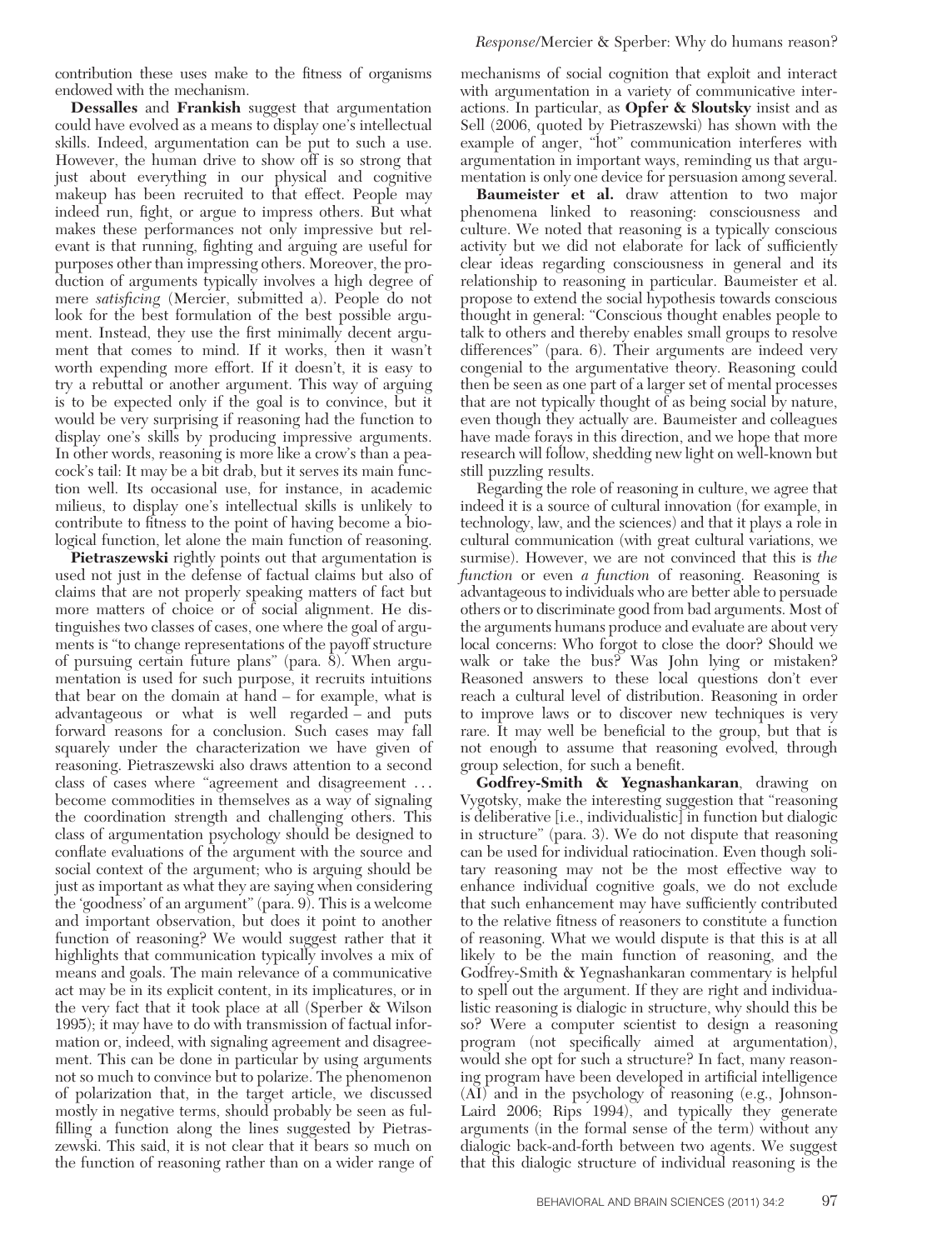signature of its primarily argumentative main function. We would argue moreover that the main contribution of reasoning to individual cognition is in helping people evaluate other people's arguments.

Both Evans and Frankish suggest an interesting way to reconcile our suggestion that reasoning may have evolved for argumentation and the more classical view that it serves first and foremost individual cognitive goals. This individualistic function, Evans argues, might be an exaptation from an initial argumentative function favored by the concomitant evolution of "language, metarepresentation, and large forebrains" (para. 6). Frankish proposes that reasoning, even if it primarily evolved for argumentation, might have been substantially "co-opted to play a role in individual cognition" (para. 5). As we said in the preceding paragraph, we do not exclude the possibility that reasoning may also be adaptive in helping individual ratiocination. Still, our argument remains that the many apparent failings of reasoning – our knowledge of which owes much to Evans himself – make better sense as the signature of a main argumentative function.

Evans insists on the role of reasoning in anticipating the future. While anticipating the future is a major aspect of human cognition, it is not clear to us what specific role reasoning plays in this process, by contrast with other abilities such as imagination and simulation. It is even less clear what features of reasoning, if any, are specifically tailored for this role. **Frankish** points out that reasoning can be used to strengthen our resolve by buttressing our decisions with supporting arguments. Indeed, reasoning can do exactly that. However, if weakness of resolve had been enough of a problem to favor the evolution of a mechanism to deal with it, presumably the natural selection solution would have been to strengthen our resolve directly rather than to adapt reasoning to find resolutionstrengthening arguments. Moreover, this very tendency to use reasoning to bolster our beliefs and decisions is likely to have more negative than positive consequences, as highlighted in section 4.2 of the target article.

## R3. Strengths and biases of reasoning and argumentation

## R3.1. Are we really good at argumentation?

If reasoning evolved for argumentation, humans should possess decent argumentative skills: They should be able to engage in an informal debate, constructing, evaluating, and rebutting arguments. Several commentators question that this is so, pointing to research that shows significant improvement in argumentative ability through learning and casting doubt on the data we presented to defend argumentative skills.

Harrell, Kuhn, and Wolfe all point to very interesting data showing improvement in argumentation skills with training – as well as the relative poverty of these skills before training. Most of the studies cited, however, bear on meta-argumentative skills. Kuhn et al. (2008) report gains in "meta-level communications about the discourse" (p. 1310). Larson et al. (2004) study the understanding of long written arguments. Critical thinking skills are often evaluated through the ability to draw argument schemas or to recognize the different components of an argument and their relationship to one another. Such skills may very well be crucial for success in modern academic life

or even be of relevance to participation in democratic life, and their study in important in its own right. However, they are not part of what one can expect basic argumentative skills to be. Language provides a useful analogy. One can be a fluent language user without being able to tell what a verb is or, a fortiori, to parse a sentence. Likewise, one can be a skilled arguer without being able to recognize argument forms or draw argument schemas. In both cases, these abilities can help – a mastery of syntax can make one a better poet, a mastery of argument schemes a better essayist – but they are not necessary.

One study seems to tap into a more fundamental argumentative skill – the ability to draw *counterarguments* (Goldstein et al. 2009). In this experiment, sixth and seventh graders had to choose between a counterargument and a novel argument in a fictitious discussion, and they tended to choose the latter instead of the former. Even though the context successfully mimicked a debate, it does not follow that the participants were highly motivated to defend a position that had been arbitrarily assigned to them. In such a context, it is not surprising that they should engage in satisficing and pick an argument that might just be enough.Moreover, although the counterargument option might have been formally superior, it is not clear that it would have been the most efficient one in a real discussion.

**Harrell** and **Wolfe** also dispute the data used as evidence of people's basic argumentative skills. Harrell suggests deflationary interpretations for several of the findings we cite, but, however ingenious, these interpretations are not compelling. To be more specific: Bailenson and Rips (1996) do observe that being the first speaker increases the burden of proof. But with contentious first sentences such as "abortions should not be illegal" (p. S7), this is hardly surprising – or nonnormative. In Rips (2002), the repetitions are nothing but innocuous, and so participants are right to discount arguments accordingly. Neuman et al. (2006) do not really observe worse performance among people who argue. Participants were merely avoiding pointing out a fallacy in a polite dialogue (cf. Rips 2002, n. 1), but they were still perfectly able to detect it in a rougher discussion. Thompson et al. (2005) observed more belief bias when people were engaged in an argument ... because people were asked about their opinion and not logical validity. Far from having "difficulty producing evidence for a claim" (Harrell, para.  $\bar{7}$ ), the participants in the study by Sa<sup> $\bar{6}$ </sup> et al. (2005) were able to muster nearly six arguments to defend their opinion on difficult topics (for example, Why do children fail in school?). If these arguments were not always the best, this is only to be expected in such circumstances (as explained in sect. 2.3 of the target article).

Uleman, Kressel, & Rim [Uleman et al.] point out that the strong and weak arguments used in most persuasion research are "pretested ... to have these properties" (para. 10), so that it is hardly surprising that strong arguments should be more convincing. That researchers want to make sure their intuitions about argument strength are appropriate does not mean that they are without grounding, however. For instance, when trying to persuade students that a new exam would be beneficial, a strong argument might be that "average starting salaries are higher for graduates of schools with the exams" (Petty & Cacioppo 1979, p. 1921) accompanied by relevant statistics. By contrast, a weak argument might read "by not administering the exams, a tradition dating back to the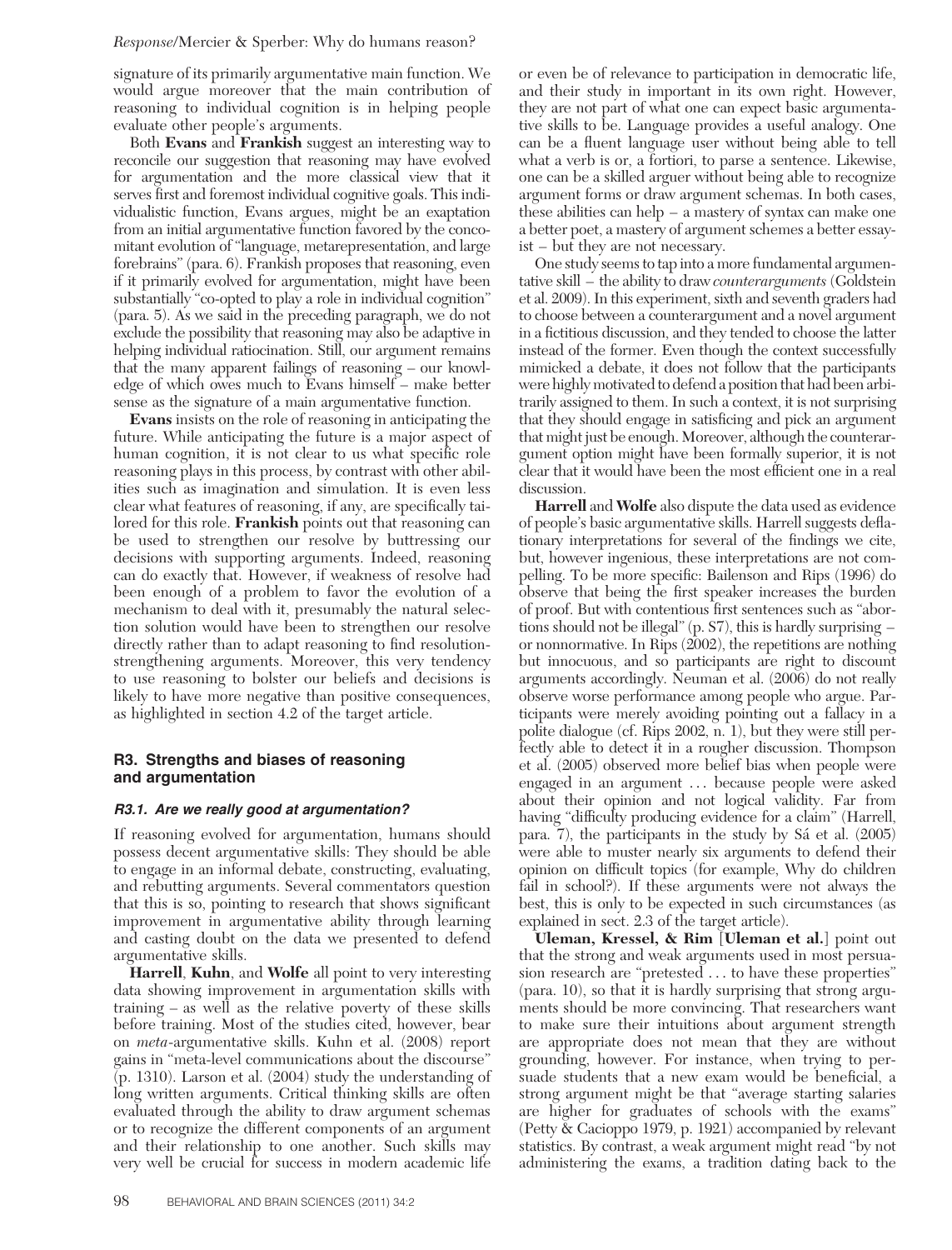ancient Greeks was being violated." It is not a stretch to find some objectivity in this judgment of strength: It is not a mere experimental artifact that the stronger arguments, in these experiments, do actually provide more support for their conclusion. Finally, Wolfe mentions a study in which "implausible reasons and warrants ... yielded higher agreement than the same claims without support" (para. 2). Famously, Langer et al. (1978) had already demonstrated the effect of poor reasons more than 30 years ago. However, they also showed that the effect mostly disappeared when the stakes increased – as argued in the target article, whether people genuinely evaluate arguments depends on how much they care about (and disagree with) the conclusion.

So, without denying that spontaneous argumentation skills are imperfect and can be improved by teaching – and that this is linked to the variable importance given to argumentation in different cultures and institutions – we maintain that they display a remarkable superiority to the reasoning skill elicited in nonargumentative contexts.

#### R3.2. How efficient is group reasoning?

This question has elicited contrary opinions from the commentators. Khlentzos & Stevenson think that good performance in groups is obvious since "subjects share a common goal of finding the correct solution" (para. 11). However, the same participants can face the same problems with the same goal but individually fail, so having the correct answer as a goal can hardly be the whole story. Johnson, on the other hand, questions the generality of good group performance, and Sternberg claims that groups are actually very poor at reasoning or decision making, citing as a support the groupthink syndrome or group polarization. First, it should be stressed that the argumentative theory does not predict that groups will always make better decisions, but merely that reasoning should work better in the context of a genuine debate. Many other factors besides reasoning can impact the outcome of a discussion – strategic considerations, face saving, and so forth. And reasoning in group can also bring poor outcomes when there is no genuine deliberation. Actually, in section 2.3 of the target article, we offer an explanation based on the argumentative theory for group polarization. Without a refutation of this explanation, we don't see how this very phenomenon can be used as evidence against the theory. Finally, **Opfer & Sloutsky** mention one study that showed groups of children performing more poorly after a discussion (Levin & Druyan 1993). It is true that sometimes the best arguments will point in the wrong direction. When, in the early 20th century, geologists argued against Alfred Wegener's theory of continental drift, their mistaken conclusions stemmed not from poor reasoning but from the state of knowledge at the time. Moreover, the explanation offered by Opfer & Sloutsky – that the group member with the correct answer is simply more confident – has already been refuted in section 2.3 of the target article (for instance, how could that account for groups performing better than their best member?).

#### R3.3. The strength of the confirmation bias

When we look for arguments in a debate, we are mostly interested in arguments for our side or against the other side. This is why, we surmised, the *confirmation bias* is a feature of reasoning, at least in its role of argument producer. De Neys, Poletiek, Stupple & Ball, and Wolfe have reservations about the prevalence and robustness of this bias.

Poletiek questions the evidence from hypothesis testing problems cited in support of the idea that the confirmation bias is specific to reasoning (sect. 3.1). We agree with Poletiek that most of hypothesis testing is actually not directed by reasoning, and that confirmatory strategies are the result of heuristics that do not display a genuine confirmation bias. But this does not explain why people fail to adopt falsificatory strategies when they are asked to and adopt them spontaneously when they test someone else's hypothesis. It seems as though reasoning is unable to correct our own intuitions even though it can easily try to correct those of others.

Wolfe mentions a number of studies about the *myside* bias; that is, the tendency for participants to mostly – or only – give arguments that support their opinion. One of these studies show that, although "pervasive," the myside bias could be oriented by the instructions (Wolfe & Britt 2008). Participants could be made to write essays against their opinion about a pretend requirement to "impose a 2-year math requirement for all students" (p. 8). But in this experiment, participants did not have to generate the arguments themselves. Instead, they were provided with a series of arguments for and against the position. As a result, they did not have to fight their confirmation bias and engage in the truly hard task of generating arguments against their own point of view. The resulting myside bias merely reflects a belief that it is better to provide arguments only for one's side rather than also for the other side. As Wolfe and Britt (2008) observed, essayists often mention arguments for the other side – typically to rebut them and give even more weight to their own argument. But writing essays is as much of a basic argumentative skill as writing novels is a basic linguistic skill. It is therefore not surprising that untrained participants should exhibit a myside bias and that, as Wolfe points out, training can attenuate it.

The belief bias is one of the phenomena that, we surmised, show that people have a confirmation bias: They will take into account their beliefs about the conclusion when evaluating the logical validity of a syllogism. De Neys and Stupple & Ball question our interpretation of the belief bias data. They both point out that people – at least some people – try to engage in logical reasoning when faced with such problems. That they try is hardly surprising: Participants are merely responding to instructions that emphasize logical validity. We agree that in reasoning tasks people try to provide the correct, logically valid answer. What is more interesting is that most of them fail. Given that the tasks are not computationally hard, this indicates that reasoning is not geared towards pure logical validity, but that it takes into account other factors, such as believability.

## R4. On the working of reasoning

#### R4.1. The algorithmic level

Our target article focuses on the ultimate level of explanation: What is the function of reasoning? A theory at that level has implications for the algorithmic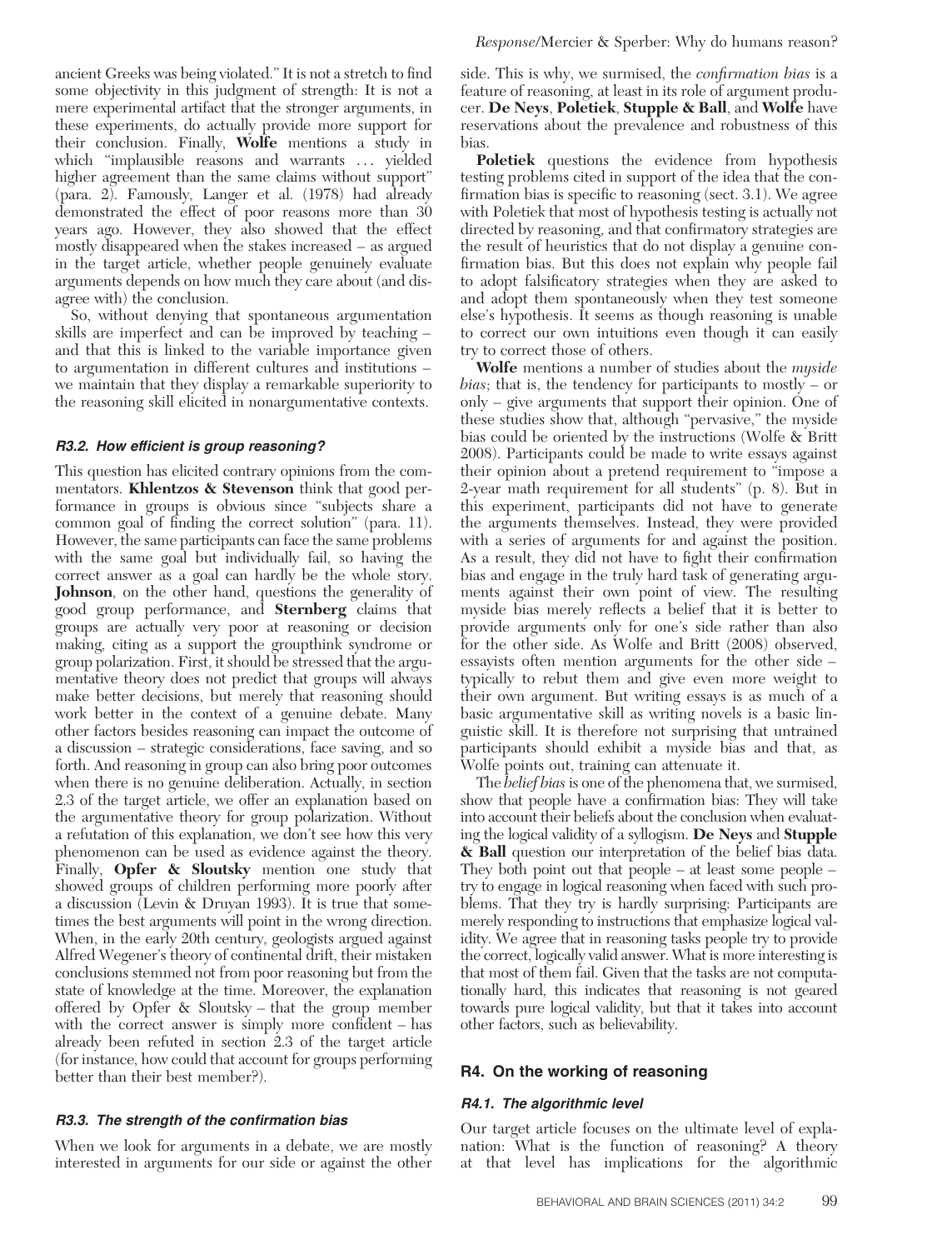implementation of reasoning, but this was not the subject matter of our article, and, to be candid, we are still in the process of working out these implications satisfactorily. At first blush, moreover, the argumentative approach does not imply a single, narrow characterization of this implementation. We therefore acknowledge this present limitation of our contribution that in particular **Khlentzos & Stevenson** have underscored, and we are grateful for the positive suggestions of several commentators.

**Oaksford**'s *Bayesian probabilistic approach* (para. 4) allows for a fine-grained analysis of argument strength and of the changes in degree of beliefs they warrant. Like ours, this a computational theory, but it specifies a proximal function – how to change our beliefs in response to arguments – rather than an ultimate one. As a consequence, it has the potential of taking us one step further in the direction of an algorithmic theory.

Dessalles points out the sequential nature of reasoning, and asks how the argumentative theory can account for this feature. First, it is important to mention that even if the explicit part of reasoning is sequential – we make only one argument step at a time – other processes within reasoning (such as argument search) may well work in a parallel fashion. The sequential nature of explicit reasoning can be explained by its linguistic character (that might not be necessary for pure solitary reasoning if it exists, but that cannot be bypassed in argumentation), language itself being sequential, for several reasons unrelated to reasoning or argumentation (Pinker & Bloom 1990; see also Carruthers 1996).

Wiles mentions abduction as a plausible mechanism through which reasoning could find arguments. She points to other psychological mechanisms that also rely on abduction, such as spatial navigation, suggesting that reasoning might have been exapted from these mechanisms. However, given that reasoning deals with inputs and outputs that are very different from those of these other systems, the possibility of an evolutionary exaptation scenario remains very speculative. This does not mean that these other mechanisms have nothing to teach students of reasoning. To the extent that the problems solved by, for example, mechanisms of spatial navigation are similar to the problem facing reasoning – finding an acceptable argument within a large set of potentially relevant propositions – then, as suggested by Wiles's commentary, we can expect commonalities in the solutions used in both cases (for further elaboration on this point, see Mercier, submitted a).

Uleman et al. present interesting evidence and arguments on intuitive (or "spontaneous") inferences. We agree that these inferences constitute most of cognition, and that they influence which arguments are used and how they are evaluated. We agree moreover that much more must be done on the relationship between intuitive inference and reasoning, even if much relevant work has already been done in the framework of dual-system approaches to reasoning.

Finally, Weber & Johnson offer a process-level specification of how reasoning works in decision making. According to their theory – *query theory* – participants facing a decision query their memory for relevant information or experiences. Two features of this theory are particularly relevant in the context of the argumentative theory. First, as a result of this process, "choice follows from the

resulting balance of evidence," so that this theory predicts reason-based choice. The second important point is that "the first query produces richer representations because of output interference" (para. 5). To the extent that further queries might represent perspective that are less congenial to the individual – for instance, trying to see the problem from someone else's perspective – a mechanism that favors the first query can create a form of confirmation bias. Given that query theory predicts reasonbased choice and that it might also explain some forms of confirmation bias, it is quite congenial to the argumentative approach. However, rather than being a question of "intrapsychic and interpersonal argumentation" (para. 8), as Weber & Johnson suggest, the question can perhaps be more usefully framed as a difference in level of analysis. We believe that query theory could also help explain aspects of interpersonal argumentation – how we find arguments – whereas the argumentative theory also makes predictions regarding intrapsychic phenomena – such as reason-based choice. The difference is that query theory offers predictions based on the *workings* of reasoning, whereas the argumentative theory offers predictions based on the function of reasoning. Given that they are not at the same level, these explanations do not compete. Assume, for instance, that reason-based choice is entirely due to the processes delineated in query theory. We would still need to understand why this process is there in the first place, and why the outcomes of such a process are generally adaptive – questions that the argumentative theory aims at answering.

Another way to better understand the processes of reasoning is through modeling. Fox's Logic of Argument is a possible solution that is congenial to our proposal because it distances itself from formal logic to encompass the subtleties of argument structure. The fields of AI and informal logic are now teeming with models of arguments that can be conveniently simulated on computers, and this is certainly an interesting way to develop for any theory of reasoning or argumentation.

## R4.2. Reasoning outside the lab

The target article focused its review on experiments carried out in the laboratory, mostly with Western college students. Narvaez rightly points out the limitations of such a narrow focus. In their review of cross-cultural psychology work, Henrich et al. (2010) have shown that in many domains WEIRD people – people from western educated industrialized rich democratic countries – behave in ways that are different from the rest of the world (para. 9). In the case of reasoning and argumentation, scholars have hypothesized that such skills are a mostly Western tradition, born in classical Greece and nurtured in the Enlightenment. It would indeed by a deadly blow to the theory if some cultures were unwilling to argue or unable to reason. Happily for us (and for these cultures), the available data do not point in that direction. While there certainly are differences in reasoning and argumentative style (e.g., see Norenzayan et al. 2002), there is no report of a culture that would be deprived of these skills. The two most frequently alleged cases are illiterate societies – which are supposed to be unable to reason – and Eastern cultures – which are supposed to be unwilling to argue. Yet members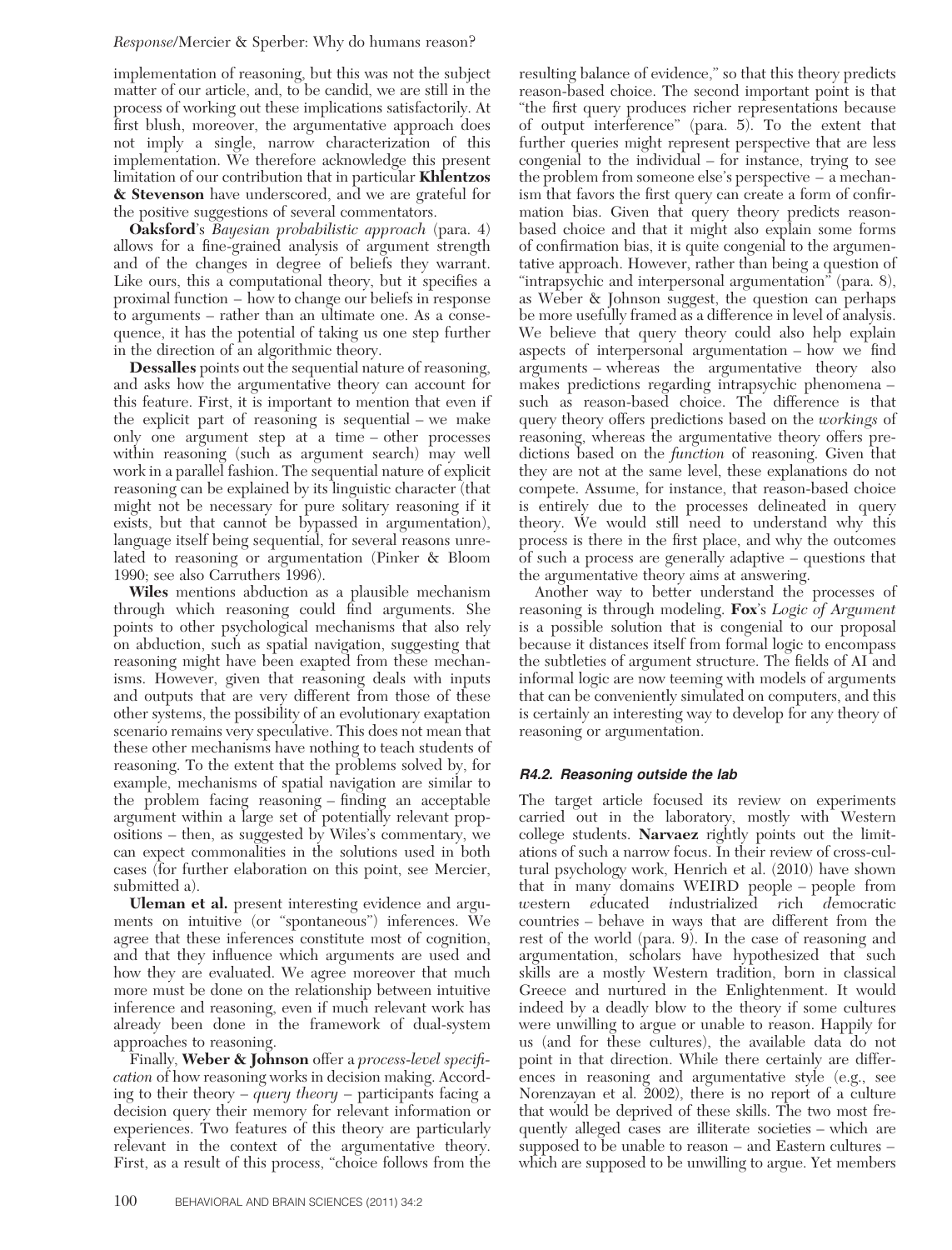of illiterate populations can solve logical problems in the proper contexts, and the intellectual history of Eastern cultures is as fraught with debates as that of the West. While our theory could certainly be strengthened if the data from non-WEIRD cultures were richer, available data point to similar patterns the whole world over (Mercier, in press a).

Narvaez also regrets the absence of developmental data from the target article, accusing us of "implicit biological determinism" (para 5). Our thesis is evolutionary and pays attention to biological factors, but development itself is of obvious biological relevance. Again, language can be a useful analogy. Researchers who think that language is an adaptation do not deny that different languages are acquired in cognitive development. Likewise, the argumentative theory does not need argumentative skills to be just innate. The main reason so little space was devoted to an analysis of developmental evidence is that there is so much of it that it warranted a whole other article (Mercier, in press b). In this other article, it is shown that children can argue from very early on – long before they can do any abstract reasoning – that they are also prone to the confirmation bias, and that they reason better in groups – which is why collaborative learning has proven to be so successful in education.

Narvaez is joined by Wu in drawing attention to reasoning in the political sphere. The results discussed by Wu offer further support for the argumentative theory. In particular, he refers to the development of deliberative democracy as illustrating the power of group reasoning. Many arguments can be garnered in support of an increased participation of citizens in policy debates: more legitimate and fairer outcomes, increase in trust and positive public behavior, etc. But Wu points to a more recent trend that emphasizes the epistemic value of deliberative democracy: Beyond all their other advantages, debates can also yield epistemically superior outcomes (Cohen 1986; Estlund 2007; Landemore 2007). Empirical results in political science support the claim that groups can perform well, with deliberations yielding more informed and more coherent opinions and decisions (for review, see Mercier & Landemore, in press). Incidentally, the argumentative theory is also in a good position to help explain some of the blatant failures of political debates, whether it is polarization (Landemore & Mercier, submitted) or the dangers of widely publicized debates (Mercier, submitted b).

Johnson correctly argues that the theory should apply to scientists and philosophers – including the authors of this target article – as well as to laypersons. Indeed, it is not unlikely that, despite genuine efforts to remain objective, we have been guilty of the confirmation bias, thereby illustrating our argumentative theory by the very manner in which we were arguing for it. Argumentation and debates have always played a central role in philosophy, be it in classical Greece, Akbar's India, or the Warring States Period in China. The lone philosopher always runs the risk of using her great reasoning abilities to build a system of high internal coherence on shaky intuitive foundations. Even if scientists rely more on empirical evidence than do philosophers to correct their intuitions, their reasoning is still deeply argumentative. A scientific article or book is always a "long argument" in Darwin's famous words. Moreover – and contrary to popular representation of the lone genius –

groups have always been the crucial place for scientific reasoning (e.g., see Dunbar 1995).

Johnson also points out the importance of arguments in the moral domain, suggesting that people might be especially vulnerable to arguments that exploit moral "oughts." Some moral psychologists would disagree and suggest instead that people are rarely receptive to moral arguments, being more easily influenced by narratives or emotional appeals (Bloom 2010; Haidt & Bjorklund 2007). The argumentative theory predicts an intermediary state of affairs: People should be somewhat receptive to moral arguments while evaluating them on the basis of their own moral intuitions (Mercier, in press c).

#### R5. Conclusion

While our target article may have unwittingly offered an illustration of the confirmation bias, we hope that this discussion has, at least a little, exemplified the epistemic benefits of reasoning in group. It has not led us to revise the theory in any major way. Still, several commentaries point to fascinating directions for future research. More needs to be done to link our ultimate level theory with process theories of reasoning, and we are grateful for several very useful suggestions in this respect. We agree that reasoning outside the laboratory needs to be investigated more thoroughly and hope that a focus on argumentation and reasoning in interaction can help push in this direction. Finally, other mechanisms besides reasoning might benefit from being seen as having a social function. Ours is a contribution to the growing body of research showing how, and how much, the human mind is a social mind.

## References

[The letters "a" and "r" before author's initials stand for target article and response references, respectively]

- Abelson, J., Forest, P.-G., Eyles, J., Smith, P., Martin, E. & Gauvin, F.-P. (2003) Deliberation about deliberative methods: Issues in the design and evaluation of public participation processes. Social Science  $\&$  Medicine 57:239-51. [KC-CW]
- Acker, F. (2008) New findings on unconscious versus conscious thought in decision making: Additional empirical data and meta-analysis. Judgment and Decision Making 3(4):292-303. [aHM]
- Albrechtsen, J. S., Meissner, C. A. & Susa, K. J. (2009) Can intuition improve deception detection performance? Journal of Experimental Social Psychology  $45(4):1052-55.$  [aHM]
- Allen, C., Bekoff, M. & Lauder, G., eds. (1998) Nature's purposes. MIT Press. [aHM] Allport, F. (1924) Social psychology. Houghton Mifflin. [aHM]
- Ambady, N., Bernieri, F. J. & Richeson, J. A. (2000) Toward a histology of social behavior: Judgmental accuracy from thin slices of the behavioral stream. In: Advances in Experimental Social Psychology, vol. 32, ed. M. P. Zanna, pp. 201-71. Academic Press. [aHM]
- Ambady, N. & Gray, H. (2002) On being sad and mistaken mood effects on the accuracy of thin-slice judgments. Journal of Personality and Social Psychology 83:947-61. [aHM]
- Ames, G. J. & Murray, F. B. (1982) When two wrongs make a right: Promoting cognitive change by social conflict. Developmental Psychology 18:894-97. [IEO]
- Amir, O. & Ariely, D. (2003) Decision by rules: Disassociation between preferences and willingness to act. Working paper, Massachusetts Institute of Technology, Cambridge. [aHM]
- Anderson, C. A., Lepper, M. R. & Ross, L. (1980) Perseverance of social theories: The role of explanation in the persistence of discredited information. Journal of Personality and Social Psychology 39(6):1037-49. [aHM]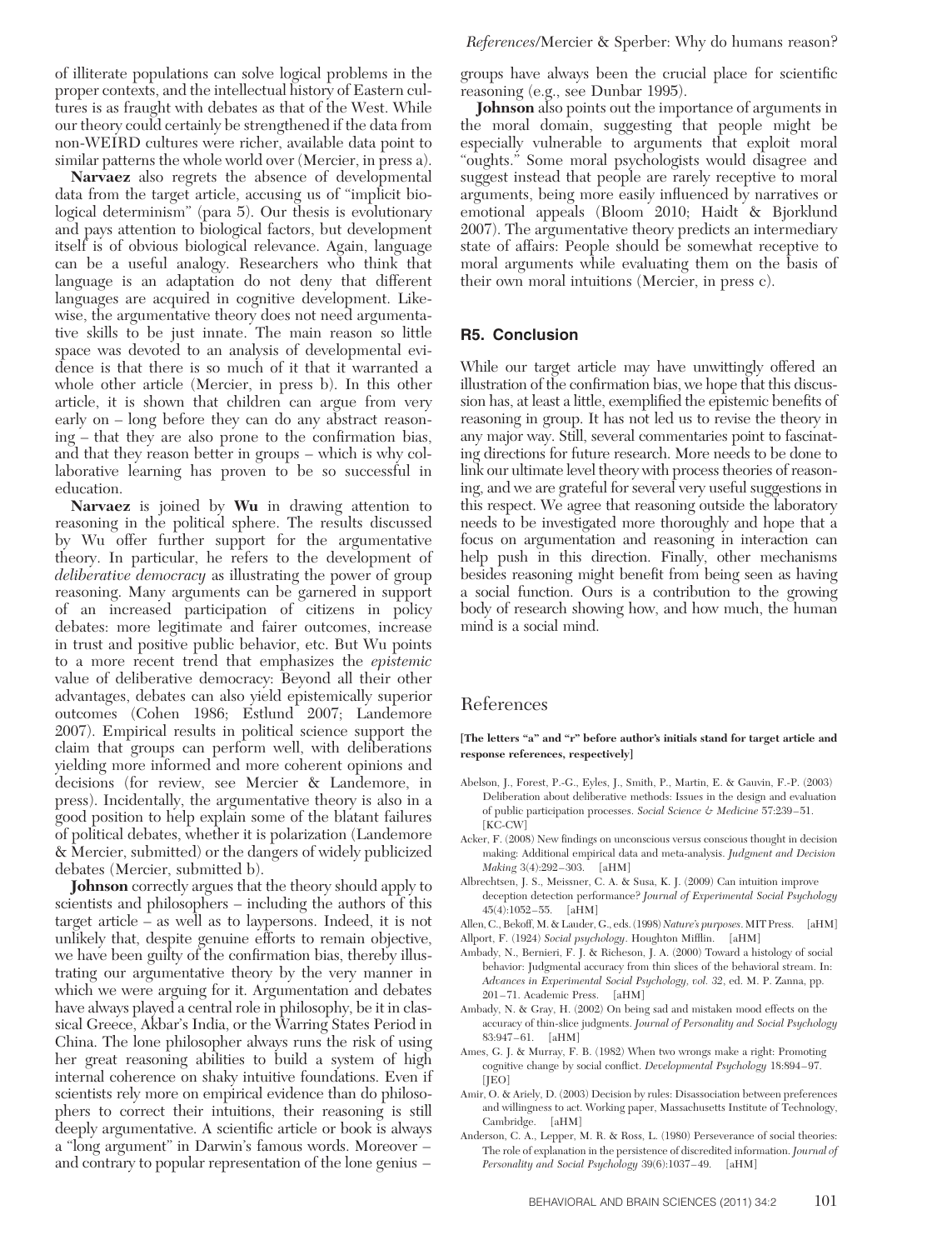Anderson, C. A., New, B. L. & Speer, J. R. (1985) Argument availability as a mediator of social theory perseverance. Social Cognition 3(3):235 – 49. [aHM]

Anderson, E. (2006) The epistemology of democracy. Episteme: Journal of Social Epistemology 3(1-2):8-22. [KC-CW]

Anderson, T., Howe, C., Soden, R., Halliday, J. & Low, J. (2001) Peer interaction and the learning of critical thinking skills in further education students. Instructional Science 29(1):1-32. [aHM]

Anderson, T., Howe, C. & Tolmie, A. (1996) Interaction and mental models of physics phenomena: Evidence from dialogues between learners. In: Mental models in cognitive science: Essays in honour of Phil Johnson-Laird, ed. J. Oakhill & A. Garnham, pp. 247 – 73. Psychology Press. [aHM]

Ariely, D., Gneezy, U., Loewenstein, G. & Mazar, N. (2009) Large stakes and big mistakes. Review of Economic Studies 76(2):451–69. [aHM]

Ariely, D. & Levav, J. (2000) Sequential choice in group settings: Taking the road less traveled and less enjoyed. Journal of Consumer Research 27(3):279 – 90.  $[**aHM**]$ 

Arkes, H. R. & Ayton, P. (1999) The sunk cost and Concorde effects: Are humans less rational than lower animals? Psychological Bulletin 125(5):591 – 600. [aHM]

Arkes, H. R. & Blumer, C. (1985) The psychology of sunk cost. Organizational Behavior and Human Decision Processes 35(1):124-40. [aHM]

Arkes, H. R., Guilmette, T. J., Faust, D. & Hart, K. (1988) Eliminating the hindsight bias. Journal of Applied Psychology 73(2):305-307. [aHM]

Arleo, A. & Gerstner, W. (2000) Spatial cognition and neuro-mimetic navigation: A model of hippocampal place cell activity. Biological Cybernetics 83(3):287– 99. [JW]

Augustinova, M. (2008) Falsification cueing in collective reasoning: Example of the Wason selection task. European Journal of Social Psychology 38(5):770-85. [aHM]

Bailenson, J. N. & Rips, L. J. (1996) Informal reasoning and burden of proof. Applied Cognitive Psychology 10(7):S3-16. [MH, arHM]

Ball, L. J. (2010) The dynamics of reasoning: Chronometric analysis and dualprocess theories. In: The science of reason: A festschrift for Jonathan St. B. T. Evans, ed. K. I. Manktelow, D. E. Over & S. Elqayam, pp. 283 – 307. Psychology Press. [EJNS]

Ball, L. J., Philips, P., Wade, C. N. & Quayle, J. D. (2006) Effects of belief and logic on syllogistic reasoning: Eye-movement evidence for selective processing models. Experimental Psychology 53:77– 86. [WDN, EJNS]

Bandura, A. (1990) Selective activation and disengagement of moral control. Journal of Social Issues 46(1):27 – 46. [aHM]

Bandura, A., Barbaranelli, C., Caprara, G. V. & Pastorelli, C. (1996) Mechanisms of moral disengagement in the exercise of moral agency. Journal of Personality and Social Psychology  $71:364-74.$  [aHM]

Barber, B. M., Heath, C. & Odean, T. (2003) Good reasons sell: Reason-based choice among group and individual investors in the stock market. Management Science 49(12):1636-52. [aHM]

Bar-Hillel, M. (1980) The base-rate fallacy in probability judgments. Acta Psychologica 44:211-33. [MO]

Barkow, J. H., Cosmides, L. & Tooby, J., eds. (1992) The adapted mind. Oxford University Press. [aHM]

Baron, J. (1994) Nonconsequentialist decisions. Behavioral and Brain Sciences 17:1-42. [[StBTE]

Baron, J. (1995) Myside bias in thinking about abortion. Thinking  $\phi$  Reasoning 1:221 –35. [CRW]

Barrouillet, P., Grosset, N. & Lecas, J.-F. (2000) Conditional reasoning by mental models: Chronometric and developmental evidence. Cognition 75:237-66. [JEO]

Baumeister, R. F. (1997) Evil: Inside human violence and cruelty. Freeman. [aHM]

Baumeister, R. F. (2005) The cultural animal: Human nature, meaning, and social life. Oxford University Press. [RFB]

Baumeister, R. F. & Masicampo, E. J. (2010) Conscious thought is for facilitating social and cultural interactions: How mental simulations serve the animal – culture interface. Psychological Review 117:945-71. [RFB]

Baumeister, R. F., Masicampo, E. J. & Vohs, K. D. (2011) Do conscious thoughts cause behavior? Annual Review of Psychology 62:331-62. [RFB]

Bazerman, M. H., Loewenstein, G. F. & White, S. B. (1992) Reversals of preference in allocation decisions: Judging an alternative versus choosing among alternatives. Administrative Science Quarterly 37(2):220-40. [aHM]

Beatty, A. S., Reese, C. M., Persky, H. R. & Carr, P. (1996) NAEP 1994 U.S. History Report Card: Findings from the National Assessment of Educational Progress. U. S. Department of Education. Available at: http://nces.ed.gov/pubsearch/  $\text{pushsinfo}$ .asp?pubid = 96085 [CRW]

Bechara, A. (2005) Decision making, impulse control and loss of willpower to resist drugs: A neurocognitive perspective. Nature Neuroscience 8:1458-63. [DN]

Becker, G. & Stigler, G. J. (1977) De gustibus non est disputandum. American Economic Review 67:76 – 90. [EUW]

Berger, J. A. & Heath, C. (2007) Where consumers diverge from others: Identity signaling and product domains. Journal of Consumer Research 34(2):121– 34. [aHM]

Bersoff, D. M. (1999) Why good people sometimes do bad things: Motivated reasoning and unethical behavior. Personality and Social Psychology Bulletin 25(1):28-39. [aHM]

Besnard, P. & Hunter, A. (2008) Elements of argumentation. MIT Press. [JF]

Billig, M. (1996) Arguing and thinking: A rhetorical approach to social psychology. Cambridge University Press. [DK, aHM]

Blaisdell, A. P., Sawa, K., Leising, K. J. & Waldmann, M. R. (2006) Causal reasoning in rats. Science 311(5763):1020-22. [aHM]

Blanchette, I. & Dunbar, K. (2001) Analogy use in naturalistic settings: The influence of audience, emotion, and goals. Memory & Cognition 29(5):730–35. [aHM]

Blinder, A. S. & Morgan, J. (2000) Are two heads better than one? An experimental analysis of group vs. individual decision making. NBER Working Paper 7909, National Bureau of Economic Research, Princeton, NJ. [aHM]

Bloom, P. (2010) How do morals change? Nature 464(7288):490. [rHM]

Blum-Kulka, S., Blondheim, M. & Hacohen, G. (2002) Traditions of dispute: From negotiations of Talmudic texts to the arena of political discourse in the media. Journal of Pragmatics 34(10-11):1569-94. [aHM]

Boehm, C., with comments by Antweiler, C., Eibl-Eibesfeldt, I., Kent, S., Knauft, B. M., Mithen, S., Richerson, P. J. & Wilson, D. S. (1996) Emergency decisions, cultural-selection mechanics, and group selection. Current Anthropology 37(5):763-93. [aHM]

Boiney, L. G., Kennedy, J. & Nye, P. (1997) Instrumental bias in motivated reasoning: More when more is needed. Organizational Behavior and Human Decision Processes 72(1):1-24. [aHM]

Bond, S. D., Carlson, K. A., Meloy, M. G., Russo, J. E. & Tanner, R. J. (2007) Precommitment bias in the evaluation of a single option. Organizational Behavior and Human Decision Processes 102(2):240-54. [aHM]

Bonner, B. L., Baumann, M. R. & Dalal, R. S. (2002) The effects of member expertise on group decision making and performance. Organizational Behavior and Human Decision Processes 88:719-36. [aHM]

Bonner, C. & Newell, B. R. (2010) In conflict with ourselves? An investigation of heuristic and analytic processes in decision making. Memory & Cognition 38:186-96. [WDN]

Bonner, S. E., Hastie, R., Sprinkle, G. B. & Young, S. M. (2000) A review of the effects of financial incentives on performance in laboratory tasks: Implications for management accounting. Journal of Management Accounting Research  $12(1):19-64.$  [aHM]

Bonner, S. E. & Sprinkle, G. B. (2002) The effects of monetary incentives on effort and task performance: Theories, evidence, and a framework for research. Accounting, Organizations and Society 27(4-5):303-45. [aHM]

Bragger, J. D., Hantula, D. A., Bragger, D., Kirnan, J. & Kutcher, E. (2003) When success breeds failure: History, hysteresis, and delayed exit decisions. Journal of Applied Psychology 88(1):6– 14. [aHM]

Bragger, J. L., Bragger, D. H., Hantula, D. A. & Kirnan, J. P. (1998) Hysteresis and uncertainty: The effect of information on delays to exit decisions. Organizational Behavior and Human Decision Processes 74(3):229 –53. [aHM]

Braine, M. D. S. & O'Brien, D. P. (1998) Mental logic. Erlbaum. [JEO]

Braman, E. (2009) Law, politics, and perception: How policy preferences influence legal reasoning. University of Virginia Press. [aHM]

Bratman, M. E. (1987) Intention, plans, and practical reason. Harvard University Press. [KF]

Brem, S. K. & Rips, L. J. (2000) Explanation and evidence in informal argument. Cognitive Science 24:573-604. [aHM]

Briley, D. A., Morris, M. W. & Simonson, I. (2000) Reasons as carriers of culture: Dynamic versus dispositional models of cultural influence on decision making. Journal of Consumer Research 27(2):157– 78. [aHM]

Britt, M. A. & Kurby, C. A. (2005) Detecting incoherent informal arguments. Paper presented at the 15th Annual Meeting of the Society for Text and Discourse, Amsterdam, The Netherlands. [CRW]

Britt, M. A., Kurby, C. & Wolfe, C. R. (2005) Memory for claims of simple arguments. Paper presented at the 15th Annual Meeting of the Society for Text and Discourse. Amsterdam, The Netherlands. [CRW]

Britt, M. A., Kurby, C. A., Dandotkar, S. & Wolfe, C. R. (2008) I agreed with what? Memory for simple argument claims. Discourse Processes 45:52 – 84. [CRW]

Britt, M. A. & Larson, A. A. (2003) Constructing representations of arguments. Journal of Memory and Language 48:794 – 810. [CRW]

Brock, T. C. (1967) Communication discrepancy and intent to persuade as determinants of counterargument production. Journal of Experimental Social Psychology 3(3):269 – 309. [aHM]

Brown, C. L. & Carpenter, G. S. (2000) Why is the trivial important? A reasonsbased account for the effects of trivial attributes on choice. Journal of Consumer Research 26(4):372-85. [aHM]

Brown, D. E. (1991) Human universals. McGraw-Hill. [aHM]

Brownstein, A. L. (2003) Biased predecision processing. Psychological Bulletin 129(4):545-68. [aHM]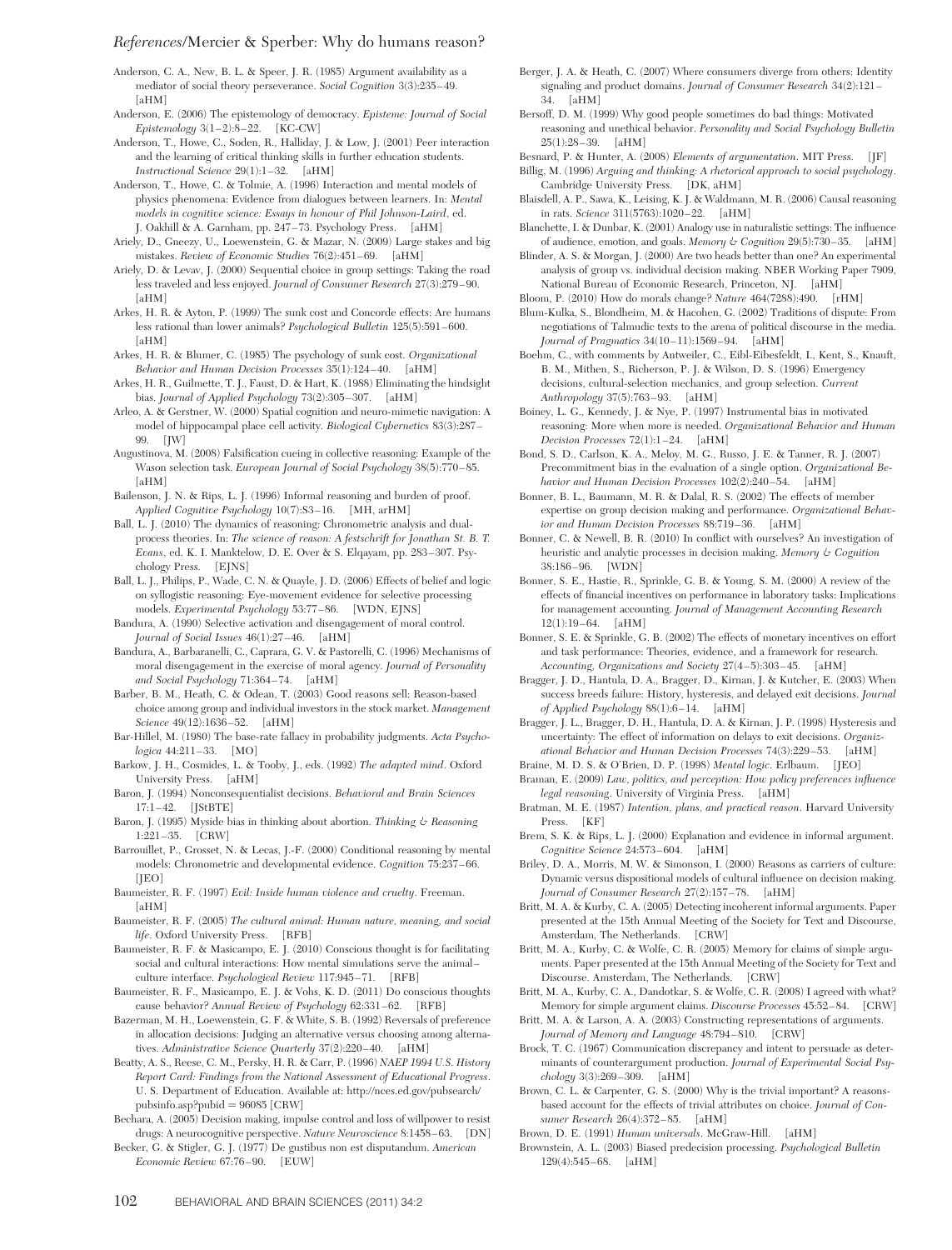- Butera, F., Legrenzi, P., Mugny, G. & Pérez, J. A. (1992) Influence sociale et raisonnement. Bulletin de Psychologie 45:144-54. [aHM]
- Byrne, R. W. & Whiten, A., eds. (1988) Machiavellian intelligence: Social expertise and the evolution of intellect in monkeys, apes, and humans. Oxford University Press. [aHM]
- Cacioppo, J. T. & Petty, R. E. (1979) Effects of message repetition and position on cognitive response, recall, and persuasion. Journal of Personality and Social Psychology 37(1):97 – 109. [aHM]
- Camerer, C. & Hogarth, R. M. (1999) The effect of financial incentives on performance in experiments: A review and capital-labor theory. Journal of Risk and Uncertainty  $19(1):7-42.$  [aHM]
- Campion, N. (2006) Hypothetical and certain inferences from conditional arguments read in texts. Journal of Experimental Psychology: Learning, Memory, and Cognition 32:547-58. [JSU]
- Carlston, D. E. & Skowronski, J. J. (2005) Linking versus thinking: Evidence for the different associative and attributional bases of spontaneous trait transference and spontaneous trait inference. Journal of Personality and Social Psychology 89:884 – 98. [JSU]
- Carpenter, G. S., Glazer, R. & Nakamoto, K. (1994) Meaningful brand from meaningless differentiation: The dependence on irrelevant attributes. Journal of Marketing Research 31(3):339-50. [aHM]
- Carruthers, P. (1996) Language, thought and consciousness: An essay in philosophical psychology. Cambridge University Press. [KF, rHM]
- Carruthers, P. (1998) Conscious thinking: Language or elimination? Mind and Language 13:457-76. [KF]
- Chaiken, S. & Yates, S. (1985) Affective-cognitive consistency and thought-induced attitude polarization. Journal of Personality and Social Psychology 49(6):1470 – 81. [aHM]
- Chater, N. & Oaksford, M. (1999) The probability heuristics model of syllogistic reasoning. Cognitive Psychology 38:191-258. [aHM]
- Chernev, A. (2005) Context effects without a context: Attribute balance as a reason for choice. Journal of Consumer Research 32(2):213-23. [aHM]
- Christensen-Szalanski, J. J. & Beach, L. R. (1984) The citation bias: Fad and fashion in the judgment and decision literature. American Psychologist 39(1):75 –78. [aHM]
- Claxton, G. (1997) Hare brain, tortoise mind: How intelligence increases when you think less. HarperCollins. [aHM]
- Clément, F. (2010) To trust or not to trust? Children's social epistemology. Review of Philosophy and Psychology 1(4):531 – 49. [aHM]
- Cohen, J. (1986) An epistemic conception of democracy. Ethics 97(1):26 38.  $[rHM]$
- Connolly, T., Ordóñez, L. D. & Coughlan, R. (1997) Regret and responsibility in the evaluation of decision outcomes. Organizational Behavior and Human Decision Processes 70:73-85. [TC]
- Connolly, T., Reb, J. & Kausel, E. E. (2010) Intuitive politicians or intuitive penitents? Regret aversion, accountability and justification in the decoy effect. Working paper, University of Arizona, Tucson. [TC]
- Connolly, T. & Zeelenberg, M. (2002) Regret in decision making. Current Directions in Psychological Science 11:212– 16. [TC]
- Corner, A. & Hahn, U. (2009) Evaluating science arguments: Evidence, uncertainty, and argument strength. Journal of Experimental Psychology: Applied  $15(3):199-212.$  [aHM]
- Corner, A., Hahn, U. & Oaksford, M. (2006) The slippery slope argument: Probability, utility and category reappraisal. In: Proceedings of the 28th Annual Meeting of the Cognitive Science Society, ed. R. Sun & N. Miyake, pp. 1145 – 50. Erlbaum. [aHM]
- Cowley, M. & Byrne, R. M. J. (2005) When falsification is the only path to truth. In: Proceedings of the 27th Annual Meeting of the Cognitive Science Society, ed. B. G. Bara, L. Barsalou & M. Buchiarelli, pp. 512 – 17. Erlbaum. [aHM, FHP]
- Crain, S. & Khlentzos, D. (2010) The logic instinct. Mind and Language 25(1):30 65. [DMK]
- Crandall, C. S. & Eshleman, A. (2003) A justification suppression model of the expression and experience of prejudice. Psychological Bulletin 129(3):414 – 46. [aHM]
- Croson, R. T. A. (1999) The disjunction effect and reason-based choice in games. Organizational Behavior and Human Decision Processes 80(2):118–33. [aHM]
- Csikszentmihalyi, M. & Sawyer, R. K. (1995) Creative insight: The social dimension of a solitary moment. In: The nature of insight, ed. R. J. Sternberg & J. E. Davidson, pp. 329–63. MIT Press. [aHM]
- Cunningham, C. B., Schilling, N., Anders, C. & Carrier, D. R. (2010) The influence of foot posture on the cost of transport in humans. Journal of Experimental Biology 213(5):790-97. [aHM]
- Dana, J., Weber, R. A. & Kuang, J. X. (2007) Exploiting moral wiggle room: Experiments demonstrating an illusory preference for fairness. Economic Theory 33(1):67-80. [aHM]
- Das, S., Fox, J., Elsdon, D. & Hammond, P. (1997) A flexible architecture for a general intelligent agent. Journal of Experimental & Theoretical Artificial  $Intelligence 9:407-40.$  [JF]
- Davies, M. F. (1992) Field dependence and hindsight bias: Cognitive restructuring and the generation of reasons. Journal of Research in Personality 26(1):58 – 74. [aHM]
- Davis, J. H. (1973) Group decisions and social interactions: A theory of social decision schemes. Psychological Review 80(2):97-125. [aHM]
- Dawkins, R. & Krebs, J. R. (1978) Animal signals: Information or manipulation? In: Behavioural ecology: An evolutionary approach, ed. J. R. Krebs & N. B. Davies, pp. 282-309. Basil Blackwell. [aHM]
- Dawson, E., Gilovich, T. & Regan, D. T. (2002) Motivated reasoning and performance on the Wason selection task. Personality and Social Psychology Bulletin 28(10):1379 – 87. [aHM]
- De Neys, W. & Franssens, S. (2009) Belief inhibition during thinking: Not always winning but at least taking part. Cognition 113:45-61. [WDN]
- De Neys, W. & Glumicic, T. (2008) Conflict monitoring in dual process theories of reasoning. Cognition 106:1248-99. [WDN]
- De Neys, W., Moyens, E. & Vansteenwegen, D. (2010) Feeling we're biased: Autonomic arousal and reasoning conflict. Cognitive, Affective, & Behavioral Neuroscience 10:208-16. [WDN]
- De Neys, W., Vartanian, O. & Goel, V. (2008) Smarter than we think: When our brains detect that we are biased. Psychological Science 19:483-89. [WDN]
- Dennett, D. C. (1969) Content and consciousness. Routledge & Kegan Paul. [aHM]
- Dessalles, J.-L. (1998) Altruism, status, and the origin of relevance. In: Approaches to the evolution of language: Social and cognitive bases, ed. J. R. Hurford, M. Studdert-Kennedy & C. Knight, pp. 130 –47. Cambridge University Press. Available at: http://www.dessalles.fr/papiers/pap.evol/Dessalles\_96122602.pdf [J-LD]
- Dessalles, J.-L. (2007) Why we talk: The evolutionary origins of language. Oxford University Press. [J-LD, aHM]
- Dessalles, J.-L. (2008) La pertinence et ses origines cognitives: Nouvelles théories. Hermes Science. Available at: http://pertinence.dessalles.fr [J-LD]
- DeWall, C. N., Baumeister, R. F. & Masicampo, E. J. (2008) Evidence that logical reasoning depends on conscious processing. Consciousness and Cognition 17:628-45. [RFB]
- Diekmann, K. A., Samuels, S. M., Ross, L. & Bazerman, M. H. (1997) Self-interest and fairness in problems of resource allocation: Allocators versus recipients. Journal of Personality and Social Psychology 72(5):1061 – 74. [aHM]
- Dijksterhuis, A. (2004) Think different: The merits of unconscious thought in preference development and decision making. Journal of Personality and Social Psychology 87(5):586 –98. [aHM]
- Dijksterhuis, A., Bos, M. W., Nordgren, L. F. & van Baaren, R. B. (2006a) Complex choices better made unconsciously? Science 313:760-61. [EUW]
- Dijksterhuis, A., Bos, M. W., Nordgren, L. F. & van Baaren, R. B. (2006b) On making the right choice: The deliberation-without-attention effect. Science 311(5763):1005 – 1007. [aHM, JStBTE]
- Dijksterhuis, A., Bos, M. W., van der Leij, A. & van Baaren, R. B. (2009) Predicting soccer matches after unconscious and conscious thought as a function of expertise. Psychological Science 20(11):1381 –87. [aHM]
- Dijksterhuis, A. & van Olden, Z. (2006) On the benefits of thinking unconsciously: Unconscious thought can increase post-choice satisfaction. Journal of Exper- $\emph{imental Social Psychology}$ 42(5):627–31. [aHM]
- Ditto, P. H. & Lopez, D. F. (1992) Motivated skepticism: Use of differential decision criteria for preferred and nonpreferred conclusions. Journal of Personality and Social Psychology 63(4):568-84. [aHM]
- Ditto, P. H., Munro, G. D., Apanovitch, A. M., Scepansky, J. A. & Lockhart, L. K. (2003) Spontaneous skepticism: The interplay of motivation and expectation in responses to favorable and unfavorable medical diagnoses. Personality and Social Psychology Bulletin 29(9):1120-32. [aHM]
- Ditto, P. H., Scepansky, J. A., Munro, G. D., Apanovitch, A. M. & Lockhart, L. K. (1998) Motivated sensitivity to preference-inconsistent information. Journal of Personality and Social Psychology 75(1):53-69. [aHM]
- Dubreuil, B. (2010) Paleolithic public goods games: Why human culture and cooperation did not evolve in one step. Biology and Philosophy. 25(1):53 – 73. [aHM]
- Dunbar, K. (1995) How scientists really reason: Scientific reasoning in real-world laboratories. In: The nature of insight, ed. R. J. Steinberg & J. Davidson, pp. 365 – 95. MIT Press. [rHM]
- Dunbar, K. (1997) How scientists think: Online creativity and conceptual change in science. In: Conceptual structures and processes: Emergence discovery and change, ed. T. B. Ward, S. M. Smith & S. Vaid, pp. 461-93. American Psychological Association. [aHM]
- Dunbar, R. I. M. (1996) The social brain hypothesis. Evolutionary Anthropology 6:178-90. [aHM]
- Dunbar, R. I. M. & Shultz, S. (2003) Evolution of the social brain. Science 302:1160-61. [aHM]
- Dung, P. M. (1995) On the acceptability of arguments and its fundamental role in nonmonotonic reasoning, logic programming and n-person games. Artificial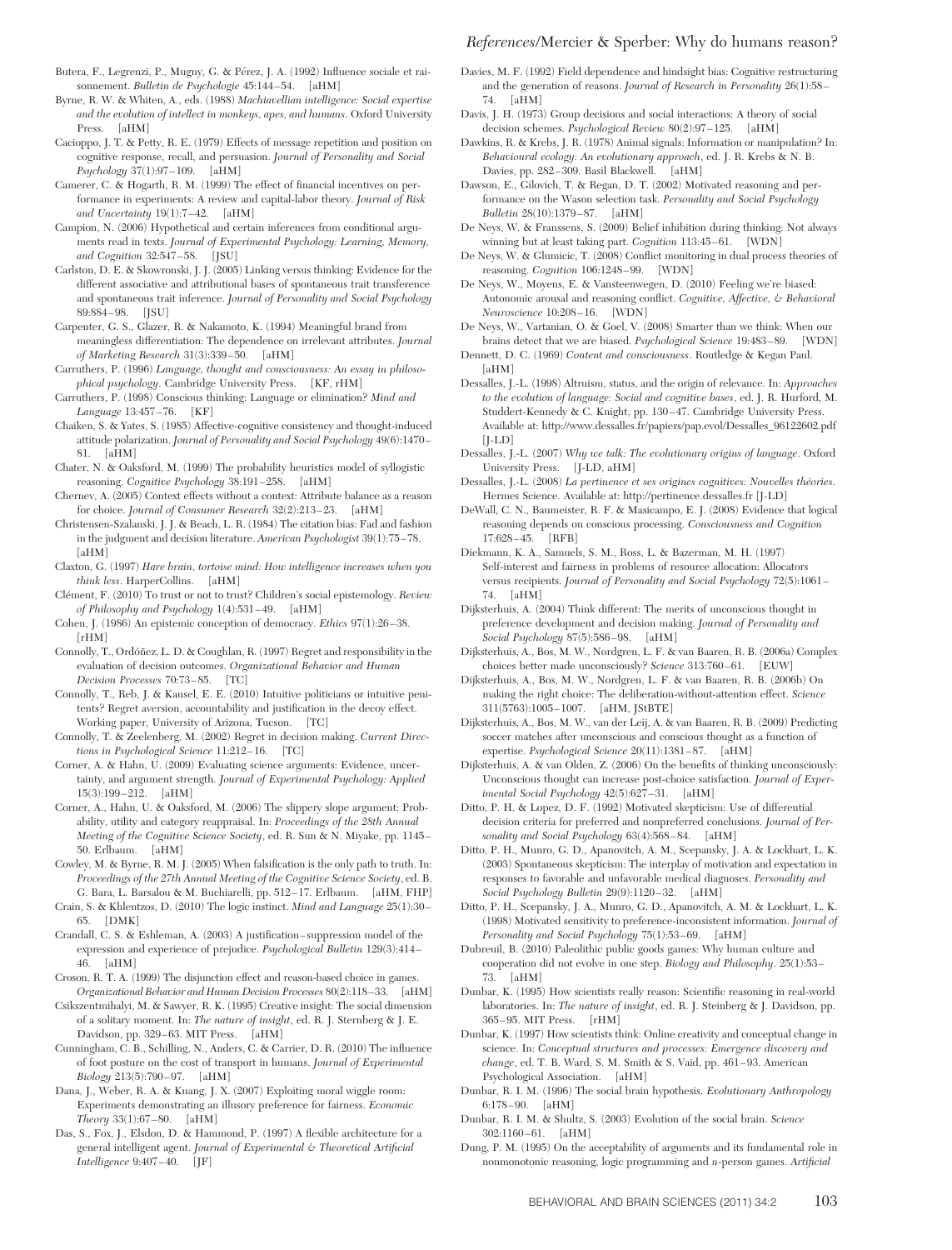Intelligence 77:321 – 57. Available at: http://dli.iiit.ac.in/ijcai/IJCAI-93-VOL2/ PDF/003.pdf [J-LD]

- Dunning, D., Meyerowitz, J. A. & Holzberg, A. D. (1989) Ambiguity and selfevaluation: The role of idiosyncratic trait definitions in self-serving assessments of ability. Journal of Personality and Social Psychology 57(6):1082–90. [aHM]
- Eagly, A. H., Kulesa, P., Brannon, L. A., Shaw, K. & Hutson-Comeaux, S. (2000) Why counterattitudinal messages are as memorable as proattitudinal messages: The importance of active defense against attack. Personality and Social Psychology Bulletin 26(11):1392 – 408. [aHM]
- Ebbesen, E. B. & Bowers, R. J. (1974) Proportion of risky to conservative arguments in a group discussion and choice shifts. Journal of Personality and Social Psychology 29(3):316-27. [aHM]
- Edwards, K. & Smith, E. E. (1996) A disconfirmation bias in the evaluation of arguments. Journal of Personality and Social Psychology 71(1):5– 24. [aHM]
- Elvang-Goransson, M., Krause, P. J. & Fox, J. (1993) Acceptability of arguments as logical uncertainty. In: Sumbolic and quantitative approaches to reasoning and uncertainty: Proceedings, European Conference ECSQUARU 93, ed. M. Clarke, R. Kruse & S. Moral, pp. 79 – 84. Springer-Verlag. [JF]
- Esser, J. K. (1998) Alive and well after 25 years: A review of groupthink research. Organizational Behavior and Human Decision Processes 73(2 – 3):116– 41. [aHM]
- Esser, J. K. & Lindoerfer, J. S. (1989) Groupthink and the space shuttle Challenger accident: Toward a quantitative case analysis. Journal of Behavioral Decision Making 2(3):167-77. [aHM]
- Estlund, D. (2007) Democratic authority. A philosophical framework. Princeton University Press. [rHM]
- Evans, J. St. B. T. (1989) Bias in human reasoning: Causes and consequences. Erlbaum. [aHM]
- Evans, J. St. B. T. (1996) Deciding before you think: Relevance and reasoning in the selection task. British Journal of Psychology 87:223-40. [aHM]
- Evans, J. St. B. T. (2000) Thinking and believing. In: Mental models in reasoning, ed. J. Garcìa-Madruga, N. Carriedo & M. J. González-Labra, pp. 41–56. Universidad Nacional de Educacion a Distanzia. [EJNS]
- Evans, J. St. B. T. (2002) Logic and human reasoning: An assessment of the deduction paradigm. Psychological Bulletin 128(6):978-96. [aHM]
- Evans, J. St. B. T. (2007) Hypothetical thinking: Dual processes in reasoning and judgment. Psychology Press. [JStBTE, aHM, EJNS]
- Evans, J. St. B. T. (2008) Dual-processing accounts of reasoning, judgment and social cognition. Annual Review of Psychology 59:255-78. [JStBTE]
- Evans, J. St. B. T. (2009) How many dual process theories do we need: One, two or many? In: In two minds: Dual processes and beyond, ed. J. St. B. T. Evans & K. Frankish, pp. 33–54. Oxford University Press. [EJNS]
- Evans, J. St. B. T. (2010) Thinking twice: Two minds in one brain. Oxford University Press. [JStBTE]
- Evans, J. St. B. T. & Ball, L. J. (2010) Do people reason on the Wason selection task? A new look at the data of Ball et al. (2003). Quarterly Journal of Experimental Psychology 63:434-41. [JStBTE]
- Evans, J. St. B. T., Barston, J. L. & Pollard, P. (1983) On the conflict between logic and belief in syllogistic reasoning.  $Memory$   $\&$   $Cognition$   $11:295-306.$   $\quad$   $\left[ \text{aHM} \right]$
- Evans, J. St. B. T., Handley, S. J., Harper, C. N. J. & Johnson-Laird, P. N. (1999) Reasoning about necessity and possibility: A test of the mental model theory of deduction. Journal of Experimental Psychology: Learning, Memory, and Cognition 25(6):1495-513. [aHM]
- Evans, J. St. B. T. & Lynch, J. S. (1973) Matching bias in the selection task. British Journal of Psychology  $64(3):391-97.$  [aHM]
- Evans, J. St. B. T., Newstead, S. E. & Byrne, R. M. J. (1993) Human reasoning: The psychology of deduction. Erlbaum. [aHM, JEO]
- Evans, J. St. B. T. & Over, D. E. (1996) Rationality and reasoning. Psychology Press. [JStBTE, aHM]
- Evans, J. St. B. T. & Wason, P. C. (1976) Rationalisation in a reasoning task. British Journal of Psychology 63:205-12. [JStBTE, aHM]
- Farnsworth, P. R. & Behner, A. (1931) A note on the attitude of social conformity. Journal of Social Psychology 2:126-28. [aHM]
- Fearon, J. D. (1998) Deliberation as discussion. In: Deliberative democracy, ed. J. Elster, pp. 44–68. Cambridge University Press. [KC-CW]
- Fiedler, K., Schenck, W., Watling, M. & Menges, J. I. (2005) Priming trait inferences through pictures and moving pictures: The impact of open and closed mindsets. Journal of Personality and Social Psychology 88:229 – 44. [JSU]
- Foot, H., Howe, C., Anderson, A., Tolmie, A. & Warden, D. (1994) Group and interactive learning. Computational Mechanics Press. [aHM]
- Fox, J. (1980) Making decisions under the influence of memory. Psychological Review 87(2):190-211. [JF]
- Fox, J. (2003) Logic, probability and the cognitive foundations of rational belief. Journal of Applied Logic 1:197-224. [JF]
- Fox, J. (in press) Arguing about the evidence. In: Evidence, inference and enquiry, ed. P. Dawid, W. Twining & M. Vasilaki. Oxford University Press/ British Academy. [JF]
- Fox, J., Beveridge, M. & Glasspool, D. (2003) Understanding intelligent agents: Analysis and synthesis. AI Communications 16(3):139-52. [JF]
- Fox, J., Clark, D., Glowinski, A. & O'Neil, M. (1990) Using predicate logic to integrate qualitative reasoning and classical decision theory. IEEE Transactions on Systems, Man, and Cybernetics 20(2):347-57. [JF]
- Fox, J. & Das, S. (2000) Safe and sound: Artificial intelligence in hazardous applications. MIT Press. [JF]
- Fox, J., Glasspool, D., Grecu, D., Modgil, S., South, M. & Patkar, V. (2007) Argumentation-based inference and decision-making: A medical perspective. IEEE Intelligent Systems  $22(6):34-41.$  [JF]
- Fox, J., Krause, P. J. & Elvang-Goransson, M (1993) Argumentation as a general framework for uncertain reasoning. In: Proceedings of the Ninth Annual Conference on Uncertainty in Artificial Intelligence, ed. D. Heckerman and E. H. Mamdani, pp. 428 – 34. Morgan Kaufman. [JF]
- Frankish, K. (1998) Natural language and virtual belief. In: Language and thought: Interdisciplinary themes, ed. P. Carruthers & J. Boucher, pp. 248 – 69. Cambridge University Press. [KF]
- Frankish, K. (2004) Mind and supermind. Cambridge University Press. [KF]
- Frankish, K. (2009) Systems and levels: Dual-system theories and the personalsubpersonal distinction. In: In two minds: Dual processes and beyond, ed. J. St. B. T. Evans & K. Frankish, pp. 89 –107. Oxford University Press. [KF]
- Franklin, B. (1817/2006) The autobiography of Benjamin Franklin. NuVision. (Original work published 1817.) [aHM, EUW]
- Frederick, S. (2005) Cognitive reflection and decision making. Journal of Economic Perspectives 19(4):25-42. [JStBTE]
- Fricker, M. (2007) Epistemic injustice: Power and the ethics of knowing. Oxford University Press. [KC-CW]
- Fry, D. P. (2006) The human potential for peace: An anthropological challenge to assumptions about war and violence. Oxford University Press. [DN]
- Garland, H. (1990) Throwing good money after bad: The effect of sunk costs on the decision to escalate commitment to an ongoing project. Journal of Applied Psychology 75(6):728-31. [aHM]
- Geurts, B. (2003) Reasoning with quantifiers. Cognition 86(3):223-51. [aHM]
- Gibbard, A. (1990) Wise choices, apt feelings. Cambridge University Press. [aHM]
- Gigerenzer, G. (2007) Gut feelings. Penguin. [JStBTE]
- Gilbert, D. T. (2002) Inferential correction. In: Heuristics and biases, ed. T. Gilovich, D. Griffin & D. Kahneman, pp. 167 – 84. Cambridge University Press. [aHM]
- Gilbert, D. T. & Ebert, J. E. J. (2002) Decisions and revisions: The affective forecasting of changeable outcomes. Journal of Personality and Social Psychology 82(4):503-14. [aHM]
- Gilovich, T. (1983) Biased evaluation and persistence in gambling. Journal of Personality and Social Psychology 44(6):1110-26. [aHM]
- Girotto, V., Kemmelmeier, M., Sperber, D. & Van der Henst, J.-B. (2001) Inept reasoners or pragmatic virtuosos? Relevance and the deontic selection task. Cognition  $81(2):69-76$ . [aHM]
- Gladwell, M. (2005) Blink: The power of thinking without thinking. Little, Brown. [aHM]

Gladwell, M. (2005) Blink. Penguin. [JStBTE]

- Godden, D. M. & Walton, D. (2004) Denying the antecedent as a legitimate argumentative strategy: A dialectical model. Informal Logic 24:219–43. [MO]
- Godlee, F. (2010) Conflicts of interest and pandemic flu: WHO must act now to restore its credibility, and Europe should legislate. British Medical Journal 340:1256-57. [KC-CW]
- Goldberg, E. (2001) The executive brain. Oxford University Press. [DN]
- Goldstein, M., Crowell, A. & Kuhn, D. (2009) What constitutes skilled argumentation and how does it develop? Informal Logic 29(4):379 – 95. [DK, rHM]
- Goren, A. & Todorov, A. (2009) Two faces are better than one: Eliminating false trait associations with faces. Social Cognition 27:222-48. [JSU]
- Graff, G. (2003) Clueless in academe: How schooling obscures the life of the mind. Yale University Press. [DK]
- Green, K. C., Armstrong, J. C. & Graefe, A. (2007) Methods to elicit forecasts from groups: Delphi and prediction markets compared. Foresight: The International Journal of Applied Forecasting Fall: 17-21. [aHM]
- Greene, J. D. (2003) From neural "is" to moral "ought": What are the moral implications of neuroscientific moral psychology? Nature Reviews: Neuroscience 4:847-50. [JAJ]
- Greenwald, A. G. (1969) The open-mindedness of the counterattitudinal role player. Journal of Experimental Social Psychology 5(4):375 – 88. [aHM]
- Greenwald, E. A., Persky, H. R., Campbell, J. R. & Mazzeo, J. National Assessment of Educational Progress. (1999) NAEP 1998 Writing Report Card for the Nation and the States. U. S. Department of Education. Available at: http://  $nces. ed.gov/pubsearch/pubsinfo.asp?public = 1999462. [CRW]$
- Grice, H. P. (1975) Logic and conversation. In: Syntax and semantics, vol. 3: Speech acts, ed. P. Cole & J. P. Morgan. Seminar Press. [aHM]
- Griffin, D. W. & Dunning, D. (1990) The role of construal processes in overconfident predictions about the self and others. Journal of Personality 59(6):1128– 39. [aHM]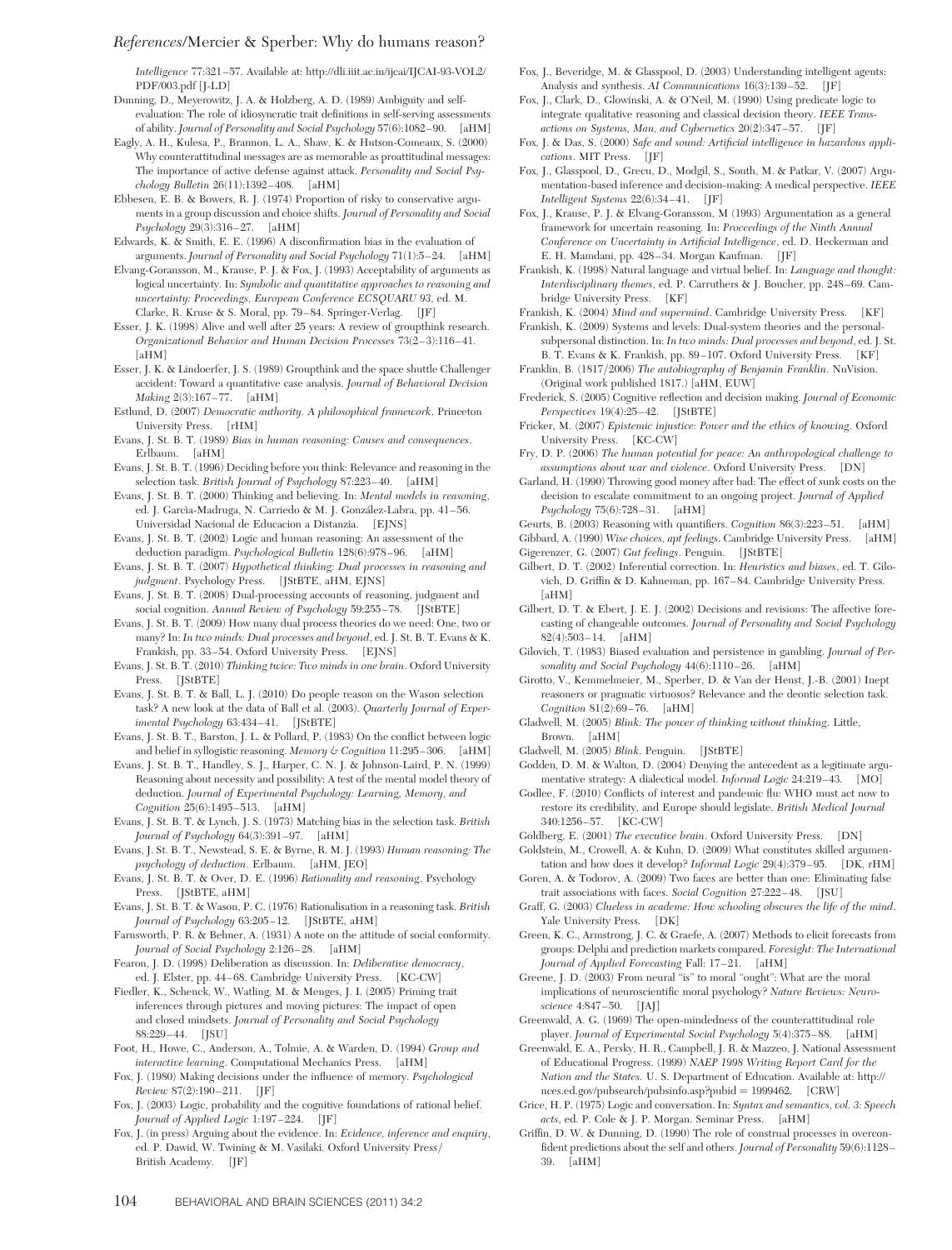- Guenther, C. L. & Alicke, M. D. (2008) Self-enhancement and belief perseverance. Journal of Experimental Social Psychology 44(3):706 – 12. [aHM]
- Gummerum, M., Keller, M., Takezawa, M. & Mata, J. (2008) To give or not to give: Children's and adolescents' sharing and moral negotiations in economic decision situations. Child Development 79(3):562-76. [aHM]
- Gutmann, A. & Thompson, D. (2004) Why deliberative democracy? Princeton University Press. [KC-CW]
- Hafer, C. L. & Begue, L. (2005) Experimental research on just-world theory: Problems, developments, and future challenges. Psychological Bulletin 131(1):128-67. [aHM]
- Hagler, D. A. & Brem, S. K. (2008) Reaching agreement: The structure & pragmatics of critical care nurses' informal argument. Contemporary Educational Psychology 33(3):403-24. [aHM]
- Hahn, U. & Oaksford, M. (2007) The rationality of informal argumentation: A Bayesian approach to reasoning fallacies. Psychological Review 114:704 –32. [aHM, MO]
- Hahn, U., Oaksford, M. & Bayindir, H. (2005) How convinced should we be by negative evidence? In: Proceedings of the 27th Annual Meeting of the Cognitive Science Society, ed. B. G. Bara, L. Barsalou & M. Buchiarelli, pp. 887 – 92. Erlbaum. [aHM]
- Haidt, J. (2001) The emotional dog and its rational tail: A social intuitionist approach to moral judgment. Psychological Review 108(4):814-34. [JAJ, aHM]
- Haidt, J. & Bjorklund, F. (2007) Social intuitionists reason, in conversation. In: Moral Psychology, vol. 2: The cognitive science of morality: Intuition and diversity, ed. W. Sinnott-Armstrong, pp. 241-54. MIT Press. [arHM]
- Halberstadt, J. B. & Levine, G. M. (1999) Effects of reasons analysis on the accuracy of predicting basketball games. Journal of Applied Social Psychology 29(3):517-30. [aHM]
- Ham, J. & van den Bos, K. (2008) Not fair for me! The influence of personal relevance on social justice inferences. Journal of Experimental Social Psychology 44:699 – 705. [JSU]
- Ham, J. & Vonk, R. (2003) Smart and easy: Co-occurring activation of spontaneous trait inferences and spontaneous situational inferences. Journal of Experimental Social Psychology 39:434-47. [JSU]
- Hamilton, R. W. & Thompson, D. V. (2007) Is there a substitute for direct experience? Comparing consumers' preferences after direct and indirect product experiences. Journal of Consumer Research 34(4):546-55. [aHM]
- Hardisty, D. H., Johnson, E. J. & Weber, E. U. (2010) A dirty word or a dirty world? Attribute framing, political affiliation, and query theory. Psychological Science 21:86– 92. [EUW]
- Harman, G. (1986) Change in view: Principles of reasoning. MIT Press. [aHM]
- Harrell, M. (2006) Diagrams that really are worth ten thousand words: Using argument diagrams to teach critical thinking skills. In: Proceedings of the 28th Annual Conference of the Cognitive Science Society, p. 2501. Erlbaum. [MH]
- Harrell, M. (2008) No computer program required: Even pencil-and-paper argument mapping improves critical thinking skills. Teaching Philosophy 31:351-74. [MH]
- Harrell, M. (2011) Argument diagramming and critical thinking in introductory philosophy. Higher Education Research and Development 30(3):371 – 85.  $[MH]$
- Harris, P. L. (2007) Trust. Developmental Science 10(1):135-38. [aHM]
- Hart, W., Albarracin, D., Eagly, A. H., Brechan, I., Lindberg, M. & Merrill, L. (2009) Feeling validated versus being correct: A meta-analysis of selective exposure to information. Psychological Bulletin 135(4):555– 88. [aHM]
- Hassin, R. R., Bargh, J. A. & Uleman, J. S. (2002) Spontaneous causal inferences. Journal of Experimental Social Psychology 38:515-22. [JSU]
- Henrich, J., Heine, S. & Norenzayan, A. (2010) The weirdest people in the world? Behavioral and Brain Sciences 33(2-3):61-83. [rHM, DN]
- Hill, G. W. (1982) Group versus individual performance: Are  $N+1$  heads better than one? Psychological Bulletin 91(3):517-39. [aHM]
- Hinsz, V. B., Tindale, R. S. & Nagao, D. H. (2008) Accentuation of information processes and biases in group judgments integrating base-rate and case-specific information.Journal of Experimental Social Psychology 44(1):116 –26. [aHM]
- Hirt, E. R. & Markman, K. D. (1995) Multiple explanation: A consider-analternative strategy for debiasing judgments. Journal of Personality and Social Psychology 69(6):1069-86. [aHM]
- Hoch, S. J. (1985) Counterfactual reasoning and accuracy in predicting personal events. Journal of Experimental Psychology: Learning, Memory, and Cognition  $11(4):719-31.$  [aHM]
- Hogarth, R. M. (2001) Educating intuition. University of Chicago Press. [DN]
- Houde´, O., Zago, L., Mellet, E., Moutier, S., Pineau, A., Mazoyer, B. & Tzourio-Mazoyer, N. (2000) Shifting from the perceptual brain to the logical brain: The neural impact of cognitive inhibition training. Journal of Cognitive Neuroscience 12:721-28. [WDN]
- Howe, C. J. (1990) Physics in the primary school: Peer interaction and the understanding of floating and sinking. European Journal of Psychology of Education 5(4):459-75. [aHM]

Hrdy, S. B. (2009) Mothers and others. Belknap Press. [aHM]

- Hsee, C. K. (1995) Elastic justification: How tempting but task-irrelevant factors influence decisions. Organizational Behavior and Human Decision Processes 62(3):330-37. [aHM]
- Hsee, C. K. (1996a) Elastic justification: How unjustifiable factors influence judgments. Organizational Behavior and Human Decision Processes 66(1):122 – 29. [aHM]
- Hsee, C. K. (1996b) The evaluability hypothesis: An explanation for preference reversals between joint and separate evaluations of alternatives. Organizational Behavior and Human Decision Processes 67(3):247 –57. [aHM]
- Hsee, C. K. (1998) Less is better: When low-value options are valued more highly than high-value options. Journal of Behavioral Decision Making 11(2):107– 21. [aHM]
- Hsee, C. K. (1999) Value seeking and prediction-decision inconsistency: Why don't people take what they predict they'll like the most? Psychonomic Bulletin  $\uplus$  $Review 6(4):555-61.$  [aHM]
- Hsee, C. K. & Hastie, R. (2006) Decision and experience: Why don't we choose what makes us happy? Trends in Cognitive Sciences 10(1):31-37. [aHM]
- Hsee, C. K., Loewenstein, G. F., Blount, S. & Bazerman, M. H. (1999) Preference reversals between joint and separate evaluations of options: A review and theoretical analysis. Psychological Bulletin 125(5):576-90. [aHM]
- Hsee, C. K. & Zhang, J. (2004) Distinction bias: Misprediction and mischoice due to joint evaluation. Journal of Personality and Social Psychology 86(5):680-95. [aHM]
- Hsee, C. K., Zhang, J., Yu, F. & Xi, Y. (2003) Lay rationalism and inconsistency between predicted experience and decision. Journal of Behavioral Decision Making 16(4):257-72. [aHM]
- Huber, J., Payne, J. W. & Puto, C. (1982) Adding asymmetrically dominated alternatives: Violations of regularity and the similarity hypothesis. Journal of Consumer Research 9(1):90 –98. [aHM]
- Humphrey, N. K. (1976) The social function of Intellect. In: Growing points in ethology, ed. P. P. G. Bateson & R. A. Hinde, pp. 303 – 17. Cambridge University Press. [aHM]
- Igou, E. R. (2004) Lay theories in affective forecasting: The progression of affect. Journal of Experimental Social Psychology 40(4):528 –34. [aHM]
- Igou, E. R. & Bless, H. (2007) On undesirable consequences of thinking: Framing effects as a function of substantive processing. Journal of Behavioral Decision Making 20(2):125-42. [aHM]
- Irwin, J. R., Slovic, P., Lichtenstein, S. & McClelland, G. H. (1993) Preference reversals and the measurement of environmental values. Journal of Risk and Uncertainty  $6(1):5-18.$  [aHM]
- Isenberg, D. J. (1986) Group polarization: A critical review and meta-analysis. Journal of Personality and Social Psychology 50(6):1141-51. [aHM]
- Jackendoff, R. (1996) How language helps us think. Pragmatics and Cognition 4(1):1-34. [aHM]
- Janis, I. L. (1972) Victims of groupthink. Houghton-Mifflin. [RJS]
- Janis, I. L. (1982) Groupthink, 2nd rev. ed. Houghton Mifflin. [aHM]
- Janis, I. L. & Mann, L. (1977) Decision making: A psychological analysis of conflict, choice, and commitment. Free Press. [aHM]
- Jasanoff, S. (2003) Technologies of humility: Citizen participation in governing science. Minerva 41:223-44. [KC-CW]
- Jaswal, V. K. & Neely, L. A. (2006) Adults don't always know best: Preschoolers use past reliability over age when learning new words. Psychological Science 17:757 – 58. [JEO]
- Jellison, J. M. & Mills, J. (1969) Effect of public commitment upon opinions. Journal of Experimental Social Psychology 5(3):340-46. [aHM]
- Johnson, D. W. & Johnson, R. T. (2007) Creative constructive controversy: Intellectual challenge in the classroom, 4th ed. Interaction. [aHM]
- Johnson, D. W. & Johnson, R. T. (2009) Energizing learning: The instructional power of conflict. Educational Researcher 38(1):37 –51. [aHM]
- Johnson, E. J. & Goldstein, D. G. (2003) Do defaults save lives? Science 302:1338 39. [EUW]
- Johnson, E. J., Haubl, G. & Keinan, A. (2007) Aspects of endowment: A query theory of value construction. Journal of Experimental Psychology: Learning, Memory, and Cognition 33:461-73. [aHM, EUW]
- Johnson, J. A. (2007, June) The evolution of moral rules from natural laws. Poster presented at the 19th annual meeting of the Human Behavior and Evolution Society, Williamsburg, VA. [JAJ]
- Johnson, J. A., Germer, C. K., Efran, J. S. & Overton, W. F. (1988) Personality as the basis for theoretical predilections. Journal of Personality and Social Psychology 55:824 – 35. [JAJ]
- Johnson-Laird, P. N. (2006) How we reason. Oxford University Press. [arHM] Johnson-Laird, P. N. & Byrne, R. M. J. (2002) Conditionals: A theory of
- meaning, pragmatics, and inference. Psychological Review 109(4):646 78. [aHM]
- Johnson-Laird, P. N. & Wason, P. C. (1970) Insight into a logical relation. Quarterly Journal of Experimental Psychology 22(1):49-61. [aHM]
- John-Steiner, V. (2000) Creative collaboration. Oxford University Press. [aHM]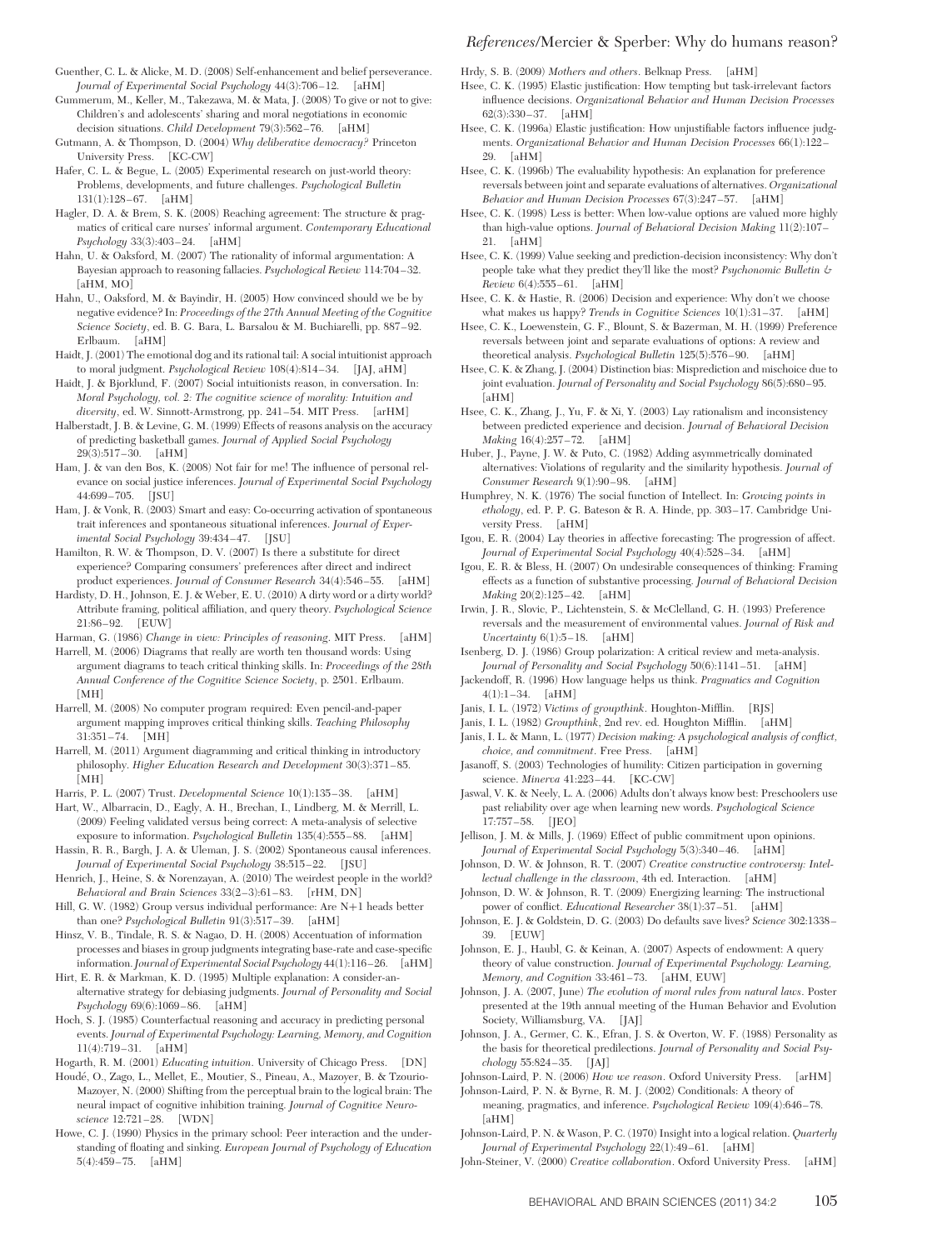Jones, M. & Sugden, R. (2001) Positive confirmation bias in the acquisition of information. Theory and Decision 50(1):59-99. [aHM]

Kahneman, D. (2003) A perspective on judgment and choice: Mapping bounded rationality. American Psychologist 58(9):697 – 720. [aHM]

Kahneman, D. & Frederick, S. (2002) Representativeness revisited: Attribute substitution in intuitive judgement. In: Heuristics and biases: The psychology of intuitive judgment, ed. T. Gilovich, D. Griffin & D. Kahneman, pp. 49 – 81. Cambridge University Press. [JStBTE, aHM]

Kahneman, D. & Frederick, S. (2005) A model of heuristic judgment. In: The Cambridge handbook of thinking and reasoning, ed. K. Holyoak & R. G. Morrison, pp. 267-94. Cambridge University Press. [aHM]

Kahneman, D. & Ritov, I. (1994) Determinants of stated willingness to pay for public goods: A study in the headline method. Journal of Risk and Uncertainty  $9(1):5 - 37.$  [aHM]

- Kahneman, D. & Tversky, A. (1972) Subjective probability: A judgment of representativeness. Cognitive Psychology 3(3):430-54. [aHM]
- Kahneman, D. & Tversky, A. (1973) On the psychology of prediction. Psychological Review 80:237-57. [MO]
- Kahneman, D., Slovic, P. & Tversky, A. (1982) Judgment under uncertainty: Heuristics and biases. Cambridge University Press. [aHM]
- Kaplan, M. F. & Miller, C. E. (1977) Judgments and group discussion: Effect of presentation and memory factors on polarization. Sociometry 40(4):337 – 43. [aHM]
- Katz, J. J. (1986) Cogitations. Oxford University Press. [aHM]
- Keeney, S., Hasson, F. & McKenna, H. P. (2001) A critical review of the Delphi technique as a research methodology for nursing. International Journal of Nursing Studies 38(2):195 – 200. [aHM]
- Kerr, N. L., Maccoun, R. J. & Kramer, G. P. (1996) Bias in judgment: Comparing individuals and groups. Psychological Review 103(4):687-719. [aHM]
- Kerr, N. L. & Tindale, R. S. (2004) Group performance and decision making. Annual Review of Psychology 55:623-55. [aHM]
- Kersten, D., Mamassian, P. & Yuille, A. (2004) Object perception as Bayesian inference. Annual Review of Psychology 55:271-304. [aHM]

Klaczynski, P. A. (1997) Bias in adolescents' everyday reasoning and its relationship with intellectual ability, personal theories, and self-serving motivation. Developmental Psychology 33(2):273 –83. [aHM]

Klaczynski, P. A. & Cottrell, J. M. (2004) A dual-process approach to cognitive development: The case of children's understanding of sunk cost decisions. Thinking  $\&$  Reasoning 10(2):147-74. [aHM]

- Klaczynski, P. A. & Gordon, D. H. (1996a) Everyday statistical reasoning during adolescence and young adulthood: Motivational, general ability, and developmental influences. Child Development 67(6):2873-91. [aHM]
- Klaczynski, P. A. & Gordon, D. H. (1996b) Self-serving influences on adolescents' evaluations of belief-relevant evidence. Journal of Experimental Child Psychology 62(3):317-39. [aHM]
- Klaczynski, P. A., Gordon, D. H. & Fauth, J. (1997) Goal-oriented critical reasoning and individual differences in critical reasoning biases. Journal of Educational Psychology 89(3):470-85. [aHM]
- Klaczynski, P. A. & Lavallee, K. L. (2005) Domain-specific identity, epistemic regulation, and intellectual ability as predictors of belief-based reasoning: A dual-process perspective. Journal of Experimental Child Psychology  $92(1):1 - 24.$  [aHM]

Klaczynski, P. A. & Narasimham, G. (1998) Development of scientific reasoning biases: Cognitive versus ego-protective explanations. Developmental Psychology 34(1):175-87. [aHM]

Klaczynski, P. A. & Robinson, B. (2000) Personal theories, intellectual ability, and epistemological beliefs: Adult age differences in everyday reasoning tasks. Psychology and Aging 15(3):400-16. [aHM]

- Klauer, K. C., Musch, J. & Naumer, B. (2000) On belief bias in syllogistic reasoning. Psychological Review 107(4):852-84. [aHM, EJNS]
- Klayman, J. & Ha, Y.-W. (1987) Confirmation, disconfirmation and information in hypothesis testing. Psychological Review 94(2):211-28. [aHM, FHP]
- Klein, G. (1998) Sources of power: How people make decisions. MIT Press.  $[aHM]$
- Koehler, J. J. (1993) The influence of prior beliefs on scientific judgments of evidence quality. Organizational Behavior and Human Decision Processes 56(1):28-55. [aHM]
- Koenig, M. A., Clement, F. & Harris, P. L. (2004) Trust in testimony: Children's use of true and false statements. Psychological Science 15:694 – 98. [JEO]
- Kogan, N. & Wallach, M. A. (1966) Modification of a judgmental style through group interaction. Journal of Personality and Social Psychology 4(2):165 – 74. [aHM]
- Konrath, S., O'Brien, E. H. & Hsing, C. (in press) Changes in dispositional empathy over time in college students: A meta-analysis. Personality and Social Psychology Review. [DN]

Koole, S. L., Dijksterhuis, A. & Van Knippenberg, A. (2001) What's in a name: Implicit self-esteem and the automatic self. Journal of Personality and Social Psychology 80(4):669-85. [aHM]

- Koriat, A., Lichtenstein, S. & Fischhoff, B. (1980) Reasons for confidence. Journal of Experimental Psychology: Human Learning and Memory 6(2):107 – 18. [aHM]
- Kray, L. & Gonzalez, R. (1999) Differential weighting in choice versus advice: I'll do this, you do that. Journal of Behavioral Decision Making 12(3):207-17. [aHM]
- Krebs, J. R. & Dawkins, R. (1984) Animal signals: Mind-reading and manipulation? In: Behavioural ecology: An evolutionary approach, 2nd ed., ed. J. R. Krebs & N. B. Davies, pp. 390-402. Basil Blackwell. [aHM]
- Kressel, L. (2010) Spontaneous trait inferences, and explicit and implicit theories about traits causing behaviors. Unpublished manuscript, New York University. [JSU]
- Kressel, L. & Uleman, J. S. (2010) Personality traits function as causal concepts. Journal of Experimental Social Psychology 46:213-16. [JSU]

Kruglanski, A. W. & Freund, T. (1983) The freezing and unfreezing of lay-inferences: Effects on impressional primacy, ethnic stereotyping, and numerical anchoring. Journal of Experimental Social Psychology 19(5):448-68. [aHM]

- Kuhn, D. (1991) The skills of argument. Cambridge University Press. [DK, aHM]
- Kuhn, D. (1992) Thinking as argument. Harvard Educational Review 62(2):155-78. [aHM]
- Kuhn, D. (2001) How do people know? Psychological Sciences 12:1-8. [CRW]
- Kuhn, D. & Crowell, A. (in press) Argumentation as a path to the thinking development of young adolescents. Psychological Science. [DK]

Kuhn, D., Goh, W., Iordanou, K. & Shaenfield, D. (2008) Arguing on the computer: A microgenetic study of developing argument skills in a computer-supported environment. Child Development 79(5):1310-29. [DK, rHM]

- Kuhn, D. & Lao, J. (1996) Effects of evidence on attitudes: Is polarization the norm? Psychological Science 7(2):115-20. [aHM]
- Kuhn, D., Shaw, V. F. & Felton, M. (1997) Effects of dyadic interaction on argumentative reasoning. Cognition and Instruction 15(3):287-315. [aHM]
- Kuhn, D., Weinstock, M. & Flaton, R. (1994) How well do jurors reason? Competence dimensions of individual variation in a juror reasoning task. Psychological Science 5(5):289 – 96. [aHM]
- Kuipers, B. (2000) The spatial semantic hierarchy. Artificial Intelligence 119  $(1-2):191-233.$  [JW]

Kunda, Z. (1987) Motivation and inference: Self-serving generation and evaluation of evidence. Journal of Personality and Social Psychology 53(4):636 – 47. [aHM]

- Kunda, Z. (1990) The case for motivated reasoning. Psychological Bulletin 108(3):480-98. [aHM]
- Lambert, A. J., Cronen, S., Chasteen, A. L. & Lickel, B. (1996) Private vs public expressions of racial prejudice. Journal of Experimental Social Psychology 32(5):437-59. [aHM]
- Landemore, H. (2007) Democratic reason: Politics, collective intelligence, and the rule of the many. Harvard University. [rHM]

Landemore, H. (in press) Democratic reason: The mechanisms of collective intelligence in politics. In: Collective wisdom: Principles and Mechanisms, ed. H. Landemore & J. Elster. Cambridge University Press [aHM]

Landemore, H. & Mercier, H. (submitted) "Talking it out": Deliberation with others versus deliberation within. [rHM]

Langer, E. J., Blank, A. & Chanowitz, B. (1978) The mindlessness of ostensibly thoughtful action: The role of "placebic" information in interpersonal interaction. Journal of Personality and Social Psychology 36(6):635-42. [rHM]

- Lao, J. & Kuhn, D. (2002) Cognitive engagement and attitude development. Cognitive Development 17(2):1203-17. [aHM]
- Larson, M., Britt, M. A. & Larson, A. A. (2004) Disfluencies in comprehending argumentative texts. Reading Psychology 25:205–24. [rHM, CRW]
- Lassiter, G. D., Lindberg, M. J., Gonzalez-Vallejo, C., Bellezza, F. S. & Phillips, N. D. (2009) The deliberation-without-attention effect: Evidence for an artifactual interpretation. Psychological Science 20(6):671-75. [aHM]
- Laughlin, P. R., Bonner, B. L. & Miner, A. G. (2002) Groups perform better than the best individuals on letters-to-numbers problems. Organizational Behavior and Human Decision Processes 88(2):605 – 20. [aHM]
- Laughlin, P. R. & Ellis, A. L. (1986) Demonstrability and social combination processes on mathematical intellective tasks. Journal of Experimental Social Psychology 22(3):177 – 89. [aHM]
- Laughlin, P. R., Hatch, E. C., Silver, J. S. & Boh, L. (2006) Groups perform better than the best individuals on letters-to-numbers problems: Effects of group size. Journal of Personality and Social Psychology 90(4):644 – 51. [aHM]
- Laughlin, P. R., VanderStoep, S. W. & Hollingshead, A. B. (1991) Collective versus individual induction: Recognition of truth, rejection of error, and collective information processing. Journal of Personality and Social Psychology  $61(1):50-67.$  [aHM]
- Laughlin, P. R., Zander, M. L., Knievel, E. M. & Tan, T. S. (2003) Groups perform better than the best individuals on letters-to-numbers problems: Informative equations and effective reasoning. Journal of Personality and Social Psychology 85(4):684 – 94. [aHM]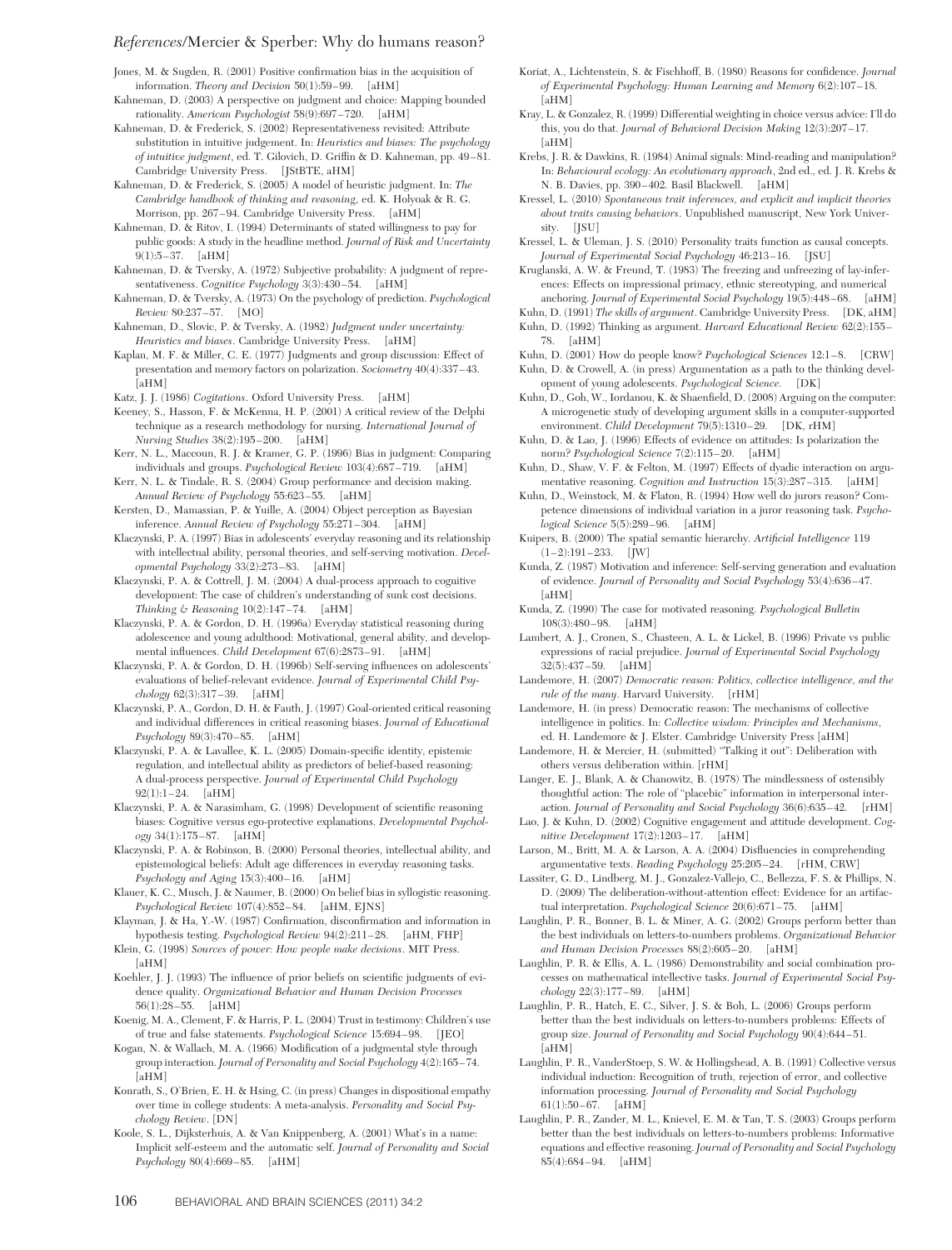- Lea, R. B. (1995) On-line evidence for elaborative logical inferences in text. Journal of Experimental Psychology: Learning, Memory, and Cognition 21:1469 –82.  $[$ [ $S$ U $]$
- Lee, L., Amir, O. & Ariely, D. (2009) In search of Homo economicus: Preference consistency, emotions, and cognition. Journal of Consumer Research 36:173 – 87. [aHM]
- Lengwiler, M. (2008) Participatory approaches in science and technology: Historical origins and current practices in critical perspective. Science, Technology, & Human Values  $33(2):186-200$ .  $[KC-CW]$
- Lerner, J. S. & Tetlock, P. E. (1999) Accounting for the effects of accountability. Psychological Bulletin 125(2):255-75. [aHM]
- Leslie, A. M. (1987) Pretense and representation: The origins of a "theory of mind." Psychological Review 94(4):412-26. [aHM]
- Levin, I. & Druyan, S. (1993) When sociocognitive transaction among peers fails: The case of misconceptions in science. Child Development 64(5):1571 –91. [rHM, IEO]
- Lewontin, R. C., Rose, S. & Kamin, L. J. (1987) Not in our genes: Biology, ideology, and human nature. Pantheon. [DN]
- Liberman, A. & Chaiken, S. (1991) Value conflict and thought-induced attitude change. Journal of Experimental Social Psychology 27(3):203– 16. [aHM]
- Little, B. R. (1972) Psychological man as scientist, humanist and specialist. Journal of Experimental Research in Personality 6:95 – 118. [JAJ]
- Littlepage, G. E. & Mueller, A. L. (1997) Recognition and utilization of expertise in problem-solving groups: Expert characteristics and behavior. Group Dynamics 1(4):324 – 28. [aHM]
- Lombardelli, C., Proudman, J. & Talbot, J. (2005) Committees versus individuals: An experimental analysis of monetary policy decision-making. International Journal of Central Banking 1(1):181 – 205. [aHM]
- Lord, C. G., Ross, L. & Lepper, M. R. (1979) Biased assimilation and attitude polarization: The effects of prior theories on subsequently considered evidence. Journal of Personality and Social Psychology 37(11):2098-109. [aHM, JEO]
- Lucas, E. J. & Ball, L. J. (2005) Think-aloud protocols and the selection task: Evidence for relevance effects and rationalisation processes. Thinking and Reasoning 11(1):35-66. [aHM]
- Luna, B., Thulborn, K. R., Munoz, D. P., Merriam, E. P., Garver, K. E., Minshew, N.J., Keshavan, M. S., Genovese, C. R., Eddy, W. F. & Sweeney, J. A. (2001) Maturation of widely distributed brain function subserves cognitive development. NeuroImage 13(5):786-93. [DN]
- Maciejovsky, B. & Budescu, D. V. (2007) Collective induction without cooperation? Learning and knowledge transfer in cooperative groups and competitive auctions. Journal of Personality and Social Psychology 92(5):854-70. [aHM]
- Madsen, D. B. (1978) Issue importance and group choice shifts: A persuasive arguments approach. Journal of Personality and Social Psychology 36(10):1118-27. [aHM]
- Mahoney, M. J. (1977) Publication prejudices: An experimental study of confirmatory bias in the peer review system. Cognitive Therapy and Research  $1(2):161-75.$  [aHM]
- Mascaro, O. & Sperber, D. (2009) The moral, epistemic, and mindreading components of children's vigilance towards deception. Cognition 112(3):367 –80. [arHM]
- Mathews, V. P., Kronenberger, W. G., Wang, Y., Lurito, J. T., Lowe, M. J. & Dunn, D. W. (2005) Media violence exposure and frontal lobe activation measured by functional magnetic resonance imaging in aggressive and nonaggressive adolescents. Journal of Computer Assisted Tomography 29(3):287-92. [DN]
- Mazar, N., Amir, O. & Ariely, D. (2008) The dishonesty of honest people: A theory of self-concept maintenance.  $Journal$  of  $Marketing$   $Research$   $45(6):633-44.$ [aHM]
- McGuire, T. W., Kiesler, S. & Siegel, J. (1987) Group and computer-mediated discussion effects in risk decision making. Journal of Personality and Social Psychology 52(5):917-30. [aHM]
- McGuire, W. J. (1964) Inducing resistance to persuasion: Some contemporary approaches. In: Advances in experimental social psychology, vol. 1, ed. L. Berkowitz. Academic Press. [aHM]
- McKenzie, C. R. M. (2004) Framing effects in inference tasks and why they're normatively defensible. Memory  $\&$  Cognition 32(6):874-85. [aHM]
- McKenzie, C. R. M. & Nelson, J. D. (2003) What a speaker's choice of frame reveals: Reference points, frame selection, and framing effects. Psychonomic Bulletin  $\&$  Review 10(3):596-602. [aHM]
- McMackin, J. & Slovic, P. (2000) When does explicit justification impair decision making? Journal of Applied Cognitive Psychology 14(6):527-41. [aHM]
- Means, M. L. & Voss, J. F. (1996) Who reasons well? Two studies of informal reasoning among children of different grade, ability, and knowledge levels. Cognition and Instruction 14:139-78. [CRW]
- Mehl, M. R., Vazire, S., Ramı´rez-Esparza, N., Slatcher, R. B. & Pennebaker, J. W. (2007) Are women really more talkative than men? Science 317:82.  $[I-I.D]$
- Mercier, H. (submitted a) Looking for arguments. [rHM]

- Mercier, H. (in press a) On the universality of argumentative reasoning. Journal of Cognition and Culture. [arHM]
- Mercier, H. (in press b) Reasoning serves argumentation in children. Cognitive Development. [rHM]

Mercier, H. (in press c) What good is moral reasoning?  $Mind \&$  Society. [rHM] Mercier, H. (submitted b) When experts argue: Explaining the best and the worst of reasoning. [rHM]

- Mercier, H. & Landemore, H. (in press) Reasoning is for arguing: Understanding the successes and failures of deliberation. Political Psychology. [arHM]
- Mercier, H. & Sperber, D. (2009) Intuitive and reflective inferences. In: In two minds: Dual processes and beyond, ed. J. St. B. T. Evans & K. Frankish, pp. 149-70. Oxford University Press. [arHM]
- Michaelsen, L. K., Watson, W. E. & Black, R. H. (1989) A realistic test of individual versus group consensus decision making. Journal of Applied Psychology 74(5):834 – 39. [aHM]
- Milch, K. F., Weber, E. U., Appelt, K. C., Handgraaf, M. J. J. & Krantz, D. H. (2009) From individual preference construction to group decisions: Framing effects and group processes. Organizational Behavior and Human Decision Processes. [aHM]
- Milford, M. (2008) Robot navigation from nature: Simultaneous localisation, mapping, and path planning based on hippocampal models. Springer-Verlag. [JW]
- Milford, M. & Wyeth, G. (2003) Hippocampal models for simultaneous localisation and mapping on an autonomous robot. In: Proceedings of the Australasian Conference on Robotics and Automation, Brisbane, Australia. Available at: http://www.araa.asn.au/acra/acra2003/papers/35.pdf. [JW]
- Millar, M. G. & Tesser, A. (1986) Thought-induced attitude change: The effects of schema structure and commitment. Journal of Personality and Social Psy $chology 51(2):259-69.$  [aHM]
- Millar, M. G. & Tesser, A. (1989) The effects of affective-cognitive consistency and thought on the attitude-behavior relation. Journal of Experimental Social Psychology 25(2):189-202. [aHM]
- Miller, A. G., Michoskey, J. W., Bane, C. M. & Dowd, T. G. (1993) The attitude polarization phenomenon: Role of response measure, attitude extremity, and behavioral consequences of reported attitude change. Journal of Personality and Social Psychology 64(4):561-74. [aHM]
- Misak, C. (2009) Truth and democarcy: Pragmatism and the deliberative virtues. In: Does truth matter? Democracy and public space, ed. R. Geenens & R. Tinnevelt, pp. 29 – 39. Springer. [KC-CW]
- Molden, D. C. & Higgins, E. T. (2005) Motivated thinking. In: The Cambridge handbook of thinking and reasoning, ed. K. Holyoak & R. Morrison. Cambridge University Press. [aHM]
- Moore, A. B., Clark, B. A. & Kane, M. J. (2008) Who shalt not kill? Individual differences in working memory capacity, executive control, and moral judgment. Psychological Science 19(6):549-57. [aHM]
- Moorhead, G., Ference, R. & Neck, C. P. (1991) Group decision fiascoes continue: Space shuttle Challenger and a revised groupthink framework. Human Relations 44(6):539-50. [aHM]
- Morgan-Olsen, B. (2010) Conceptual exclusion and public reason. Philosophy of the Social Sciences 40(2):213-43. [KC-CW]
- Morris, B. & Hasson, U. (2010) Multiple sources of competence underlying the comprehension of inconsistencies: A developmental investigation. Journal of Experimental Psychology: Learning, Memory, and Cognition 36:277 – 87.  $[IEO]$
- Morsanyi, K. & Handley, S. J. (2008) How smart do you need to be to get it wrong? The role of cognitive capacity in the development of heuristic-based judgment.  $Journal \ of \ Experimental \ Child \ Psychology \ 99(1): 18-36. \quad \ \ \text{[aHM]}$
- Moscovici, S. & Zavalloni, M. (1969) The group as a polarizer of attitudes. Journal of Personality and Social Psychology 12:125-35. [RJS]
- Moser, E. I., Kropff, E. & Moser, M. B. (2008) Place cells, grid cells, and the brain's spatial representation system. Annual Review of Neuroscience 31:69-89. [JW]
- Moshman, D. & Geil, M. (1998) Collaborative reasoning: Evidence for collective rationality. Thinking and Reasoning 4(3):231-48. [aHM]
- Narvaez, D. (2008) Triune ethics: The neurobiological roots of our multiple moralities. New Ideas in Psychology 26:95-119. [DN]
- Narvaez, D. (2010) Moral complexity: The fatal attraction of truthiness and the importance of mature moral functioning. Perspectives on Psychological Science  $5(2):163-81.$  [DN]
- Navarro, A. D. & Fantino, E. (2005) The sunk cost effect in pigeons and humans. Journal of the Experimental Analysis of Behavior 83(1):1-13. [aHM]
- Neuman, Y. (2003) Go ahead, prove that God does not exist! On high school students' ability to deal with fallacious arguments. Learning and Instruction 13(4):367-80. [aHM]
- Neuman, Y., Weinstock, M. P. & Glasner, A. (2006) The effect of contextual factors on the judgment of informal reasoning fallacies. Quarterly Journal of Experimental Psychology, Section A: Human Experimental Psychology 59:411– 25. [MH, arHM]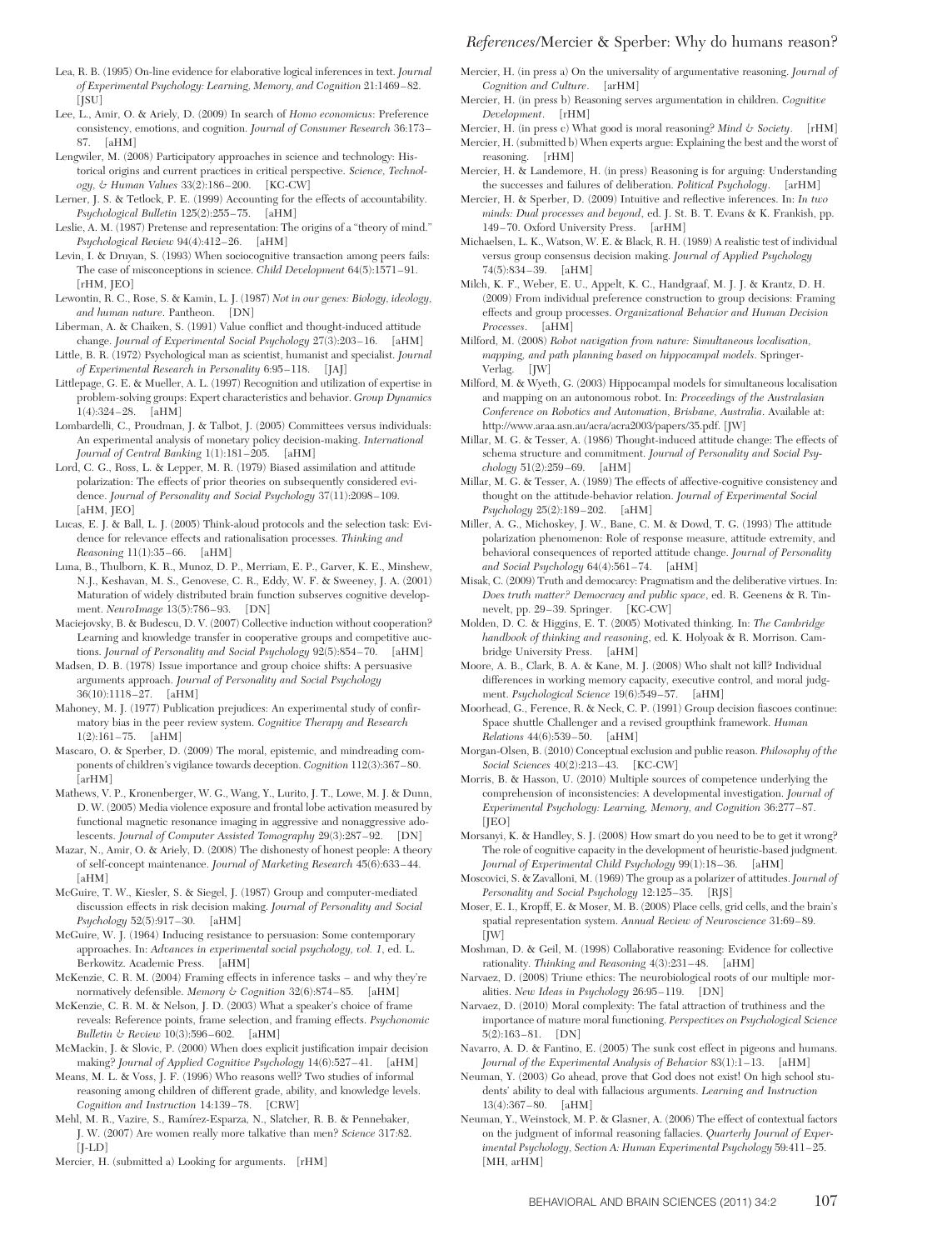Newell, A. & Simon, H. A. (1956) The logic theory machine: A complex information processing system. IRE Transactions on Information Theory IT-2(3):61 – 79. [JW]

Newell, B. R., Wong, K. Y., Cheung, J. C. H. & Rakow, T. (2009) Think, blink or sleep on it? The impact of modes of thought on complex decision making. Quarterly Journal of Experimental Psychology 62(4):707 – 32. [aHM]

Newstead, S. E., Handley, S. J. & Buck, E. (1999) Falsifying mental models: Testing the predictions of theories of syllogistic reasoning. Memory  $\&$  Cognition  $27(2):344 - 54.$  [aHM]

- Nickerson, R. S. (1998) Confirmation bias: A ubiquitous phenomena in many guises. Review of General Psychology 2(2):175-220. [aHM, EJNS]
- Niv, Y. & Schoenbaum, G. (2008) Dialogues on prediction errors. Trends in Cognitive Sciences 12(7):265 – 72. [aHM]
- Norenzayan, A., Smith, E. E., Kim, B. J. & Nisbett, R. E. (2002) Cultural preferences for formal versus intuitive reasoning. Cognitive Science 26(5):653 – 84.  $[rHM]$
- Novaes, C. D. (2005) Medieval obligationes as logical games of consistency maintenance. Synthese 145(3):371-95. [aHM]
- Nussbaum, E. M. (2008) Collaborative discourse, argumentation, and learning: Preface and literature review. Contemporary Educational Psychology 33(3):345 – 59. [aHM]
- Nussbaum, E. M. & Sinatra, G. M. (2003) Argument and conceptual engagement. Contemporary Educational Psychology 28(3):384-95. [aHM]
- O'Keefe, J. & Dostrovsky, J. (1971) The hippocampus as a spatial map: Preliminary evidence from unit activity in the freely-moving rat. Brain Research 34(1):171 – 75. [JW]
- O'Keefe, J. & Nadel, L. (1978) The hippocampus as a cognitive map. Oxford University Press. [JW]
- Oaksford, M. & Chater, N. (2007) Bayesian rationality: The probabilistic approach to human reasoning. Oxford University Press. [aHM, MO]
- Oaksford, M. & Chater, N. (2009) The uncertain reasoner: Bayes, logic, and rationality. Behavioral and Brain Sciences 32:105-20. [JF]
- Oaksford, M., Chater, N. & Grainger, R. (1999) Probabilistic effects in data selection. Thinking  $\&$  Reasoning 5(3):193-243. [aHM]
- Oaksford, M., Chater, N. & Larkin, J. (2000) Probabilities and polarity biases in conditional inference. Journal of Experimental Psychology: Learning, Memory and Cognition 26:883 – 99. [MO]
- Oaksford, M. & Hahn, U. (2004) A Bayesian approach to the argument from ignorance. Canadian Journal of Experimental Psychology 58(2):75 – 85. [aHM]
- Oaksford, M. & Hahn, U. (2007) Induction, deduction and argument strength in human reasoning and argumentation. In Inductive reasoning, ed. A. Feeney & E. Heit, pp. 269 – 301. Cambridge University Press. [MO]
- Okada, E. M. (2005) Justification effects on consumer choice of hedonic and utilitarian goods. Journal of Marketing Research 42(1):43-53. [aHM]
- Okada, T. & Simon, H. A. (1997) Collaboration discovery in a scientific domain. Cognitive Science 21(2):109-46. [aHM]
- OpenClinical. (2001–2006) PROforma: Formal knowledge representation method for the development and execution of clinical guidelines. Available at: http:// www.openclinical.org/gmm\_proforma.html. [JF]
- Ormerod, P. (2005) Why most things fail: Evolution, extinction and economics. Faber & Faber. [aHM]
- Paese, P. W., Bieser, M. & Tubbs, M. E. (1993) Framing effects and choice shifts in group decision making. Organizational Behavior and Human Decision Processes 56(1):149-56. [aHM]
- Peirce, C. S. (1931-35) Collected papers of Charles Sanders Peirce. Harvard University Press. [JW]
- Pennington, N. & Hastie, R. (1993) Reasoning in explanation-based decisionmaking. Cognition 49(1-2):123-63. [aHM]
- Perelman, C. & Olbrechts-Tyteca, L. (1969) The new rhetoric: A treatise on argumentation. University of Notre Dame Press. [aHM, MO]
- Perkins, D. N. (1985) Postprimary education has little impact on informal reasoning. Journal of Educational Psychology 77(5):562-71. [aHM]
- Perkins, D. N., Allen, R. & Hafner, J. (1983) Difficulties in everyday reasoning. In: Thinking: The expanding frontier, ed. W. Maxwell, pp. 177 – 89. Franklin Institute Press. [CRW]
- Perkins, D. N., Farady, M. & Bushey, B. (1991) Everyday reasoning and the roots of intelligence. In Informal reasoning, ed. J. Voss, D. N. Perkins & J. Segal, pp. 83 –105. Erlbaum. [CRW]
- Petersen, M. B., Sell, A., Tooby, J. & Cosmides, L. (2010) Evolutionary psychology and criminal justice: A recalibrational theory of punishment and reconciliation. In: Human Morality and Sociality, ed. H. Høgh-Olesen, pp. 72 – 131. Palgrave Macmillan. [DP]
- Petty, R. E. & Cacioppo, J. T. (1979) Issue involvement can increase or decrease persuasion by enhancing message-relevant cognitive responses. Journal of Personality and Social Psychology 37(10):1915-26. [arHM, JSU]
- Petty, R. E. & Cacioppo, J. T. (1996) Attitudes and persuasion: Classic and contemporary approaches. Westview Press. [JEO]
- Petty, R., Cacioppo, J. & Goldman, R. (1981) Personal involvement as a determinant of argument-based persuasion. Journal of Personality and Social Psychology 41(5):847-55. [rHM]
- Petty, R. E. & Wegener, D. T. (1998) Attitude change: Multiple roles for persuasion variables. In: The handbook of social psychology, vol. 1, ed. D. Gilbert, S. Fiske  $\&$  G. Lindzey, pp. 323–90. McGraw-Hill.  $\quad$  [aHM]
- Pietraszewski, D., Curry, O, Petersen, M. B. & Tooby, J. (in preparation) Politics erases race but not sex: Evidence that signals of political party support engage coalitional psychology. [DP]
- Pinker, S. & Bloom, P. (1990) Natural language and natural selection. Behavioral and Brain Sciences 13(4):707-84. [rHM]
- Poletiek, F. H. (1996) Paradoxes of falsification. Quarterly Journal of Experimental Psychology, Section A: Human Experimental Psychology 49(2):447 – 62. [aHM, FHP]
- Poletiek, F. H. (2001) Hypothesis-testing behavior. Essays in Cognitive Psychology Series. Psychology Press. [FHP]
- Poletiek, F. H. & Berndsen, M. (2000) Hypothesis testing as risk behavior with regard to beliefs. Journal of Behavioral Decision Making 13:107-23. [FHP]
- Pomerantz, E. M., Chaiken, S. & Tordesillas, R. S. (1995) Attitude strength and resistance processes. Journal of Personality and Social Psychology 69(3):408– 19. [aHM]
- Powell, C. (2003) The Delphi technique: Myths and realities. Journal of Advanced Nursing 41(4):376-82. [aHM]
- Prasad, M., Perrin, A. J., Bezila, K., Hoffman, S. G., Kindleberger, K., Manturuk, K. & Powers, A. (2009) "There must be a reason": Osama, Saddam, and inferred justification. Sociological Inquiry 79(2):142-62. [aHM]
- Premack, D. & Woodruff, G. (1978) Does the chimpanzee have a theory of mind? Behavioral and Brain Sciences 1(4):515-26. [aHM]
- Pritchard, D. (2005) Epistemic luck. Clarendon Press. [aHM]
- Pyszczynski, T. & Greenberg, J. (1987) Toward and integration of cognitive and motivational perspectives on social inference: A biased hypothesis-testing model. In: Advances in experimental social psychology, vol. 20, ed. L. Berkowitz, pp. 297-340. Academic Press. [aHM]
- Quayle, J. D. & Ball, L. J. (2000) Working memory, metacognitive uncertainty, and belief bias in syllogistic reasoning. Quarterly Journal of Experimental Psychology, Section A: Human Experimental Psychology 53:1202– 223. [EJNS]
- Rader, A. W. & Sloutsky, V. M. (2002) Processing of logically valid and logically invalid conditional inferences in discourse comprehension. Journal of Experimental Psychology: Learning, Memory, and Cognition 28:59-68. [JSU]
- Ratneshwar, S., Shocker, A. D. & Stewart, D. W. (1987) Toward understanding the attraction effect: The implications of product stimulus meaningfulness and familiarity. Journal of Consumer Research 13(4):520-33. [aHM]
- Reb, J. (2005) The role of regret aversion in decision making. Unpublished doctoral dissertation, University of Arizona, Tucson. [TC]
- Reb, J. (2008) Regret aversion and decision process quality: Effects of regret salience on decision process carefulness. Organizational Behavior and Human Decision Processes 105:169-82. [TC]
- Reb, J. & Connolly, T. (2010) The effects of action, normality, and decision carefulness on anticipated regret: Evidence for a broad meditating role of decision justifiability. Cognition  $\&$  Emotion 24:1405-20. [TC]
- Reb, J. & Connolly, T. (2009) Myopic regret avoidance in repeated decision making. Organizational Behavior and Human Decision Processes 109:182 – 89. [TC] Recanati, F. (2000) Oratio obliqua, oratio recta. MIT Press. [aHM]
- Redlawsk, D. P. (2002) Hot cognition or cool consideration? Testing the effects of motivated reasoning on political decision making. Journal of Politics 64(4):1021-44. [aHM]
- Resnick, L. B., Salmon, M., Zeitz, C. M., Wathen, S. H. & Holowchak, M. (1993) Reasoning in conversation. Cognition and Instruction 11(3–4):347–64. [aHM]
- Ricco, R. B. (2003) The macrostructure of informal arguments: A proposed model and analysis. Quarterly Journal of Experimental Psychology, Section A: Human Experimental Psychology 56(6):1021-51. [aHM, MH]
- Rim, S., Min, K. E., Uleman, J. S. & Chartrand, T. L. (2010) A functional analysis of stages of spontaneous impression formation, serving nonconscious affiliation goals. Unpublished manuscript. [JSU]
- Rim, S., Uleman, J. S. & Trope, Y. (2009) Spontaneous trait inference and construal level theory: Psychological distance increases nonconscious trait thinking. Journal of Experimental Social Psychology 45:1088-97. [JSU]
- Rips, L. J. (1994) The psychology of proof: Deductive reasoning in human thinking. MIT Press. [arHM]
- Rips, L. J. (1998) Reasoning and conversation. Psychological Review 105(3):411 41. [aHM]
- Rips, L. J. (2002) Circular reasoning. Cognitive Science 26(6):767–95. [MH, arHM]
- Ritchart, R. & Perkins, D. N. (2005) Learning to think: The challenges of teaching thinking. In: The Cambridge handbook of thinking and reasoning, ed. K. Holyoak & R. Morrison. Cambridge University Press. [aHM]
- Roberts, M. J. & Newton, E. J. (2001) Inspection times, the change task, and the rapid response selection task. Quarterly Journal of Experimental Psychology, Section A: Human Experimental Psychology 54(4):1031-48. [aHM]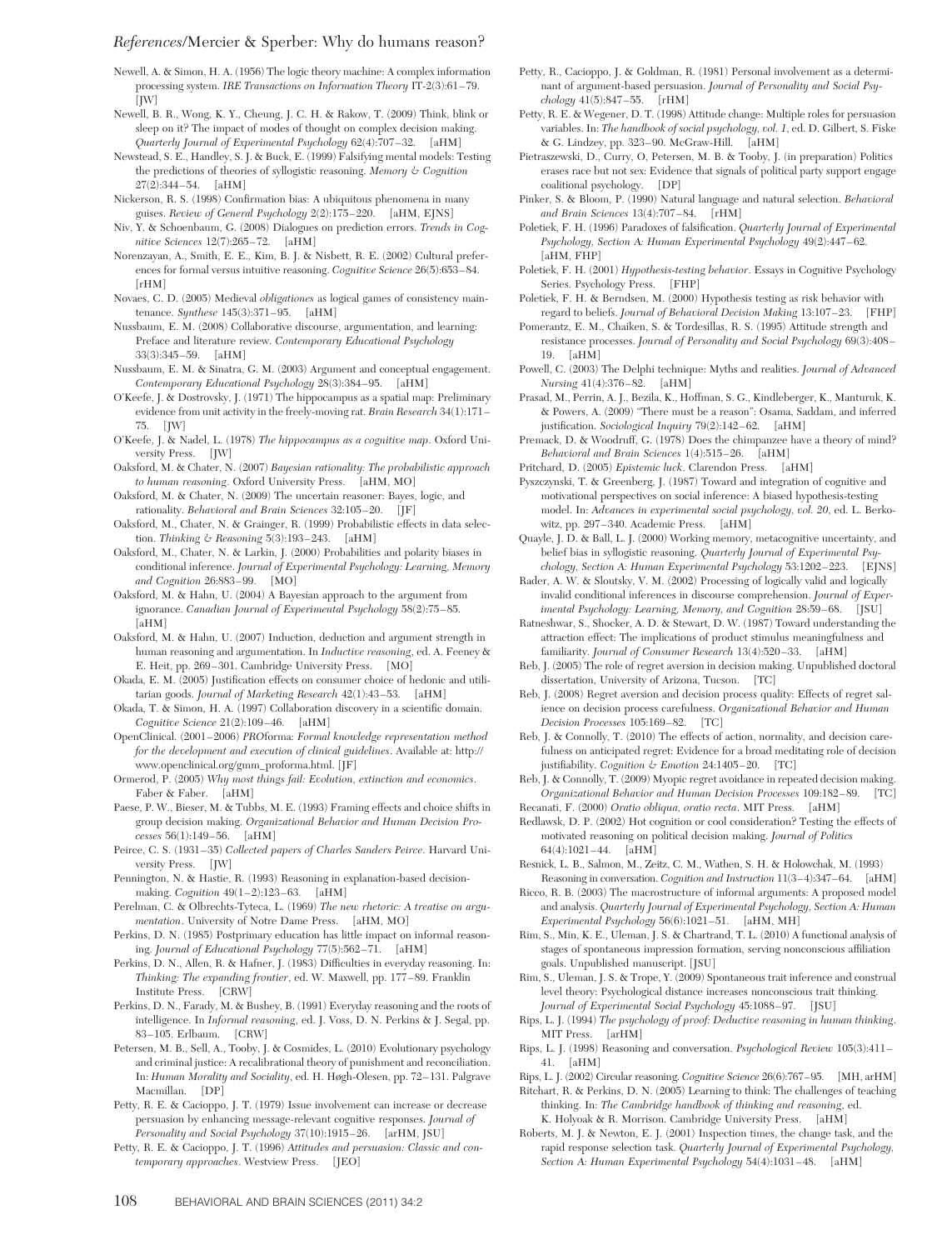- Ross, L., Lepper, M. R. & Hubbard, M. (1975) Perseverance in self-perception and social perception: Biased attributional processes in the debriefing paradigm. Journal of Personality and Social Psychology 32(5):880-92. [aHM]
- Ross, M., McFarland, C. & Fletcher, G. J. (1981) The effect of attitude on the recall of personal histories. Journal of Personality and Social Psychology 40(4):627 – 34. [aHM]
- Rowe, G. & Wright, G. (1999) The Delphi technique as a forecasting tool: Issues and analysis. International Journal of Forecasting 15(4):353-75. [aHM]
- Rozin, P., Millman, L. & Nemeroff, C. (1986) Operation of the laws of sympathetic magic in disgust and other domains. Journal of Personality and Social Psy $chology 50(4):703-12.$  [aHM]
- Russo, J. E., Carlson, K. A. & Meloy, M. G. (2006) Choosing an inferior alternative. Psychological Science 17(10):899-904. [aHM]
- Ryan, W. (1971) Blaming the victim. Pantheon. [aHM]
- Ryfe, D. M. (2005) Does deliberative democracy work? Annual Review of Political Science 8:49-71. [KC-CW]
- Sa´, W. C., Kelley, C. N., Ho, C. & Stanovich, K. E. (2005) Thinking about personal theories: Individual differences in the coordination of theory and evidence. Personality and Individual Differences 38(5):1149-61. [MH, arHM]
- Sacco, K. & Bucciarelli, M. (2008) The role of cognitive and socio-cognitive conflict in learning to reason. Mind  $\&$  Society 7(1):1-19. [aHM]
- Sadler, O. & Tesser, A. (1973) Some effects of salience and time upon interpersonal hostility and attraction during social isolation. Sociometry 36(1):99-112. [aHM]
- Sahlins, M. (2008) The Western illusion of human nature. Prickly Paradigm Press. [DN]
- Sanitioso, R., Kunda, Z. & Fong, G. T. (1990) Motivated recruitment of autobiographical memories. Journal of Personality and Social Psychology 59(2):229 – 41. [aHM]
- Savage, L. J. (1954) The foundations of statistics. Wiley. [aHM]
- Schaie, K. W. & Willis, S. L. (2010) Handbook of the psychology of aging, 7th edition. Academic Press. [DN]
- Scheibehenne, B., Greifeneder, R. & Todd, P. M. (2009) What moderates the toomuch-choice effect? Psychology & Marketing 26(3):229-53. [aHM]
- Schulz-Hardt, S., Brodbeck, F. C., Mojzisch, A., Kerschreiter, R. & Frey, D. (2006) Group decision making in hidden profile situations: Dissent as a facilitator for decision quality. Journal of Personality and Social Psychology 91(6):1080 – 93. [aHM]
- Schweitzer, M. E. & Hsee, C. K. (2002) Stretching the truth: Elastic justification and motivated communication of uncertain information. Journal of Risk and Uncertainty 25(2):185-201. [aHM]
- Sela, A., Berger, J. & Liu, W. (2009) Variety, vice, and virtue: How assortment size influences option choice. Journal of Consumer Research. 35(6): 941-51.  $[aHM]$
- Sell, A. (2006) Regulating welfare tradeoff ratios: Three tests of an evolutionarycomputational model of human anger. Dissertation Abstracts International: Section B: The Sciences and Engineering 66(8-B):4516. [rHM, DP]
- Sengupta, J. & Fitzsimons, G. J. (2000) The effects of analyzing reasons for brand preferences: Disruption or reinforcement? Journal of Marketing Research  $37(3):318-30.$  [aHM]
- Sengupta, J. & Fitzsimons, G. J. (2004) The effect of analyzing reasons on the stability of brand attitudes: A reconciliation of opposing predictions. Journal of Consumer Research 31(3):705 – 11. [aHM]
- Shafir, E. & Tversky, A. (1992) Thinking through uncertainty: Nonconsequential reasoning and choice. Cognitive Psychology 24(4):449-74. [TC, aHM]
- Shafir, E., Simonson, I. & Tversky, A. (1993) Reason-based choice. Cognition 49  $(1-2):11-36.$  [aHM]
- Shaw, V. F. (1996) The cognitive processes in informal reasoning. Thinking  $\phi$  $Reasoning 2:51-80.$  [MH, aHM]
- Simon, H. A. (1955) A behavioral model of rational choice. Quarterly Journal of Economics 69(1):99-118. [aHM]
- Simonson, I. (1989) Choice based on reasons: The case of attraction and compromise effects. Journal of Consumer Research 16(2):158-74. [TC, aHM]
- Simonson, I. (1990) The effect of purchase quantity and timing on variety-seeking behavior. Journal of Marketing Research 27(2):150-62. [aHM]
- Simonson, I., Carmon, Z. & O'Curry, S. (1994) Experimental evidence on the negative effect of product features and sales promotions on brand choice. Marketing Science 13(1):23-40. [aHM]
- Simonson, I. & Nowlis, S. M. (2000) The role of explanations and need for uniqueness in consumer decision making: Unconventional choices based on reasons. Journal of Consumer Research 27(1):49-68. [aHM]
- Simonson, I., Nowlis, S. M. & Simonson, Y. (1993) The effect of irrelevant preference arguments on consumer choice. Journal of Consumer Psychology  $2(3):287-306.$  [aHM]
- Simonson, I. & Nye, P. (1992) The effect of accountability on susceptibility to decision errors. Organizational Behavior and Human Decision Processes 51:416-46. [TC, aHM]

- Skowronski, J. J., Carlston, D. E., Mae, L. & Crawford, M. T. (1998) Spontaneous trait transference: Communicators take on the qualities they describe in others. Journal of Personality and Social Psychology 74:837 – 48. [JSU]
- Slaughter, J. E., Bagger, J. & Li, A. (2006) Context effects on group-based employee selection decisions. Organizational Behavior and Human Decision Processes 100: 47-59. **[TC]**
- Slavin, R. E. (1995) Cooperative learning: Theory, research and practice, 2nd ed. Allyn & Bacon. [aHM]
- Sloman, S. A. (1996) The empirical case for two systems of reasoning. Psychological Bulletin 119(1):3-22. [aHM]
- Slovic, P. (1975) Choice between equally valued alternatives. Journal of Experimental Psychology: Human Perception and Performance 1:280 – 87. [TC, aHM]
- Smith, J. A., Weber, E. U., Appelt, K. C. & Milch, K. F. (2009) Querying the group mind: Applying query theory to group discussions. Poster presented at the Annual Meeting of the Society for Judgment and Decision Making, Boston. [EUW]
- Smith, M. K., Wood, W. B., Adams, W. K., Wieman, C., Knight, J. K., Guild, N. & Su, T. T. (2009) Why peer discussion improves student performance on inclass concept questions. Science 323(5910):122 – 24. [aHM]
- Smith, S. M., Fabrigar, L. R. & Norris, M. E. (2008) Reflecting on six decades of selective exposure research: Progress, challenges, and opportunities. Social and Personality Psychology Compass 2(1):464-93. [aHM]
- Sniezek, J. A. & Henry, R. A. (1989) Accuracy and confidence in group judgment. Organizational Behavior and Human Decision Processes 43(1):1 – 28. [aHM]
- Snyder, M., Kleck, R. E., Strenta, A. & Mentzer, S. J. (1979) Avoidance of the handicapped: An attributional ambiguity analysis. Journal of Personality and Social Psychology 37(12):2297 – 306. [aHM]
- Soman, D. & Cheema, A. (2001) The effect of windfall gains on the sunk-cost effect. Marketing Letters 12(1):51-62. [aHM]
- Spelke, E. S. & Kinzler, K. D. (2007) Core knowledge. Developmental Science  $10(1):89-96.$  [aHM]
- Sperber, D. (1997) Intuitive and reflective beliefs. Mind and Language 12(1):67 83. [aHM]
- Sperber, D. (2000a) Metarepresentations in an evolutionary perspective. In: Metarepresentations: A multidisciplinary perspective, ed. D. Sperber, pp. 117-37. Oxford University Press. [aHM]
- Sperber, D., ed. (2000b) Metarepresentations: A multidisciplinary perspective. Oxford University Press. [aHM]
- Sperber, D. (2001) An evolutionary perspective on testimony and argumentation. Philosophical Topics 29:401-13. [aHM]
- Sperber, D. (2009) L'effet gourou. L'autre côté 1:17-23. [rHM]
- Sperber, D., Cara, F. & Girotto, V. (1995) Relevance theory explains the selection task. Cognition  $57(1):31-95$ . [aHM]
- Sperber, D., Clément, F., Heintz, C., Mascaro, O., Mercier, H., Origgi, G. & Wilson, D. (2010) Epistemic vigilance. Mind & Language  $25(4):359-93$ . [arHM]
- Sperber, D. & Wilson, D. (1995) Relevance: Communication and cognition, 2nd ed. Blackwell. [rHM]
- Sperber, D. & Wilson, D. (2002) Pragmatics, modularity and mind-reading. Mind and Language  $17(1-2):3-23$ . [aHM]
- Stanovich, K. E. (1993) Dysrationalia: A new specific learning disability. Journal of Learning Disabilities 26(8):501-15. [RJS]
- Stanovich, K. E. (1999) Who is rational? Studies of individual differences in reasoning. Erlbaum. [JStBTE, KF]
- Stanovich, K. E. (2004) The robot's rebellion: Finding meaning the age of Darwin. Chicago University Press. [JStBTE, aHM]
- Stanovich, K. E. (2009) What intelligence tests miss: The psychology of rational thought. Yale University Press. [JStBTE, RJS]
- Stanovich, K. E. (2010) Rationality and the reflective mind. Oxford University Press. [JStBTE]
- Stanovich, K. E. & West, R. F. (1998) Individual differences in rational thought. Journal of Experimental Psychology: General 127(2):161 –88. [aHM]
- Stanovich, K. E. & West, R. F. (2000) Individual differences in reasoning: Implications for the rationality debate? Behavioral and Brain Sciences 23:645– 65. [EJNS]
- Stanovich, K. E. & West, R. F. (2003) Evolutionary versus instrumental goals: How evolutionary psychology misconceives human rationality. In: Evolution and the psychology of thinking, ed. D. E. Over, pp. 171 – 230. Psychology Press. [JStBTE]
- Stanovich, K. E. & West, R. F. (2007) Natural myside bias is independent of cognitive ability. Thinking  $\&$  Reasoning 13(3):225-47. [aHM]
- Stanovich, K. E. & West, R. F. (2008a) On the failure of cognitive ability to predict myside and one-sided thinking biases. Thinking  $\&$  Reasoning 14(2):129-67. [aHM]
- Stanovich, K. E. & West, R. F. (2008b) On the relative independence of thinking biases and cognitive ability. Journal of Personality and Social Psychology 94(4):672-95. [aHM]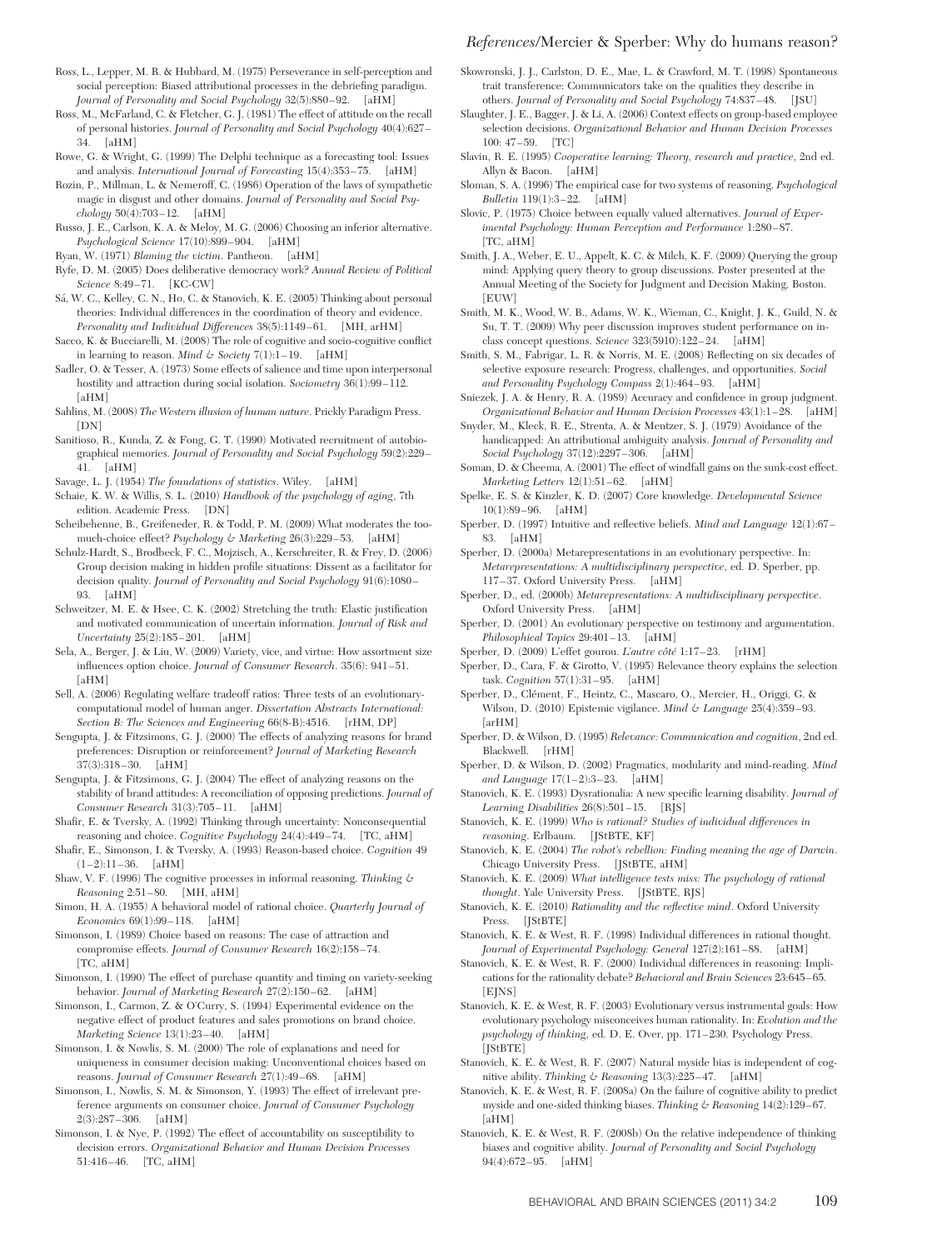- Stasson, M. F., Kameda, T., Parks, C. D., Zimmerman, S. K. & Davis, J. H. (1991) Effects of assigned group consensus requirement on group problem solving and group members' learning. Social Psychology Quarterly 54(1):25 – 35. [aHM]
- Staw, B. M. (1981) The escalation of commitment to a course of action. Academy of Management Review 6(4):577-87. [aHM]
- Stein, N. L. Bernas, R. S. & Calicchia, D. J. (1997) Conflict talk: Understanding and resolving arguments. In: Conversation: Cognitive, communicative, and social perspectives, ed. T. Givon, pp. 233-68. John Benjamins. [aHM]
- Stein, N. L., Bernas, R. S., Calicchia, D. J. & Wright, A. (1996) Understanding and resolving arguments: The dynamics of negotiation. In: Models of understanding text, ed. B. Britton & A. G. Graesser, pp. 257 – 88. Erlbaum. [aHM]
- Steiner, I. D. (1972) Group processes and productivity. Academic Press. [aHM] Sterelny, K. (in press) The evolved apprentice. MIT Press. [aHM]
- Sternberg, R. J., ed. (2002) Why smart people can be so stupid. Yale University Press. [RJS]
- Sternberg, R. J., Reznitskaya, A. & Jarvin, L. (2007) Teaching for wisdom: What matters is not just what students know, but how they use it. London Review of Education  $5(2):143-58.$  [RJS]
- Stupple, E. J. N. & Ball, L. J. (2008) Belief-logic conflict resolution in syllogistic reasoning: Inspection-time evidence for a parallel-process model. Thinking  $\uplus$ Reasoning 14:168-81. [EJNS]
- Sunstein, C. R. (2002) The law of group polarization. Journal of Political Philosophy  $10(2):175-95.$  [aHM]
- Swinney, D. (1979) Lexical access during sentence comprehension: (Re)consideration of context effects. Journal of Verbal Learning and Verbal Behavior 18:645-60. [JSU]
- Taber, C. S. & Lodge, M. (2006) Motivated skepticism in the evaluation of political beliefs. American Journal of Political Science 50(3):755-69. [aHM]
- Taleb, N. N. (2007) The black swan: The impact of the highly improbable. Random House. [aHM]
- Talisse, R. B. (2009) Folk epistemology and the justification of democracy. In: Does truth matter? Democracy and public space, ed. R. Geenens & R. Tinnevelt, pp. 41 –54. Springer. [KC-CW]
- Taube, J. S., Muller, R. U. & Ranck, J. B., Jr. (1990) Head-direction cells recorded from the postsubiculum in freely moving rats. I. Description and quantitative analysis. Journal of Neuroscience 10(2):420-35. [JW]
- Tesser, A. (1976) Attitude polarization as a function of thought and reality constraints. Journal of Research in Personality 10(2):183-94. [aHM]
- Tesser, A. & Conlee, M. C. (1975) Some effects of time and thought on attitude polarization. Journal of Personality and Social Psychology 31(2):262-70. [aHM]
- Tesser, A. & Leone, C. (1977) Cognitive schemas and thought as determinants of attitude change. Journal of Experimental Social Psychology 13(4):340 –56. [aHM]
- Tetlock, P. E. (1998) Close-call counterfactuals and belief-system defenses: I was not almost wrong but I was almost right. Journal of Personality and Social Psychology 75(3):639-52. [aHM]
- Tetlock, P. E. & Boettger, R. (1989) Accountability: A social magnifier of the dilution effect. Journal of Personality and Social Psychology 57(3):388– 98. [aHM]
- Tetlock, P. E., Lerner, J. S. & Boettger, R. (1996) The dilution effect: Judgmental bias, conversational convention, or a bit of both? European Journal of Social Psychology 26(6):915-34. [aHM]
- Tetlock, P. E., Skitka, L. & Boettger, R. (1989) Social and cognitive strategies for coping with accountability: Conformity, complexity, and bolstering. Journal of  $Personality$  and  $Social$   $Psychology$   $57(4):632-40. \quad$   $\left[ \mathrm{aHM} \right]$
- Thoma, S. J. & Bebeau, M. (2008) Moral Judgment competency is declining over time: Evidence from 20 years of defining issues test data. Paper presented to the American Educational Research Association, New York. [DN]
- Thompson, D. F. (2008) Deliberative democratic theory and empirical political science. Annual Review of Political Science 11:497-520. [KC-CW]
- Thompson, D. V., Hamilton, R. W. & Rust, R. T. (2005a) Feature fatigue: When product capabilities become too much of a good thing. Journal of Marketing Research 42(4):431-42. [aHM]
- Thompson, D. V. & Norton, M. I. (2008) The social utility of feature creep. In: Advances in consumer research, vol. 35, ed. A. Lee & D. Soman, pp. 181 – 84. Association for Consumer Research. [aHM]
- Thompson, V. A., Evans, J. St. B. T. & Handley, S. J. (2005b) Persuading and dissuading by conditional argument. Journal of Memory and Language 53(2):238-57. [MH, arHM]
- Thompson, V. A., Newstead, S. E. & Morley, N. J. (2010) Methodological and theoretical issues in belief-bias: Implications for dual process theories. In: The science of reason: A festschrift for Jonathan St. B. T. Evans, ed. K. I. Manktelow, D. E. Over & S. Elqayam, pp. 309-37. Psychology Press. [EJNS]
- Thompson, V. A., Striemer, C. L., Reikoff, R., Gunter, R. W. & Campbell, J. I. D. (2003) Syllogistic reasoning time: Disconfirmation disconfirmed. Psychonomic Bulletin  $\&$  Review 10(1):184-89. [aHM, EJNS]
- Thorsteinson, T. J. & Withrow, S. (2009) Does unconscious thought outperform conscious thought on complex decisions? A further examination. Judgment and Decision Making 4(3):235-47. [aHM]
- Thrun, S. (2003) Robotic mapping: A survey. In: Exploring artificial intelligence in the new millennium, ed. G. Lakemeyer & B. Nebel, pp. 1 – 36. Morgan Kaufmann. [W]
- Tichy, G. (2004) The over-optimism among experts in assessment and foresight. Technological Forecasting  $\&$  Social Change 71(4):341-63. [aHM]
- Tindale, R. S. & Sheffey, S. (2002) Shared information, cognitive load, and group memory. Group Processes & Intergroup Relations 5(1):5-18. [aHM]
- Todorov, A. & Uleman, J. S. (2002) Spontaneous trait inferences are bound to actors: Evidence from false recognition. Journal of Personality and Social Psychology 83:1051-65. [JSU]
- Tolman, E. C. (1948) Cognitive maps in rats and men. Psychological Review 55(4):189 – 208. [JW]
- Tolmie, A., Howe, C., Mackenzie, M. & Greer, K. (1993) Task design as an influence on dialogue and learning: Primary school group work with object flotation. Social Development 2(3):183-201. [aHM]
- Tomasello, M., Carpenter, M., Call, J., Behne, T. & Moll, H. (2005) Understanding and sharing intentions: The origins of cultural cognition. Behavioral and Brain Sciences 28(5):675-91. [aHM]
- Tomkins, S. S. (1965) Affect and the psychology of knowledge. In: Affect, cognition, and personality: Empirical studies, ed. S. S. Tomkins & C. E. Izard, pp. 72 –97. Springer. [JAJ]
- Tooby, J., Cosmides, L., Sell, A., Lieberman, D. & Sznycer, D. (2008) Internal regulatory variables and the design of human motivation: A computational and evolutionary approach. In: Handbook of approach and avoidance motivation, ed. A. Elliot, pp. 251-71. Psychology Press. [DP]
- Toplak, M. E. & Stanovich, K. E. (2003) Associations between myside bias on an informal reasoning task and amount of post-secondary education. Applied Cognitive Psychology 17:851-60. [CRW]
- Trognon, A. (1993) How does the process of interaction work when two interlocutors try to resolve a logical problem? Cognition and Instruction 11(3 – 4):325– 45. [aHM]
- Tversky, A. & Kahneman, D. (1981) The framing of decisions and the psychology of choice. Science 211(4481):453-58. [aHM]
- Tversky, A. & Kahneman, D. (1983) Extensional versus intuitive reasoning: The conjunction fallacy in probability judgment. Psychological Review 90(4):293– 315. [aHM]
- Tversky, A. & Shafir, E. (1992) The disjunction effect in choice under uncertainty. Psychological Science 3(5):305-309. [aHM]
- Tversky, A., Sattath, S. & Slovic, P. (1988) Contingent weighting in judgment and choice. Psychological Review 95(3):371-84. [aHM]
- Twardy, C. R. (2004) Argument maps improve critical thinking. Teaching Philosophy 27:95– 116. [MH]
- Tweney, R. D., Doherty, M. E., Worner, W. J., Pliske, D. B., Mynatt, C. R., Gross, K. A. & Arkkelin, D. L. (1980) Strategies of rule discovery in an inference task. Quarterly Journal of Experimental Psychology 32(1):109-23. [aHM]
- Twenge, J. & Campbell, R. (2009) The narcissism epidemic: Living in the age of entitlement. Free Press. [DN]
- Uleman, J. S. (2005) On the inherent ambiguity of traits and other mental concepts. In: Other minds: How humans bridge the divide between self and others, ed. B. F. Malle & S. D. Hodges, pp. 253-67. Guilford. [JSU]
- Uleman, J. S., Newman, L. S. & Moskowitz, G. B. (1996) People as flexible interpreters: evidence and issues from spontaneous trait inference. In: Advances in experimental social psychology, vol. 28, ed. M. P. Zanna, pp. 211 – 79. Academic Press. [JSU]
- Uleman, J. S., Saribay, S. A. & Gonzalez, C. (2008) Spontaneous inferences, implicit impressions, and implicit theories. Annual Review of Psychology 59:329– 60.  $[$ [ $|SU|$ ]
- Valdesolo, P. & DeSteno, D. (2008) The duality of virtue: Deconstructing the moral hypocrite. Journal of Experimental Social Psychology 44(5):1334 – 38. [aHM]
- van Boxtel, C., van der Linden, J. & Kanselaar, G. (2000) Collaborative learning tasks and the elaboration of conceptual knowledge. Learning and Instruction 10(4):311-30. [aHM]
- Van Gelder, T. (2005) Teaching critical thinking: Some lessons from cognitive science. College Teaching 53:41-46. [MH]
- Van Gelder, T., Bissett, M. & Cumming, G. (2004) Cultivating expertise in informal reasoning. Canadian Journal of Experimental Psychology 58:142-52. [MH]
- Vinokur, A. (1971) Review and theoretical analysis of the effects of group processes upon individual and group decisions involving risk. Psychological Bulletin  $76(4):231-50.$  [aHM]
- Vinokur, A. & Burnstein, E. (1978) Depolarization of attitudes in groups. Journal of Personality and Social Psychology 36(8):872-85. [aHM]
- Voss, J. F. & Van Dyke, J. A. (2001) Argumentation in psychology: Background comments. Discourse Processes 32:89-111. [CRW]
- Vygotsky, L. (1978) Mind in society: The development of higher psychological processes. Harvard University Press. [DK]